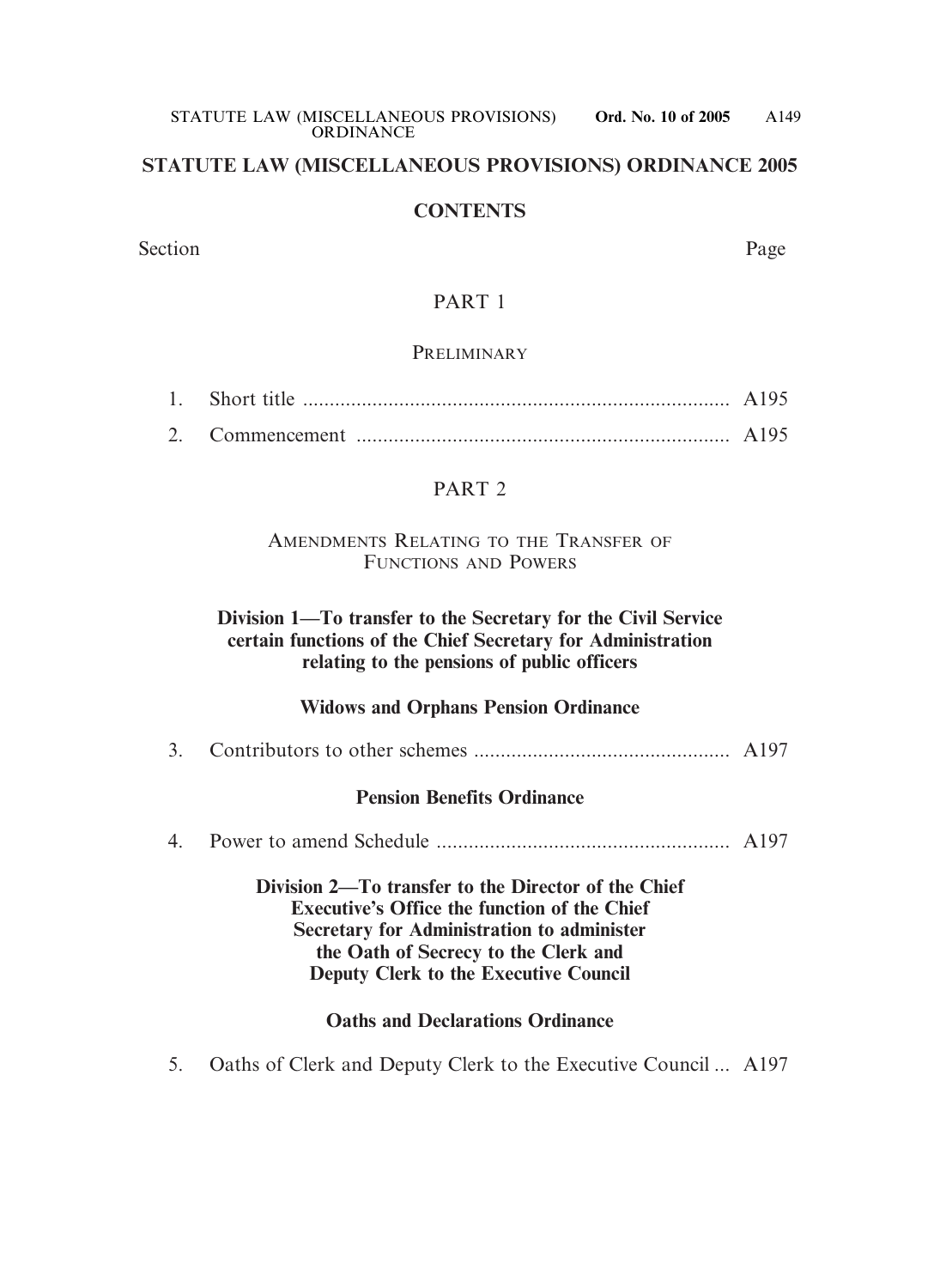| Section |                                                                                                                                                                          | Page |
|---------|--------------------------------------------------------------------------------------------------------------------------------------------------------------------------|------|
|         | Division 3—To transfer to the Administrative Appeals Board<br>the function of the Chief Executive in Council to determine<br>appeals under the Medical Clinics Ordinance |      |
|         | <b>Medical Clinics Ordinance</b>                                                                                                                                         |      |
| 6.      |                                                                                                                                                                          |      |
|         | <b>Administrative Appeals Board Ordinance</b>                                                                                                                            |      |
| 7.      |                                                                                                                                                                          |      |
|         | Division 4—To transfer to the Chief Judge from the Chief<br><b>Justice the chairmanship of certain Rules Committees</b>                                                  |      |
|         | <b>High Court Ordinance</b>                                                                                                                                              |      |
| 8.      |                                                                                                                                                                          |      |
|         | <b>Criminal Procedure Ordinance</b>                                                                                                                                      |      |
| 9.      |                                                                                                                                                                          |      |
|         | <b>District Court Ordinance</b>                                                                                                                                          |      |
| 10.     |                                                                                                                                                                          |      |
|         | Division 5—To transfer to the Chief Judge certain rule-<br>making and related powers of the Chief Justice under<br>certain Ordinances                                    |      |
|         | <b>High Court Ordinance</b>                                                                                                                                              |      |
| 11.     | Rules concerning deposit, etc. of moneys, etc. in High Court A201                                                                                                        |      |
|         | <b>Matrimonial Causes Ordinance</b>                                                                                                                                      |      |
| 12.     |                                                                                                                                                                          | A203 |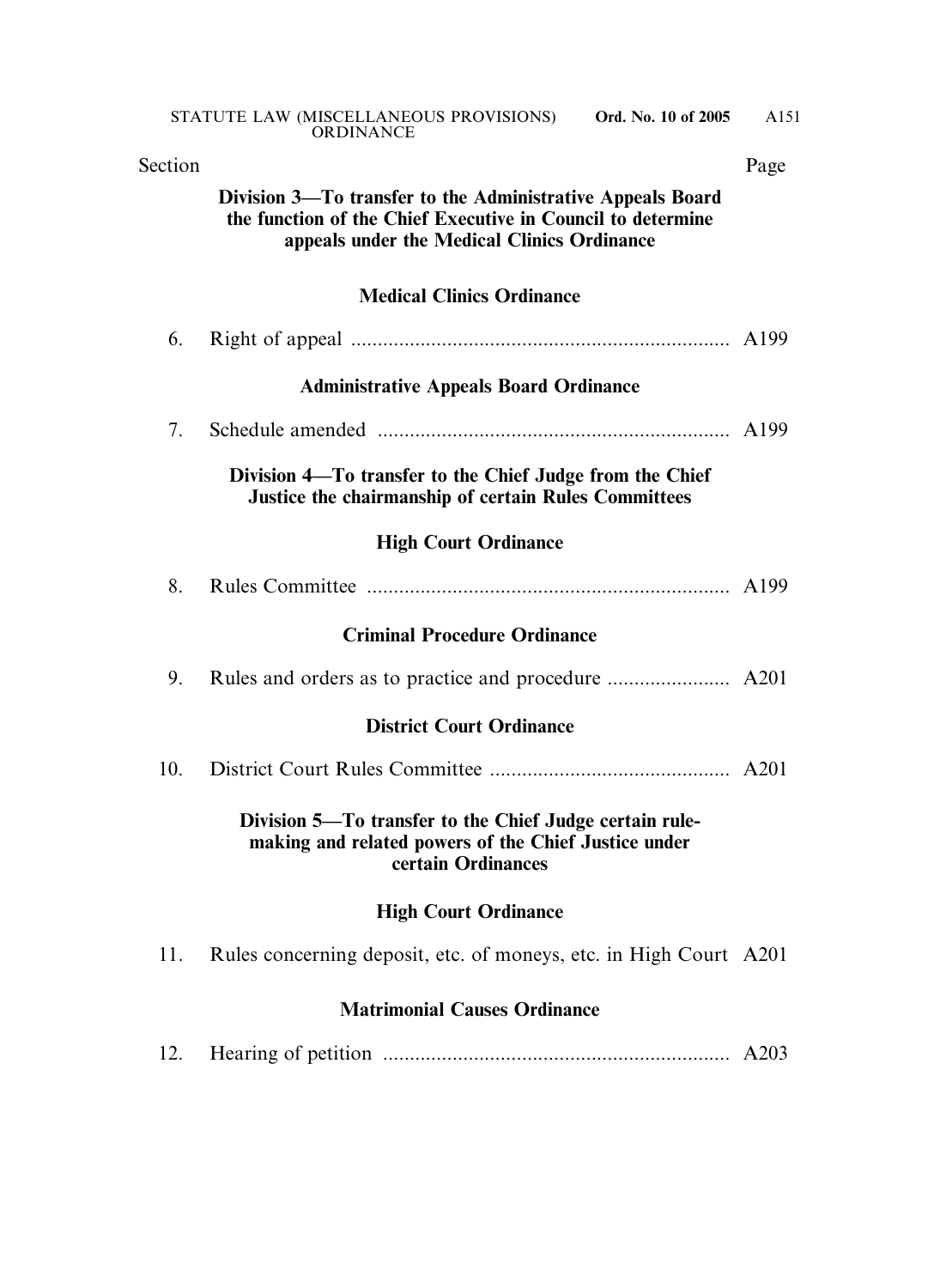| Section |                                                               | Page |
|---------|---------------------------------------------------------------|------|
| 13.     |                                                               | A203 |
| 14.     |                                                               |      |
|         | <b>Matrimonial Causes Rules</b>                               |      |
| 15.     |                                                               |      |
|         | <b>Criminal Procedure Ordinance</b>                           |      |
| 16.     |                                                               |      |
| 17.     | Application for dismissal of charges contained in a notice of |      |
|         | <b>District Court Ordinance</b>                               |      |
| 18.     |                                                               |      |
|         | <b>Evidence (Miscellaneous Amendments) Ordinance 2003</b>     |      |
| 19.     |                                                               |      |
|         | <b>Saving Provisions</b>                                      |      |
| 20.     |                                                               |      |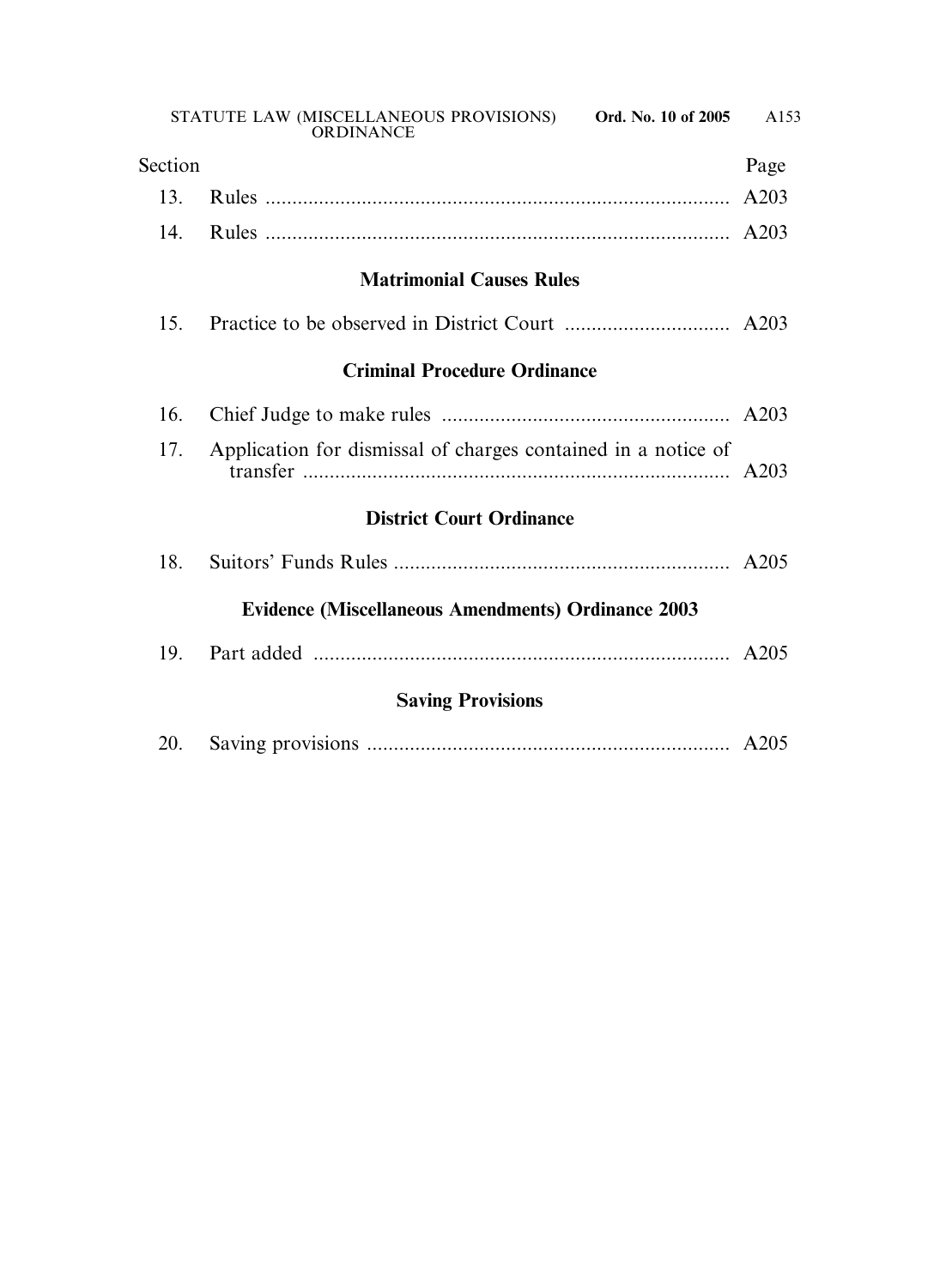Section Page

### PART<sub>3</sub>

### AMENDMENTS RELATING TO THE CHANGE OF NAME, THE ENHANCEMENT OF OPERATIONAL EFFICIENCY AND THE REFINEMENT OF STATUTORY PROVISIONS

### **Division 1—To change the Chinese name of the Convocation of The Chinese University of Hong Kong from "評議會" to "校友評議會"**

### **The Chinese University of Hong Kong Ordinance**

### **Saving Provision**

| 28. |  |  |  |
|-----|--|--|--|
|-----|--|--|--|

#### **Consequential Amendments**

### **Prevention of Bribery (Exclusion of Bodies and Members of Bodies of Educational Institutions) Notice**

|--|--|

### **Sex Discrimination Ordinance**

| 30. |  | Educational establishments and their responsible bodies  A213 |  |  |  |  |  |  |
|-----|--|---------------------------------------------------------------|--|--|--|--|--|--|
|-----|--|---------------------------------------------------------------|--|--|--|--|--|--|

A155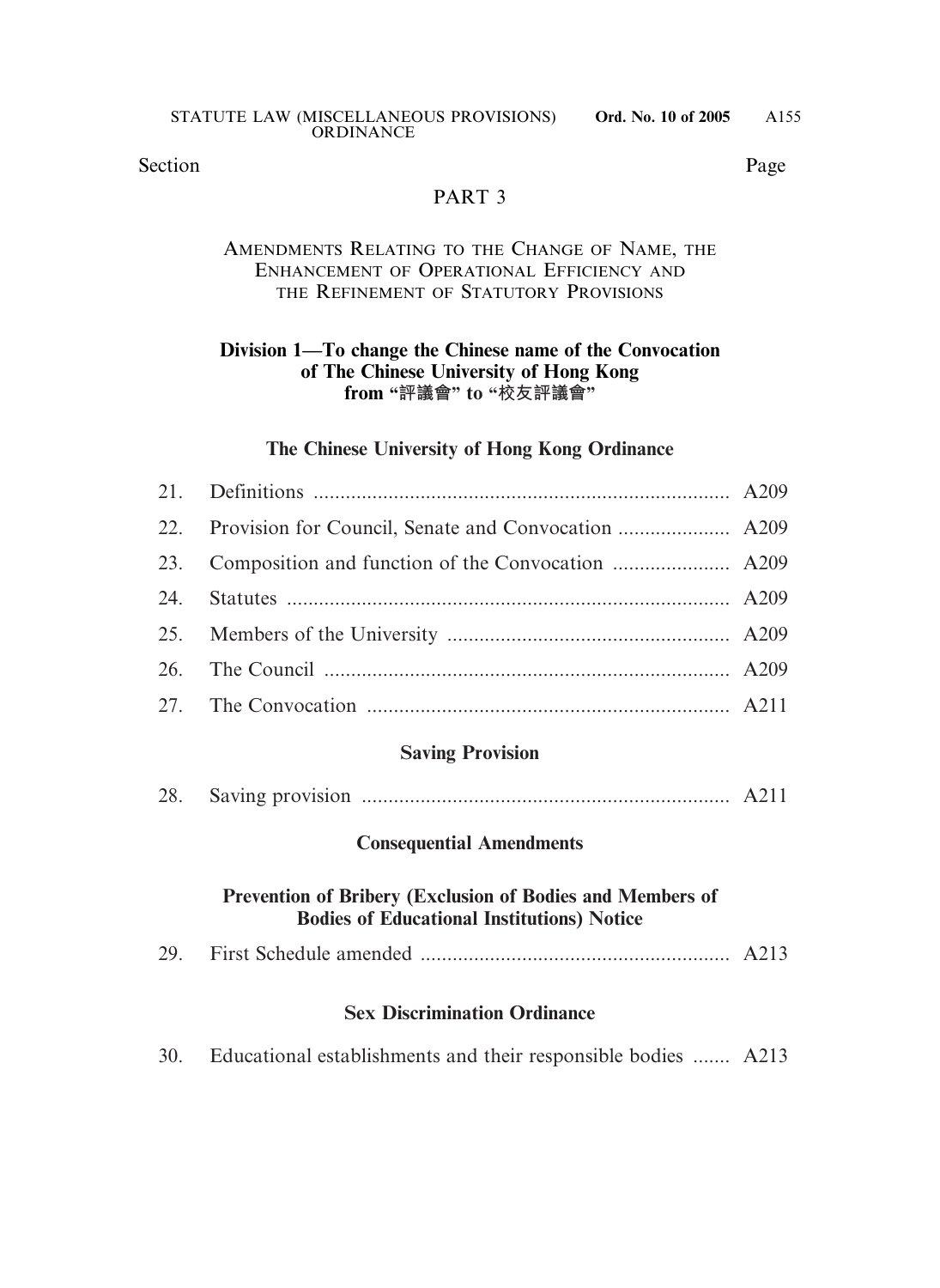| Section |                                                                                                                                  | Page |
|---------|----------------------------------------------------------------------------------------------------------------------------------|------|
|         | <b>Family Status Discrimination Ordinance</b>                                                                                    |      |
| 31.     | Educational establishments and their responsible bodies  A213                                                                    |      |
|         | Division 2—To enhance the powers and operational efficiency<br>of the Legal Aid Services Council                                 |      |
|         | <b>Legal Aid Services Council Ordinance</b>                                                                                      |      |
| 32.     | Section added                                                                                                                    |      |
|         |                                                                                                                                  |      |
| 33.     | Section added                                                                                                                    |      |
|         |                                                                                                                                  |      |
| 34.     |                                                                                                                                  |      |
|         | Division 3—To refine certain provisions in the Trade Marks<br>Ordinance to reflect the original intention<br>of those provisions |      |
|         | <b>Trade Marks Ordinance</b>                                                                                                     |      |
| 35.     |                                                                                                                                  |      |
| 36.     |                                                                                                                                  |      |
|         | Division 4—To amend the definition of<br>"deception" in the Theft Ordinance                                                      |      |
|         | <b>Theft Ordinance</b>                                                                                                           |      |
| 37.     |                                                                                                                                  |      |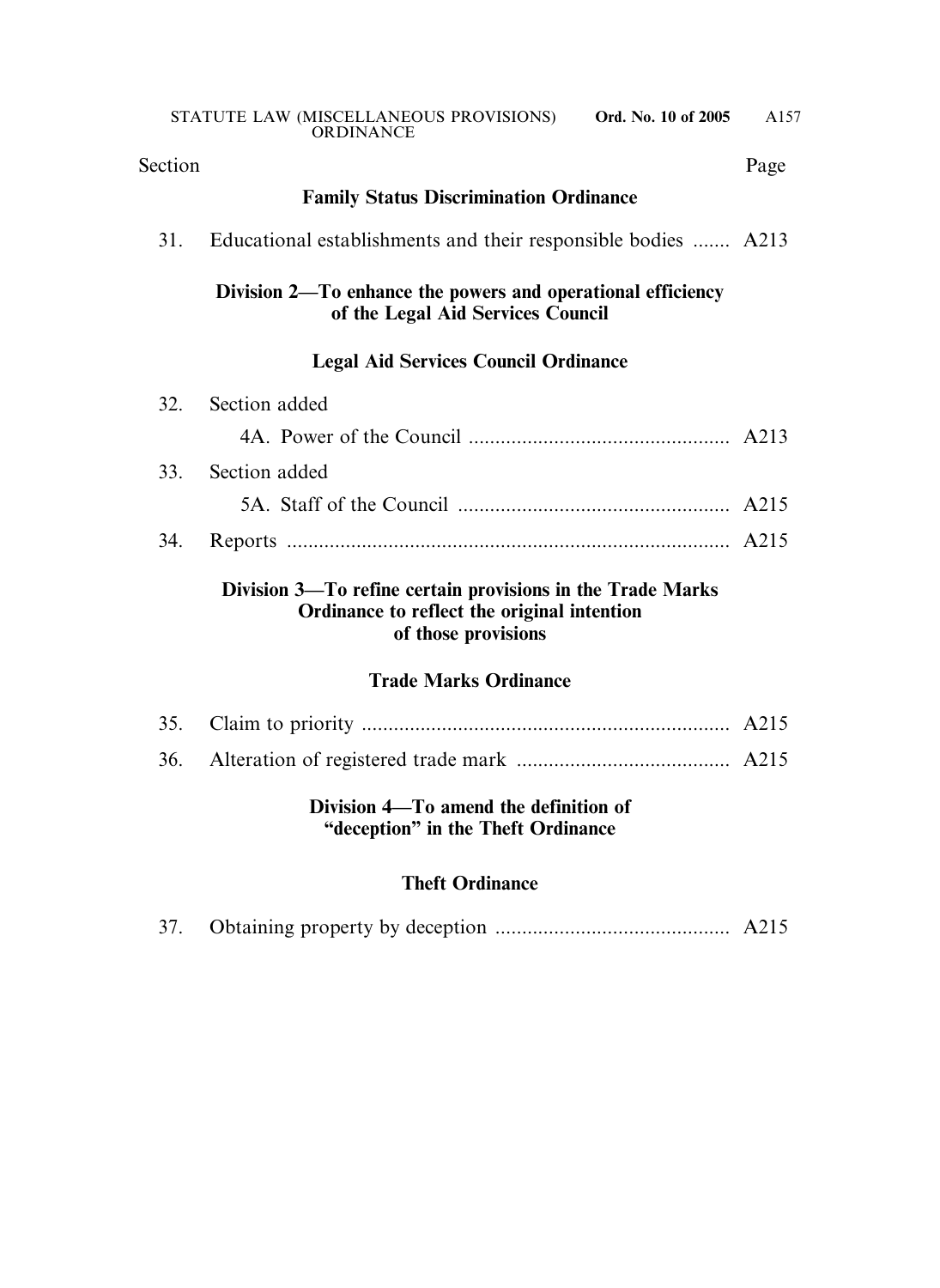| Section |                                                                                                                                                | Page |
|---------|------------------------------------------------------------------------------------------------------------------------------------------------|------|
|         | Division 5—To require consent for the prosecution of<br>conspiracies to commit offences regarding which<br>consent to prosecution is necessary |      |
|         | <b>Crimes Ordinance</b>                                                                                                                        |      |
| 38.     |                                                                                                                                                |      |
|         | Division 6—To prohibit a person who is required to surrender<br>his travel document from leaving Hong Kong, etc.                               |      |
|         | <b>Dangerous Drugs Ordinance</b>                                                                                                               |      |
| 39.     |                                                                                                                                                |      |
| 40.     | Section added                                                                                                                                  |      |
|         | 53C. Application for permission to leave Hong Kong  A219                                                                                       |      |
|         | <b>Prevention of Bribery Ordinance</b>                                                                                                         |      |
| 41.     |                                                                                                                                                |      |
| 42.     |                                                                                                                                                |      |
| 43.     | Section added                                                                                                                                  |      |
|         |                                                                                                                                                |      |

44. Further provisions relating to security, appearance, etc. ........ A227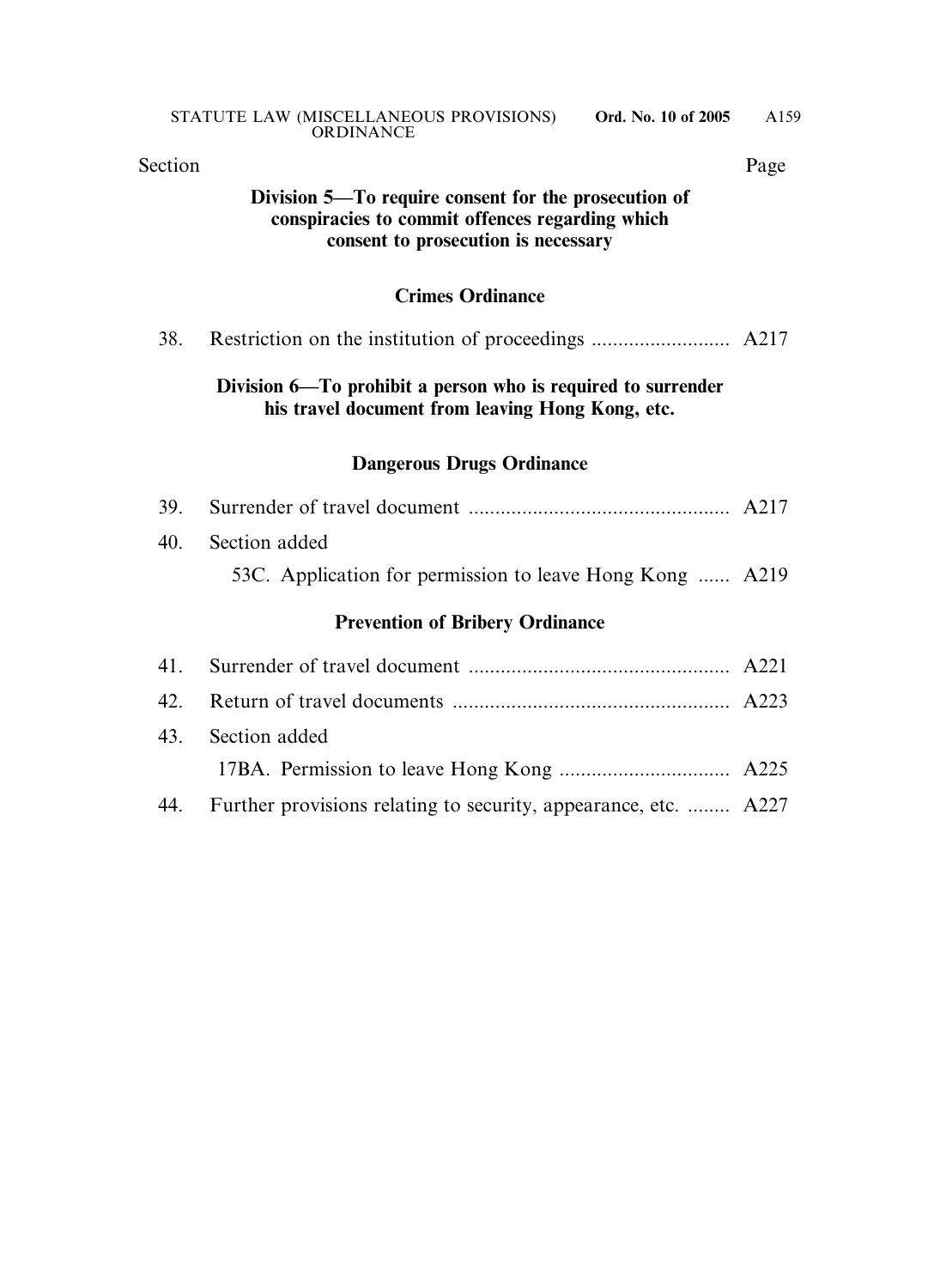| Section |                                                                                                                                                                                                                    | Page |
|---------|--------------------------------------------------------------------------------------------------------------------------------------------------------------------------------------------------------------------|------|
|         | Division 7—To empower the courts to award costs to the<br>defendant or prosecutor on the other party's unsuccessful<br>application for a certificate under the Hong Kong<br><b>Court of Final Appeal Ordinance</b> |      |
|         | <b>Costs in Criminal Cases Ordinance</b>                                                                                                                                                                           |      |
| 45.     | Section added                                                                                                                                                                                                      |      |
|         | 9B. Defence costs on unsuccessful application by<br>prosecutor for a certificate of Court of Appeal or                                                                                                             |      |
| 46.     | Section added                                                                                                                                                                                                      |      |
|         | 13B. Prosecution costs on unsuccessful application by<br>defendant for a certificate of Court of Appeal or                                                                                                         |      |
|         | Division 8—To repeal provisions in certain Ordinances<br>providing that the decision of the Court of<br>Appeal on an appeal is final                                                                               |      |
|         | <b>Professional Accountants Ordinance</b>                                                                                                                                                                          |      |
| 47.     |                                                                                                                                                                                                                    |      |
|         | <b>Related Amendments</b>                                                                                                                                                                                          |      |
| 48.     |                                                                                                                                                                                                                    |      |
| 49.     |                                                                                                                                                                                                                    |      |
| 50.     | Qualification for registration of company as corporate                                                                                                                                                             | A233 |
| 51.     |                                                                                                                                                                                                                    |      |
| 52.     | Provisions relating to orders of the Disciplinary Committee A235                                                                                                                                                   |      |
|         | <b>Dentists Registration Ordinance</b>                                                                                                                                                                             |      |
| 53.     |                                                                                                                                                                                                                    | A235 |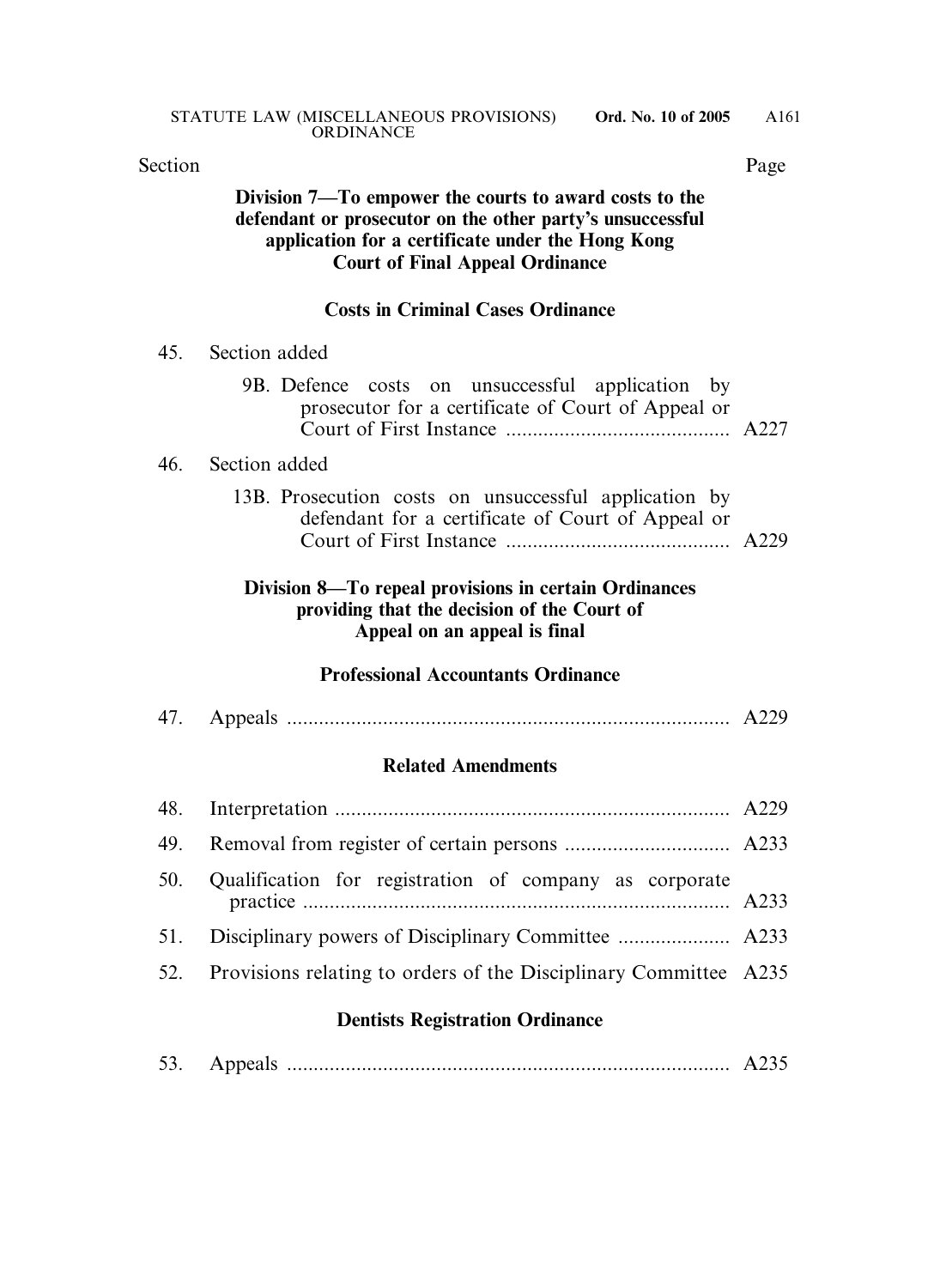Section Page

# **Related Amendments**

# **Legal Practitioners Ordinance**

# **Related Amendments**

| 59. |  |  |  | Publication of findings of Solicitors Disciplinary Tribunal  A239 |  |  |  |
|-----|--|--|--|-------------------------------------------------------------------|--|--|--|
|-----|--|--|--|-------------------------------------------------------------------|--|--|--|

# **Medical Registration Ordinance**

| 60. |  |
|-----|--|
|     |  |

# **Related Amendments**

| 63. Powers of Council in relation to fitness to practise of medical |  |
|---------------------------------------------------------------------|--|
|                                                                     |  |

### **Midwives Registration Ordinance**

| 65. |  |  |  |
|-----|--|--|--|
|-----|--|--|--|

### **Related Amendments**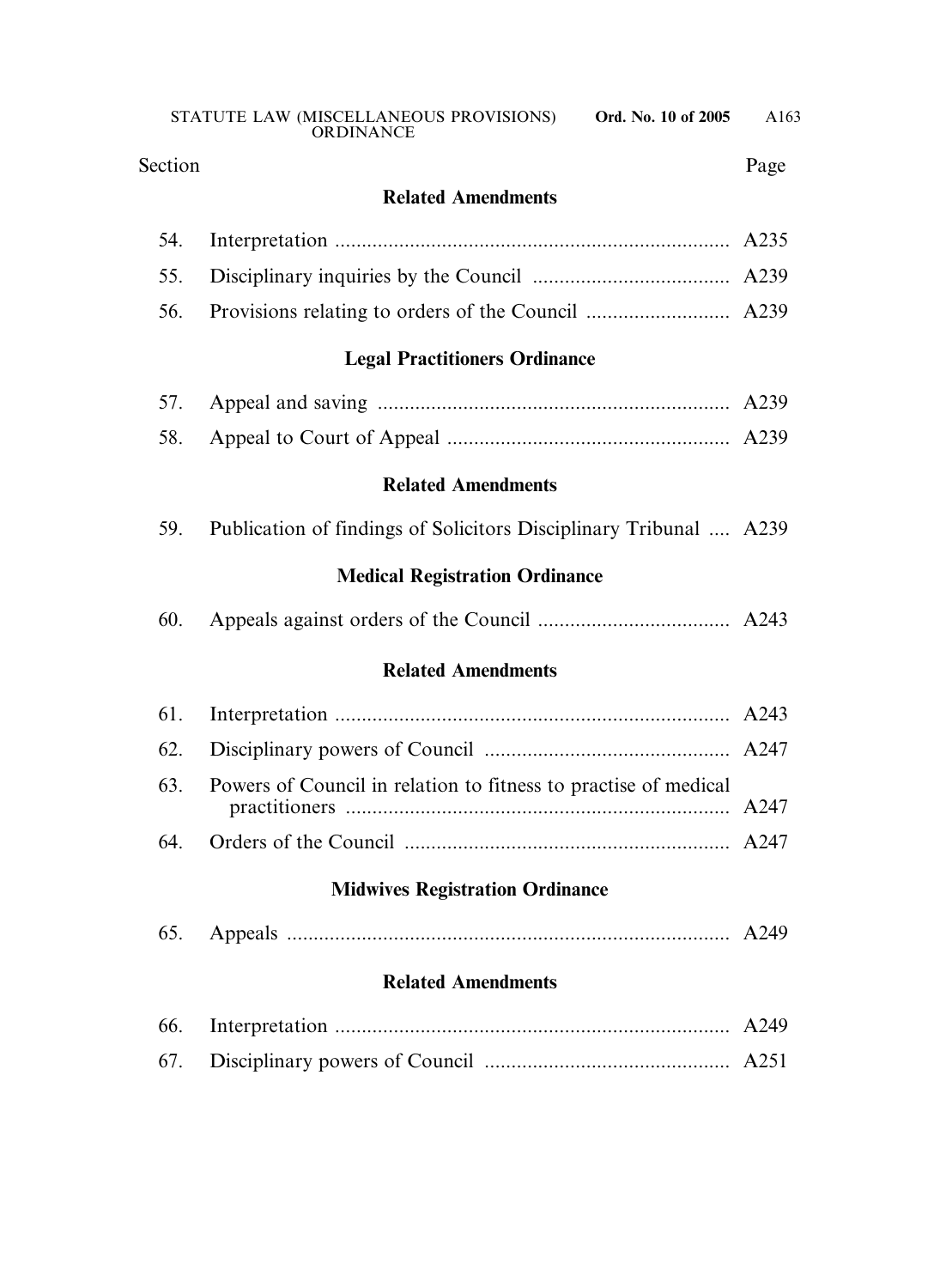| Section |                                                             | Page |
|---------|-------------------------------------------------------------|------|
| 68.     |                                                             | A253 |
| 69.     |                                                             |      |
|         | <b>Nurses Registration Ordinance</b>                        |      |
| 70.     |                                                             |      |
|         | <b>Related Amendments</b>                                   |      |
| 71.     |                                                             |      |
| 72.     |                                                             |      |
| 73.     |                                                             |      |
| 74.     |                                                             |      |
|         | <b>Supplementary Medical Professions Ordinance</b>          |      |
| 75.     |                                                             |      |
|         | <b>Related Amendments</b>                                   |      |
| 76.     |                                                             |      |
| 77.     |                                                             |      |
| 78.     | Provisions relating to decisions and orders of boards  A261 |      |
|         | <b>Architects Registration Ordinance</b>                    |      |
| 79.     |                                                             |      |
|         | <b>Related Amendments</b>                                   |      |
| 80.     |                                                             |      |
| 81.     |                                                             |      |
| 82.     |                                                             |      |
| 83.     |                                                             |      |
|         |                                                             |      |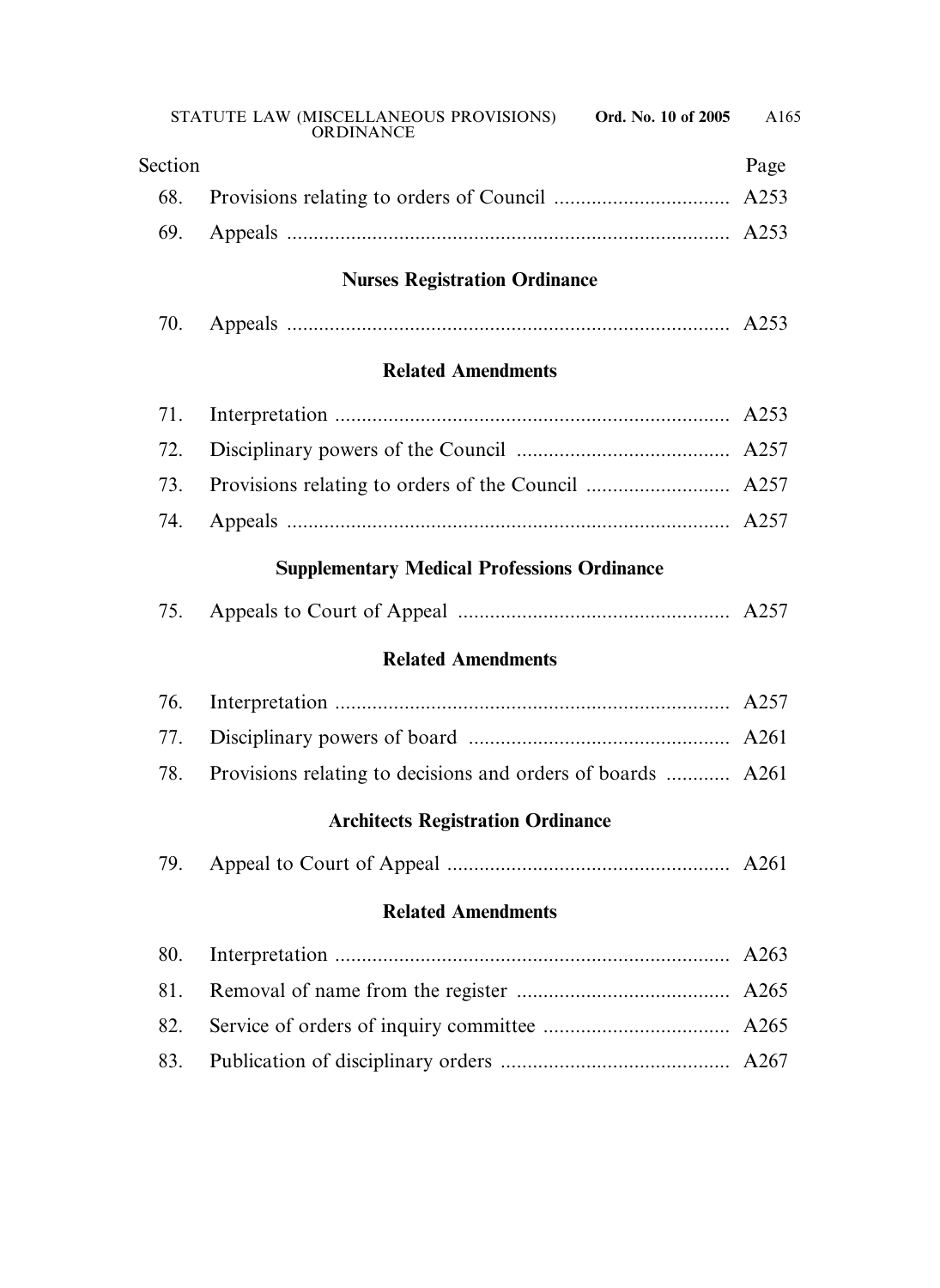|         | STATUTE LAW (MISCELLANEOUS PROVISIONS) Ord. No. 10 of 2005<br>ORDINANCE | A167 |
|---------|-------------------------------------------------------------------------|------|
| Section |                                                                         | Page |
| 84.     |                                                                         |      |
|         | <b>Engineers Registration Ordinance</b>                                 |      |
| 85.     |                                                                         |      |
|         | <b>Related Amendments</b>                                               |      |
| 86.     |                                                                         |      |
| 87.     |                                                                         |      |
| 88.     |                                                                         |      |
| 89.     |                                                                         |      |
| 90.     |                                                                         |      |
|         | <b>Surveyors Registration Ordinance</b>                                 |      |
| 91.     |                                                                         |      |
|         | <b>Related Amendments</b>                                               |      |
| 92.     |                                                                         |      |
| 93.     |                                                                         |      |
| 94.     |                                                                         |      |
| 95.     |                                                                         |      |
| 96.     |                                                                         |      |
|         | <b>Planners Registration Ordinance</b>                                  |      |
| 97.     |                                                                         |      |
|         | <b>Related Amendments</b>                                               |      |
| 98.     |                                                                         | A279 |
| 99.     |                                                                         | A283 |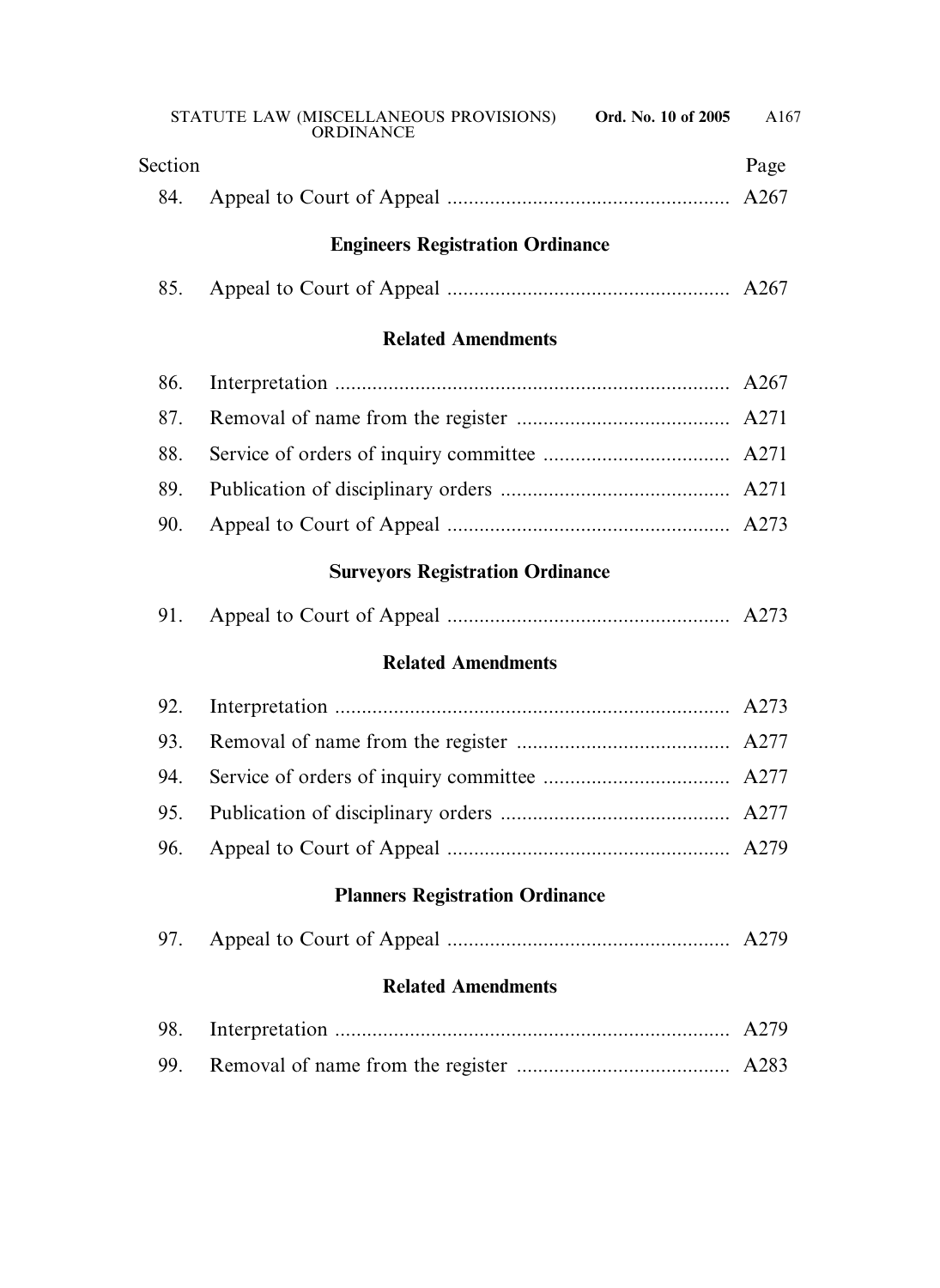| Section | Page |
|---------|------|
|         |      |
|         |      |
|         |      |

# **Land Survey Ordinance**

| 104. Appeals from decisions or orders of the Disciplinary Board  A285 |  |
|-----------------------------------------------------------------------|--|

#### **Related Amendments**

| 108. Appeals from decisions or orders of the Disciplinary Board  A289 |  |
|-----------------------------------------------------------------------|--|

# **Social Workers Registration Ordinance**

| 109. |  |  |  |
|------|--|--|--|
|      |  |  |  |

# **Related Amendments**

# **Landscape Architects Registration Ordinance**

|--|--|--|

# **Related Amendments**

|--|--|--|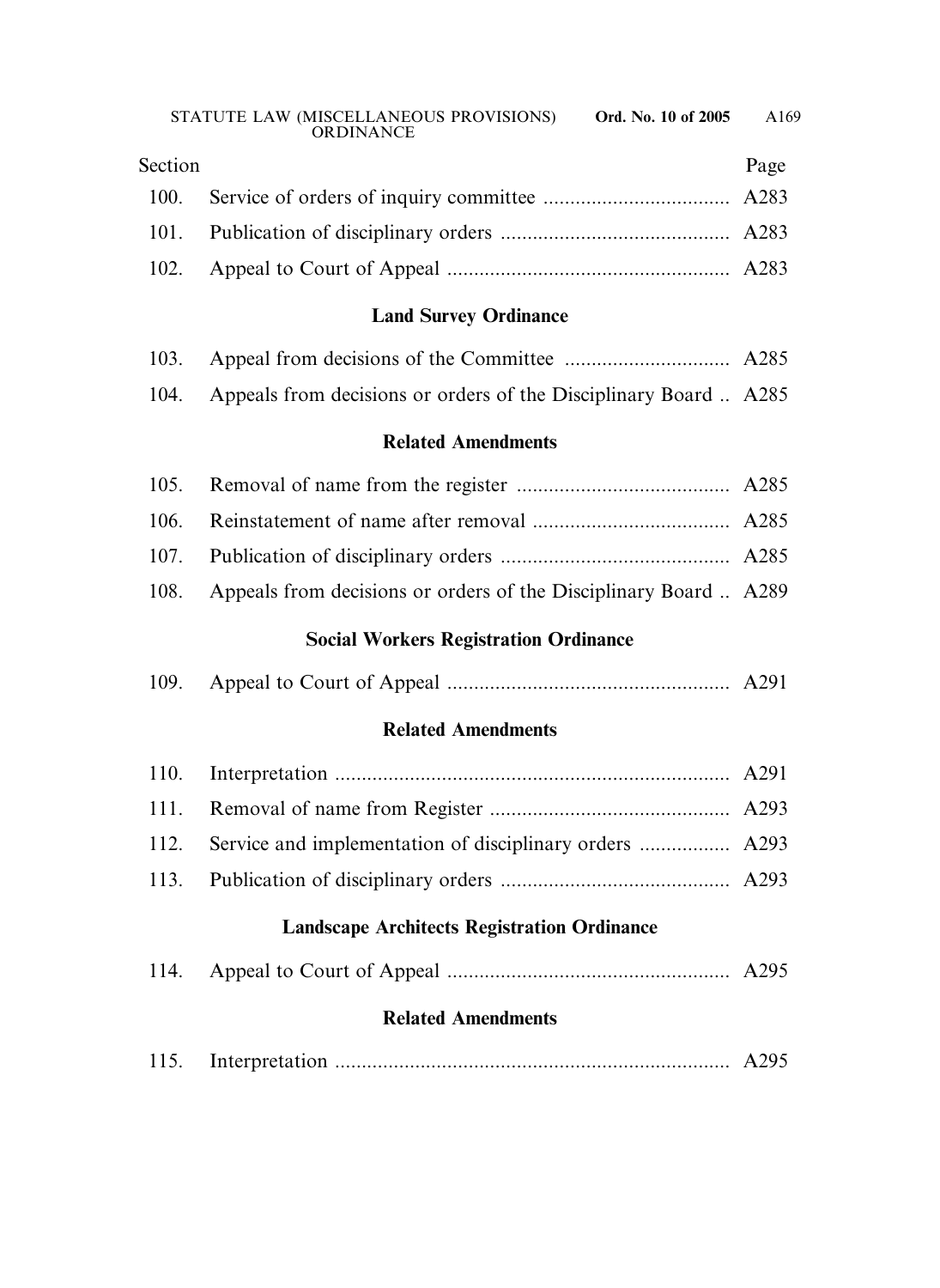| Section | Page |
|---------|------|
|         |      |
|         |      |
|         |      |
|         |      |

# **Chinese Medicine Ordinance**

| 120. |  |  |  |  |  |
|------|--|--|--|--|--|
|------|--|--|--|--|--|

# **Related Amendments**

# **Housing Managers Registration Ordinance**

|--|--|--|--|--|

# **Related Amendments**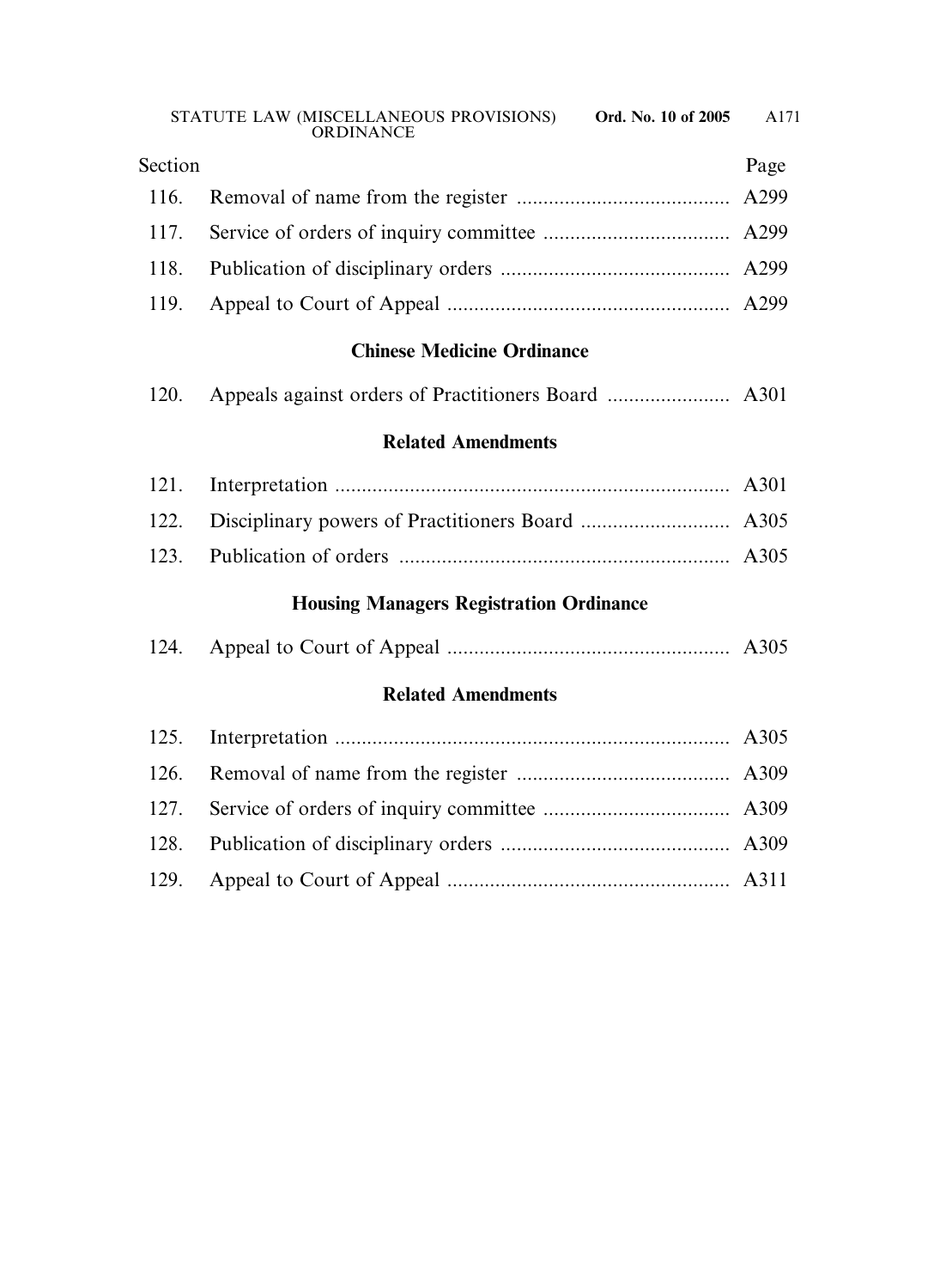Section Page

### PART 4

## AMENDMENTS RELATING TO JUDICIAL OFFICERS

### **Division 1—To require disclosure of interest in the selection process of judicial officers**

### **Judicial Officers Recommendation Commission Ordinance**

### **Division 2—To update the list of judicial offices in the Judicial Officers Recommendation Commission Ordinance**

#### **Judicial Officers Recommendation Commission Ordinance**

| 131. |  |  |  |
|------|--|--|--|
|------|--|--|--|

**Division 3—To make provisions or further provisions for the professional qualifications of certain judicial officers**

### **High Court Ordinance**

| 132. |                                                                                                                              |  |
|------|------------------------------------------------------------------------------------------------------------------------------|--|
| 133. |                                                                                                                              |  |
| 134. | Sections added                                                                                                               |  |
|      | 37AA. Professional qualifications of Registrar, senior deputy<br>registrars, deputy registrars and assistant registrars A317 |  |
|      |                                                                                                                              |  |
|      | 37AC. Appointment of temporary senior deputy registrars A327                                                                 |  |
| 135. |                                                                                                                              |  |
| 136. |                                                                                                                              |  |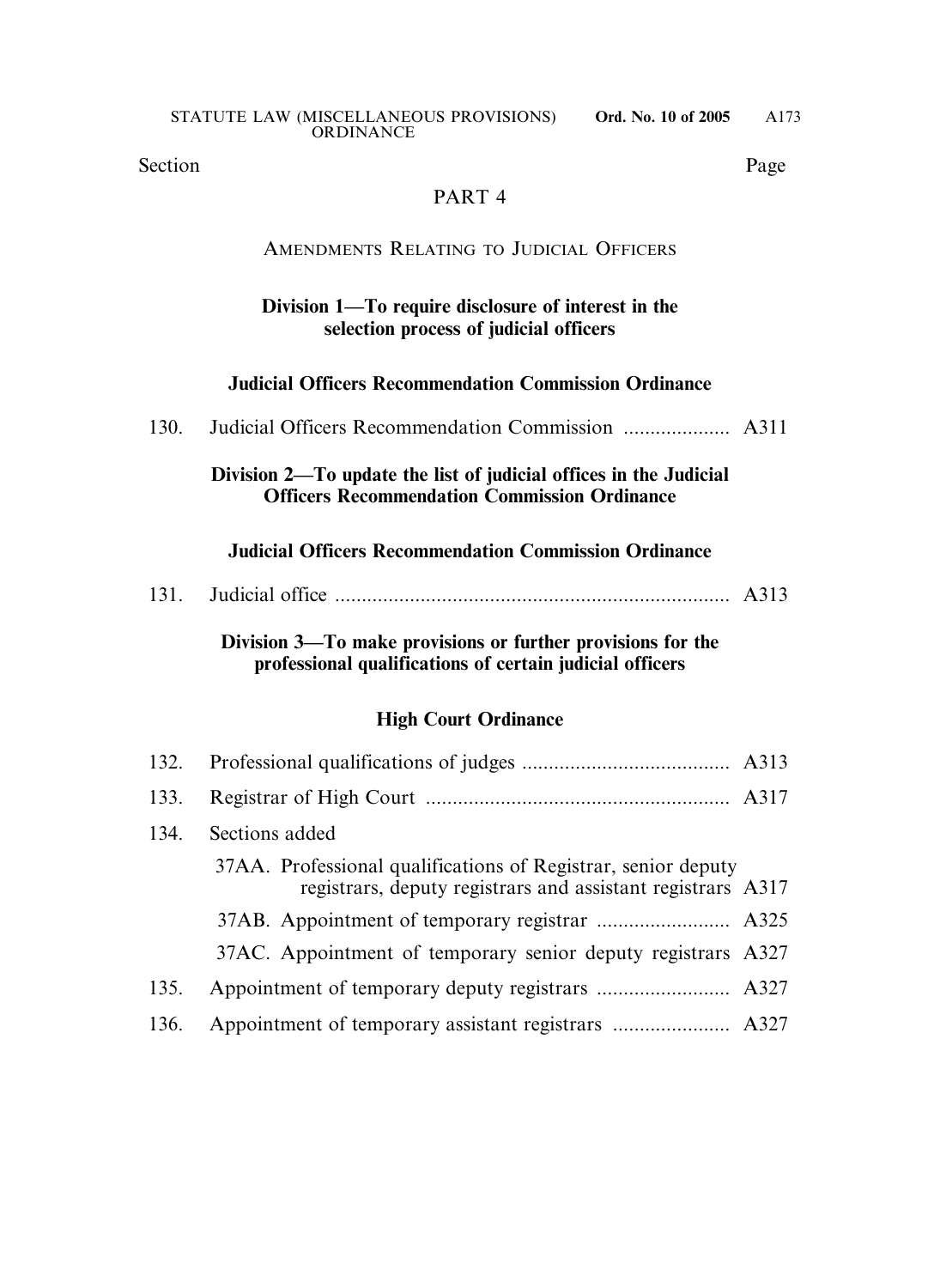| Section |                                                                 | Page |
|---------|-----------------------------------------------------------------|------|
| 137.    | Powers of temporary registrar, etc. in case which is part-heard | A329 |
|         | <b>Lands Tribunal Ordinance</b>                                 |      |
| 138.    | Section substituted                                             |      |
|         |                                                                 |      |
| 139.    |                                                                 |      |
|         | <b>Labour Tribunal Ordinance</b>                                |      |
| 140.    | Section added                                                   |      |
|         | 4A. Professional qualifications of presiding officers  A333     |      |
| 141.    |                                                                 |      |
|         | <b>Magistrates Ordinance</b>                                    |      |
| 142.    | Sections added                                                  |      |
|         | 5AA. Professional qualifications of permanent magistrates       | A335 |
|         | 5AB. Professional qualifications of special magistrates         | A337 |
| 143.    |                                                                 |      |
|         | <b>District Court Ordinance</b>                                 |      |
| 144.    |                                                                 |      |
| 145.    |                                                                 |      |
| 146.    |                                                                 |      |
| 147.    | Sections added                                                  |      |
|         | 14AA. Professional qualifications of Registrar, deputy          | A343 |
|         |                                                                 | A347 |
| 148.    |                                                                 |      |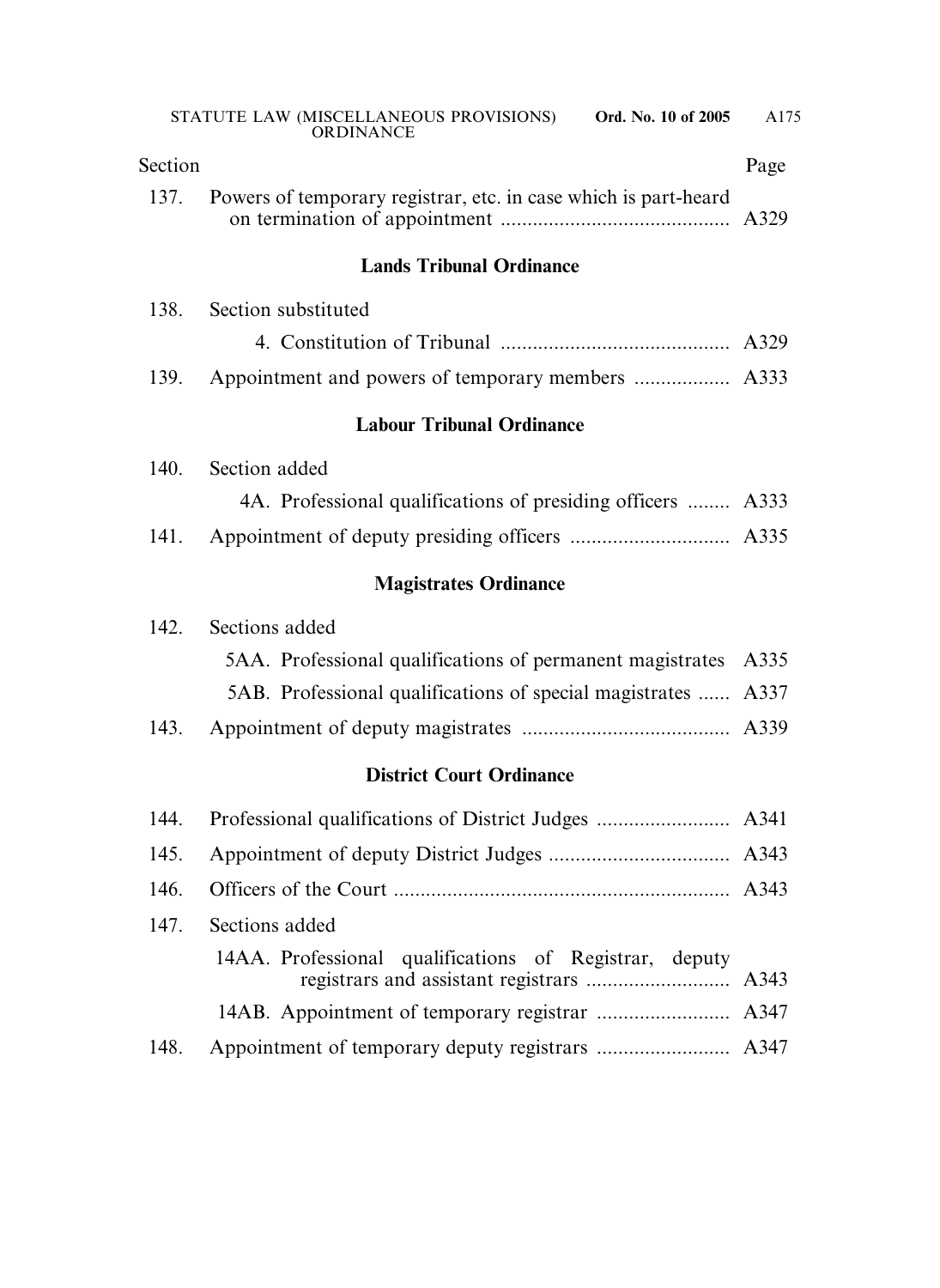|         | ORDINANCE                                                       |      |
|---------|-----------------------------------------------------------------|------|
| Section |                                                                 | Page |
| 149.    |                                                                 |      |
| 150.    | Powers of temporary registrar, etc. in case which is part-heard |      |
|         | <b>Small Claims Tribunal Ordinance</b>                          |      |
| 151.    |                                                                 |      |
| 152.    | Section added                                                   |      |
|         | 4AA. Professional qualifications of adjudicators  A349          |      |
| 153.    |                                                                 |      |
|         | <b>Hong Kong Court of Final Appeal Ordinance</b>                |      |
| 154.    |                                                                 |      |
| 155.    |                                                                 |      |
| 156.    |                                                                 |      |
| 157.    |                                                                 |      |
|         | <b>Coroners Ordinance</b>                                       |      |
| 158.    |                                                                 |      |
| 159.    | Section added                                                   |      |
|         |                                                                 |      |
| 160.    |                                                                 |      |
|         | <b>Saving Provisions</b>                                        |      |
| 161.    |                                                                 |      |
|         | <b>Consequential Amendments</b>                                 |      |
|         | <b>Interpretation and General Clauses Ordinance</b>             |      |

|--|--|--|--|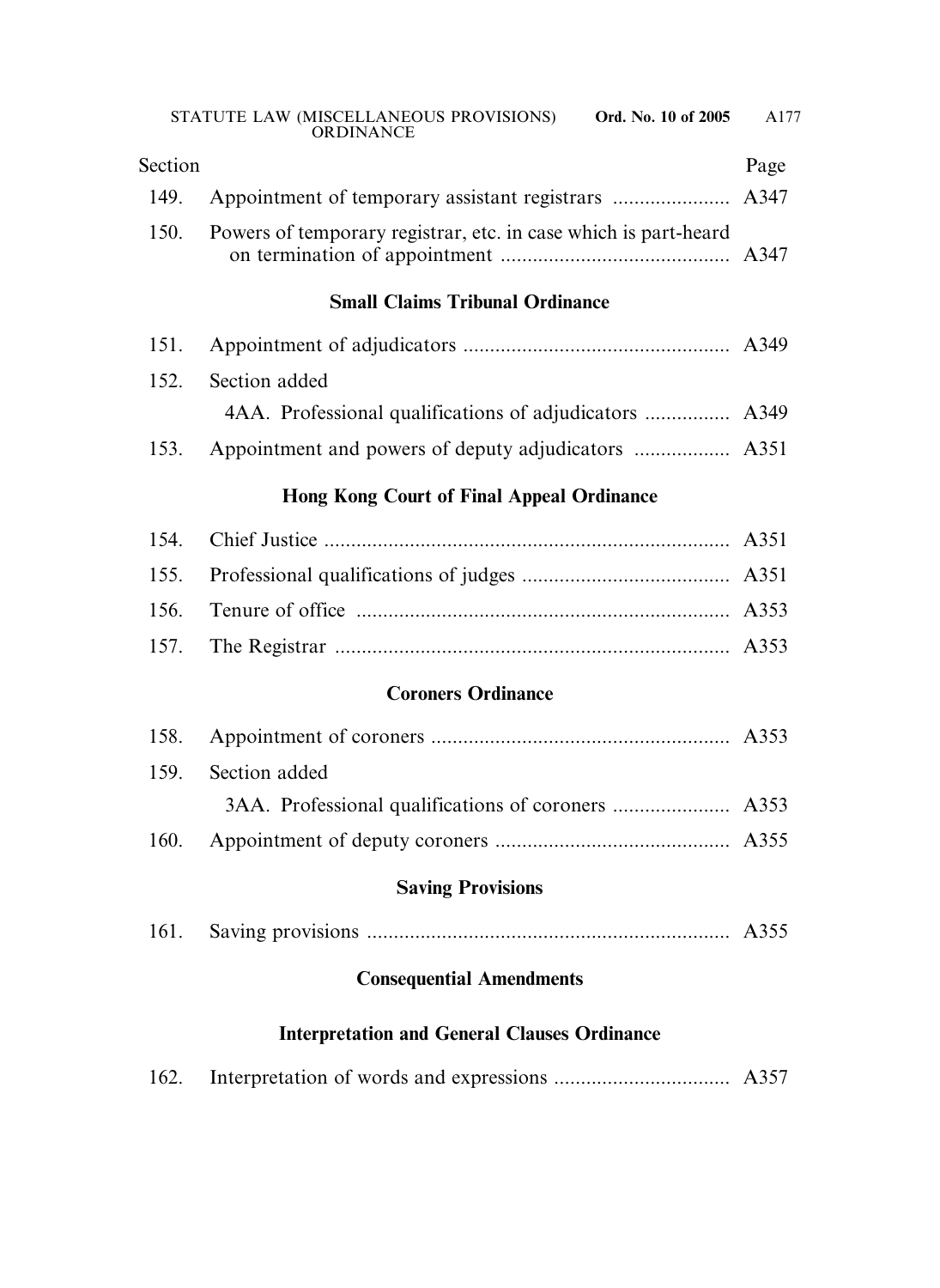|                                     | STATUTE LAW (MISCELLANEOUS PROVISIONS)<br>Ord. No. 10 of 2005<br><b>ORDINANCE</b> | A179 |
|-------------------------------------|-----------------------------------------------------------------------------------|------|
| Section                             |                                                                                   | Page |
|                                     | <b>Jury Ordinance</b>                                                             |      |
| 163.                                |                                                                                   |      |
|                                     | <b>High Court Ordinance</b>                                                       |      |
| 164.                                |                                                                                   |      |
|                                     | The Rules of the High Court                                                       |      |
| 165.                                |                                                                                   |      |
| 166.                                |                                                                                   |      |
|                                     | <b>Bankruptcy Ordinance</b>                                                       |      |
| 167.                                |                                                                                   |      |
| 168.                                |                                                                                   |      |
|                                     | <b>Bankruptcy Rules</b>                                                           |      |
| 169.                                |                                                                                   |      |
|                                     | <b>Probate and Administration Ordinance</b>                                       |      |
| 170.                                |                                                                                   |      |
| 171.                                |                                                                                   |      |
| <b>Companies Ordinance</b>          |                                                                                   |      |
| 172.                                |                                                                                   |      |
| <b>Companies (Winding-up) Rules</b> |                                                                                   |      |
| 173.                                |                                                                                   | A361 |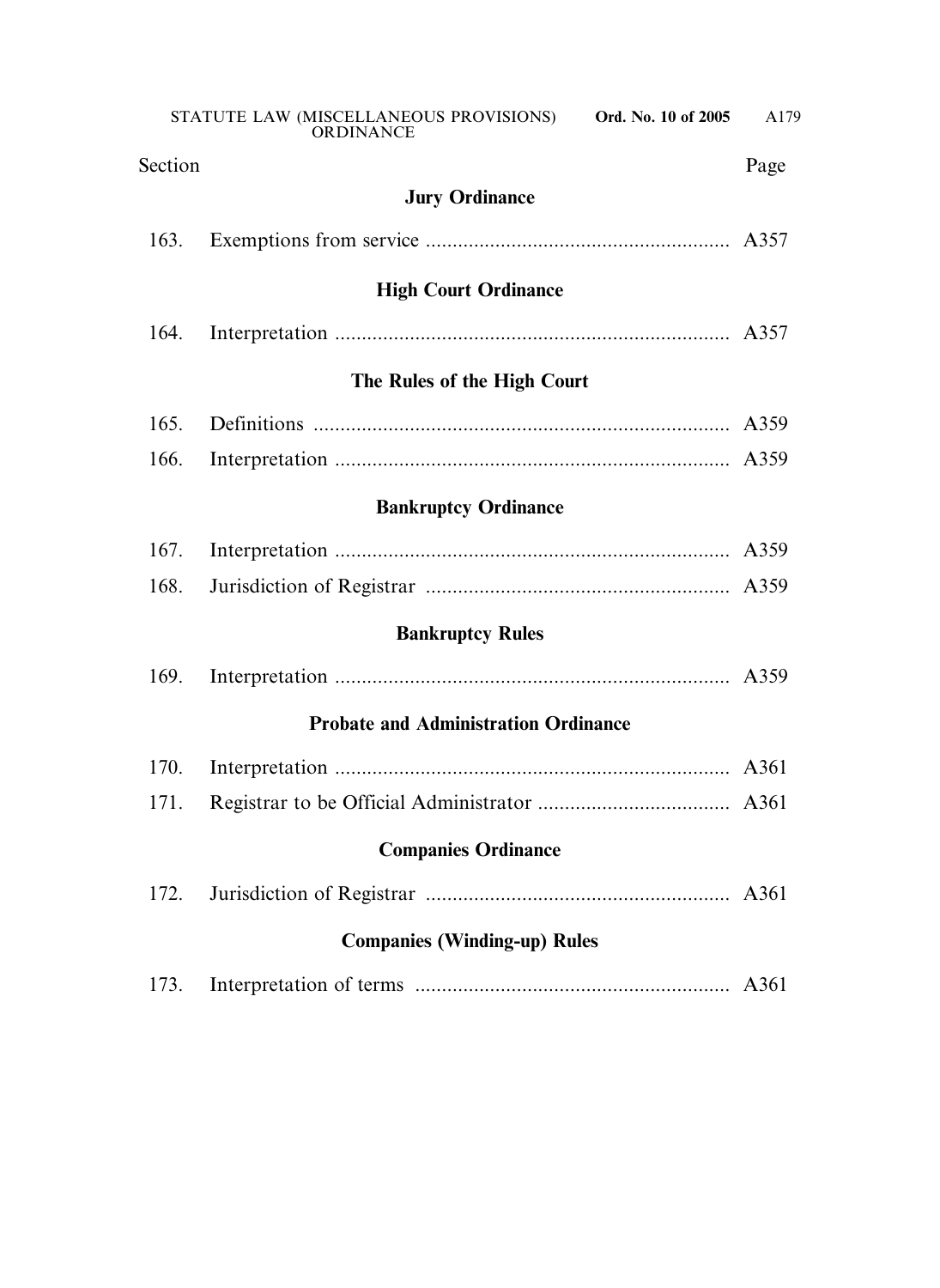| Section                                               |                                                                              | Page |
|-------------------------------------------------------|------------------------------------------------------------------------------|------|
|                                                       | <b>Companies (Disqualification of Directors)</b><br><b>Proceedings Rules</b> |      |
| 174.                                                  |                                                                              |      |
|                                                       | <b>Legal Practitioners Ordinance</b>                                         |      |
| 175.                                                  |                                                                              | A363 |
| 176.                                                  |                                                                              |      |
|                                                       | <b>Maintenance Orders (Reciprocal</b><br><b>Enforcement) Ordinance</b>       |      |
| 177.                                                  |                                                                              |      |
|                                                       | <b>Criminal Procedure Ordinance</b>                                          |      |
| 178.                                                  |                                                                              | A365 |
| 179.                                                  |                                                                              |      |
|                                                       | The Rules of the District Court                                              |      |
| 180.                                                  |                                                                              |      |
|                                                       | <b>Partition Ordinance</b>                                                   |      |
| 181.                                                  |                                                                              |      |
| <b>Pension Benefits (Judicial Officers) Ordinance</b> |                                                                              |      |
| 182.                                                  |                                                                              |      |
| <b>Occupational Retirement Schemes Ordinance</b>      |                                                                              |      |
| 183.                                                  |                                                                              |      |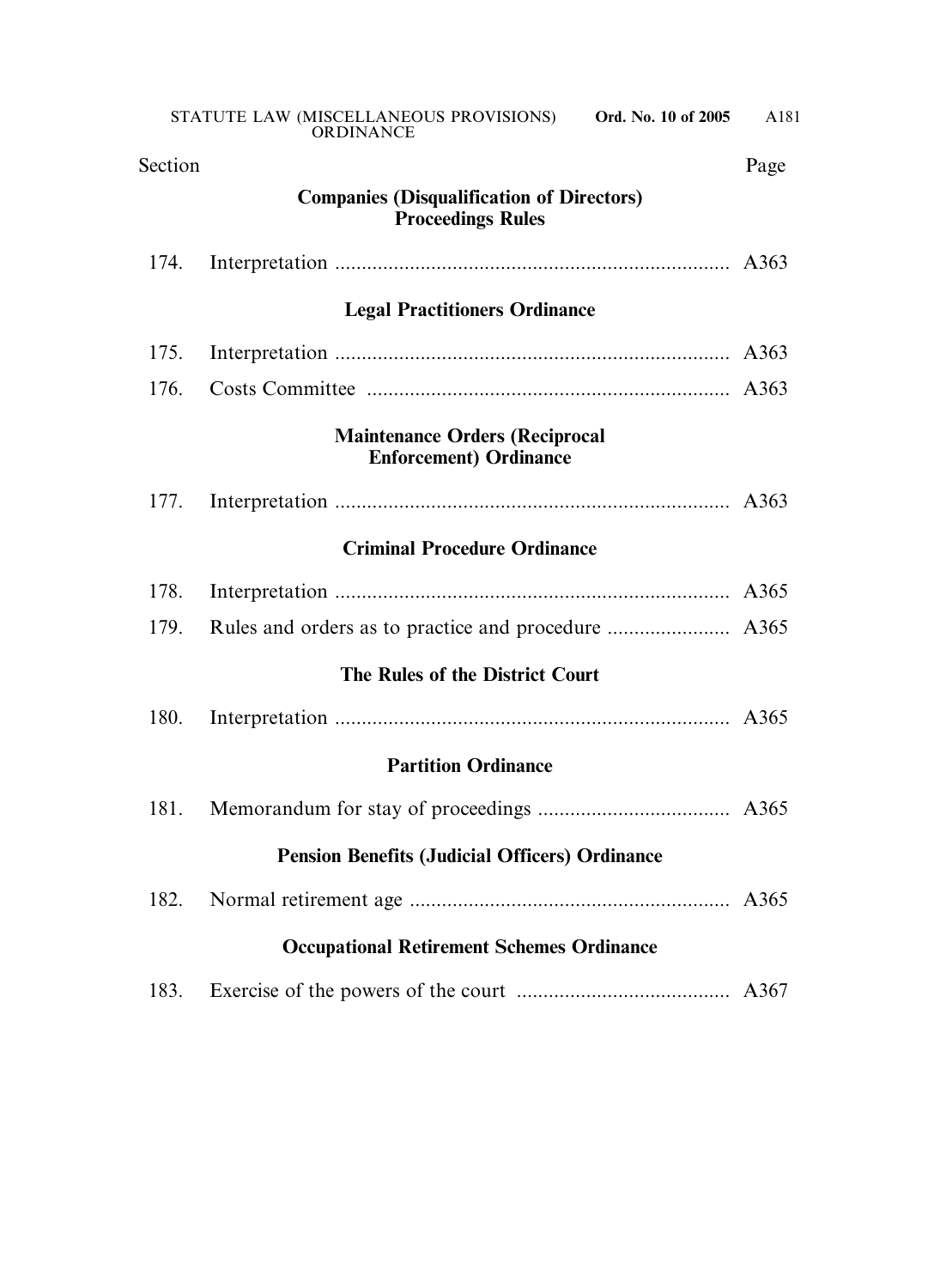Section Page

## PART 5

### AMENDMENTS RELATING TO LEGAL EDUCATION AND LEGAL PRACTITIONERS

### **Division 1—To include representatives of The Chinese University of Hong Kong in the Standing Committee on Legal Education and Training**

# **Legal Practitioners Ordinance**

184. Standing Committee on Legal Education and Training ......... A367

## **Division 2—To clarify the power of the Council of The Law Society of Hong Kong to make rules for solicitors**

### **Legal Practitioners Ordinance**

# PART 6

### MINOR AMENDMENTS

### **Division 1—To remove the references to certain amending provisions that are no longer necessary**

### **Securities (Margin Financing) (Amendment) Ordinance 2000**

187. Consequential amendment of other Ordinances ..................... A369

### **Securities (Amendment) Ordinance 2000**

188. Regulations ............................................................................. A371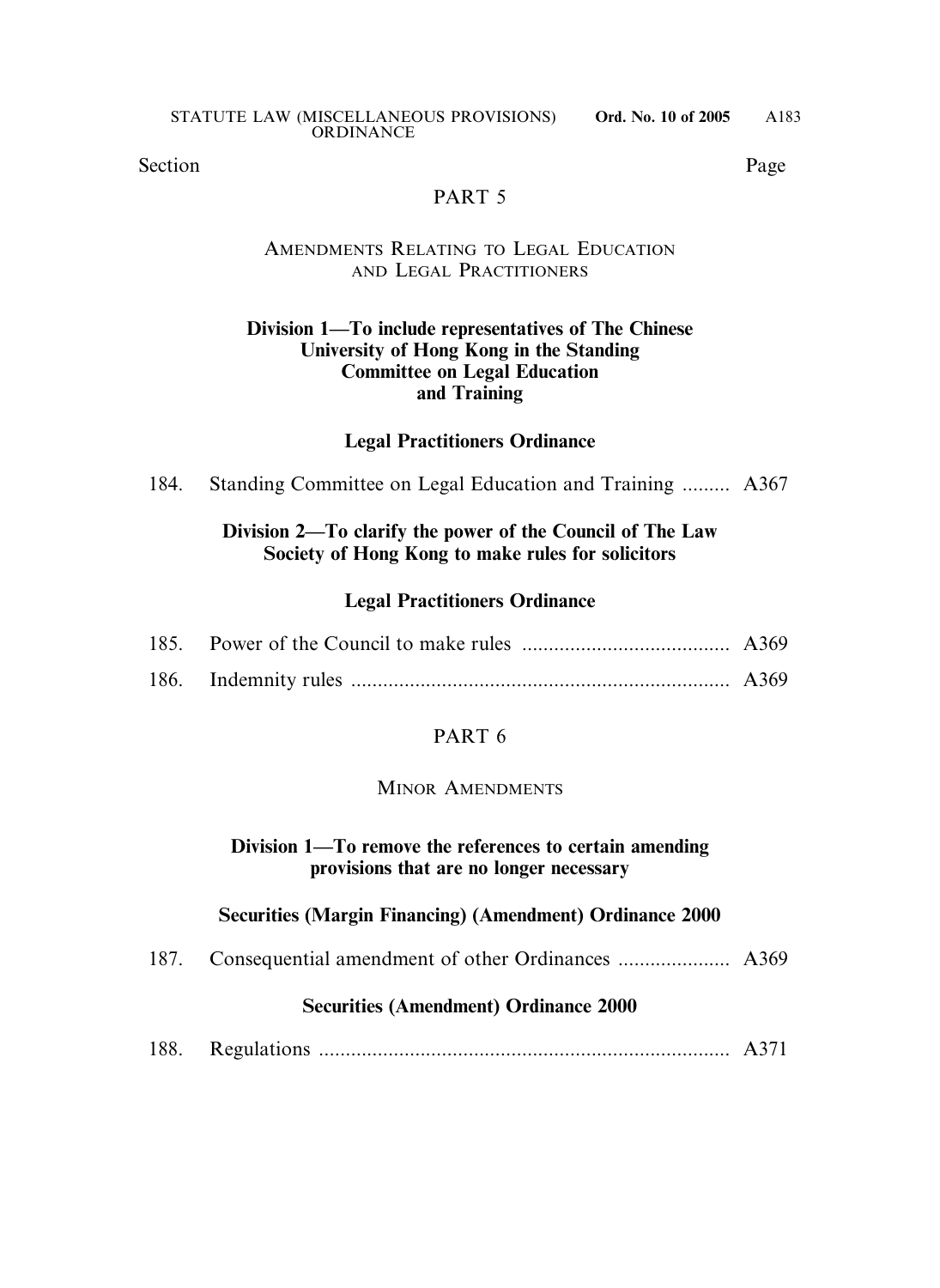| Section                           |                                                                                                                                             | Page |
|-----------------------------------|---------------------------------------------------------------------------------------------------------------------------------------------|------|
|                                   | <b>Intellectual Property (Miscellaneous Amendments)</b><br><b>Ordinance 2001</b>                                                            |      |
| 189.                              |                                                                                                                                             |      |
| 190.                              |                                                                                                                                             |      |
|                                   | <b>Securities and Futures Ordinance</b>                                                                                                     |      |
| 191.                              | Savings, transitional, consequential and related provisions, etc. A371                                                                      |      |
|                                   | Division 2—To achieve internal consistency in terminology and<br>consistency between the Chinese and English texts<br>of certain Ordinances |      |
|                                   | <b>Landlord and Tenant (Consolidation) Ordinance</b>                                                                                        |      |
| 192.                              |                                                                                                                                             |      |
|                                   | <b>Import and Export Ordinance</b>                                                                                                          |      |
| 193.                              | Restriction on carriage, etc. of prescribed articles in Hong                                                                                |      |
|                                   | <b>Pensions Ordinance</b>                                                                                                                   |      |
| 194.                              | Pension or allowance may be suspended on certain post-                                                                                      |      |
|                                   | <b>Pensions Regulations</b>                                                                                                                 |      |
| 195.                              |                                                                                                                                             |      |
|                                   | <b>Immigration (Refugee Status Review Boards) (Procedure)</b><br><b>Regulations</b>                                                         |      |
| 196.                              |                                                                                                                                             |      |
| <b>Summary Offences Ordinance</b> |                                                                                                                                             |      |
| 197.                              |                                                                                                                                             |      |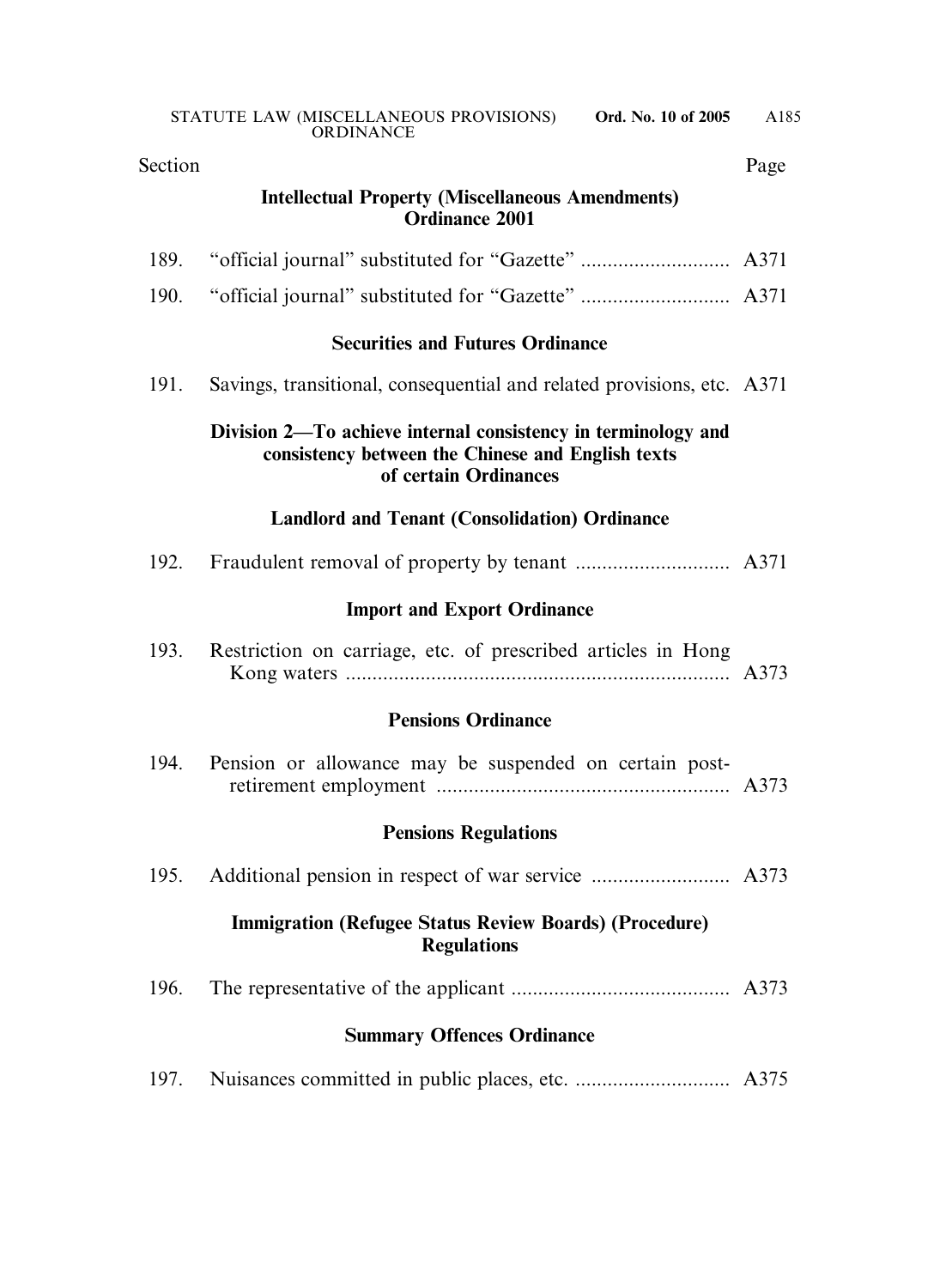| Section |                                                                                                                                          | Page |
|---------|------------------------------------------------------------------------------------------------------------------------------------------|------|
|         | <b>International Organizations (Privileges and Immunities)</b><br><b>Ordinance</b>                                                       |      |
| 198.    |                                                                                                                                          |      |
|         | <b>Securities and Futures Ordinance</b>                                                                                                  |      |
| 199.    |                                                                                                                                          |      |
| 200.    |                                                                                                                                          |      |
| 201.    | Notification of family and corporate interests and short                                                                                 |      |
| 202.    | Notification to be given by director and chief executive  A377                                                                           |      |
| 203.    |                                                                                                                                          |      |
| 204.    | Exchange companies, clearing houses and exchange                                                                                         |      |
|         | Division 3—To replace the English title of the Shipping and<br>Port Control Regulations in an Ordinance with its<br><b>Chinese title</b> |      |
|         | <b>Merchant Shipping (Seafarers) Ordinance</b>                                                                                           |      |
| 205.    |                                                                                                                                          |      |
|         | Division 4—To rectify errors in the references in certain<br>provisions to other provisions                                              |      |
|         | <b>Air Transport (Licensing of Air Services) Regulations</b>                                                                             |      |
| 206.    |                                                                                                                                          | A377 |
| 207.    |                                                                                                                                          | A379 |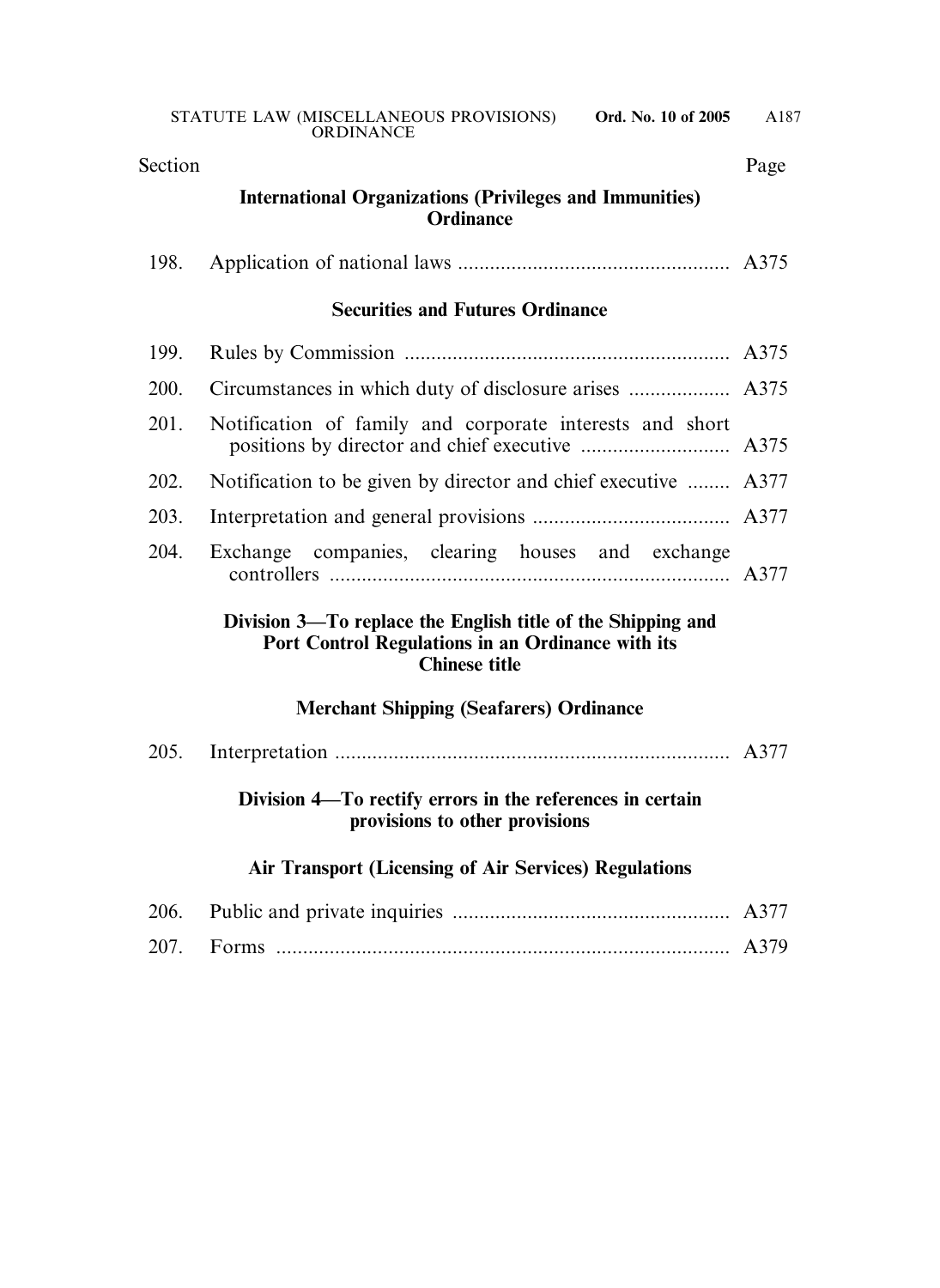|         | ORDINANCE                                                                                                                                                     |      |
|---------|---------------------------------------------------------------------------------------------------------------------------------------------------------------|------|
| Section |                                                                                                                                                               | Page |
|         | Division 5—To update the references in certain Ordinances to<br>the title of a set of regulations made under the<br><b>Dangerous Goods Ordinance</b>          |      |
|         | <b>Pilotage Ordinance</b>                                                                                                                                     |      |
| 208.    |                                                                                                                                                               |      |
|         | <b>Eastern Harbour Crossing Road Tunnel By-laws</b>                                                                                                           |      |
| 209.    |                                                                                                                                                               |      |
| 210.    |                                                                                                                                                               |      |
|         | <b>Radiation (Control of Radioactive Substances) Regulations</b>                                                                                              |      |
| 211.    | Conveyance of radioactive substances on vehicles or vessels A379                                                                                              |      |
|         | <b>Road Tunnels (Government) Regulations</b>                                                                                                                  |      |
| 212.    | Prohibition against vehicles conveying dangerous goods  A381                                                                                                  |      |
|         | <b>Electricity (Wiring) Regulations</b>                                                                                                                       |      |
| 213.    |                                                                                                                                                               |      |
|         | Division 6—To update the references in certain Ordinances<br>to the title of a notice given for the purposes of the<br><b>Prevention of Bribery Ordinance</b> |      |
|         | <b>Fire Services Ordinance</b>                                                                                                                                |      |
| 214.    |                                                                                                                                                               |      |
|         | <b>Police Force Ordinance</b>                                                                                                                                 |      |
| 215.    |                                                                                                                                                               |      |
|         |                                                                                                                                                               |      |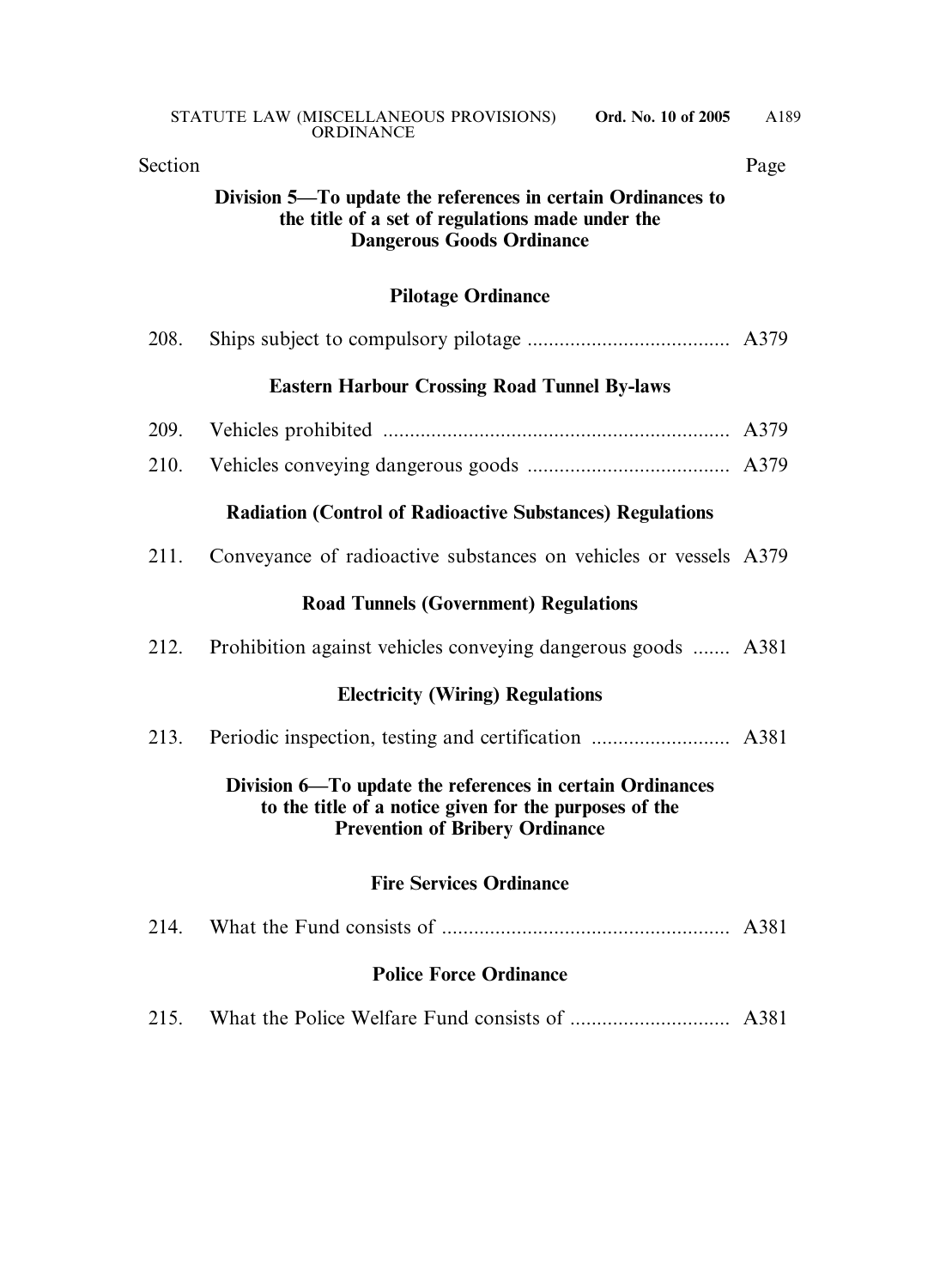|                                        | STATUTE LAW (MISCELLANEOUS PROVISIONS) Ord. No. 10 of 2005<br><b>ORDINANCE</b>                                                                          | A191 |
|----------------------------------------|---------------------------------------------------------------------------------------------------------------------------------------------------------|------|
| Section                                |                                                                                                                                                         | Page |
|                                        | <b>Prisons Ordinance</b>                                                                                                                                |      |
| 216.                                   |                                                                                                                                                         | A383 |
|                                        | <b>Government Flying Service Ordinance</b>                                                                                                              |      |
| 217.                                   |                                                                                                                                                         |      |
|                                        | <b>Immigration Service Ordinance</b>                                                                                                                    |      |
| 218.                                   |                                                                                                                                                         |      |
|                                        | <b>Customs and Excise Service Ordinance</b>                                                                                                             |      |
| 219.                                   |                                                                                                                                                         |      |
|                                        | Division 7—To update the references in certain Ordinances<br>to the title of a regulation made under the Customs and<br><b>Excise Service Ordinance</b> |      |
| <b>Specification of Public Offices</b> |                                                                                                                                                         |      |
| 220.                                   |                                                                                                                                                         |      |
|                                        | <b>Customs and Excise Service Ordinance</b>                                                                                                             |      |
| 221.                                   | Amendment of references to Preventive Service in Ordinances                                                                                             | A385 |
|                                        | Division 8—To provide for consequential amendments that<br>were omitted in previous amendment exercises                                                 |      |
| <b>Labour Tribunal Ordinance</b>       |                                                                                                                                                         |      |
| 222.                                   |                                                                                                                                                         |      |
| <b>Companies Ordinance</b>             |                                                                                                                                                         |      |
| 223.                                   |                                                                                                                                                         |      |
|                                        |                                                                                                                                                         |      |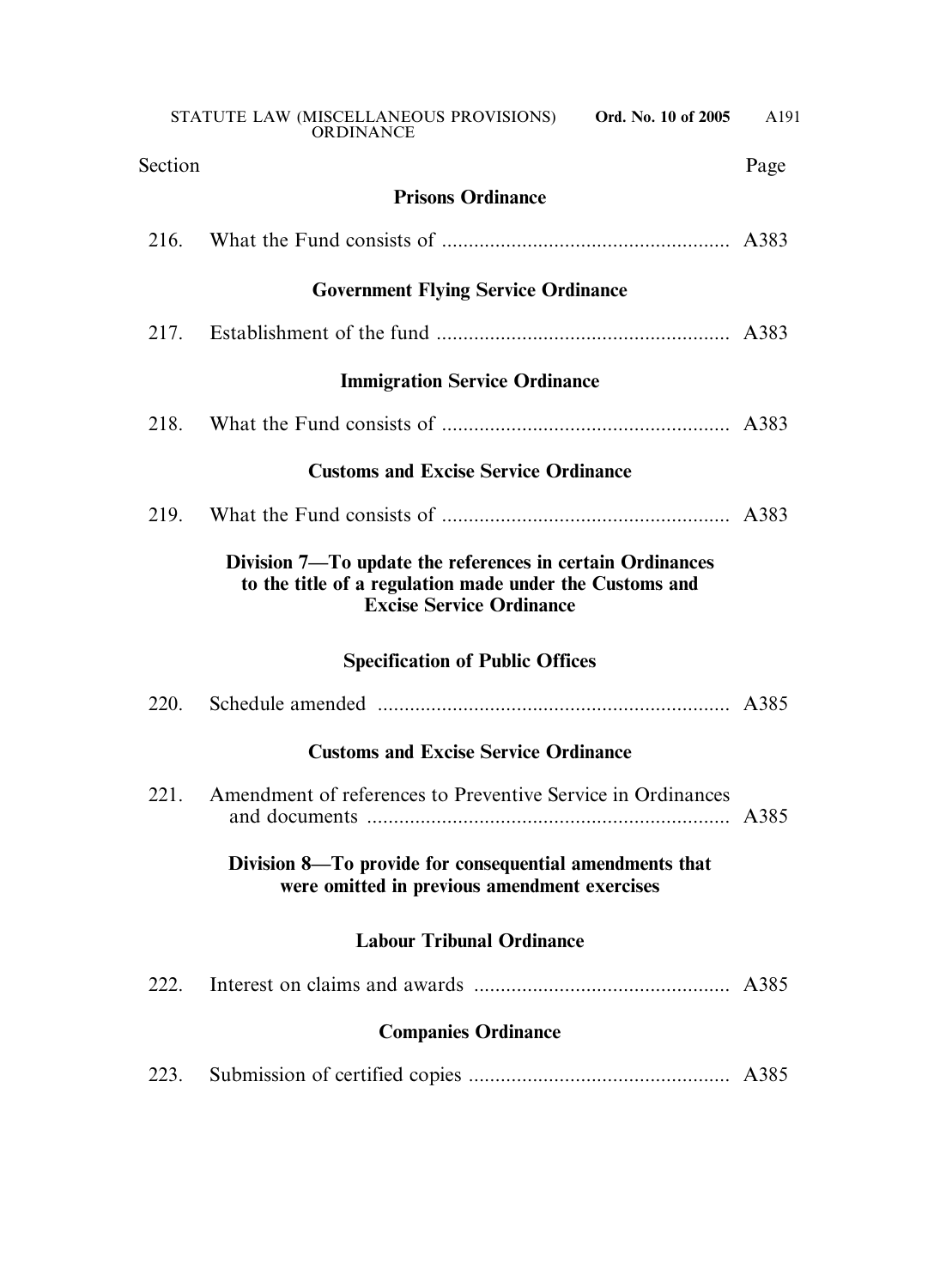|                                               | STATUTE LAW (MISCELLANEOUS PROVISIONS) Ord. No. 10 of 2005<br><b>ORDINANCE</b> | A193 |
|-----------------------------------------------|--------------------------------------------------------------------------------|------|
| Section                                       |                                                                                | Page |
| 224.                                          |                                                                                | A387 |
|                                               | <b>Companies (Amendment) Ordinance 2004</b>                                    |      |
| 225.                                          | Amendments to the Companies Ordinance relating to oversea                      |      |
| 226.                                          |                                                                                |      |
|                                               | <b>Frozen Confections Regulation</b>                                           |      |
| 227.                                          |                                                                                |      |
|                                               | <b>Milk Regulation</b>                                                         |      |
| 228.                                          |                                                                                |      |
| <b>Small Claims Tribunal Ordinance</b>        |                                                                                |      |
| 229.                                          |                                                                                |      |
| <b>Administrative Appeals Board Ordinance</b> |                                                                                |      |
| 230.                                          |                                                                                |      |
| <b>Legislative Council Ordinance</b>          |                                                                                |      |
| 231.                                          |                                                                                |      |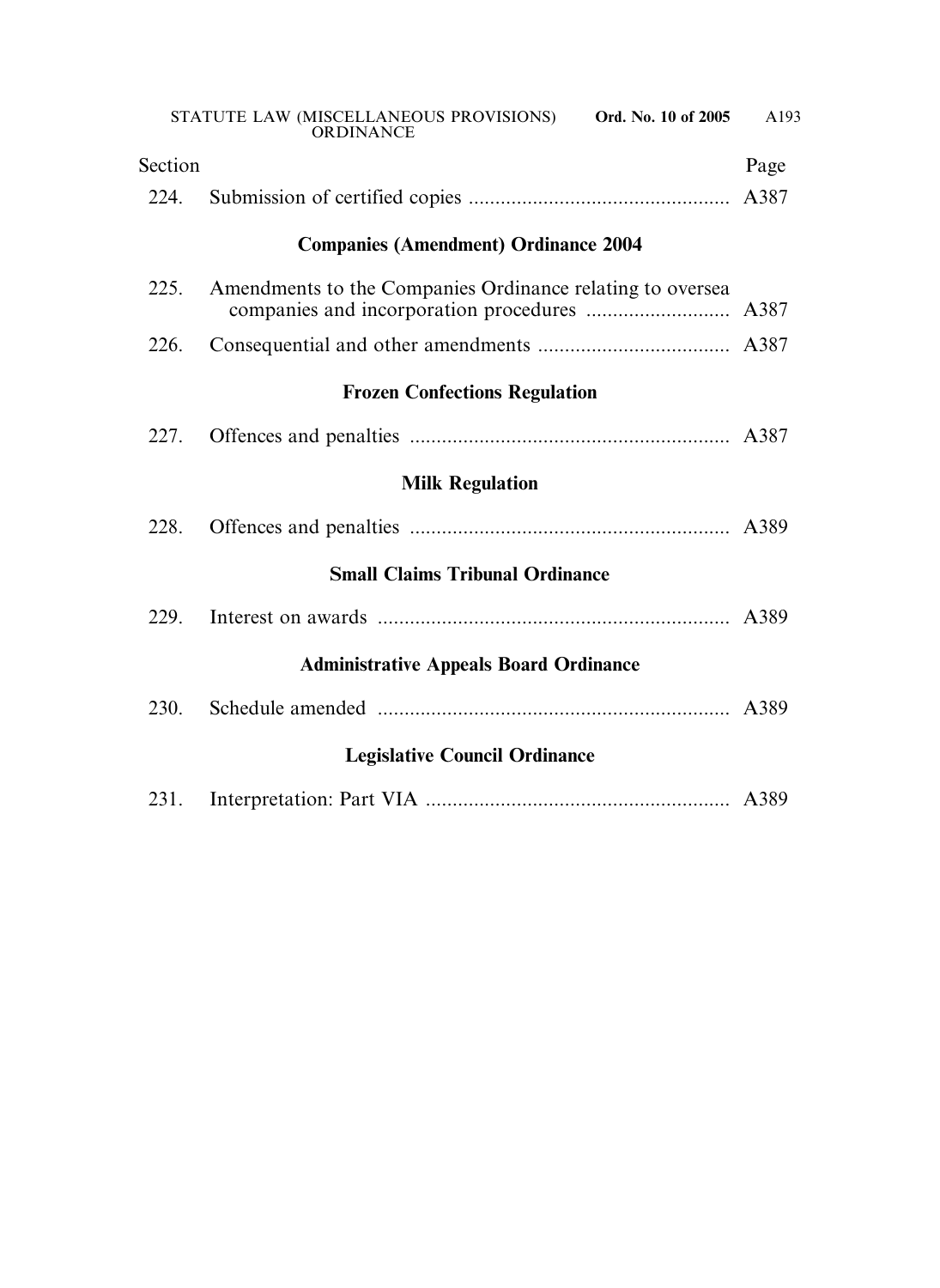# **HONG KONG SPECIAL ADMINISTRATIVE REGION**

ORDINANCE NO. 10 OF 2005



Donald TSANG Chief Executive 7 July 2005

An Ordinance to provide for miscellaneous amendments to various Ordinances and for connected purposes.

[8 July 2005]

Enacted by the Legislative Council.

### PART 1

#### PRELIMINARY

#### **1. Short title**

This Ordinance may be cited as the Statute Law (Miscellaneous Provisions) Ordinance 2005.

#### **2. Commencement**

(1) This Ordinance, except Division 1 of Part 5, shall come into operation on the day on which it is published in the Gazette.

(2) Division 1 of Part 5 shall come into operation on a day to be appointed by the Secretary for Justice by notice published in the Gazette.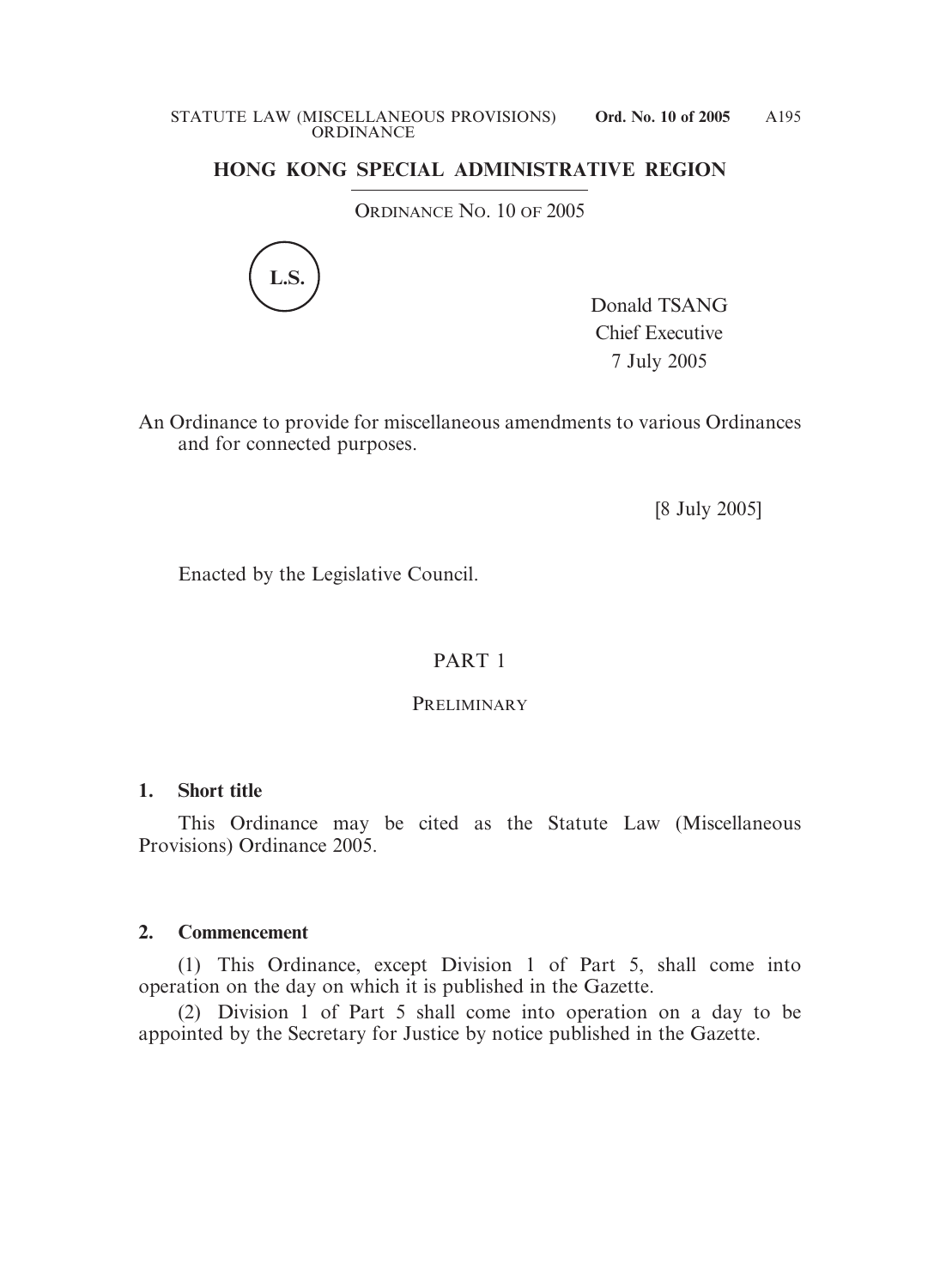### PART<sub>2</sub>

#### AMENDMENTS RELATING TO THE TRANSFER OF FUNCTIONS AND POWERS

### **Division 1**—**To transfer to the Secretary for the Civil Service certain functions of the Chief Secretary for Administration relating to the pensions of public officers**

#### **Widows and Orphans Pension Ordinance**

#### **3. Contributors to other schemes**

Section 4(3) of the Widows and Orphans Pension Ordinance (Cap. 94) is amended by repealing "Chief Secretary for Administration" where it twice appears and substituting "Secretary for the Civil Service".

#### **Pension Benefits Ordinance**

#### **4. Power to amend Schedule**

Section 34 of the Pension Benefits Ordinance (Cap. 99) is amended by repealing "Chief Secretary for Administration" and substituting "Secretary for the Civil Service".

### **Division 2**—**To transfer to the Director of the Chief Executive**'**s Office the function of the Chief Secretary for Administration to administer the Oath of Secrecy to the Clerk and Deputy Clerk to the Executive Council**

### **Oaths and Declarations Ordinance**

### **5. Oaths of Clerk and Deputy Clerk to the Executive Council**

Section 20 of the Oaths and Declarations Ordinance (Cap. 11) is amended by repealing "Chief Secretary for Administration" and substituting "Director of the Chief Executive's Office".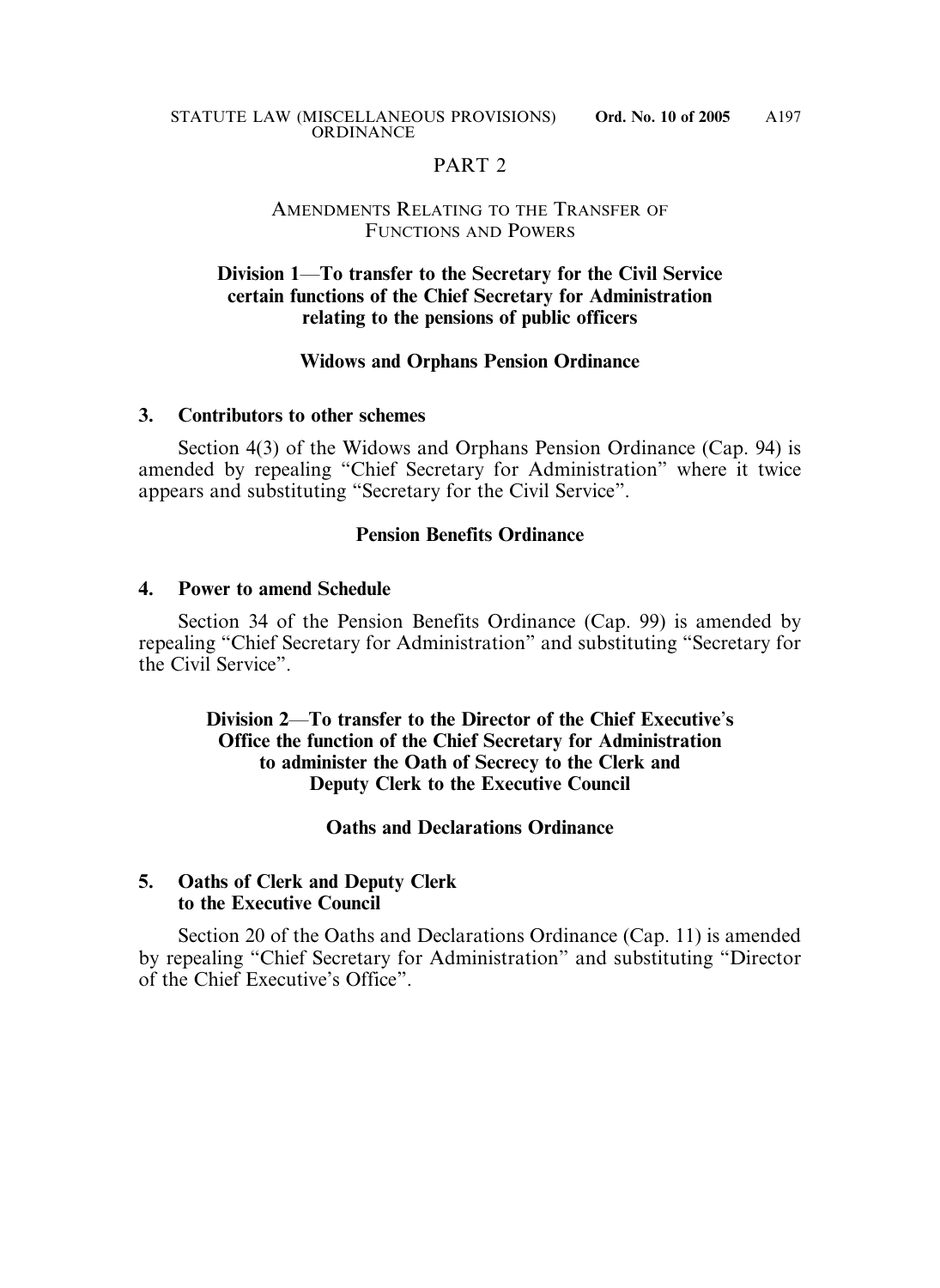### **Division 3**—**To transfer to the Administrative Appeals Board the function of the Chief Executive in Council to determine appeals under the Medical Clinics Ordinance**

### **Medical Clinics Ordinance**

#### **6. Right of appeal**

Section 12(1) of the Medical Clinics Ordinance (Cap. 343) is amended by repealing "or within such further time as the Chief Executive in Council may allow, appeal against it by way of petition to the Chief Executive in Council." and substituting ", appeal against it to the Administrative Appeals Board.".

#### **Administrative Appeals Board Ordinance**

#### **7. Schedule amended**

The Schedule to the Administrative Appeals Board Ordinance (Cap. 442) is amended by adding—<br>"62. Medical Clinics"

- (*a*) A refusal by the Registrar of Clinics under Ordinance section 8 to grant or renew an exemption in (Cap. 343) respect of a clinic.
	- (*b*) A cancellation by the Registrar of Clinics under section 8 of an exemption granted in respect of a clinic.
	- (*c*) An order by the Registrar of Clinics under section 11 to refuse an application for the registration of a clinic or to cancel the registration of a clinic.".

### **Division 4**—**To transfer to the Chief Judge from the Chief Justice the chairmanship of certain Rules Committees**

### **High Court Ordinance**

### **8. Rules Committee**

Section 55 of the High Court Ordinance (Cap. 4) is amended—

(*a*) in subsection (1)—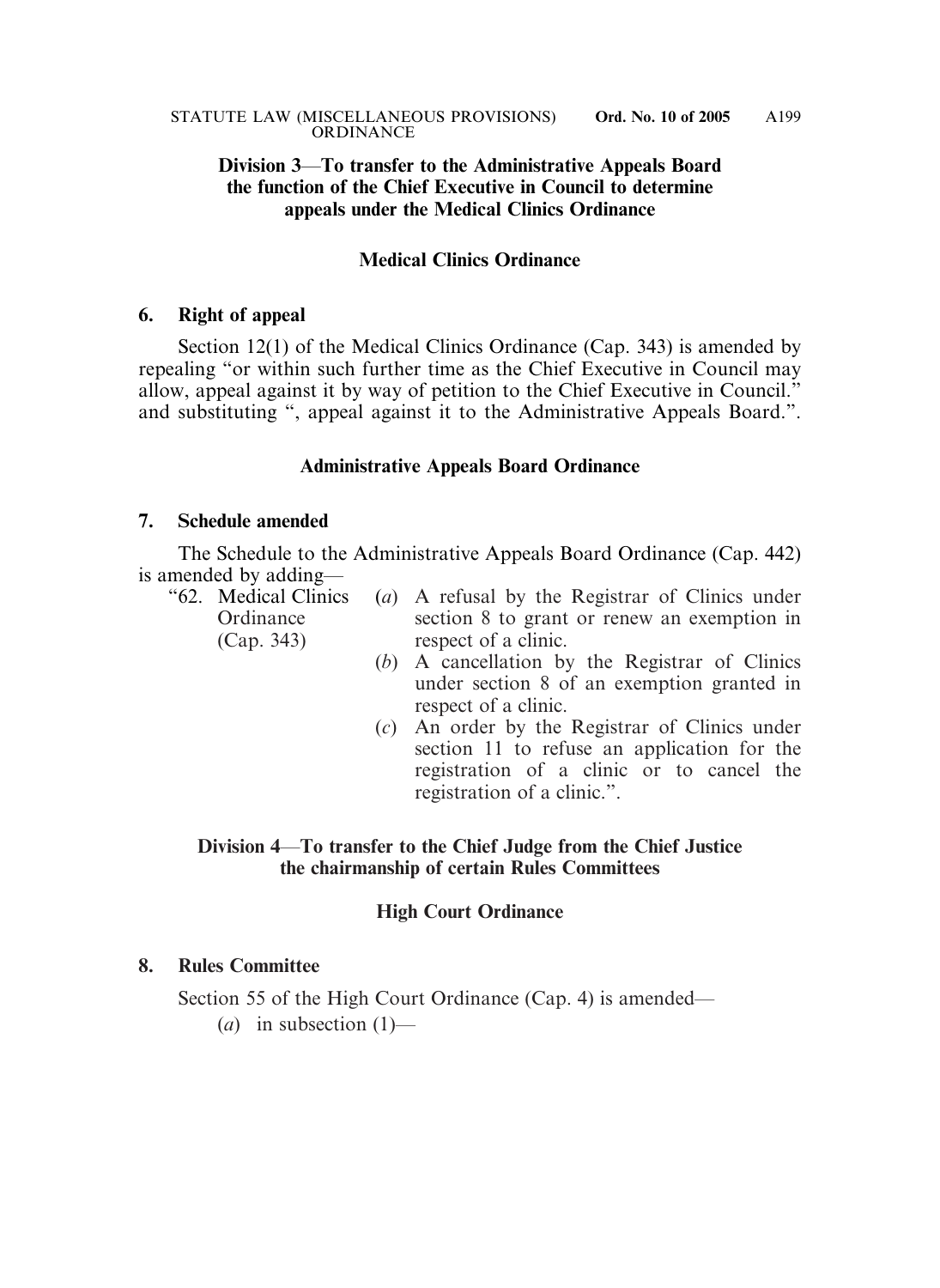- (i) in paragraph (*a*), by repealing "Chief Justice" and substituting "Chief Judge of the High Court, who shall be chairman";
- (ii) in paragraphs (*b*) and (*c*), by repealing "Chief Justice" and substituting "Chief Judge of the High Court";
- (*b*) in subsection (1A), by repealing "Chief Justice" and substituting "Chief Judge of the High Court".

### **Criminal Procedure Ordinance**

### **9. Rules and orders as to practice and procedure**

Section 9(1)(*a*), (*b*), (*c*) and (*h*) of the Criminal Procedure Ordinance (Cap. 221) is amended by repealing "Chief Justice" and substituting "Chief Judge".

### **District Court Ordinance**

### **10. District Court Rules Committee**

Section 17 of the District Court Ordinance (Cap. 336) is amended—

- (*a*) in subsection (1), by repealing "Chief Justice" where it twice appears and substituting "Chief Judge";
- (*b*) in subsection (3), by repealing "Chief Justice" and substituting "Chief Judge":
- (*c*) in subsection (4), by repealing "Chief Justice" and substituting "Chief Judge".

### **Division 5**—**To transfer to the Chief Judge certain rule-making and related powers of the Chief Justice under certain Ordinances**

### **High Court Ordinance**

### **11. Rules concerning deposit, etc. of moneys, etc. in High Court**

Section 57(1) of the High Court Ordinance (Cap. 4) is amended by repealing "Chief Justice" and substituting "Chief Judge of the High Court".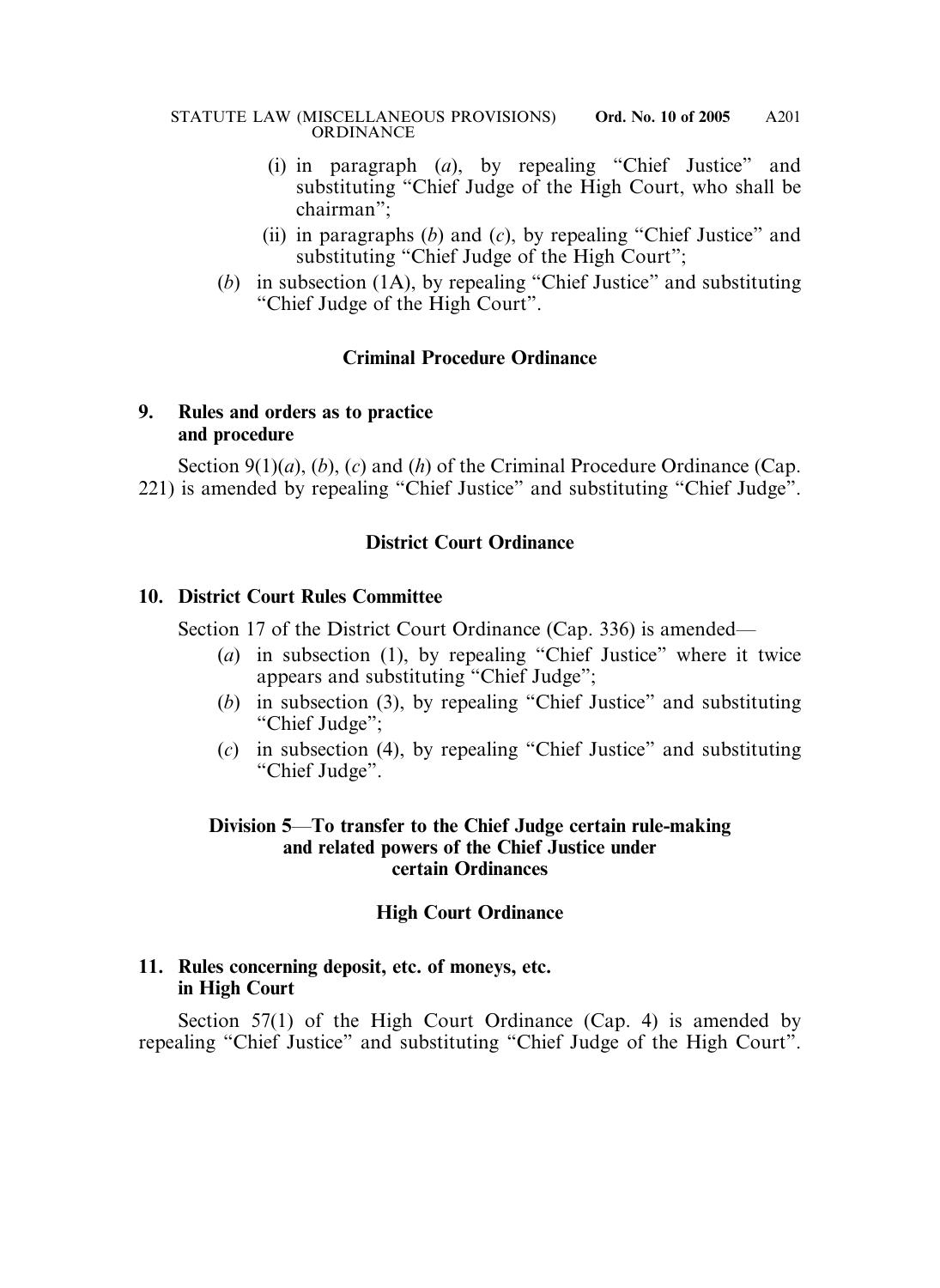#### **Matrimonial Causes Ordinance**

#### **12. Hearing of petition**

Section 15(5) of the Matrimonial Causes Ordinance (Cap. 179) is amended by repealing "Chief Justice" and substituting "Chief Judge".

#### **13. Rules**

Section 18B is amended by repealing "Chief Justice" and substituting "Chief Judge".

#### **14. Rules**

Section 54(1) and (2) is amended by repealing "Chief Justice" and substituting "Chief Judge".

### **Matrimonial Causes Rules**

#### **15. Practice to be observed in District Court**

Rule 122 of the Matrimonial Causes Rules (Cap. 179 sub. leg. A) is amended by repealing "Chief Justice" and substituting "Chief Judge".

### **Criminal Procedure Ordinance**

#### **16. Chief Judge to make rules**

Section 79D of the Criminal Procedure Ordinance (Cap. 221) is amended by repealing "Chief Justice" and substituting "Chief Judge".

#### **17. Application for dismissal of charges contained in a notice of transfer**

Section 79G(8) is amended by repealing "Chief Justice" and substituting "Chief Judge".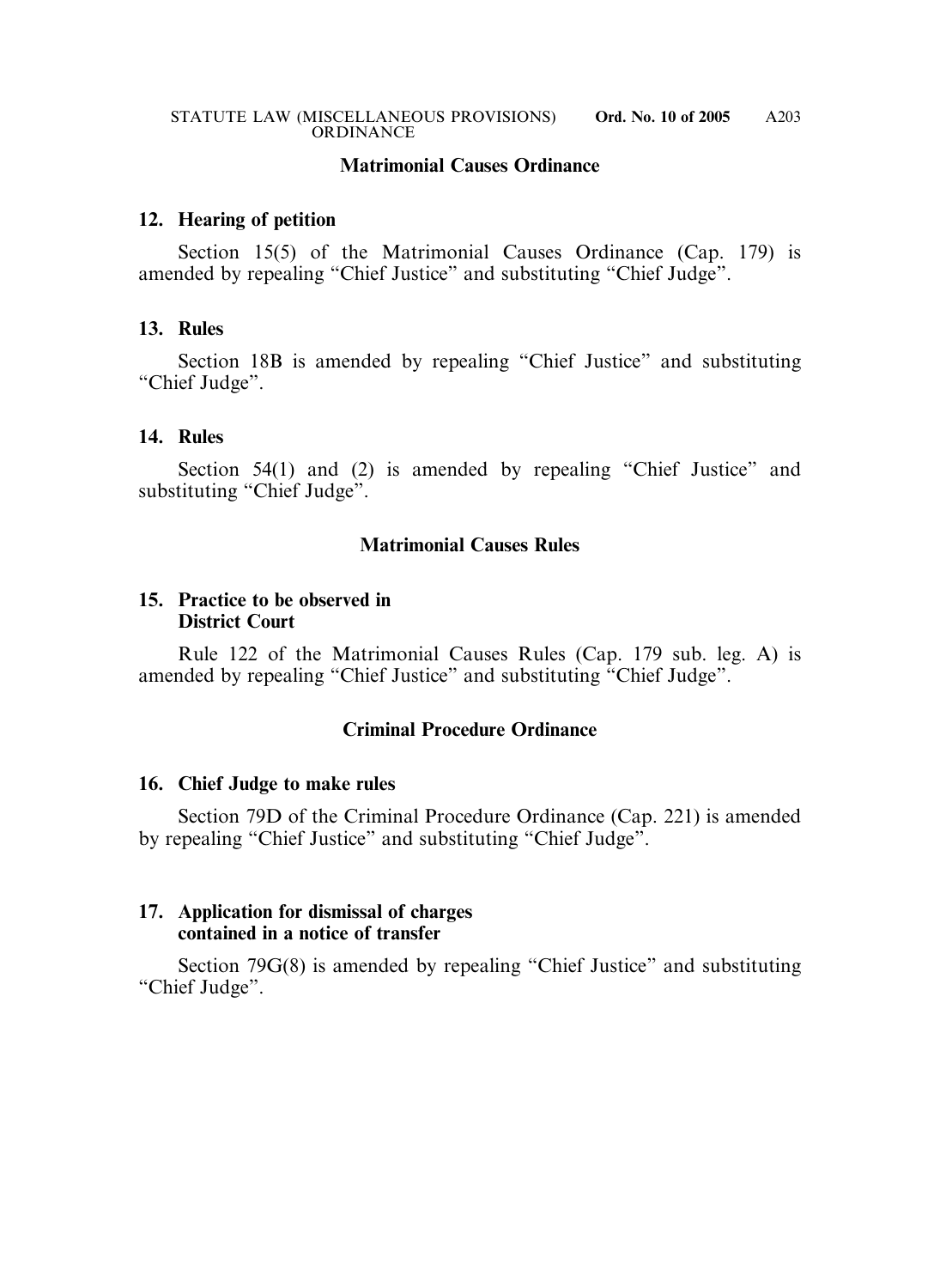### **District Court Ordinance**

#### **18. Suitors**' **Funds Rules**

Section 73(1) of the District Court Ordinance (Cap. 336) is amended by repealing "Chief Justice" and substituting "Chief Judge".

#### **Evidence (Miscellaneous Amendments) Ordinance 2003**

#### **19. Part added**

Section 17 of the Evidence (Miscellaneous Amendments) Ordinance 2003 (23 of 2003) is amended, in the new section 79L of the Criminal Procedure Ordinance (Cap. 221), by repealing "Chief Justice" and substituting "Chief Judge".

#### **Saving Provisions**

#### **20. Saving provisions**

(1) Notwithstanding the amendment made by section 11 to section 57(1) of the High Court Ordinance (Cap. 4), any rules made under section 57(1) of that Ordinance which are in force immediately before the date of commencement of section 11 shall on and after that date continue in force as if they were made by the Chief Judge under section 57(1) of that Ordinance as amended by section 11.

(2) Notwithstanding the amendment made by section 12 to section 15(5) of the Matrimonial Causes Ordinance (Cap. 179), any orders made under section 15(5) of that Ordinance which are in force immediately before the date of commencement of section 12 shall on and after that date continue in force as if they were made by the Chief Judge under section 15(5) of that Ordinance as amended by section 12.

(3) Notwithstanding the amendment made by section 14 to section 54(1) and (2) of the Matrimonial Causes Ordinance (Cap. 179), any rules made under section 54(1) or (2) of that Ordinance which are in force immediately before the date of commencement of section 14 shall on and after that date continue in force as if they were made by the Chief Judge under section 54(1) or (2) of that Ordinance as amended by section 14.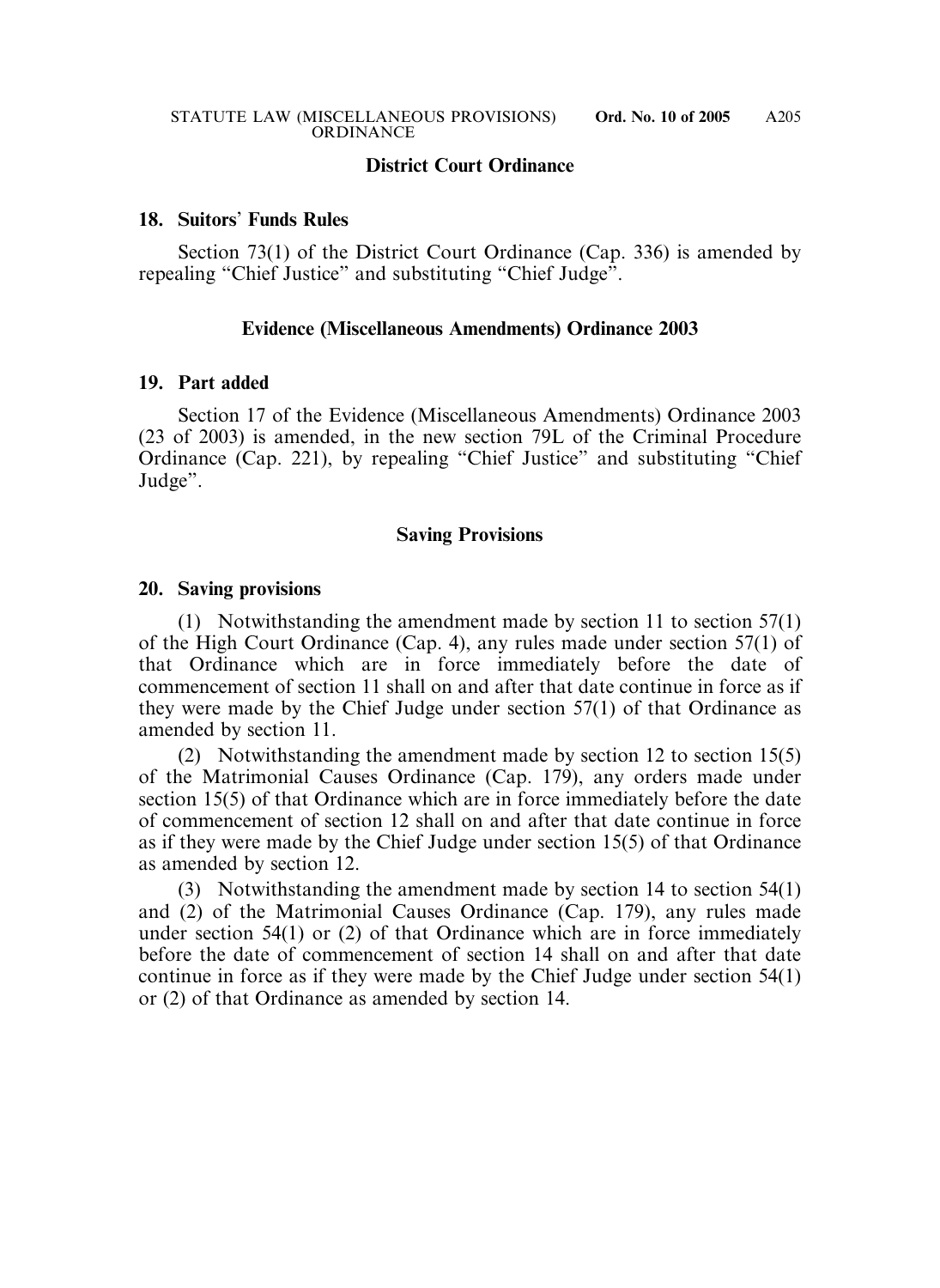(4) Notwithstanding the amendment made by section 15 to rule 122 of the Matrimonial Causes Rules (Cap. 179 sub. leg. A), any directions issued under rule 122 of those Rules which are in force immediately before the date of commencement of section 15 shall on and after that date continue in force as if they were issued by the Chief Judge under rule 122 of those Rules as amended by section 15.

(5) Notwithstanding the amendment made by section 16 to section 79D of the Criminal Procedure Ordinance (Cap. 221)—

- (*a*) any rules made under section 79D of that Ordinance which are in force immediately before the date of commencement of section 16 shall on and after that date continue in force as if they were made by the Chief Judge under section 79D of that Ordinance as amended by section 16;
- (*b*) any directions given under section 79D of that Ordinance which are in force immediately before the date of commencement of section 16 shall on and after that date continue in force as if they were given by the Chief Judge under section 79D of that Ordinance as amended by section 16.

(6) Notwithstanding the amendment made by section 17 to section 79G(8) of the Criminal Procedure Ordinance (Cap. 221)—

- (*a*) any rules made under section 79G(8) of that Ordinance which are in force immediately before the date of commencement of section 17 shall on and after that date continue in force as if they were made by the Chief Judge under section 79G(8) of that Ordinance as amended by section 17;
- (*b*) any directions given under section 79G(8) of that Ordinance which are in force immediately before the date of commencement of section 17 shall on and after that date continue in force as if they were given by the Chief Judge under section 79G(8) of that Ordinance as amended by section 17.

(7) Notwithstanding the amendment made by section 18 to section 73(1) of the District Court Ordinance (Cap. 336), any rules made under section 73(1) of that Ordinance which are in force immediately before the date of commencement of section 18 shall on and after that date continue in force as if they were made by the Chief Judge under section 73(1) of that Ordinance as amended by section 18.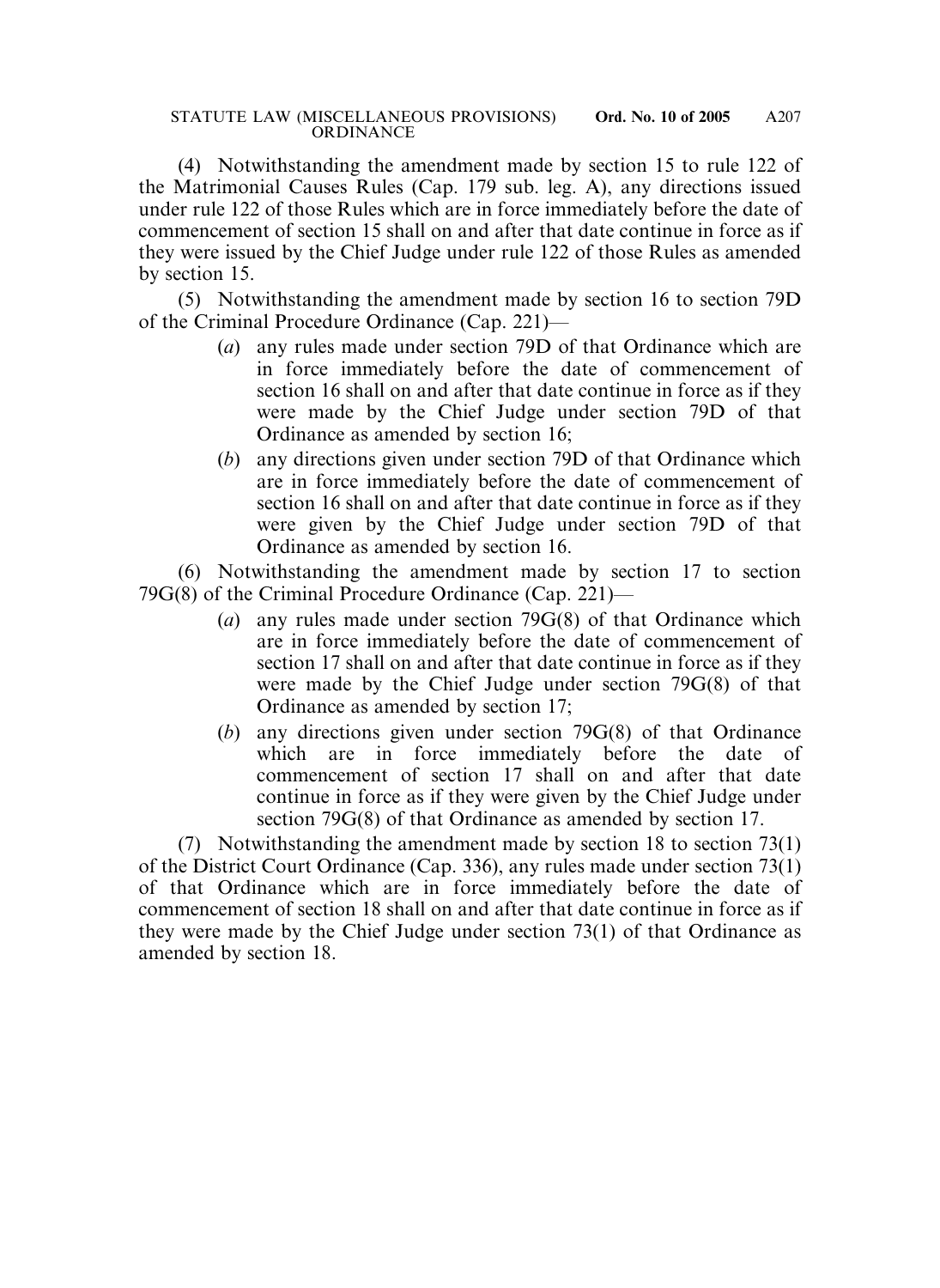### PART 3

### AMENDMENTS RELATING TO THE CHANGE OF NAME, THE ENHANCEMENT OF OPERATIONAL EFFICIENCY AND THE REFINEMENT OF STATUTORY PROVISIONS

### **Division 1**—**To change the Chinese name of the Convocation of The Chinese University of Hong Kong from "評議會" to "校友評議會"**

### **The Chinese University of Hong Kong Ordinance**

### **21. Definitions**

Section 2(1) of The Chinese University of Hong Kong Ordinance (Cap. 1109) is amended, in the definition of "Council", "Senate", "Convocation", "Faculties", "Schools of Studies" and "Boards of Studies", by adding "校友" before "評議會".

### **22. Provision for Council, Senate and Convocation**

Section 6 is amended by adding "校友" before "評議會".

### **23. Composition and function of the Convocation**

Section 9 is amended by adding "校友" before "評議會".

### **24. Statutes**

Section 13(1)(*i*) is amended by adding "校友" before "評議會".

### **25. Members of the University**

Statute 3 of the Statutes of The Chinese University of Hong Kong in Schedule 1 is amended, in paragraph (*m*), by adding "校友" before "評議會".

### **26. The Council**

Statute 11 is amended, in paragraph 1(*n*), by adding "校友" before "評議 會" where it twice appears.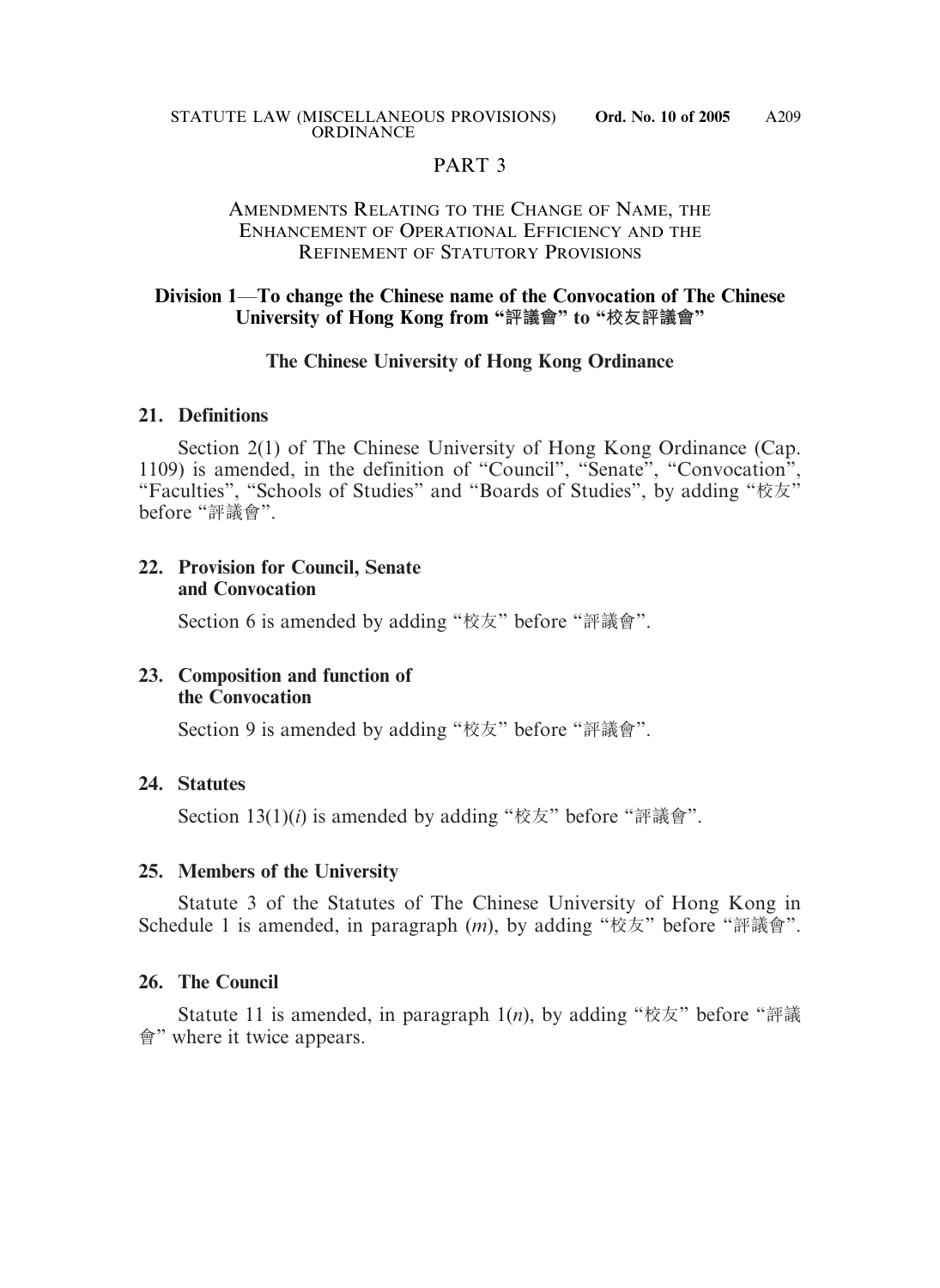### **27. The Convocation**

Statute 18 is amended—

- (*a*) in the heading, by adding "校友" before "評議會";
- (*b*) in paragraph 1—
	- (i) by adding "校友" after "設有";
	- (ii) by repealing "評議會由" and substituting "由";
	- (iii) by adding "校友" after "列";
- (*c*) in paragraph 2, by adding "校友" before "評議會" wherever it appears;
- (*d* ) in paragraph 3, by adding "校友" before "評議會";
- (*e*) in paragraph 3A, by adding "校友" before "評議會";
- (*f*) in paragraph 3B, by adding "校友" before "評議會";
- (*g*) in paragraph 4, by adding "校友" before "評議會" where it twice appears;
- (*h*) in paragraph 5, by adding "校友" before "評議會";
- (*i*) in paragraph 7(1) and (2), by adding "校友" before "評議會" wherever it appears;
- ( *j*) in paragraph 8, by adding "校友" before "評議會" where it twice appears;
- (*k*) in paragraph 9, by adding "校友" before "評議會" where it twice appears;
- (*l*) in paragraph 10, by adding "校友" before "評議會" where it twice appears.

### **Saving Provision**

#### **28. Saving provision**

Where the term "評議會" referred to in section 6 of The Chinese University of Hong Kong Ordinance (Cap. 1109) as in force immediately before the date of commencement of section 22 is used in or in relation to any instrument, contract or legal proceeding that is in force or pending immediately before that date, then, on and after that date, the term "校友評議 會" shall be deemed to be substituted therefor, and the instrument, contract or legal proceeding, as the case may be, shall be construed accordingly.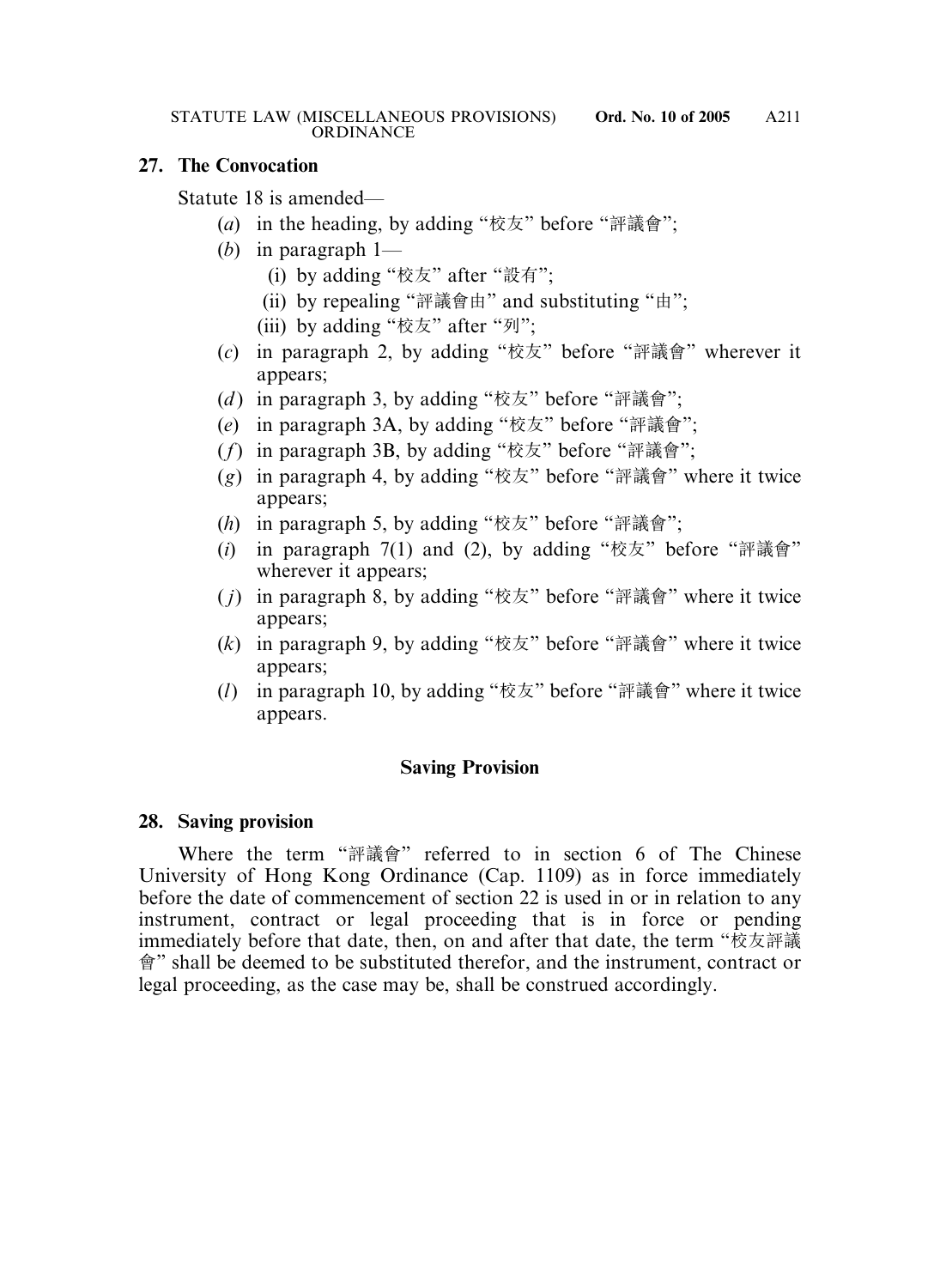#### **Consequential Amendments**

### **Prevention of Bribery (Exclusion of Bodies and Members of Bodies of Educational Institutions) Notice**

#### **29. First Schedule amended**

The First Schedule to the Prevention of Bribery (Exclusion of Bodies and Members of Bodies of Educational Institutions) Notice (Cap. 201 sub. leg. B) is amended, in item 2, by adding "校友" before "評議會".

### **Sex Discrimination Ordinance**

### **30. Educational establishments and their responsible bodies**

Schedule 1 to the Sex Discrimination Ordinance (Cap. 480) is amended, in item 2, by adding "校友" before "評議會".

### **Family Status Discrimination Ordinance**

### **31. Educational establishments and their responsible bodies**

Schedule 1 to the Family Status Discrimination Ordinance (Cap. 527) is amended, in item 2, by adding "校友" before "評議會".

#### **Division 2**—**To enhance the powers and operational efficiency of the Legal Aid Services Council**

#### **Legal Aid Services Council Ordinance**

#### **32. Section added**

The Legal Aid Services Council Ordinance (Cap. 489) is amended by adding—

#### "**4A. Power of the Council**

The Council may do all such things as are necessary to enable it to exercise its functions under this Ordinance, and in particular may enter into, carry out, assign or accept the assignment of, vary or rescind any contract, agreement or other obligation.".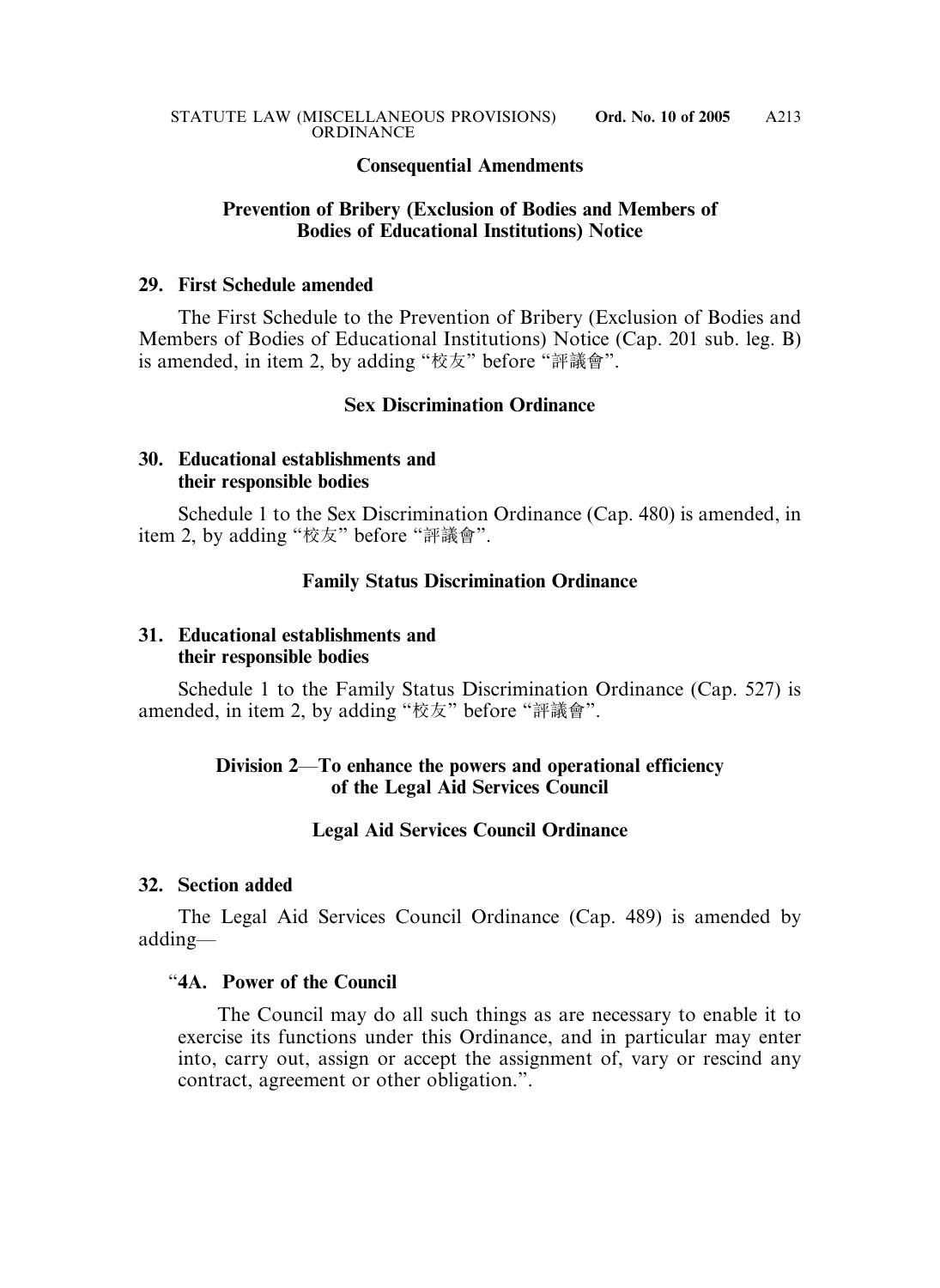### **33. Section added**

The following is added—

### "**5A. Staff of the Council**

The Council may appoint such persons as it requires to exercise and perform its functions, powers and duties under this Ordinance.".

### **34. Reports**

Section 12(1) is repealed and the following substituted—

"(1) The Council shall submit an annual report to the Chief Executive within 9 months of the end of each financial year, or such longer period as the Chief Executive may allow.".

### **Division 3**—**To refine certain provisions in the Trade Marks Ordinance to reflect the original intention of those provisions**

### **Trade Marks Ordinance**

### **35. Claim to priority**

Section 41(1) of the Trade Marks Ordinance (Cap. 559) is amended by repealing "beginning on" and substituting "after".

### **36. Alteration of registered trade mark**

Section 55(2) is amended—

- (*a*) by repealing "owner's name or address" and substituting "name or address of the owner or any previous owner";
- (*b*) by repealing "該擁有人" and substituting "該註冊商標的擁有人".

### **Division 4**—**To amend the definition of** "**deception**" **in the Theft Ordinance**

### **Theft Ordinance**

### **37. Obtaining property by deception**

Section 17(4) of the Theft Ordinance (Cap. 210) is amended, in the definition of "deception"—

- (*a*) by adding "(whether by any act or omission)" after "conduct";
- (*b*) by repealing "or opinions".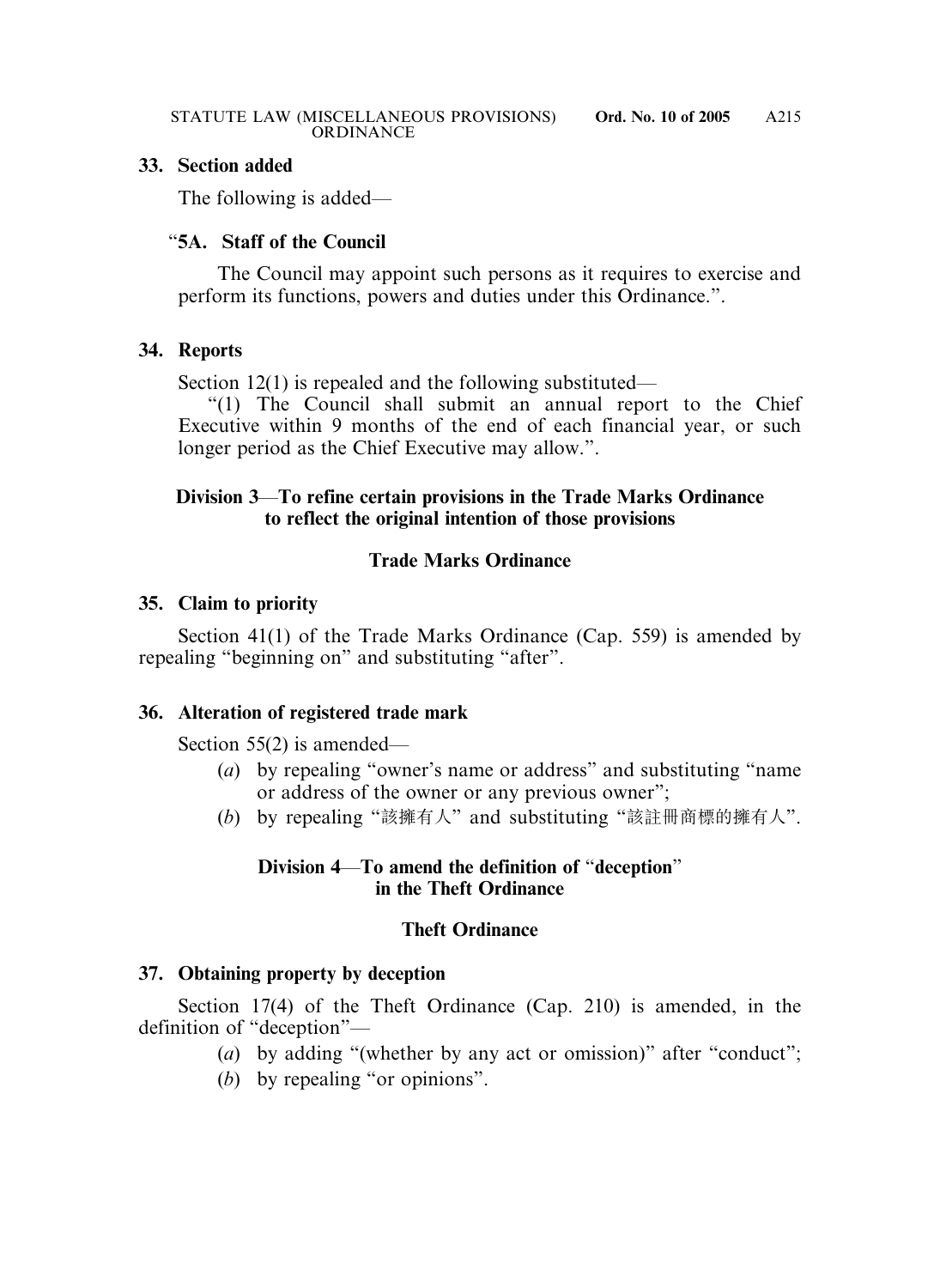#### **Division 5**—**To require consent for the prosecution of conspiracies to commit offences regarding which consent to prosecution is necessary**

#### **Crimes Ordinance**

### **38. Restriction on the institution of proceedings**

Section 159D of the Crimes Ordinance (Cap. 200) is amended—

- (*a*) by renumbering it as section 159D(1);
- (*b*) by adding—

"(2) Any prohibition imposed by any enactment on the institution of proceedings for any offence otherwise than by, or on behalf or with the consent of, the Secretary for Justice or any other person also applies in relation to proceedings instituted under section 159A for conspiracy to commit that offence.".

### **Division 6**—**To prohibit a person who is required to surrender his travel document from leaving Hong Kong, etc.**

#### **Dangerous Drugs Ordinance**

### **39. Surrender of travel document**

Section 53A of the Dangerous Drugs Ordinance (Cap. 134) is amended—

(*a*) by adding—

 $\sqrt{4A}$ ) Subject to subsection (8), a person to whom a notice under subsection (1) is addressed shall not leave Hong Kong, whether or not the notice has been served on him under subsection (3), before the expiry of a period of 3 months from the date of the notice unless—

- (*a*) an application made under section 53B(1) for the return of a travel document is granted; or
- (*b*) an application made under section 53C(1) for permission to leave Hong Kong is granted.";
- (*b*) in subsection (5), by repealing "thereupon":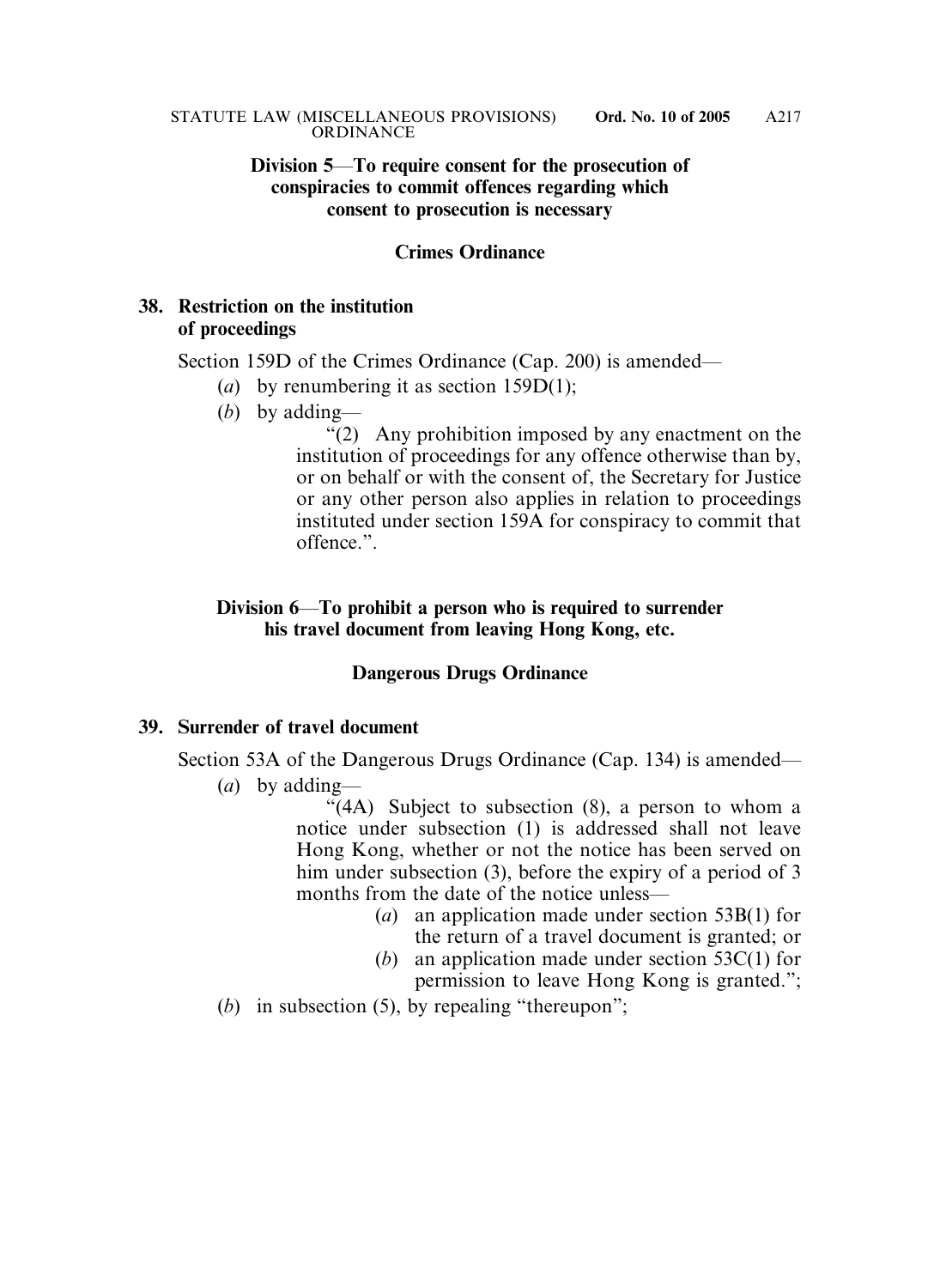(*c*) by adding—

"(7A) Subject to subsection (8), a travel document surrendered to the Commissioner of Police or the Commissioner of Customs and Excise in compliance with a notice under subsection (1) may be detained for a period of 3 months from the date of the notice unless an application made under section 53B(1) for the return of the travel document is granted.";

- (*d*) in subsection  $(8)$ 
	- (i) by repealing everything before "for not more than" and substituting—

"(8) The period of 3 months referred to in subsections (4A) and (7A) may be extended";

- (ii) by repealing "further detention" and substituting "extension";
- (*e*) in subsection (10), by adding "and sections 53B and 53C" after "In this section".

### **40. Section added**

The following is added—

### "**53C. Application for permission to leave Hong Kong**

(1) Without prejudice to section 53B, a person on whom a notice under section 53A(1) is served may at any time make written application to the Commissioner of Police or the Commissioner of Customs and Excise, as the case may be, for permission to leave Hong Kong and every such application shall contain a statement of the grounds on which it is made.

(2) Before determining an application under subsection (1), the Commissioner of Police or the Commissioner of Customs and Excise may require that any matter of fact relied on in the application shall be substantiated by statutory declaration.

(3) Any person aggrieved by the refusal of an application under subsection (1) may, within 14 days of being informed of such refusal, appeal to a magistrate against that refusal and the magistrate may, upon considering the grounds of the application and any evidence which may be adduced in relation thereto by or on behalf of either party, order that the person be permitted to leave Hong Kong.

(4) The decision of a magistrate in relation to an appeal under this section shall be final."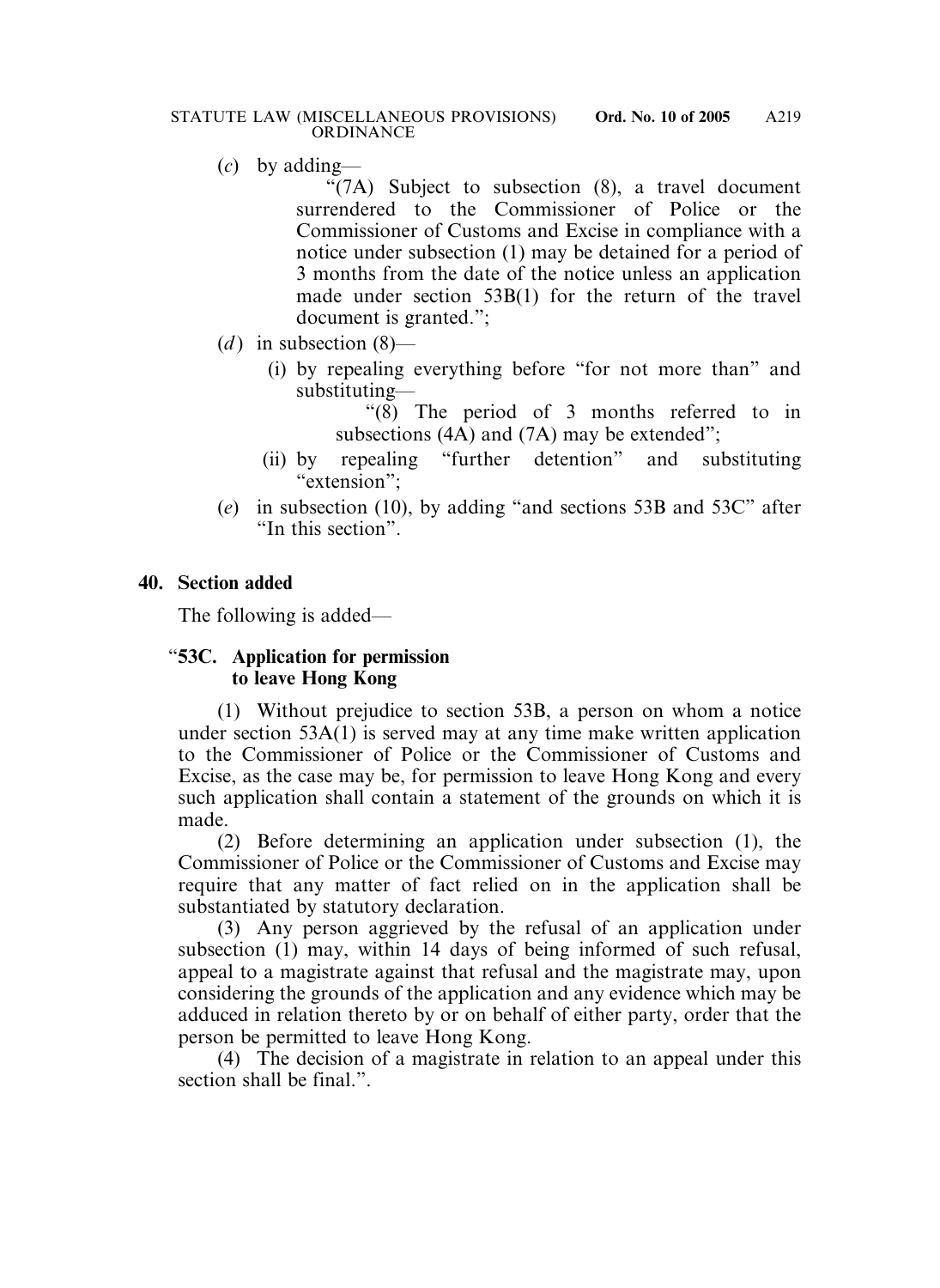#### **Prevention of Bribery Ordinance**

#### **41. Surrender of travel document**

Section 17A of the Prevention of Bribery Ordinance (Cap. 201) is amended—

(*a*) by adding—

"(3A) Subject to subsection (6), a person to whom a notice under subsection (1) is addressed shall not leave Hong Kong, whether or not the notice has been served on him under subsection (2), before the expiry of a period of 6 months from the date of the notice unless—

> (*a*) an application made under section 17B(1) for the return of a travel document is granted; or

A221

- (*b*) an application made under section 17BA(1) for permission to leave Hong Kong is granted.";
- (*b*) in subsection (4), by repealing "thereupon be arrested and taken before a magistrate" and substituting "be arrested and taken before a magistrate by a police officer or by a person appointed in that behalf by the Commissioner";
- (*c*) by adding—

"(5A) Subject to subsection (6), a travel document surrendered to the Commissioner in compliance with a notice under subsection (1) may be detained for a period of 6 months from the date of the notice unless an application made under section 17B(1) for the return of the travel document is granted.";

- (*d*) in subsection  $(6)$ 
	- (i) by repealing everything before the proviso and substituting—

"(6) The period of 6 months referred to in subsections (3A) and (5A) may be extended for a further period of 3 months if a magistrate, on application by the Commissioner, is satisfied that the investigation could not reasonably have been completed before the date of such application and authorizes such extension:";

(ii) in the proviso, by repealing "who surrendered the document" and substituting "to whom the relevant notice is addressed".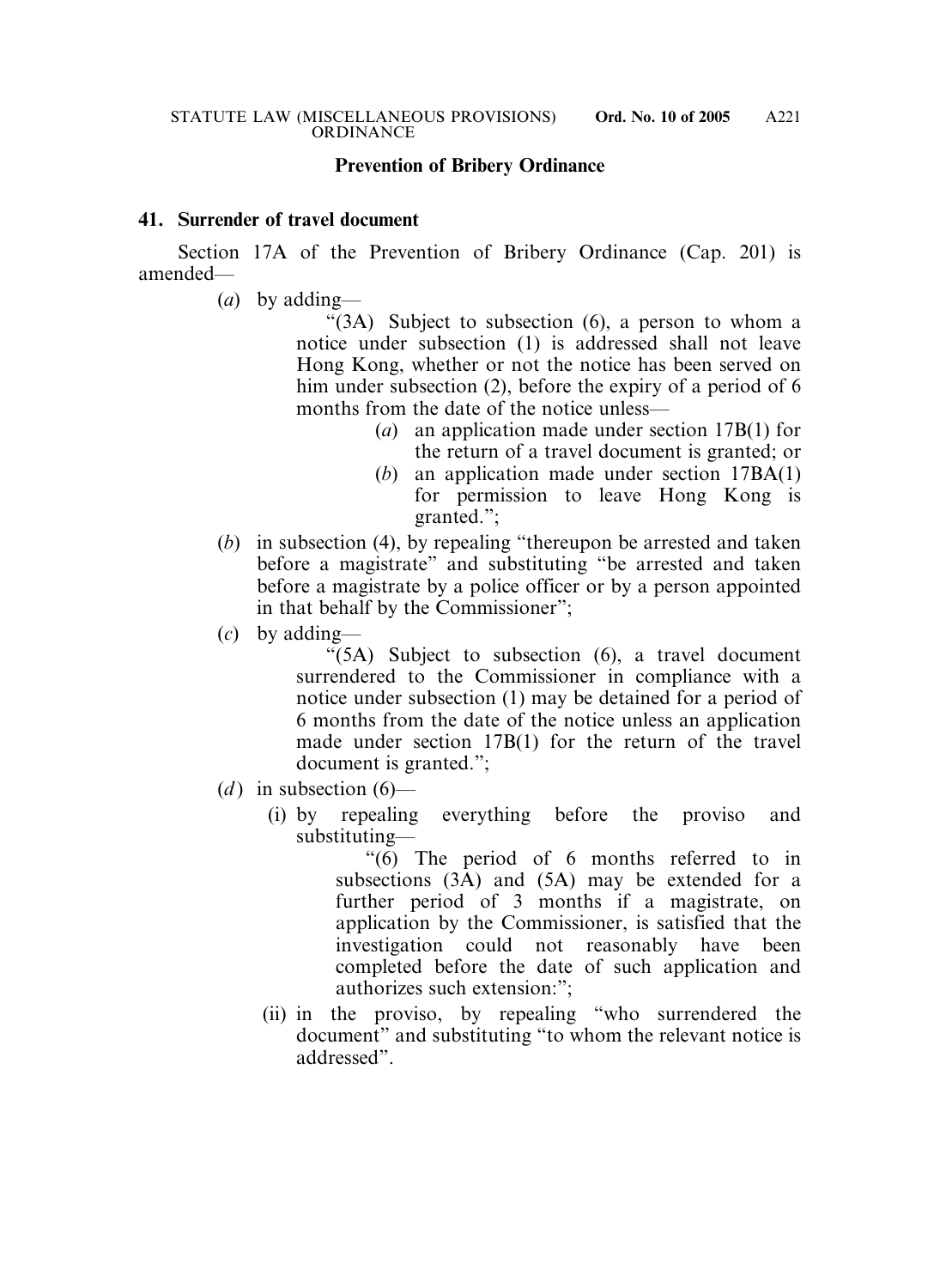## **42. Return of travel documents**

Section 17B is amended—

(*a*) by repealing subsection (5) and substituting—

"(5) A recognizance referred to in subsection (4) shall be subject to the conditions that—

- (*a*) the applicant shall further surrender his travel document to the Commissioner at such time as may be specified; and
- (*b*) the applicant shall appear at such time and place in Hong Kong as may be specified and at such other time and place in Hong Kong thereafter as may be further specified.";
- (*b*) in subsection (6), by repealing "subject to such conditions as to the further surrender of the travel document and the appearance of the applicant at any time and place in Hong Kong as may be specified." and substituting—

"subject to the conditions that—

- (*a*) the applicant shall further surrender his travel document to the Commissioner at such time as may be specified; and
- (*b*) the applicant shall appear at such time and place in Hong Kong as may be specified and at such other time and place in Hong Kong thereafter as may be further specified.";
- (*c*) by repealing subsection (7) and substituting—

"(7) Where a travel document is returned to the applicant under this section subject to a condition imposed under subsection  $(5)(a)$  or  $(6)(a)$ , then after the time specified under that subsection, the provisions of section 17A(3A) shall continue to apply in respect of the applicant and the provisions of section 17A(5A) shall continue to apply in respect of the travel document surrendered by the applicant pursuant to the condition as if no return had been made to the applicant under this section.".

## **43. Section added**

The following is added—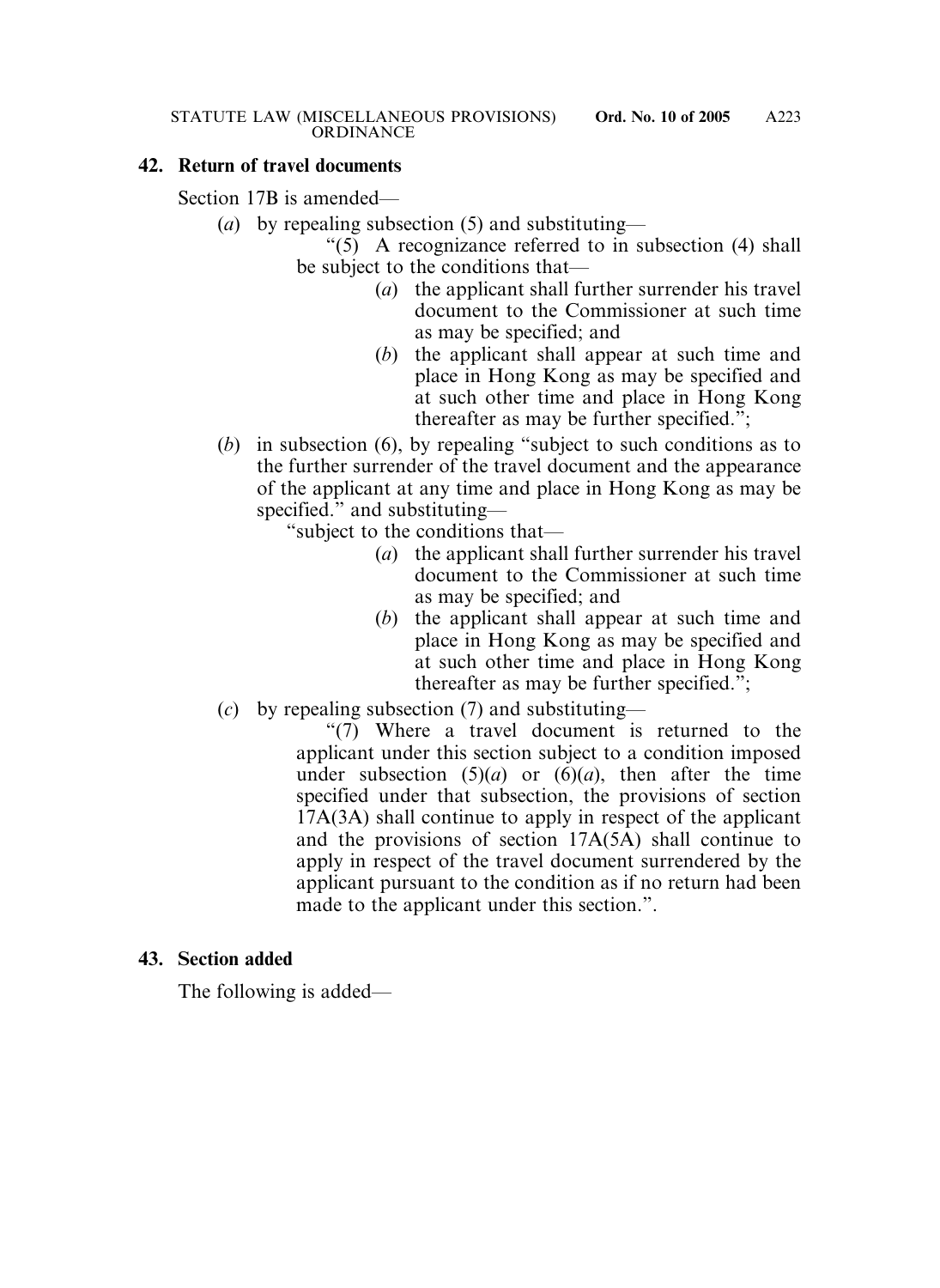## "**17BA. Permission to leave Hong Kong**

(1) Without prejudice to section 17B, a person on whom a notice under section  $17A(1)$  is served may at any time make application in writing to the Commissioner or to a magistrate or both for permission to leave Hong Kong, and every such application shall contain a statement of the grounds on which it is made.

(2) A magistrate shall not consider an application made under subsection (1) unless he is satisfied that reasonable notice in writing of it has been given to the Commissioner.

(3) The Commissioner or a magistrate shall only grant an application made under subsection (1) where the Commissioner or the magistrate, as the case may be, is satisfied that having regard to all the circumstances, including the interests of the investigation referred to in section 17A(1), a refusal to grant the application would cause unreasonable hardship to the applicant.

(4) Before an application is granted under this section—

- (*a*) the applicant may be required to—
	- (i) deposit such reasonable sum of money with such person as may be specified;
	- (ii) enter into such recognizance with such sureties, if any, as may be specified; or
	- (iii) deposit such a sum of money and enter into such a recognizance as may be specified;
- (*b*) any such applicant or surety may be required to deposit such property or document of title thereto with such person as may be specified for retention by that person until such time as any recognizance entered into under this subsection is no longer required or is forfeited.

(5) A recognizance referred to in subsection (4) shall be subject to a condition that the applicant shall appear at such time and place in Hong Kong as may be specified and at such other time and place in Hong Kong thereafter as may be further specified.

(6) An application under this section may be granted either without condition or subject to a condition that the applicant shall appear at such time and place in Hong Kong as may be specified and at such other time and place in Hong Kong thereafter as may be further specified.

(7) Where a person is permitted to leave Hong Kong under this section subject to a condition imposed under subsection (5) or (6), then after the time specified under that subsection or (if applicable) after the last of such times, the provisions of section 17A(3A) shall continue to apply in respect of the person as if the person had not been permitted to leave Hong Kong under this section.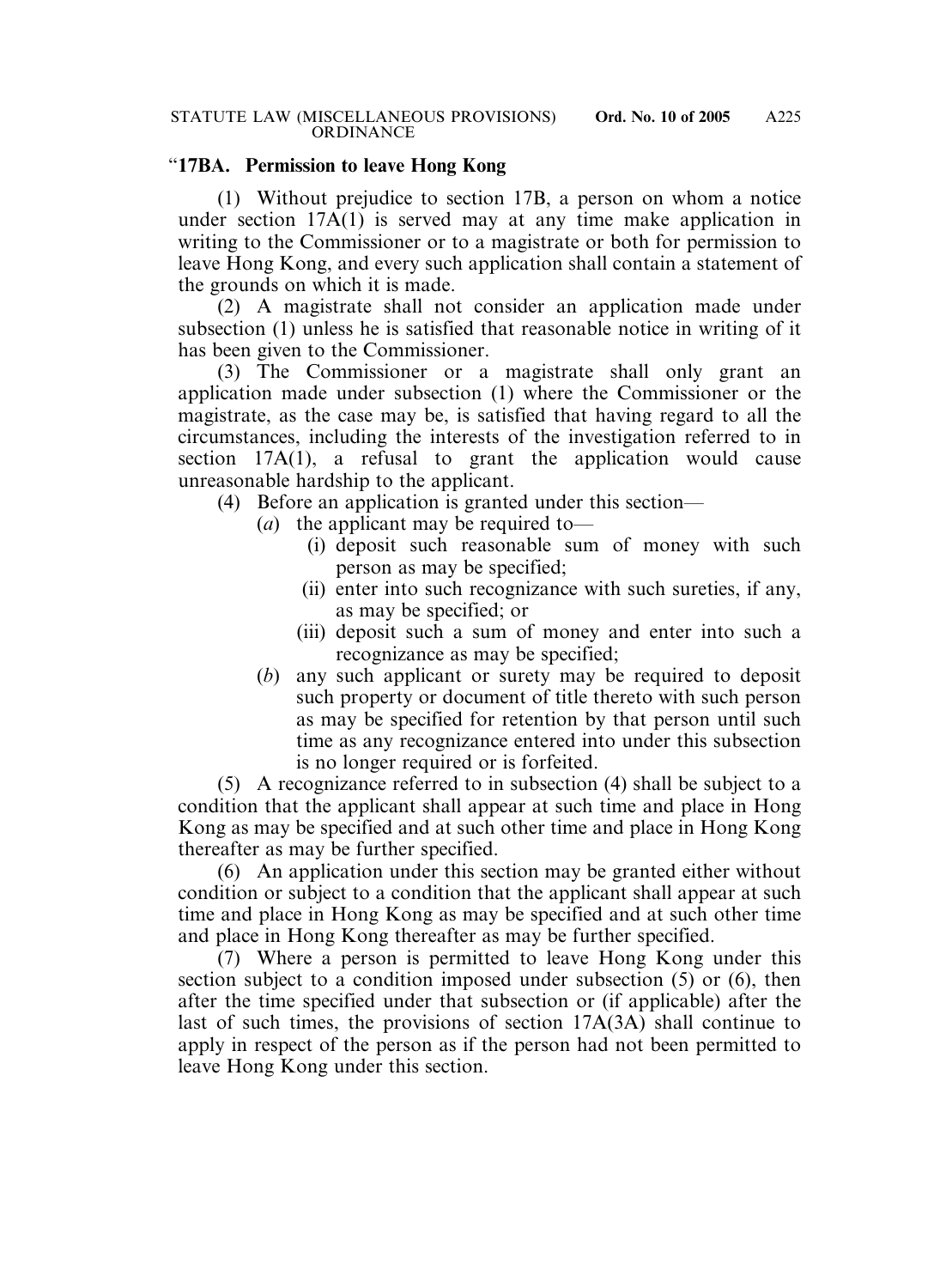## (8) Proceedings before a magistrate under this section—

- (*a*) shall be conducted in chambers; and
- (*b*) shall be deemed to be proceedings which a magistrate has power to determine in a summary way within the meaning of sections 105 and 113(3) of the Magistrates Ordinance (Cap. 227) and, accordingly, Part VII of that Ordinance (which relates to appeals) shall apply, with the necessary modifications, to appeals against an order of a magistrate under this section.

(9) Anything to be specified in respect of an applicant under this section shall be specified by notice in writing served personally on the applicant.".

## **44. Further provisions relating to security, appearance, etc.**

Section 17C is amended by adding—

"(1A) Where a person granted an application under section 17BA fails to comply with the requirement of any condition imposed under that section, any deposit made or recognizance entered into under that section may be forfeited by a magistrate on application by the Commissioner or under section 65 of the Magistrates Ordinance (Cap. 227).".

## **Division 7**—**To empower the courts to award costs to the defendant or prosecutor on the other party**'**s unsuccessful application for a certificate under the Hong Kong Court of Final Appeal Ordinance**

# **Costs in Criminal Cases Ordinance**

## **45. Section added**

The Costs in Criminal Cases Ordinance (Cap. 492) is amended by adding—

## "**9B. Defence costs on unsuccessful application by prosecutor for a certificate of Court of Appeal or Court of First Instance**

Where the prosecutor unsuccessfully applies to the Court of Appeal or the Court of First Instance for a certificate under section 32(2) of the Hong Kong Court of Final Appeal Ordinance (Cap. 484), and the Court of Appeal or the Court of First Instance, as the case may be, is satisfied that the application is without merit, the Court of Appeal or the Court of First Instance, as the case may be, may order that costs be awarded to the defendant."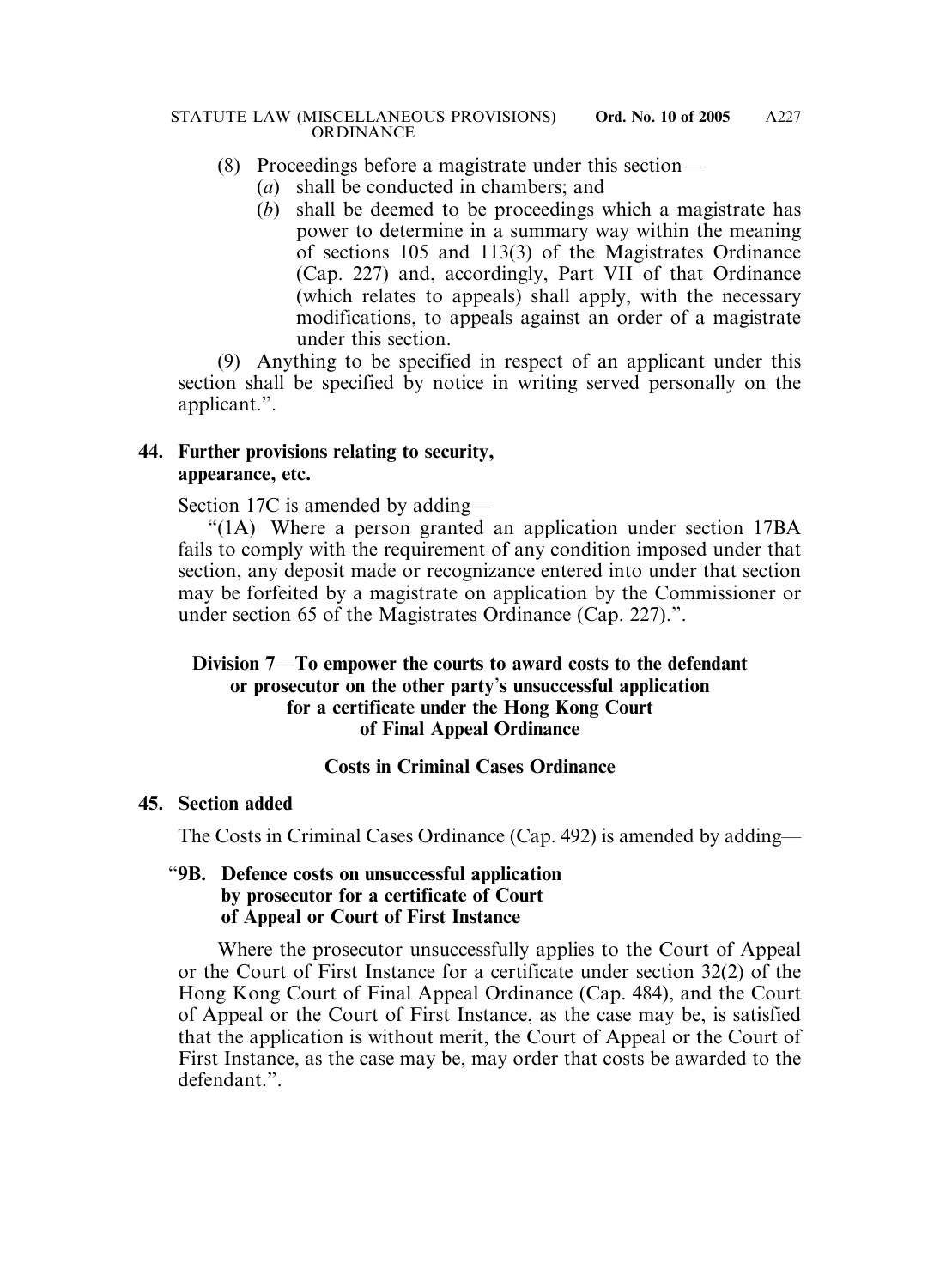#### **46. Section added**

The following is added—

## "**13B. Prosecution costs on unsuccessful application by defendant for a certificate of Court of Appeal or Court of First Instance**

Where a defendant unsuccessfully applies to the Court of Appeal or the Court of First Instance for a certificate under section 32(2) of the Hong Kong Court of Final Appeal Ordinance (Cap. 484), and the Court of Appeal or the Court of First Instance, as the case may be, is satisfied that the application is without merit, the Court of Appeal or the Court of First Instance, as the case may be, may order that costs be awarded to the prosecutor.".

# **Division 8**—**To repeal provisions in certain Ordinances providing that the decision of the Court of Appeal on an appeal is final**

## **Professional Accountants Ordinance**

## **47. Appeals**

Section 41(2) of the Professional Accountants Ordinance (Cap. 50) is repealed.

## **Related Amendments**

## **48. Interpretation**

Section 2 is amended—

- (*a*) by renumbering it as section 2(1);
- (*b*) by adding—

"(2) For the purposes of sections  $27(4)(b)$ ,  $28D(10)(b)(i)$ ,  $35(3)$  and  $38(2)$ , an appeal to the Court of Appeal shall be deemed to be finally determined when the earliest of the following events occurs, whichever is applicable in the circumstances—

- (*a*) when the appeal to the Court of Appeal is withdrawn or abandoned;
- (*b*) when the specified period expires without an application for leave to appeal having been made to the Court of Appeal;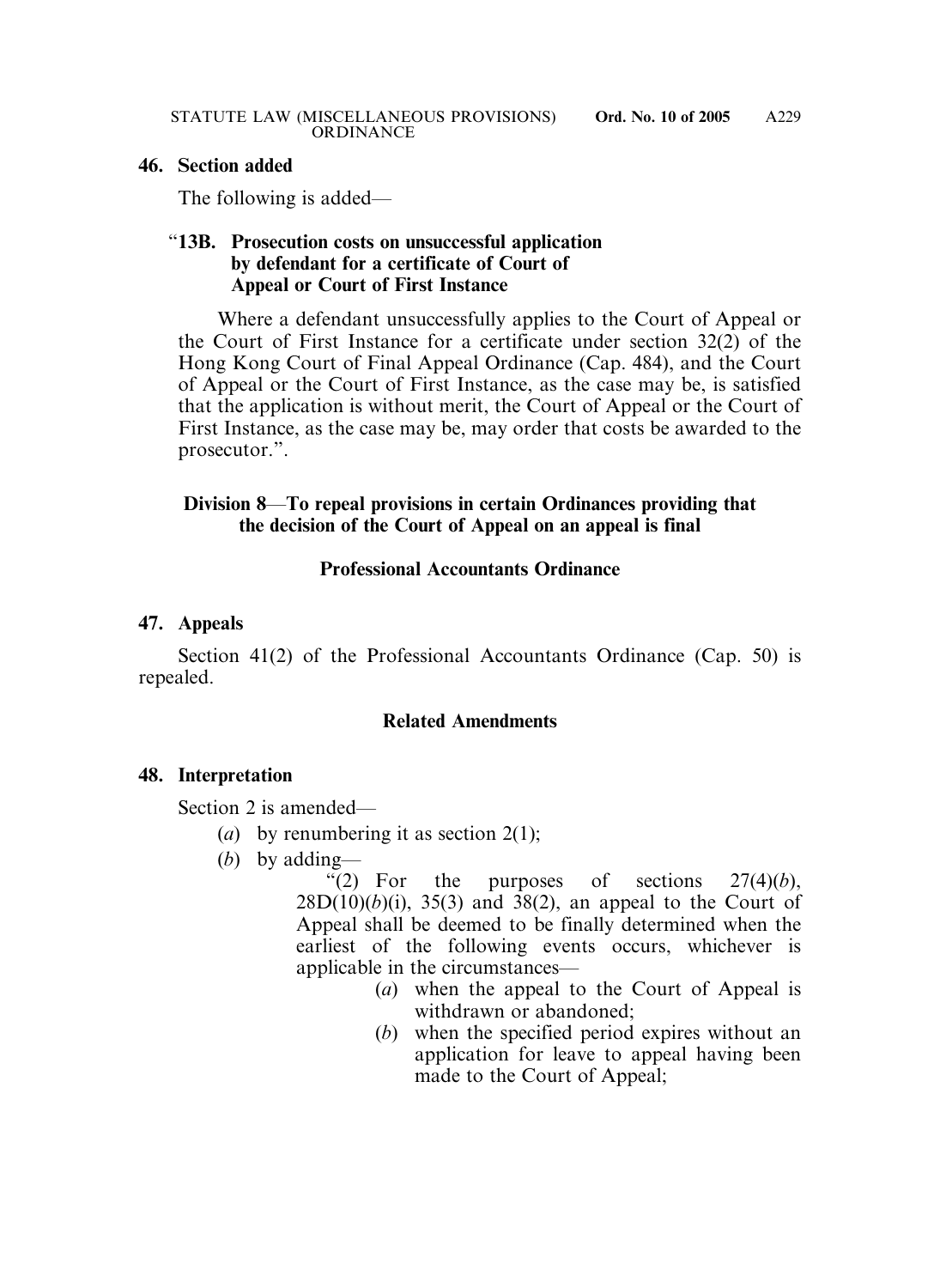- (*c*) if, before the expiry of the specified period, an application for leave to appeal is made to the Court of Appeal—
	- (i) when the application is withdrawn or abandoned;
	- (ii) if the application is refused, when the specified period expires without an application for leave to appeal having been made to the Court of Final Appeal; or
	- (iii) if the application is granted, when the appeal to the Court of Final Appeal is withdrawn, abandoned or disposed of; or
- (*d*) if, before the expiry of the specified period, an application for leave to appeal is made to the Court of Final Appeal—
	- (i) when the application is withdrawn, abandoned or refused; or
	- (ii) if the application is granted, when the appeal to the Court of Final Appeal is withdrawn, abandoned or disposed of.

 $(3)$  In subsection  $(2)$ —

"application for leave to appeal" (上訴許可申請) means an application made to the Court of Appeal or the Court of Final Appeal under section 24 of the Hong Kong Court of Final Appeal Ordinance (Cap. 484) for leave to appeal to the Court of Final Appeal from a judgment of the Court of Appeal;

"specified period" (指明限期)—

- (*a*) in the case of an application for leave to appeal made to the Court of Appeal, means—
	- $(i)$  subject to subparagraph  $(ii)$ , the period of 28 days within which the notice of motion referred to in section 24(2) of the Hong Kong Court of Final Appeal Ordinance (Cap. 484) is required to be filed; or
	- (ii) if, on an application made within the 28 day period referred to in subparagraph (i), the Court of Appeal extends that period, the period as so extended; or
- (*b*) in the case of an application for leave to appeal made to the Court of Final Appeal, means—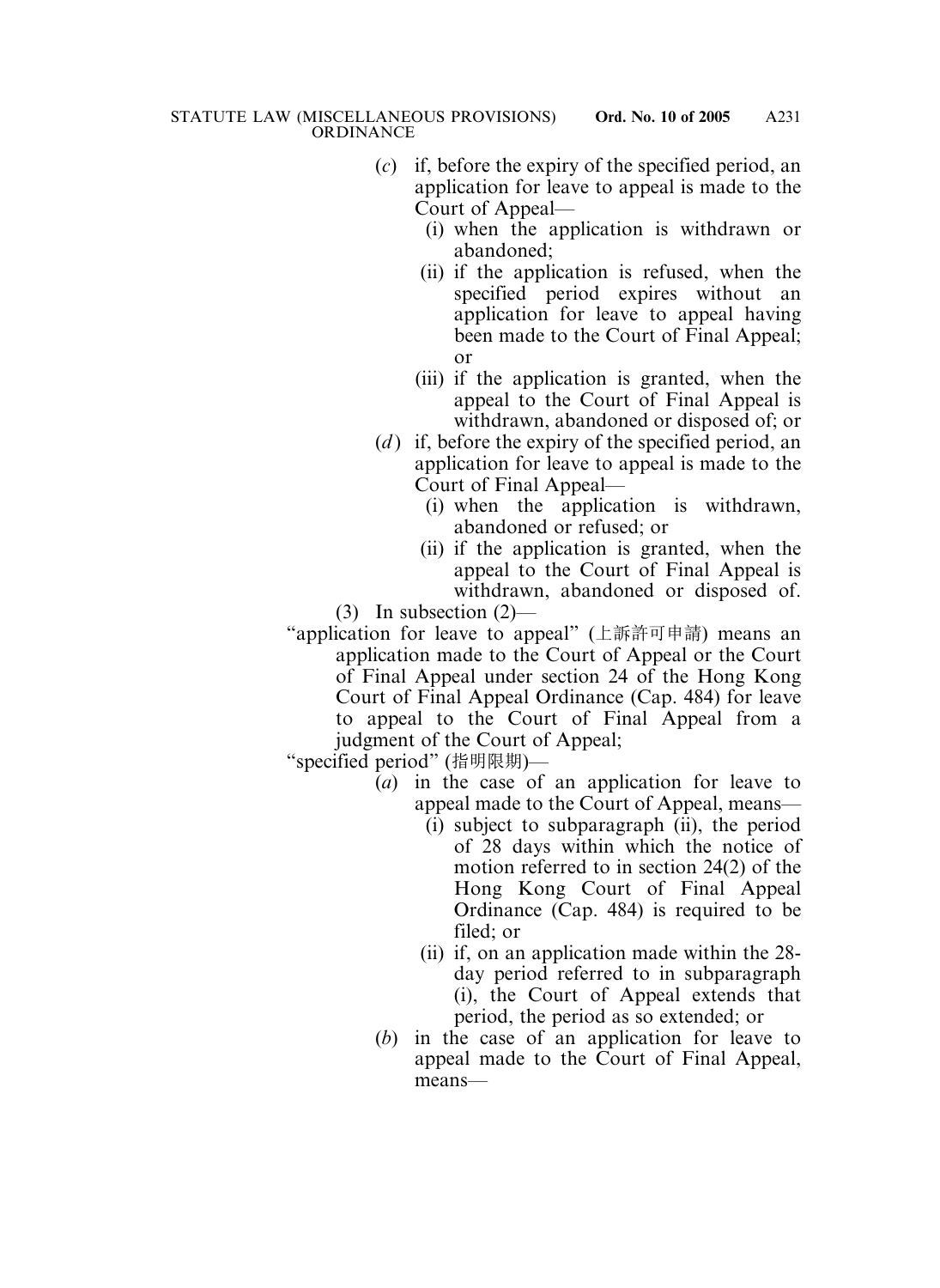- (i) subject to subparagraph (ii), the period of 28 days within which the notice of motion referred to in section 24(4) of the Hong Kong Court of Final Appeal Ordinance (Cap. 484) is required to be filed; or
- (ii) if, on an application made within the 28 day period referred to in subparagraph (i), the Court of Final Appeal extends that period, the period as so extended.".

#### **49. Removal from register of certain persons**

Section 27(4)(*b*) is amended by repealing "an appeal under section 41, before a decision of the Court of Appeal affirming the order" and substituting "an appeal made to the Court of Appeal against the order under section 41, before the appeal is finally determined".

## **50. Qualification for registration of company as corporate practice**

Section 28D(10)(*b*) is amended—

- (*a*) by repealing "unless" and substituting "before";
- (*b*) in subparagraph (i), by repealing "there is an appeal as regards the relevant removal, the appeal has been withdrawn or the relevant direction under this section was confirmed on appeal" and substituting "an appeal is made to the Court of Appeal as regards the removal under subsection  $(9)(d)$ (ii), the appeal is finally determined".

# **51. Disciplinary powers of Disciplinary Committee**

Section 35(3) is amended—

- (*a*) by repealing ", or of any such order as varied on appeal by the Court of Appeal, as the case may be," and substituting "or, if the order is varied on appeal, the order as so varied";
- (*b*) in the proviso, by repealing "an appeal under section 41, before the decision of the Court of Appeal on such appeal" and substituting "an appeal made to the Court of Appeal against the order under section 41, before the appeal is finally determined".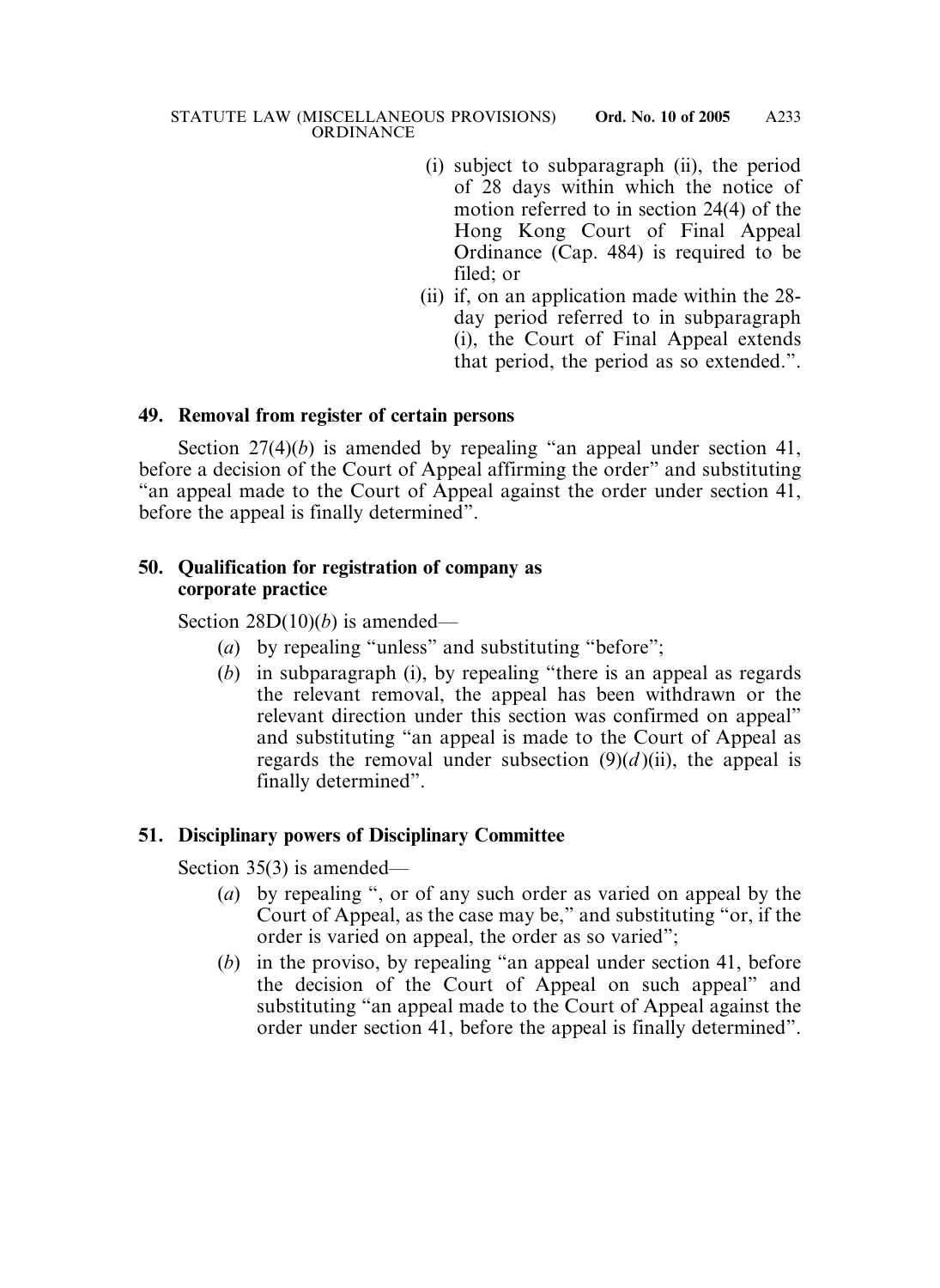## **52. Provisions relating to orders of the Disciplinary Committee**

Section 38(2) is amended by repealing "or in the case of an appeal under section 41 before the decision of the Court of Appeal on such appeal" and substituting "or, in the case of an appeal made to the Court of Appeal against the order under section 41, before the appeal is finally determined".

#### **Dentists Registration Ordinance**

## **53. Appeals**

Section 23(2) of the Dentists Registration Ordinance (Cap. 156) is repealed.

## **Related Amendments**

## **54. Interpretation**

Section 2 is amended—

- (*a*) by repealing— "在本條例中" and substituting— "(1) 在本條例中";
- (*b*) by adding—

"(3) For the purposes of sections  $18(5)$  and  $22(2)$ , an appeal to the Court of Appeal shall be deemed to be finally determined when the earliest of the following events occurs, whichever is applicable in the circumstances—

- (*a*) when the appeal to the Court of Appeal is withdrawn or abandoned;
- (*b*) when the specified period expires without an application for leave to appeal having been made to the Court of Appeal;
- (*c*) if, before the expiry of the specified period, an application for leave to appeal is made to the Court of Appeal—
	- (i) when the application is withdrawn or abandoned;
	- (ii) if the application is refused, when the specified period expires without an application for leave to appeal having been made to the Court of Final Appeal; or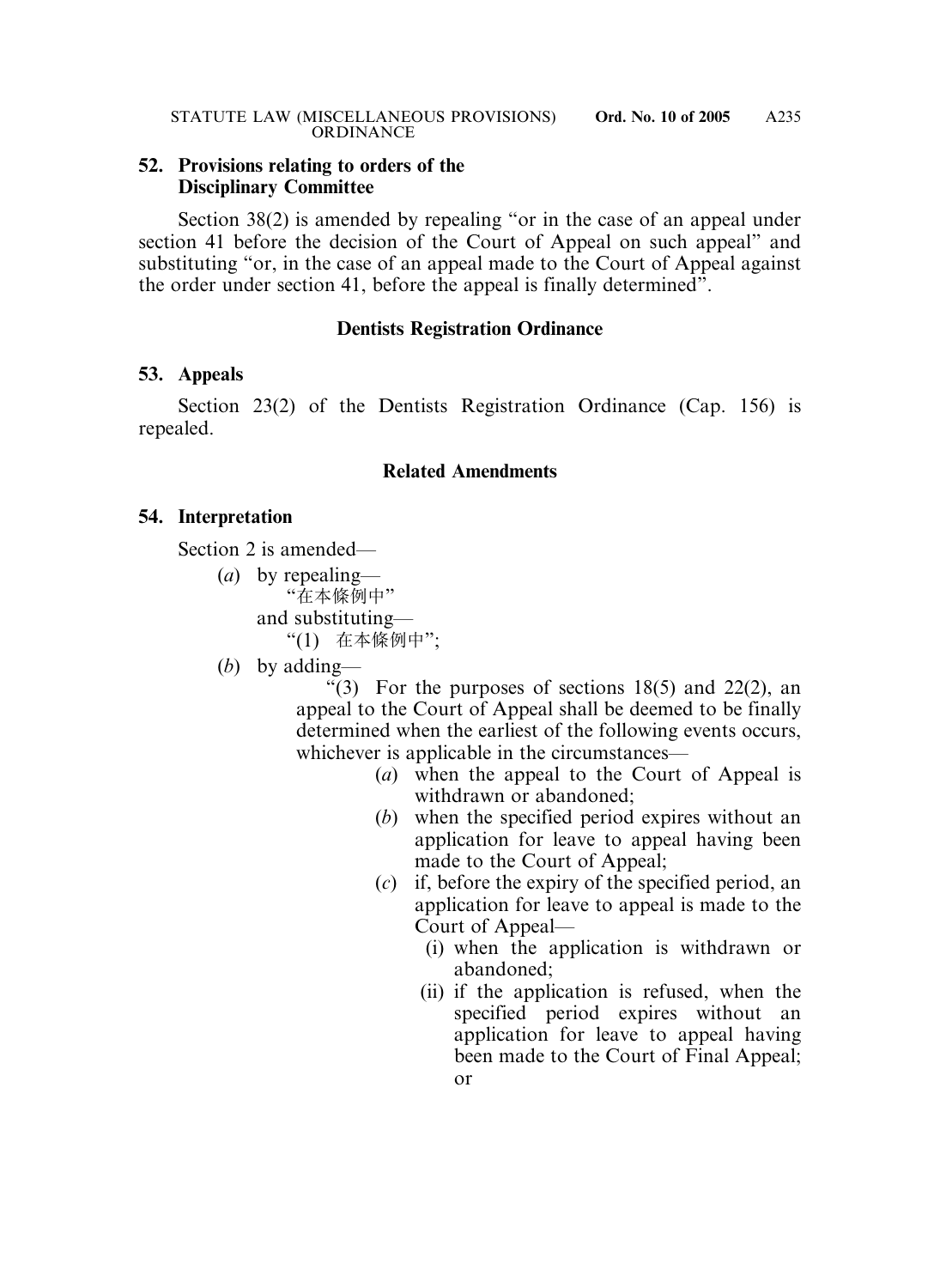- (iii) if the application is granted, when the appeal to the Court of Final Appeal is withdrawn, abandoned or disposed of; or
- (*d*) if, before the expiry of the specified period, an application for leave to appeal is made to the Court of Final Appeal—
	- (i) when the application is withdrawn, abandoned or refused; or
	- (ii) if the application is granted, when the appeal to the Court of Final Appeal is withdrawn, abandoned or disposed of.

(4) In subsection (3)—

"application for leave to appeal" (上訴許可申請) means an application made to the Court of Appeal or the Court of Final Appeal under section 24 of the Hong Kong Court of Final Appeal Ordinance (Cap. 484) for leave to appeal to the Court of Final Appeal from a judgment of the Court of Appeal;

"specified period" (指明限期)—

- (*a*) in the case of an application for leave to appeal made to the Court of Appeal, means—
	- (i) subject to subparagraph (ii), the period of 28 days within which the notice of motion referred to in section 24(2) of the Hong Kong Court of Final Appeal Ordinance (Cap. 484) is required to be filed; or
	- (ii) if, on an application made within the 28 day period referred to in subparagraph (i), the Court of Appeal extends that period, the period as so extended; or
- (*b*) in the case of an application for leave to appeal made to the Court of Final Appeal, means—
	- (i) subject to subparagraph (ii), the period of 28 days within which the notice of motion referred to in section 24(4) of the Hong Kong Court of Final Appeal Ordinance (Cap. 484) is required to be filed; or
	- (ii) if, on an application made within the 28 day period referred to in subparagraph (i), the Court of Final Appeal extends that period, the period as so extended.".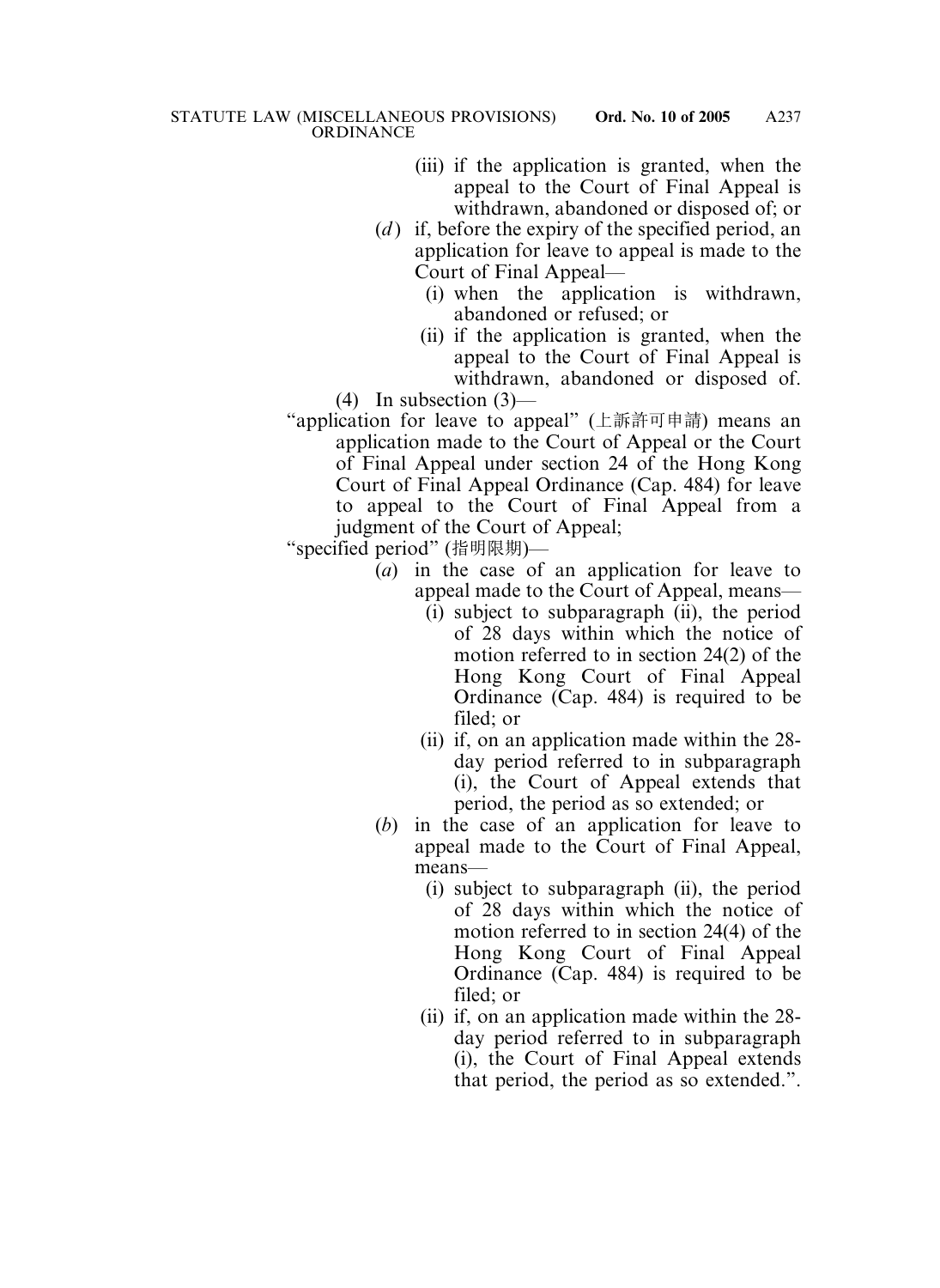## **55. Disciplinary inquiries by the Council**

Section 18(5) is amended—

- (*a*) by repealing "after the decision of the Court of Appeal affirming or varying such order" and substituting "after the appeal is finally determined";
- (*b*) by repealing "or the order as varied on appeal" and substituting "or, if the order is varied on appeal, the order as so varied".

#### **56. Provisions relating to orders of the Council**

Section 22(2) is amended by repealing "and in the case of an appeal shall await the decision of the Court of Appeal" and substituting "or, in the case of an appeal made to the Court of Appeal against the order under section 23, before the appeal is finally determined".

## **Legal Practitioners Ordinance**

#### **57. Appeal and saving**

Section 13(1) of the Legal Practitioners Ordinance (Cap. 159) is amended by repealing "and the decision of the Court of Appeal on any such appeal shall be final".

## **58. Appeal to Court of Appeal**

Section 37B(1) is amended by repealing "and the decision of the Court of Appeal is final".

## **Related Amendments**

## **59. Publication of findings of Solicitors Disciplinary Tribunal**

Section 13A is amended—

- (*a*) by renumbering it as section 13A(1);
- (*b*) in subsection (1)—
	- (i) by repealing "the Solicitors Disciplinary Tribunal or the Court of Appeal, on an appeal under section 13, otherwise orders," and substituting "the Court of Final Appeal, the Court of Appeal or the Solicitors Disciplinary Tribunal otherwise orders,";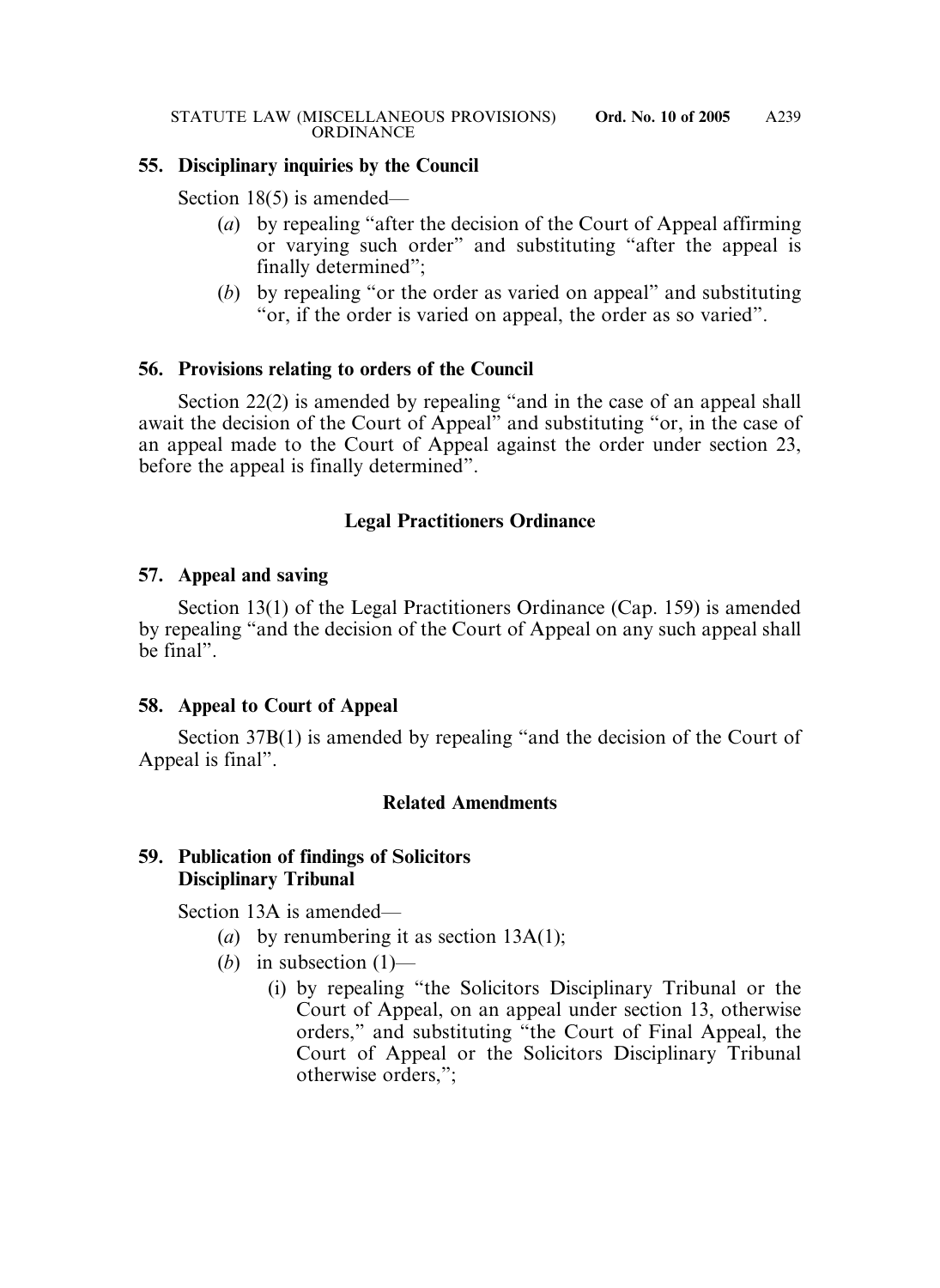- (ii) by repealing "or after completion of such an appeal" and substituting "or, if such an appeal has been made, after the appeal is finally determined";
- (*c*) by adding—

 $(2)$  For the purposes of subsection (1), an appeal to the Court of Appeal shall be deemed to be finally determined when the earliest of the following events occurs, whichever is applicable in the circumstances—

- (*a*) when the appeal to the Court of Appeal is withdrawn or abandoned;
- (*b*) when the specified period expires without an application for leave to appeal having been made to the Court of Appeal;
- (*c*) if, before the expiry of the specified period, an application for leave to appeal is made to the Court of Appeal—
	- (i) when the application is withdrawn or abandoned;
	- (ii) if the application is refused, when the specified period expires without an application for leave to appeal having been made to the Court of Final Appeal; or
	- (iii) if the application is granted, when the appeal to the Court of Final Appeal is withdrawn, abandoned or disposed of; or
- (*d*) if, before the expiry of the specified period, an application for leave to appeal is made to the Court of Final Appeal—
	- (i) when the application is withdrawn, abandoned or refused; or
- (ii) if the application is granted, when the appeal to the Court of Final Appeal is withdrawn, abandoned or disposed of. (3) In subsection (2)—

"application for leave to appeal" (上訴許可申請) means an application made to the Court of Appeal or the Court of Final Appeal under section 24 of the Hong Kong Court of Final Appeal Ordinance (Cap. 484) for leave to appeal to the Court of Final Appeal from a judgment of the Court of Appeal; "specified period" (指明限期)—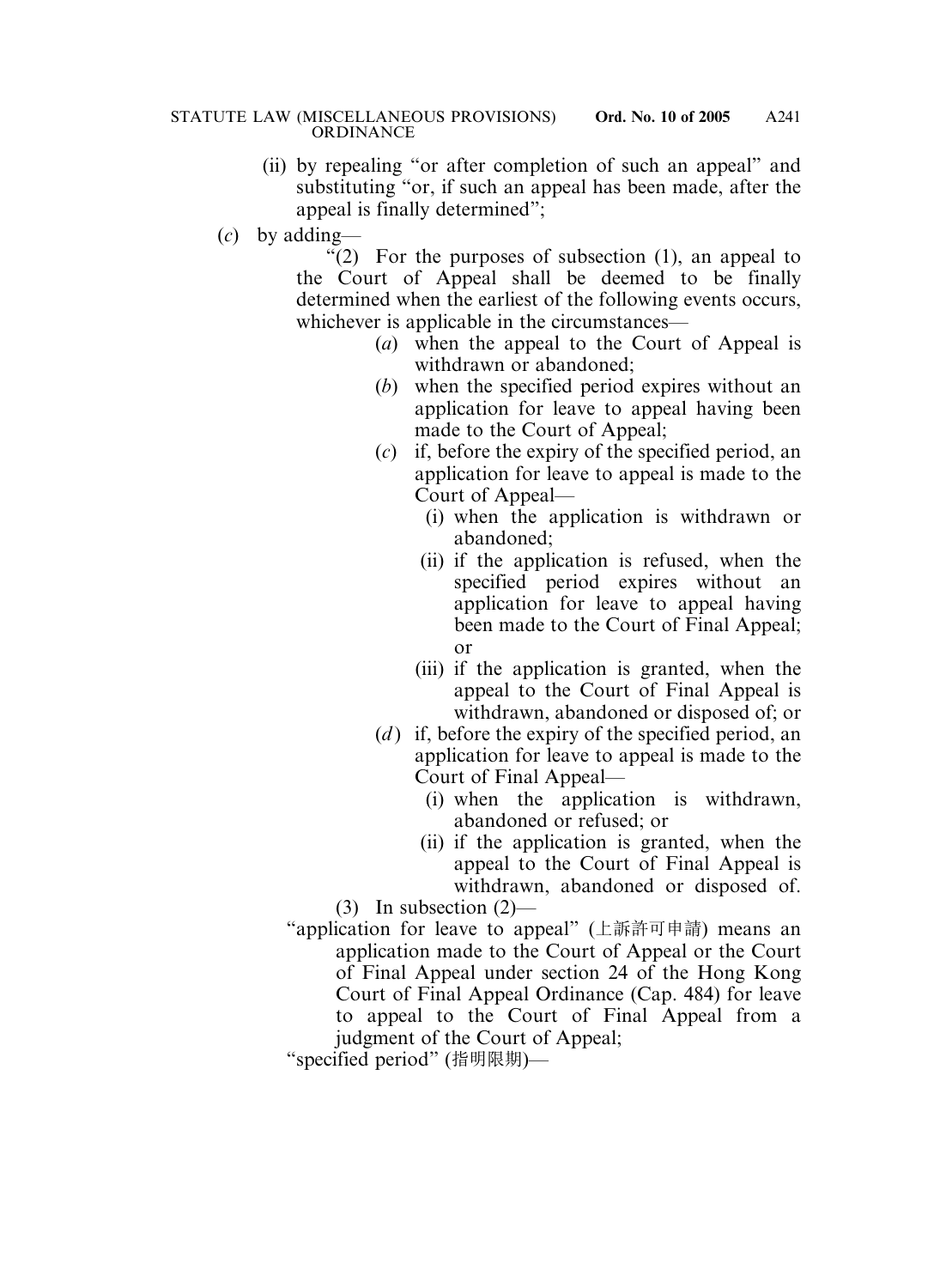- (*a*) in the case of an application for leave to appeal made to the Court of Appeal, means—
	- (i) subject to subparagraph (ii), the period of 28 days within which the notice of motion referred to in section 24(2) of the Hong Kong Court of Final Appeal Ordinance (Cap. 484) is required to be filed; or
	- (ii) if, on an application made within the 28 day period referred to in subparagraph (i), the Court of Appeal extends that period, the period as so extended; or
- (*b*) in the case of an application for leave to appeal made to the Court of Final Appeal, means—
	- (i) subject to subparagraph (ii), the period of 28 days within which the notice of motion referred to in section 24(4) of the Hong Kong Court of Final Appeal Ordinance (Cap. 484) is required to be filed; or
	- (ii) if, on an application made within the 28 day period referred to in subparagraph (i), the Court of Final Appeal extends that period, the period as so extended.".

# **Medical Registration Ordinance**

# **60. Appeals against orders of the Council**

Section 26(2) of the Medical Registration Ordinance (Cap. 161) is repealed.

# **Related Amendments**

# **61. Interpretation**

Section 2 is amended—

- (*a*) by renumbering it as section 2(1);
- (*b*) by adding—

"(2) For the purposes of sections  $21(5)$ ,  $21A(2)$  and 25(2), an appeal to the Court of Appeal shall be deemed to be finally determined when the earliest of the following events occurs, whichever is applicable in the circumstances—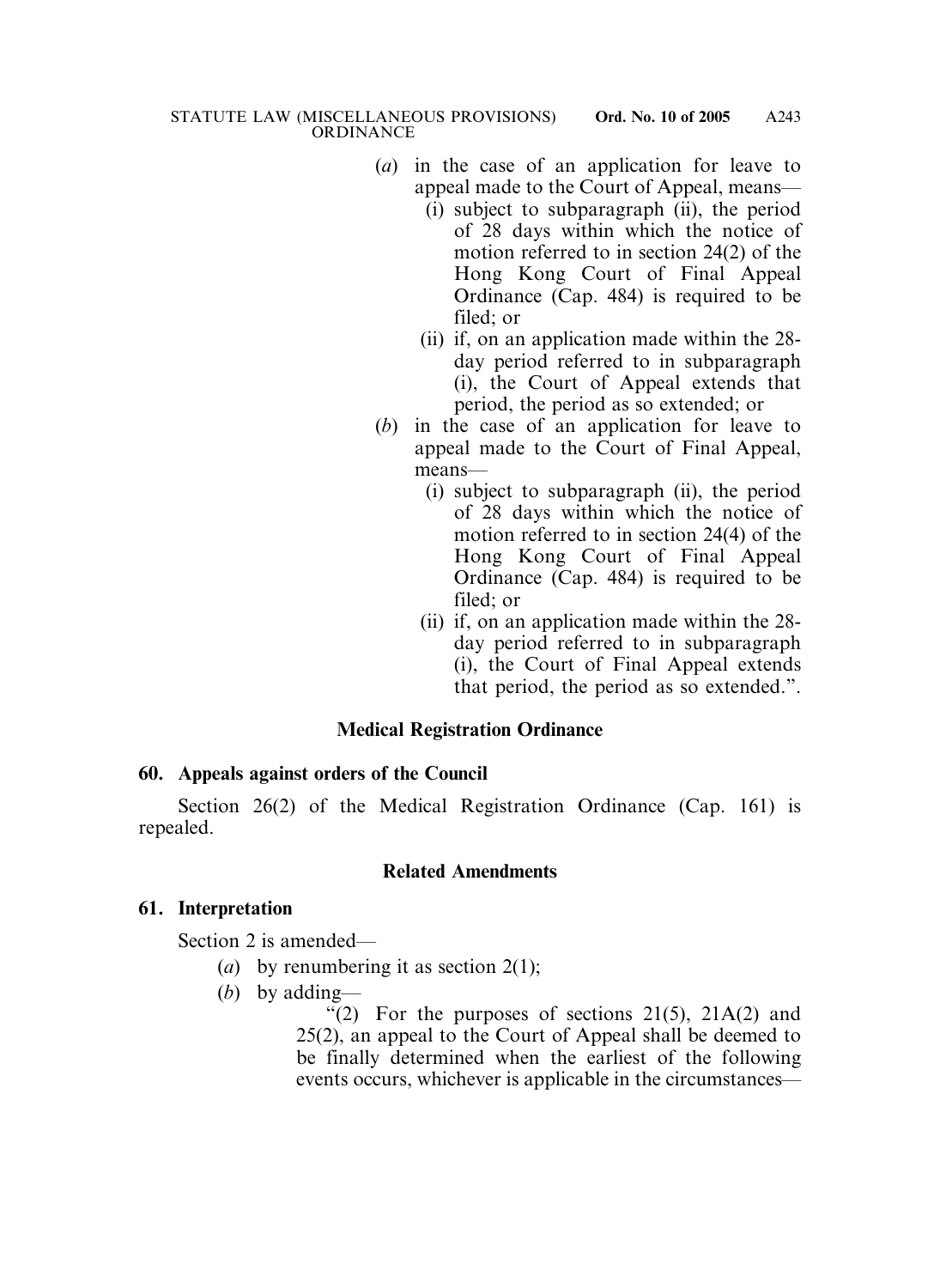- (*a*) when the appeal to the Court of Appeal is withdrawn or abandoned;
- (*b*) when the specified period expires without an application for leave to appeal having been made to the Court of Appeal;
- (*c*) if, before the expiry of the specified period, an application for leave to appeal is made to the Court of Appeal—
	- (i) when the application is withdrawn or abandoned;
	- (ii) if the application is refused, when the specified period expires without an application for leave to appeal having been made to the Court of Final Appeal; or
	- (iii) if the application is granted, when the appeal to the Court of Final Appeal is withdrawn, abandoned or disposed of; or
- (*d*) if, before the expiry of the specified period, an application for leave to appeal is made to the Court of Final Appeal—
	- (i) when the application is withdrawn, abandoned or refused; or
	- (ii) if the application is granted, when the appeal to the Court of Final Appeal is withdrawn, abandoned or disposed of.
- (3) In subsection (2)—
- "application for leave to appeal" (上訴許可申請) means an application made to the Court of Appeal or the Court of Final Appeal under section 24 of the Hong Kong Court of Final Appeal Ordinance (Cap. 484) for leave to appeal to the Court of Final Appeal from a judgment of the Court of Appeal;

"specified period" (指明限期)—

- (*a*) in the case of an application for leave to appeal made to the Court of Appeal, means—
	- (i) subject to subparagraph (ii), the period of 28 days within which the notice of motion referred to in section 24(2) of the Hong Kong Court of Final Appeal Ordinance (Cap. 484) is required to be filed; or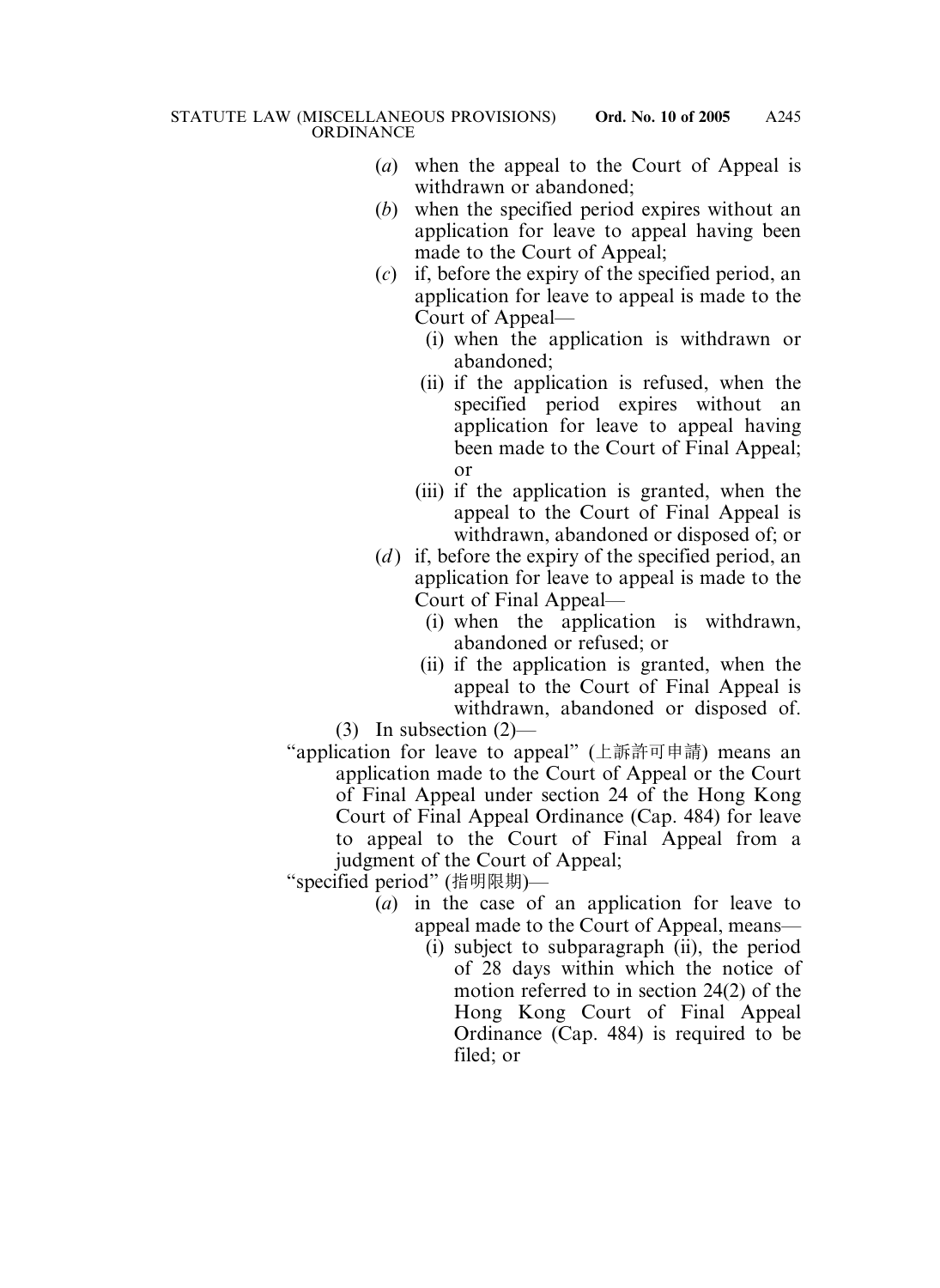- (ii) if, on an application made within the 28 day period referred to in subparagraph (i), the Court of Appeal extends that period, the period as so extended; or
- (*b*) in the case of an application for leave to appeal made to the Court of Final Appeal, means—
	- (i) subject to subparagraph (ii), the period of 28 days within which the notice of motion referred to in section 24(4) of the Hong Kong Court of Final Appeal Ordinance (Cap. 484) is required to be filed; or
	- (ii) if, on an application made within the 28 day period referred to in subparagraph (i), the Court of Final Appeal extends that period, the period as so extended.".

# **62. Disciplinary powers of Council**

Section 21(5) is amended—

- (*a*) by adding "to the Court of Appeal" after "may be made";
- (*b*) by repealing "after a decision affirming or varying such order" and substituting "after the appeal is finally determined";
- (*c*) in paragraph (*a*), by repealing "or the order as varied on appeal" and substituting "or, if the order is varied on appeal, the order as so varied".

## **63. Powers of Council in relation to fitness to practise of medical practitioners**

Section 21A(2) is amended—

- (*a*) by adding "to the Court of Appeal" after "may be made";
- (*b*) by repealing "after a decision affirming or varying such order" and substituting "after the appeal is finally determined";
- (*c*) by repealing "or the order as varied on appeal" and substituting "or, if the order is varied on appeal, the order as so varied".

# **64. Orders of the Council**

Section 25(2) is amended by repealing "and in the case of an appeal shall await the decision of the Court of Appeal" and substituting "or, in the case of an appeal made to the Court of Appeal against the order under section 26, before the appeal is finally determined".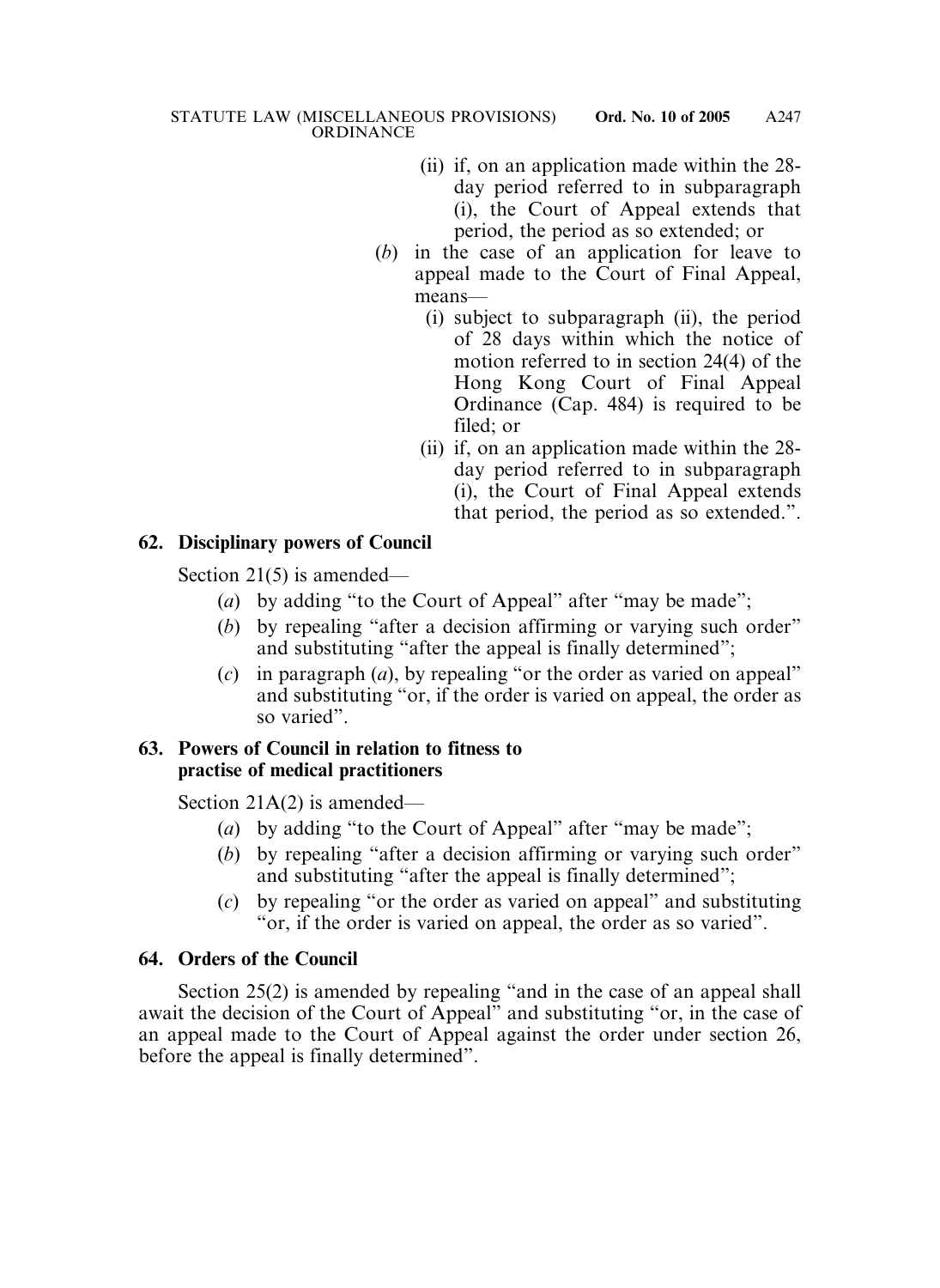#### **Midwives Registration Ordinance**

#### **65. Appeals**

Section 15(2) of the Midwives Registration Ordinance (Cap. 162) is repealed.

#### **Related Amendments**

#### **66. Interpretation**

Section 2 is amended by adding—

"(3) For the purposes of sections  $10(8)(b)$  and  $14(2)$ , an appeal to the Court of Appeal shall be deemed to be finally determined when the earliest of the following events occurs, whichever is applicable in the circumstances—

- (*a*) when the appeal to the Court of Appeal is withdrawn or abandoned;
- (*b*) when the specified period expires without an application for leave to appeal having been made to the Court of Appeal;
- (*c*) if, before the expiry of the specified period, an application for leave to appeal is made to the Court of Appeal—
	- (i) when the application is withdrawn or abandoned;
	- (ii) if the application is refused, when the specified period expires without an application for leave to appeal having been made to the Court of Final Appeal; or
	- (iii) if the application is granted, when the appeal to the Court of Final Appeal is withdrawn, abandoned or disposed of; or
- (*d*) if, before the expiry of the specified period, an application for leave to appeal is made to the Court of Final Appeal—
	- (i) when the application is withdrawn, abandoned or refused; or
	- (ii) if the application is granted, when the appeal to the Court of Final Appeal is withdrawn, abandoned or disposed of.

(4) In subsection  $(3)$ —

"application for leave to appeal" (上訴許可申請) means an application made to the Court of Appeal or the Court of Final Appeal under section 24 of the Hong Kong Court of Final Appeal Ordinance (Cap. 484) for leave to appeal to the Court of Final Appeal from a judgment of the Court of Appeal;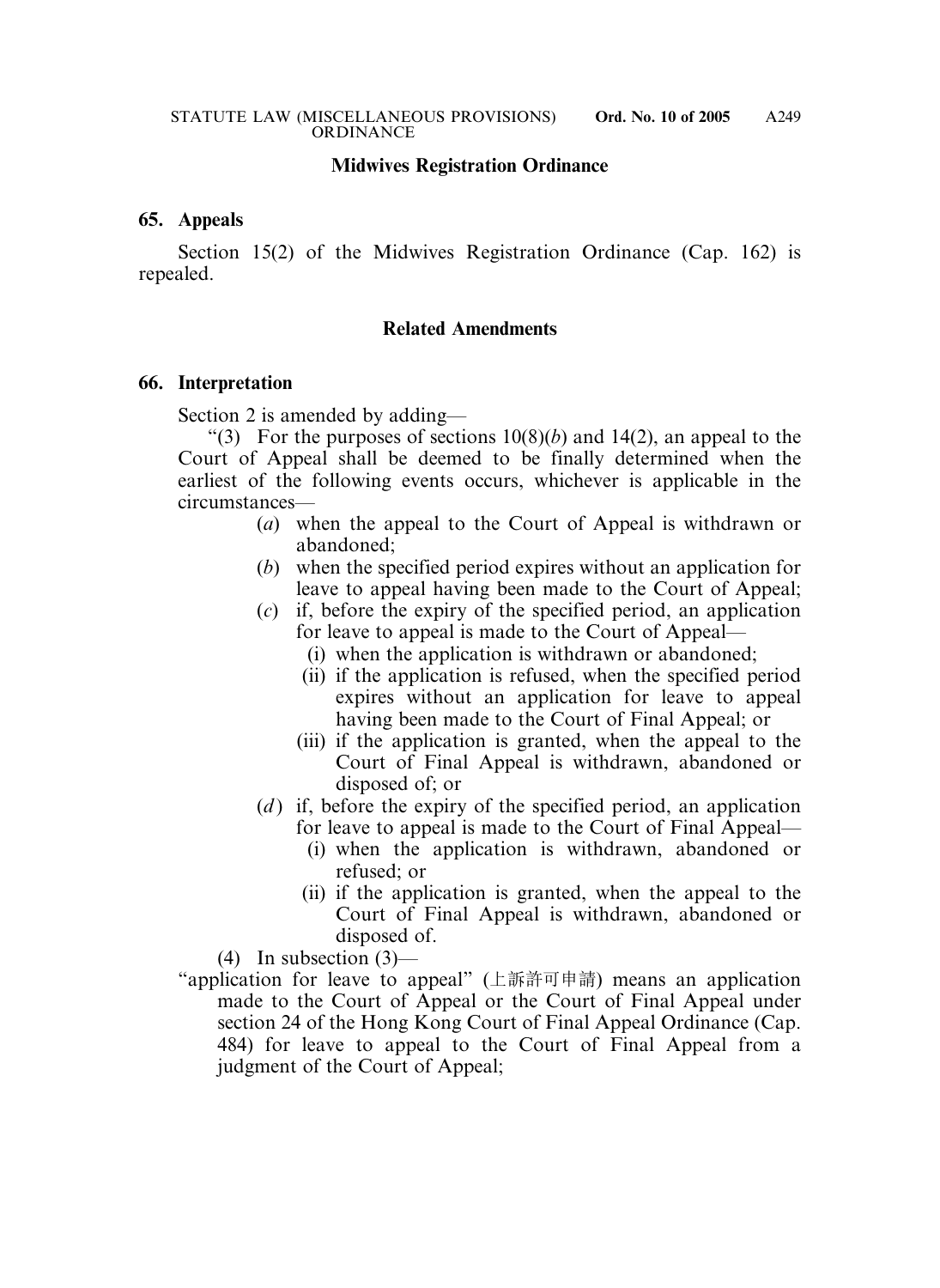"specified period" (指明限期)—

- (*a*) in the case of an application for leave to appeal made to the Court of Appeal, means—
	- (i) subject to subparagraph (ii), the period of 28 days within which the notice of motion referred to in section 24(2) of the Hong Kong Court of Final Appeal Ordinance (Cap. 484) is required to be filed; or
	- (ii) if, on an application made within the 28-day period referred to in subparagraph (i), the Court of Appeal extends that period, the period as so extended; or
- (*b*) in the case of an application for leave to appeal made to the Court of Final Appeal, means—
	- (i) subject to subparagraph (ii), the period of 28 days within which the notice of motion referred to in section 24(4) of the Hong Kong Court of Final Appeal Ordinance (Cap. 484) is required to be filed; or
	- (ii) if, on an application made within the 28-day period referred to in subparagraph (i), the Court of Final Appeal extends that period, the period as so extended.".

# **67. Disciplinary powers of Council**

Section 10 is amended—

- (*a*) in subsection (6)—
	- (i) by repealing "and the order is not reversed by the Court of Appeal under section 15";
	- (ii) by adding "or, if the order is varied on appeal, the order as so varied" before "in the Gazette":
- (*b*) in subsection (7)—
	- (i) by repealing "and the order is not reversed by the Court of Appeal under section 15";
	- (ii) by adding "or, if the order is varied on appeal, the order as so varied" before "in the Gazette":
- (*c*) by repealing subsection (8)(*b*) and (*c*) and substituting—
	- "(*b*) if such an appeal has been made, the date on which the appeal is finally determined.".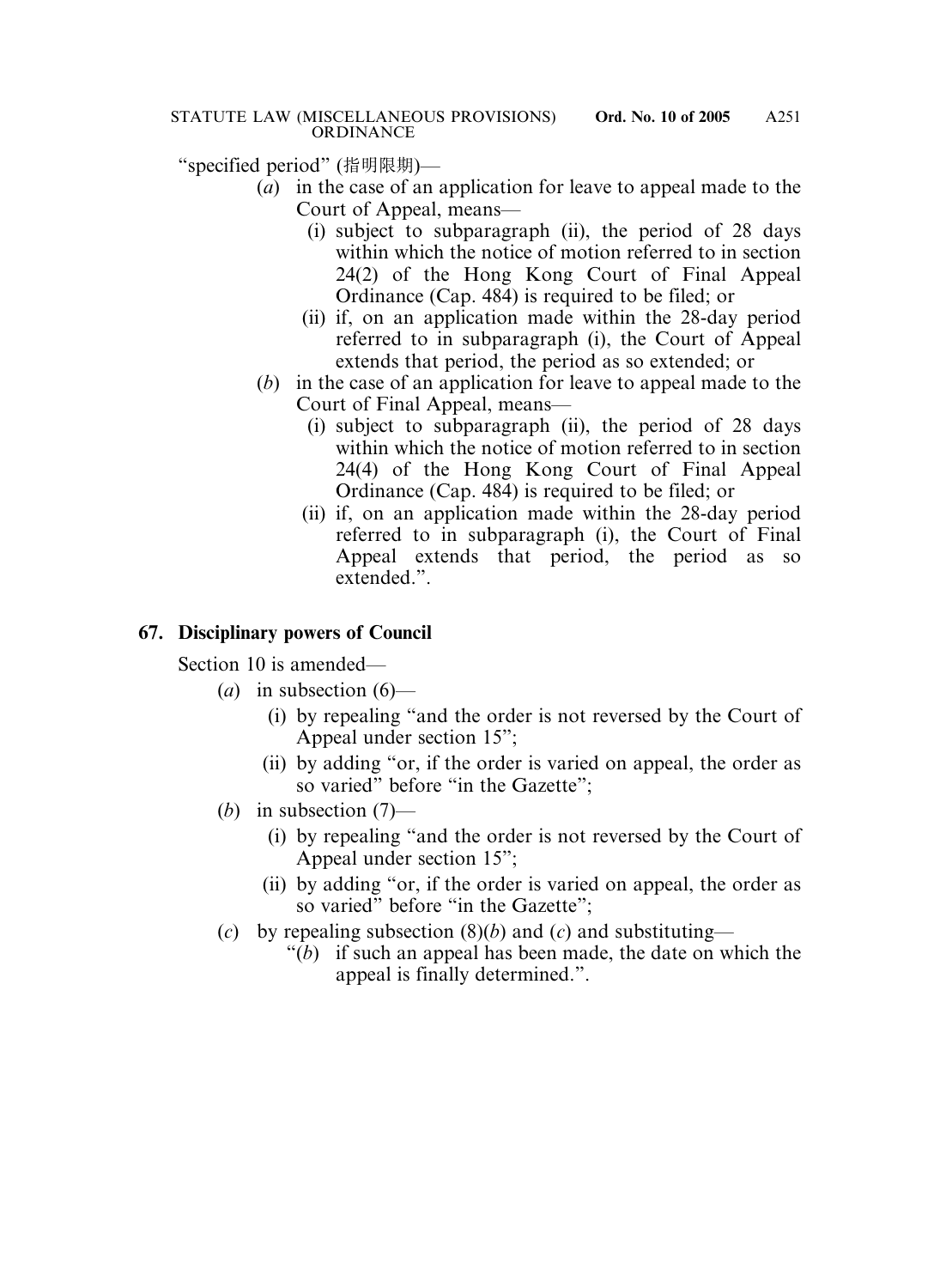#### **68. Provisions relating to orders of Council**

Section 14(2) is amended by repealing "an appeal against such order, until after the determination of the appeal" and substituting "an appeal made to the Court of Appeal against the order under section 15, before the appeal is finally determined".

#### **69. Appeals**

Section 15(1) is amended by adding "or order" after "the decision".

## **Nurses Registration Ordinance**

#### **70. Appeals**

Section 22(1) of the Nurses Registration Ordinance (Cap. 164) is amended by repealing "and the decision of the Court of Appeal shall be final".

## **Related Amendments**

## **71. Interpretation**

Section 2 is amended—

- (*a*) by renumbering it as section 2(1);
- (*b*) by adding—

"(2) For the purposes of sections  $17(6)$  and  $21(2)$ , an appeal to the Court of Appeal shall be deemed to be finally determined when the earliest of the following events occurs, whichever is applicable in the circumstances—

- (*a*) when the appeal to the Court of Appeal is withdrawn or abandoned;
- (*b*) when the specified period expires without an application for leave to appeal having been made to the Court of Appeal;
- (*c*) if, before the expiry of the specified period, an application for leave to appeal is made to the Court of Appeal—
	- (i) when the application is withdrawn or abandoned;
	- (ii) if the application is refused, when the specified period expires without an application for leave to appeal having been made to the Court of Final Appeal; or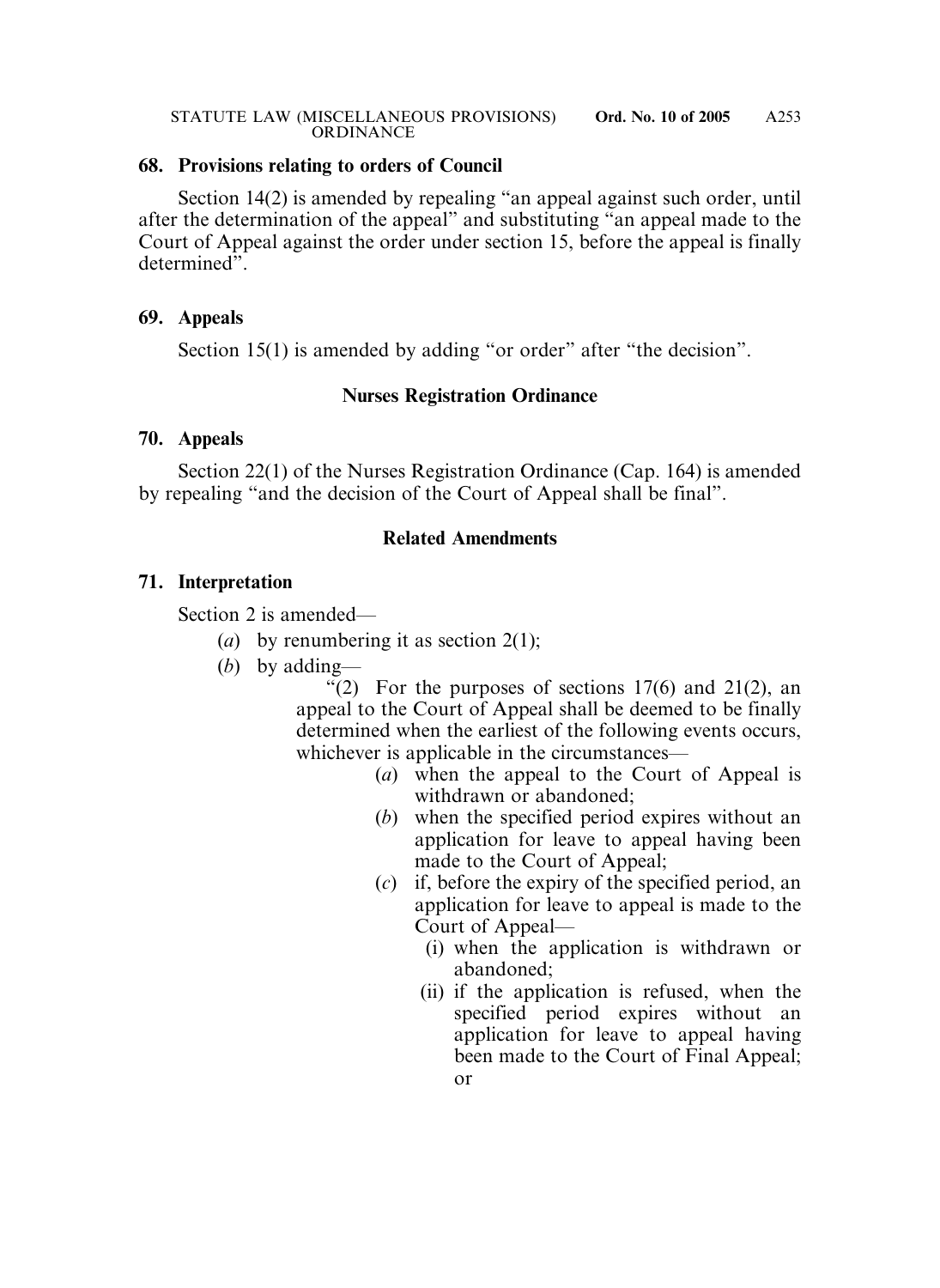- (iii) if the application is granted, when the appeal to the Court of Final Appeal is withdrawn, abandoned or disposed of; or
- (*d*) if, before the expiry of the specified period, an application for leave to appeal is made to the Court of Final Appeal—
	- (i) when the application is withdrawn, abandoned or refused; or
	- (ii) if the application is granted, when the appeal to the Court of Final Appeal is withdrawn, abandoned or disposed of.

(3) In subsection (2)—

"application for leave to appeal" (上訴許可申請) means an application made to the Court of Appeal or the Court of Final Appeal under section 24 of the Hong Kong Court of Final Appeal Ordinance (Cap. 484) for leave to appeal to the Court of Final Appeal from a judgment of the Court of Appeal;

"specified period" (指明限期)—

- (*a*) in the case of an application for leave to appeal made to the Court of Appeal, means—
	- (i) subject to subparagraph (ii), the period of 28 days within which the notice of motion referred to in section 24(2) of the Hong Kong Court of Final Appeal Ordinance (Cap. 484) is required to be filed; or
	- (ii) if, on an application made within the 28 day period referred to in subparagraph (i), the Court of Appeal extends that period, the period as so extended; or
- (*b*) in the case of an application for leave to appeal made to the Court of Final Appeal, means—
	- (i) subject to subparagraph (ii), the period of 28 days within which the notice of motion referred to in section 24(4) of the Hong Kong Court of Final Appeal Ordinance (Cap. 484) is required to be filed; or
	- (ii) if, on an application made within the 28 day period referred to in subparagraph (i), the Court of Final Appeal extends that period, the period as so extended.".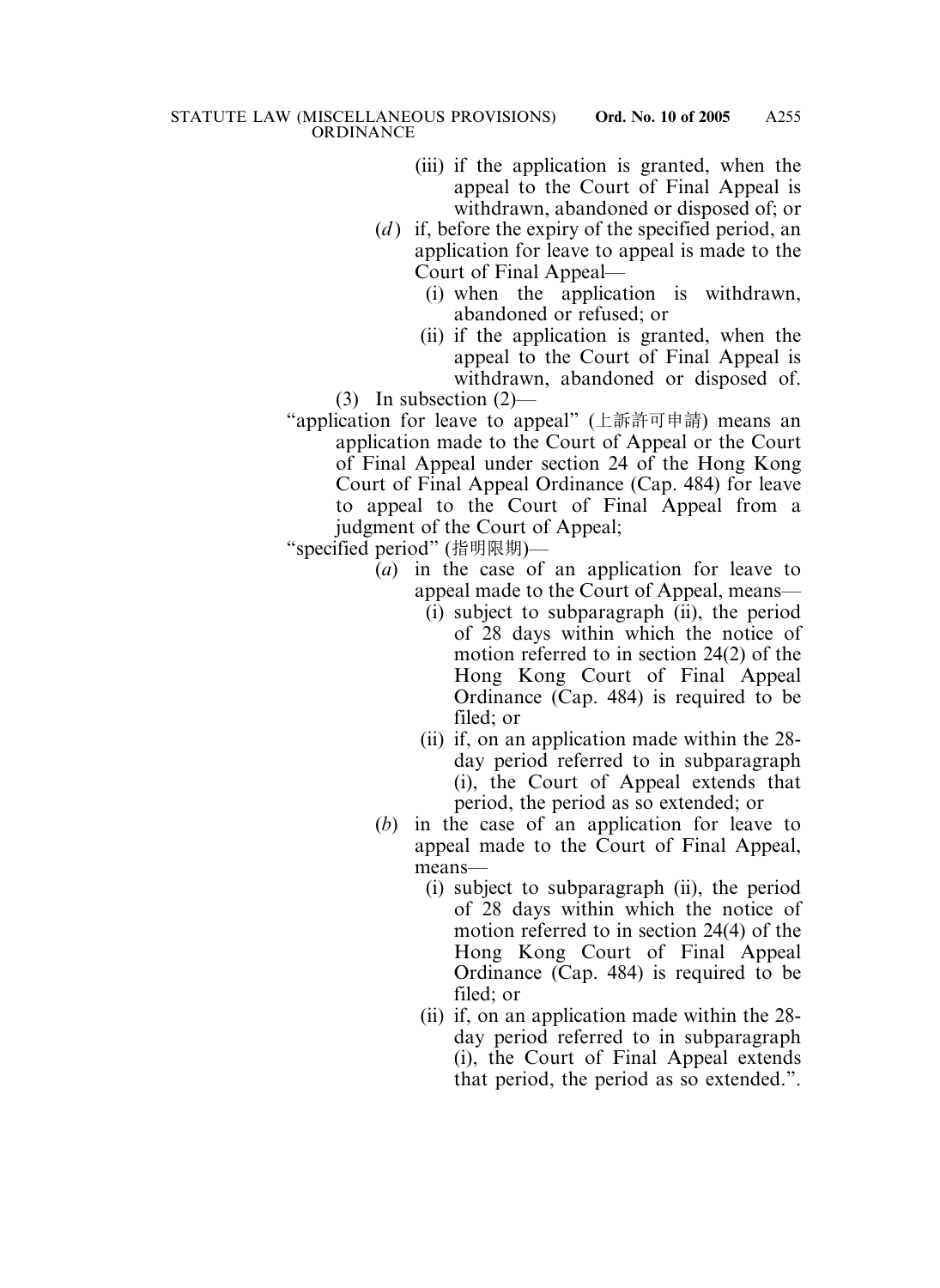## **72. Disciplinary powers of the Council**

Section 17(6) is amended—

- (*a*) by repealing "after the decision of the Court of Appeal affirming or varying such order" and substituting "after the appeal is finally determined";
- (*b*) by repealing "or the order as so varied, as the case may be," and substituting "or, if the order is varied on appeal, the order as so varied".

## **73. Provisions relating to orders of the Council**

Section 21(2) is amended by repealing "an appeal against such order, until after the determination of such appeal" and substituting "an appeal made to the Court of Appeal against the order under section 22, before the appeal is finally determined".

# **74. Appeals**

Section 22(1) is amended—

- (*a*) by adding "or an order" after "a decision";
- (*b*) by repealing "the decision of the Council" and substituting "the decision or the order, as the case may be";
- (*c*) in paragraph (*c*), by adding "或命令" after "決定".

# **Supplementary Medical Professions Ordinance**

# **75. Appeals to Court of Appeal**

Section 25(2) of the Supplementary Medical Professions Ordinance (Cap. 359) is repealed.

# **Related Amendments**

# **76. Interpretation**

Section 2 is amended by adding—

"(4) For the purposes of sections  $22(2)$  and  $24(2)$ , an appeal to the Court of Appeal shall be deemed to be finally determined when the earliest of the following events occurs, whichever is applicable in the circumstances—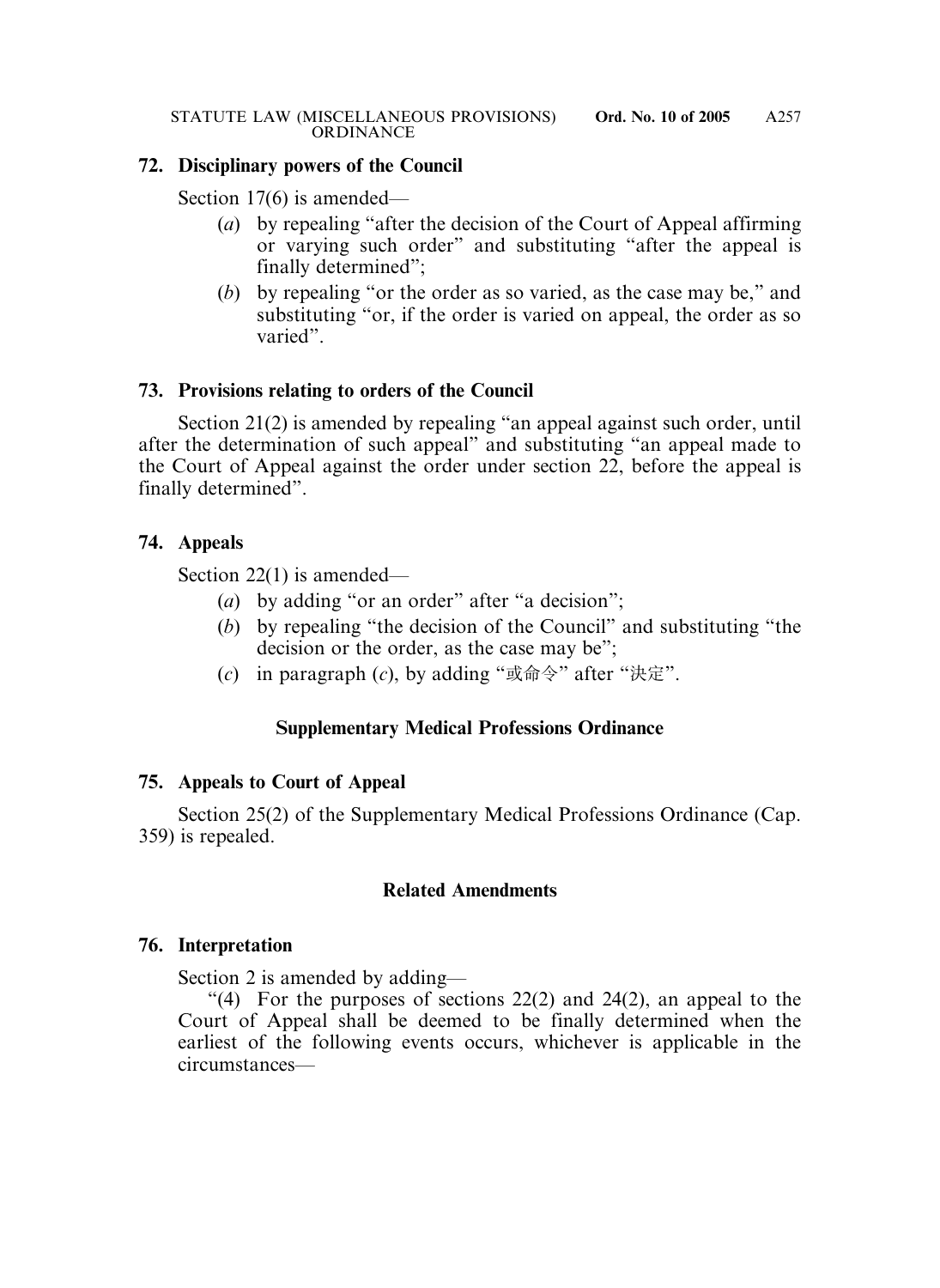- (*a*) when the appeal to the Court of Appeal is withdrawn or abandoned;
- (*b*) when the specified period expires without an application for leave to appeal having been made to the Court of Appeal;
- (*c*) if, before the expiry of the specified period, an application for leave to appeal is made to the Court of Appeal—
	- (i) when the application is withdrawn or abandoned;
	- (ii) if the application is refused, when the specified period expires without an application for leave to appeal having been made to the Court of Final Appeal; or
	- (iii) if the application is granted, when the appeal to the Court of Final Appeal is withdrawn, abandoned or disposed of; or
- (*d*) if, before the expiry of the specified period, an application for leave to appeal is made to the Court of Final Appeal—
	- (i) when the application is withdrawn, abandoned or refused; or
	- (ii) if the application is granted, when the appeal to the Court of Final Appeal is withdrawn, abandoned or disposed of.

 $(5)$  In subsection  $(4)$ —

"application for leave to appeal" (上訴許可申請) means an application made to the Court of Appeal or the Court of Final Appeal under section 24 of the Hong Kong Court of Final Appeal Ordinance (Cap. 484) for leave to appeal to the Court of Final Appeal from a judgment of the Court of Appeal;

"specified period" (指明限期)—

- (*a*) in the case of an application for leave to appeal made to the Court of Appeal, means—
	- (i) subject to subparagraph (ii), the period of 28 days within which the notice of motion referred to in section 24(2) of the Hong Kong Court of Final Appeal Ordinance (Cap. 484) is required to be filed; or
	- (ii) if, on an application made within the 28-day period referred to in subparagraph (i), the Court of Appeal extends that period, the period as so extended; or
- (*b*) in the case of an application for leave to appeal made to the Court of Final Appeal, means—
	- (i) subject to subparagraph (ii), the period of 28 days within which the notice of motion referred to in section 24(4) of the Hong Kong Court of Final Appeal Ordinance (Cap. 484) is required to be filed; or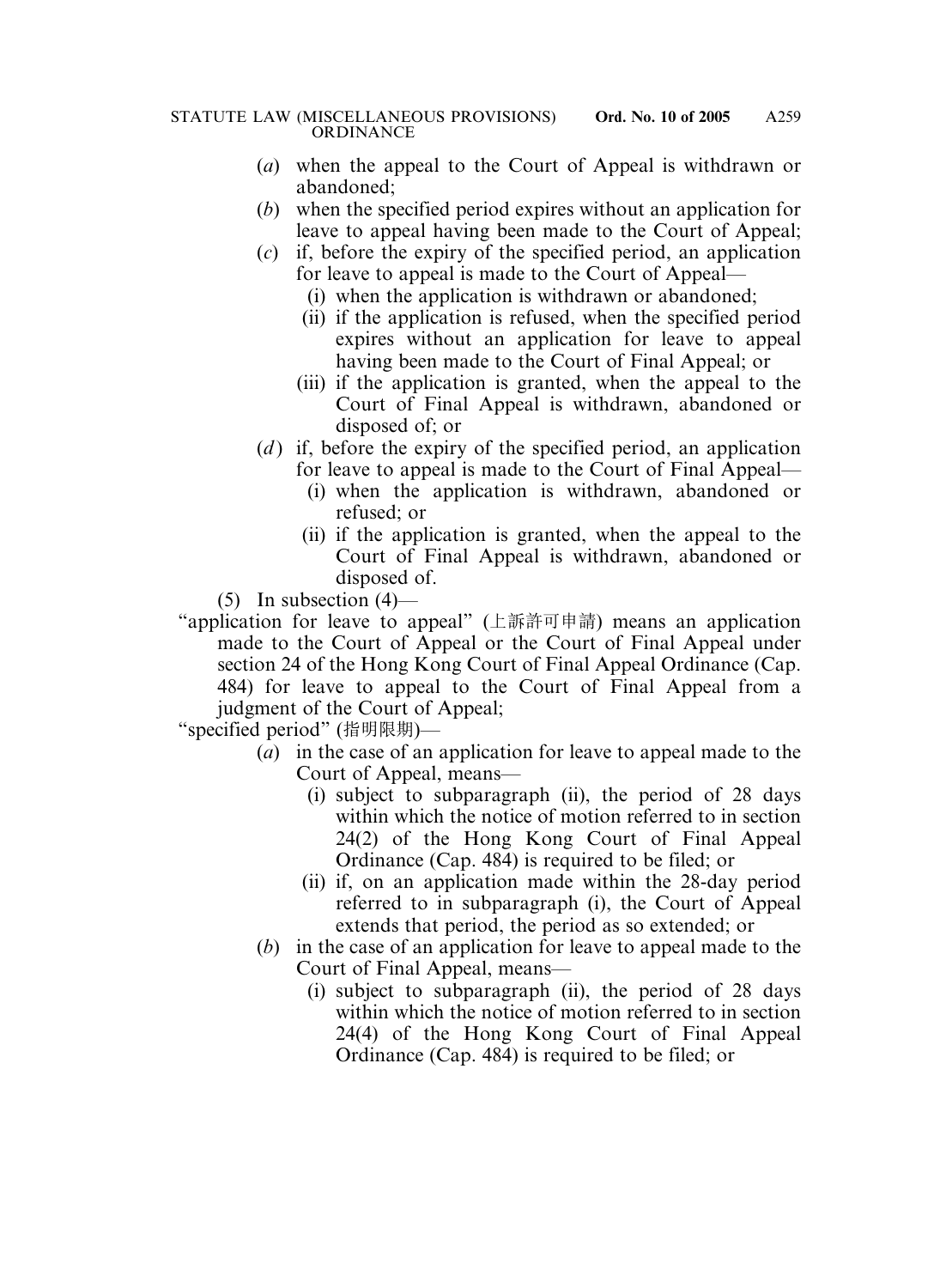(ii) if, on an application made within the 28-day period referred to in subparagraph (i), the Court of Final Appeal extends that period, the period as so extended.".

## **77. Disciplinary powers of board**

Section 22(2) is amended—

- (*a*) by repealing "after the decision of the Court of Appeal affirming or varying such order" and substituting "after the appeal is finally determined";
- (*b*) in paragraph (*a*), by repealing "or the order as so varied, as the case may be, publish the order" and substituting "publish the order or, if the order is varied on appeal, the order as so varied";
- (*c*) in paragraph (*b*), by repealing "or the order as so varied, as the case may be, publish the order" and substituting "publish the order or, if the order is varied on appeal, the order as so varied".

## **78. Provisions relating to decisions and orders of boards**

Section 24(2) is amended—

- (*a*) by adding "to the Court of Appeal" before "against the decision";
- (*b*) by repealing "or while the appeal awaits determination by the Court of Appeal" and substituting "or, if such an appeal has been made, before the appeal is finally determined".

# **Architects Registration Ordinance**

## **79. Appeal to Court of Appeal**

Section 29(5) of the Architects Registration Ordinance (Cap. 408) is repealed.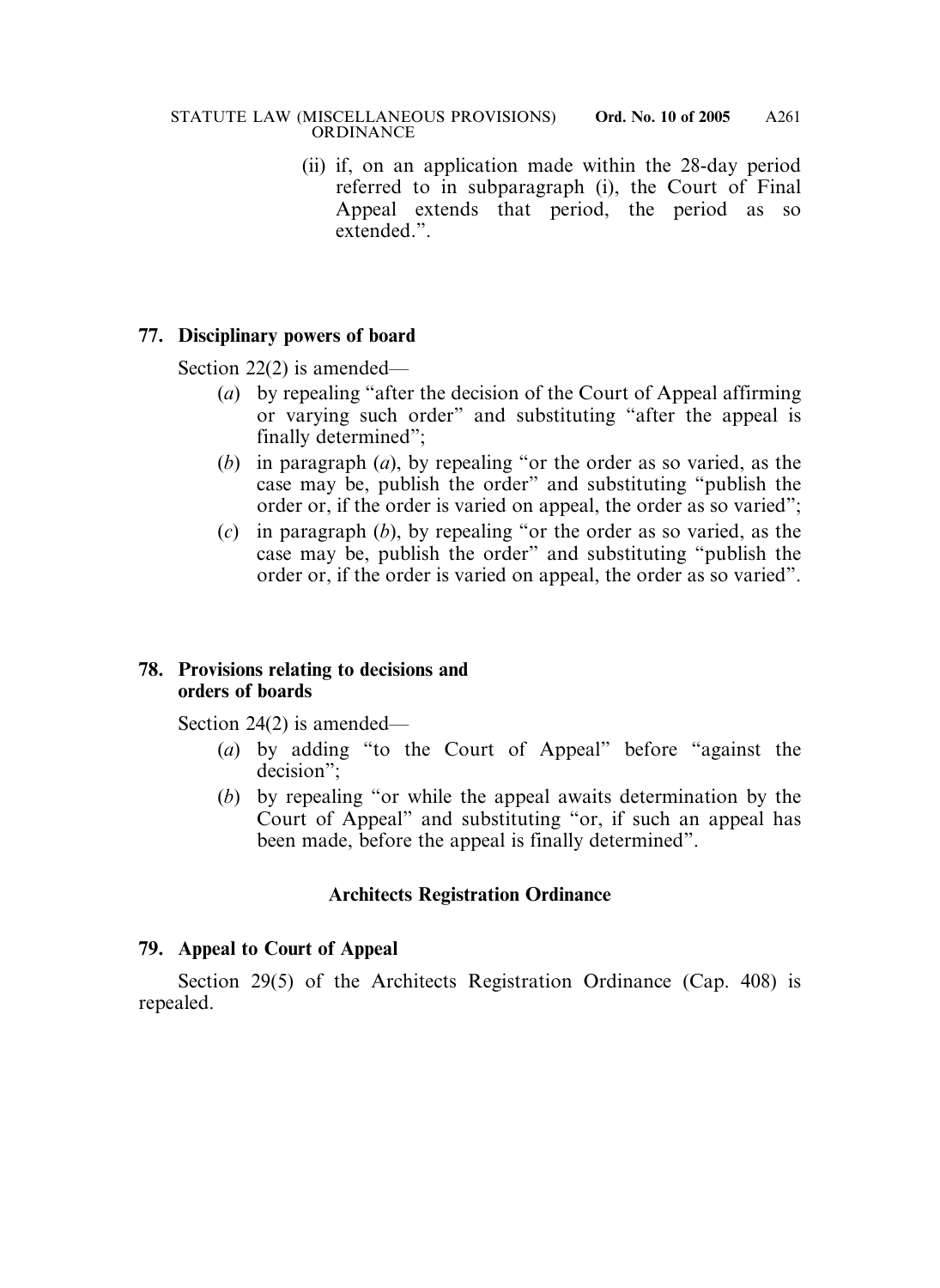#### **Related Amendments**

#### **80. Interpretation**

Section 2 is amended—

- (*a*) by renumbering it as section 2(1);
- (*b*) by adding—

"(2) For the purposes of sections  $27(2)$  and  $28(1)$ , an appeal to the Court of Appeal shall be deemed to be finally determined when the earliest of the following events occurs, whichever is applicable in the circumstances—

- (*a*) when the appeal to the Court of Appeal is withdrawn or abandoned;
- (*b*) when the specified period expires without an application for leave to appeal having been made to the Court of Appeal;
- (*c*) if, before the expiry of the specified period, an application for leave to appeal is made to the Court of Appeal—
	- (i) when the application is withdrawn or abandoned;
	- (ii) if the application is refused, when the specified period expires without an application for leave to appeal having been made to the Court of Final Appeal; or
	- (iii) if the application is granted, when the appeal to the Court of Final Appeal is withdrawn, abandoned or disposed of; or
- (*d*) if, before the expiry of the specified period, an application for leave to appeal is made to the Court of Final Appeal—
	- (i) when the application is withdrawn, abandoned or refused; or
	- (ii) if the application is granted, when the appeal to the Court of Final Appeal is withdrawn, abandoned or disposed of.

(3) In subsection (2)—

"application for leave to appeal" (上訴許可申請) means an application made to the Court of Appeal or the Court of Final Appeal under section 24 of the Hong Kong Court of Final Appeal Ordinance (Cap. 484) for leave to appeal to the Court of Final Appeal from a judgment of the Court of Appeal;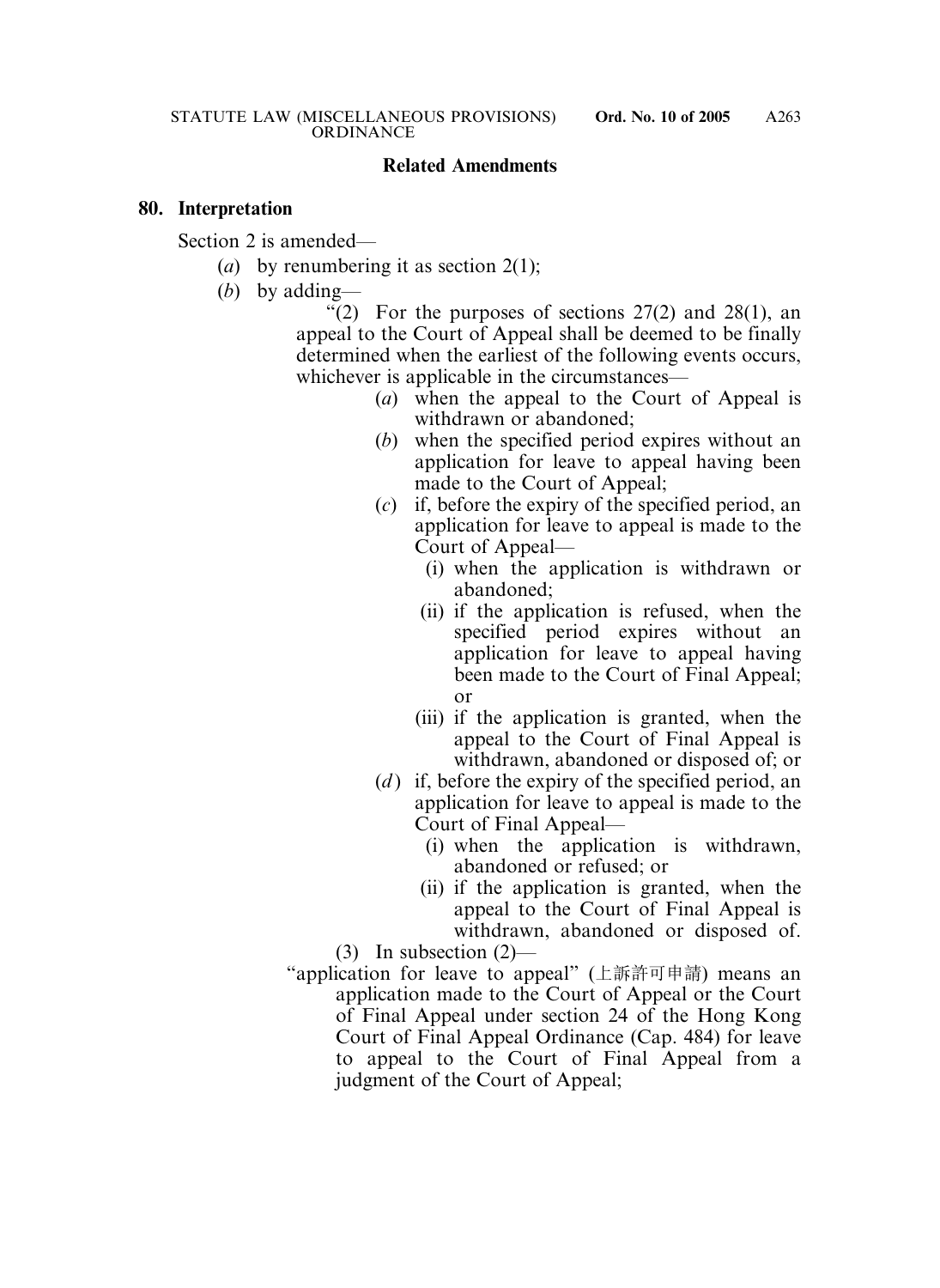"specified period" (指明限期)—

- (*a*) in the case of an application for leave to appeal made to the Court of Appeal, means—
	- (i) subject to subparagraph (ii), the period of 28 days within which the notice of motion referred to in section 24(2) of the Hong Kong Court of Final Appeal Ordinance (Cap. 484) is required to be filed; or
	- (ii) if, on an application made within the 28 day period referred to in subparagraph (i), the Court of Appeal extends that period, the period as so extended; or
- (*b*) in the case of an application for leave to appeal made to the Court of Final Appeal, means—
	- (i) subject to subparagraph (ii), the period of 28 days within which the notice of motion referred to in section 24(4) of the Hong Kong Court of Final Appeal Ordinance (Cap. 484) is required to be filed; or
	- (ii) if, on an application made within the 28 day period referred to in subparagraph (i), the Court of Final Appeal extends that period, the period as so extended.".

# **81. Removal of name from the register**

Section 20(3) is amended by adding "the Court of Final Appeal," before "the Court of Appeal".

# **82. Service of orders of inquiry committee**

Section 27(2) is amended—

- (*a*) by repealing "28 days" and substituting "3 months";
- (*b*) by repealing ", and in the event of an appeal under section 29 or until the time therefor has expired shall await the decision of the Court of Appeal" and substituting "or, in the case of an appeal made to the Court of Appeal against the order under section 29, before the appeal is finally determined".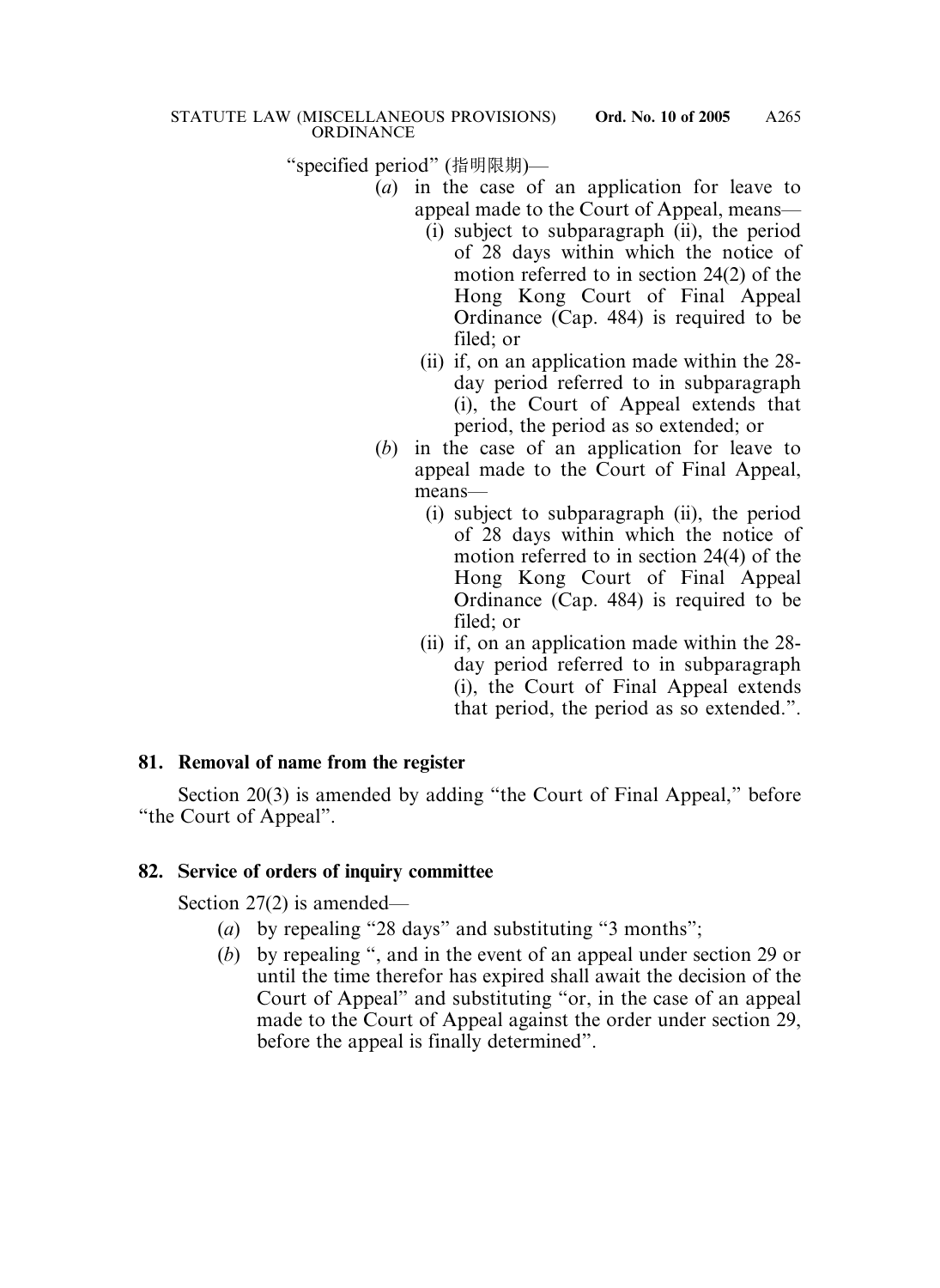#### **83. Publication of disciplinary orders**

Section 28(1) is amended—

- (*a*) by repealing "an appeal under section 29 against an order of an inquiry committee under section 24(1)(*a*) to (*e*) may be made, or where in the case of an appeal the order is affirmed or varied or the appeal is abandoned" and substituting "an appeal may be made to the Court of Appeal under section 29 against an order of an inquiry committee made under section 24(1)(*a*), (*b*), (*c*), (*d* ) or (*e*) or, if such an appeal has been made, after the appeal is finally determined";
- (*b*) in paragraph (*a*), by repealing "or the order as varied on appeal" and substituting "or, if the order is varied on appeal, the order as so varied";
- (*c*) in paragraph (*b*), by repealing "or the order as varied on appeal" and substituting "or, if the order is varied on appeal, the order as so varied".

## **84. Appeal to Court of Appeal**

Section 29 is amended—

- (*a*) in subsection (1), by adding "or order" after "decision";
- (*b*) in subsection (2), by adding "or order" after "decision";
- (*c*) in subsection (3), by repealing "a decision" and substituting "an order".

## **Engineers Registration Ordinance**

## **85. Appeal to Court of Appeal**

Section 28(5) of the Engineers Registration Ordinance (Cap. 409) is repealed.

## **Related Amendments**

## **86. Interpretation**

Section 2 is amended—

- (*a*) by renumbering it as section 2(1);
- (*b*) by adding—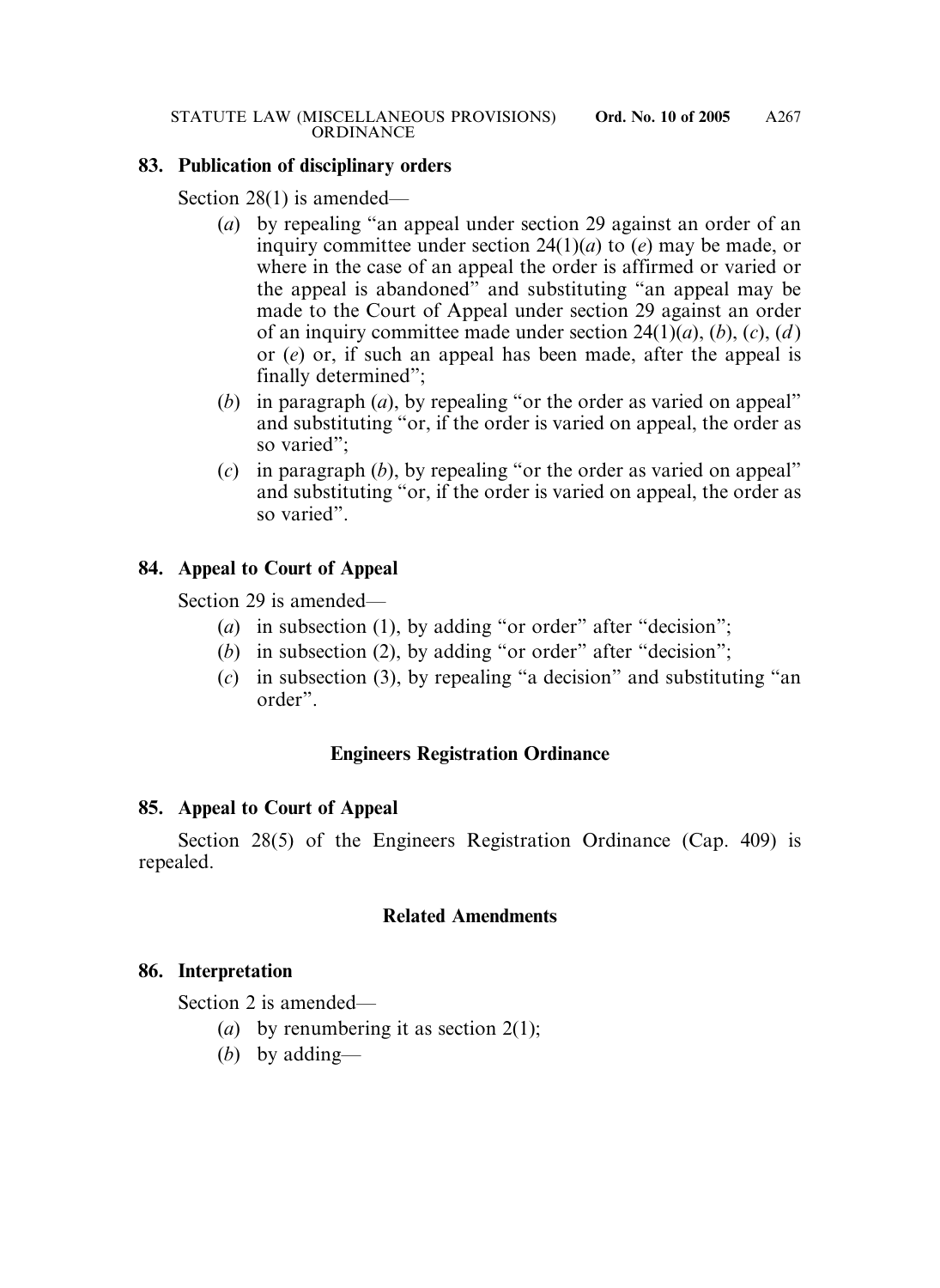"(2) For the purposes of sections  $26(2)$  and  $27(1)$ , an appeal to the Court of Appeal shall be deemed to be finally determined when the earliest of the following events occurs, whichever is applicable in the circumstances—

- (*a*) when the appeal to the Court of Appeal is withdrawn or abandoned;
- (*b*) when the specified period expires without an application for leave to appeal having been made to the Court of Appeal;
- (*c*) if, before the expiry of the specified period, an application for leave to appeal is made to the Court of Appeal—
	- (i) when the application is withdrawn or abandoned;
	- (ii) if the application is refused, when the specified period expires without an application for leave to appeal having been made to the Court of Final Appeal; or
	- (iii) if the application is granted, when the appeal to the Court of Final Appeal is withdrawn, abandoned or disposed of; or
- (*d*) if, before the expiry of the specified period, an application for leave to appeal is made to the Court of Final Appeal—
	- (i) when the application is withdrawn, abandoned or refused; or
	- (ii) if the application is granted, when the appeal to the Court of Final Appeal is withdrawn, abandoned or disposed of.

(3) In subsection (2)—

"application for leave to appeal" (上訴許可申請) means an application made to the Court of Appeal or the Court of Final Appeal under section 24 of the Hong Kong Court of Final Appeal Ordinance (Cap. 484) for leave to appeal to the Court of Final Appeal from a judgment of the Court of Appeal;

"specified period" (指明限期)—

(*a*) in the case of an application for leave to appeal made to the Court of Appeal, means—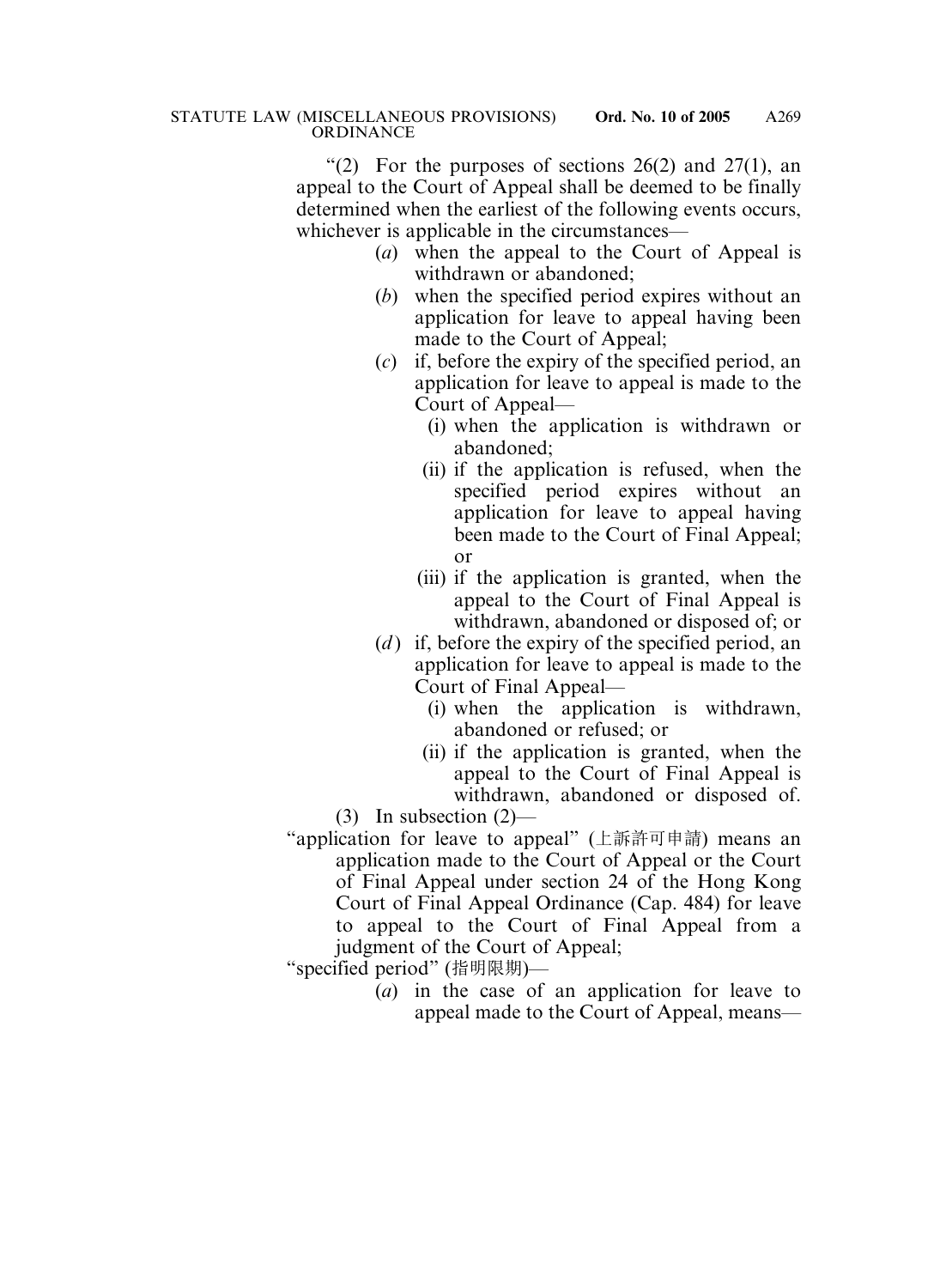- (i) subject to subparagraph (ii), the period of 28 days within which the notice of motion referred to in section 24(2) of the Hong Kong Court of Final Appeal Ordinance (Cap. 484) is required to be filed; or
- (ii) if, on an application made within the 28 day period referred to in subparagraph (i), the Court of Appeal extends that period, the period as so extended; or
- (*b*) in the case of an application for leave to appeal made to the Court of Final Appeal, means—
	- (i) subject to subparagraph (ii), the period of 28 days within which the notice of motion referred to in section 24(4) of the Hong Kong Court of Final Appeal Ordinance (Cap. 484) is required to be filed; or
	- (ii) if, on an application made within the 28 day period referred to in subparagraph (i), the Court of Final Appeal extends that period, the period as so extended.".

# **87. Removal of name from the register**

Section 19(3) is amended by adding "the Court of Final Appeal," before "the Court of Appeal".

# **88. Service of orders of inquiry committee**

Section 26(2) is amended—

- (*a*) by repealing "28 days" and substituting "3 months";
- (*b*) by repealing ", and in the event of an appeal under section 28 or until the time therefor has expired shall await the decision of the Court of Appeal" and substituting "or, in the case of an appeal made to the Court of Appeal against the order under section 28, before the appeal is finally determined".

## **89. Publication of disciplinary orders**

Section 27(1) is amended—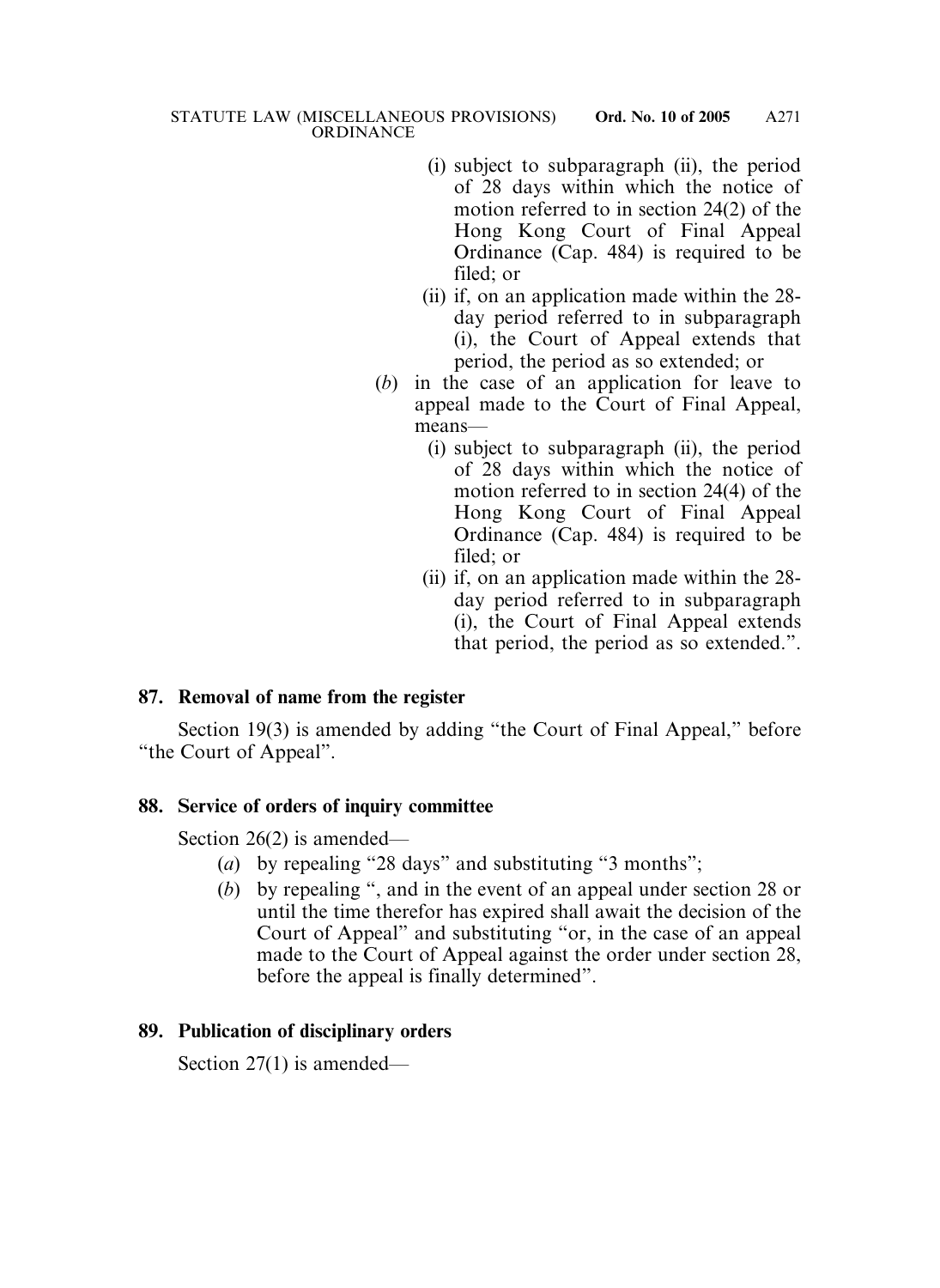#### STATUTE LAW (MISCELLANEOUS PROVISIONS) **Ord. No. 10 of 2005 ORDINANCE** A273

- (*a*) by repealing "an appeal under section 28 against an order of an inquiry committee under section 23(1)(*a*) to (*e*) may be made, or where in the case of an appeal the order is affirmed or varied or the appeal is abandoned" and substituting "an appeal may be made to the Court of Appeal under section 28 against an order of an inquiry committee made under section 23(1)(*a*), (*b*), (*c*), (*d* ) or (*e*) or, if such an appeal has been made, after the appeal is finally determined";
- (*b*) in paragraph (*a*), by repealing "or the order as varied on appeal" and substituting "or, if the order is varied on appeal, the order as so varied";
- (*c*) in paragraph (*b*), by repealing "or the order as varied on appeal" and substituting "or, if the order is varied on appeal, the order as so varied".

# **90. Appeal to Court of Appeal**

Section 28 is amended—

- (*a*) in subsection (2), by adding "or order" after "decision";
- (*b*) in subsection (3), by repealing "a decision" and substituting "an order".

# **Surveyors Registration Ordinance**

# **91. Appeal to Court of Appeal**

Section 28(5) of the Surveyors Registration Ordinance (Cap. 417) is repealed.

## **Related Amendments**

## **92. Interpretation**

Section 2 is amended—

- (*a*) by renumbering it as section 2(1);
- (*b*) by adding—

"(2) For the purposes of sections  $26(2)$  and  $27(1)$ , an appeal to the Court of Appeal shall be deemed to be finally determined when the earliest of the following events occurs, whichever is applicable in the circumstances—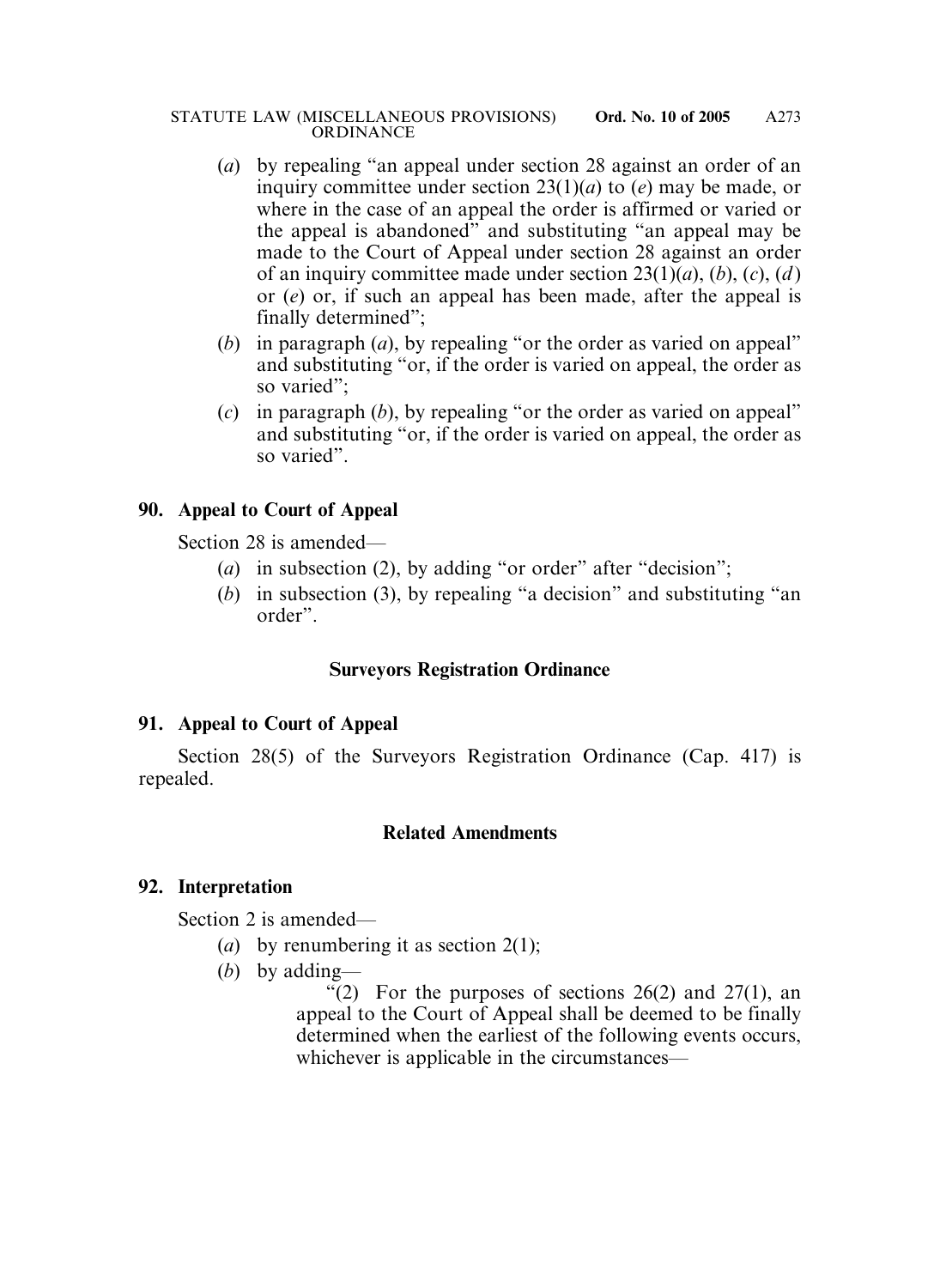- (*a*) when the appeal to the Court of Appeal is withdrawn or abandoned;
- (*b*) when the specified period expires without an application for leave to appeal having been made to the Court of Appeal;
- (*c*) if, before the expiry of the specified period, an application for leave to appeal is made to the Court of Appeal—
	- (i) when the application is withdrawn or abandoned;
	- (ii) if the application is refused, when the specified period expires without an application for leave to appeal having been made to the Court of Final Appeal; or
	- (iii) if the application is granted, when the appeal to the Court of Final Appeal is withdrawn, abandoned or disposed of; or
- (*d*) if, before the expiry of the specified period, an application for leave to appeal is made to the Court of Final Appeal—
	- (i) when the application is withdrawn, abandoned or refused; or
	- (ii) if the application is granted, when the appeal to the Court of Final Appeal is withdrawn, abandoned or disposed of.

(3) In subsection (2)—

"application for leave to appeal" (上訴許可申請) means an application made to the Court of Appeal or the Court of Final Appeal under section 24 of the Hong Kong Court of Final Appeal Ordinance (Cap. 484) for leave to appeal to the Court of Final Appeal from a judgment of the Court of Appeal;

"specified period" (指明限期)—

- (*a*) in the case of an application for leave to appeal made to the Court of Appeal, means—
	- (i) subject to subparagraph (ii), the period of 28 days within which the notice of motion referred to in section 24(2) of the Hong Kong Court of Final Appeal Ordinance (Cap. 484) is required to be filed; or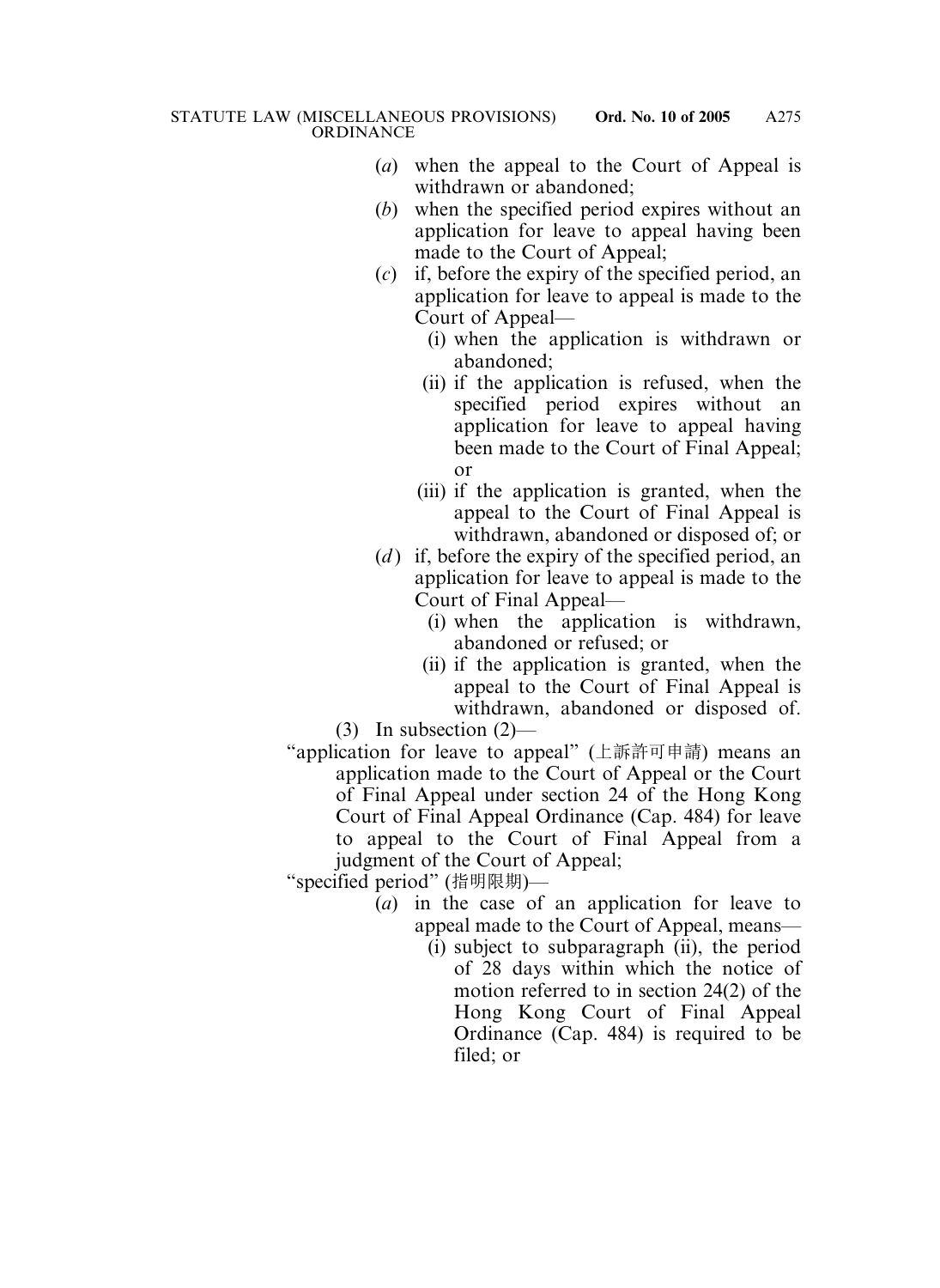- (ii) if, on an application made within the 28 day period referred to in subparagraph (i), the Court of Appeal extends that period, the period as so extended; or
- (*b*) in the case of an application for leave to appeal made to the Court of Final Appeal, means—
	- (i) subject to subparagraph (ii), the period of 28 days within which the notice of motion referred to in section 24(4) of the Hong Kong Court of Final Appeal Ordinance (Cap. 484) is required to be filed; or
	- (ii) if, on an application made within the 28 day period referred to in subparagraph (i), the Court of Final Appeal extends that period, the period as so extended.".

## **93. Removal of name from the register**

Section 19(3) is amended by adding "the Court of Final Appeal," before "the Court of Appeal".

## **94. Service of orders of inquiry committee**

Section 26(2) is amended by repealing ", and in the event of an appeal under section 28 or until the time therefor has expired shall await the decision of the Court of Appeal" and substituting "or, in the case of an appeal made to the Court of Appeal against the order under section 28, before the appeal is finally determined".

## **95. Publication of disciplinary orders**

Section 27(1) is amended—

(*a*) by repealing "an appeal under section 28 against an order of an inquiry committee under section 23(1)(*a*) to (*e*) may be made, or where in the case of an appeal the order is affirmed or varied or the appeal is abandoned" and substituting "an appeal may be made to the Court of Appeal under section 28 against an order of an inquiry committee made under section 23(1)(*a*), (*b*), (*c*), (*d* ) or (*e*) or, if such an appeal has been made, after the appeal is finally determined";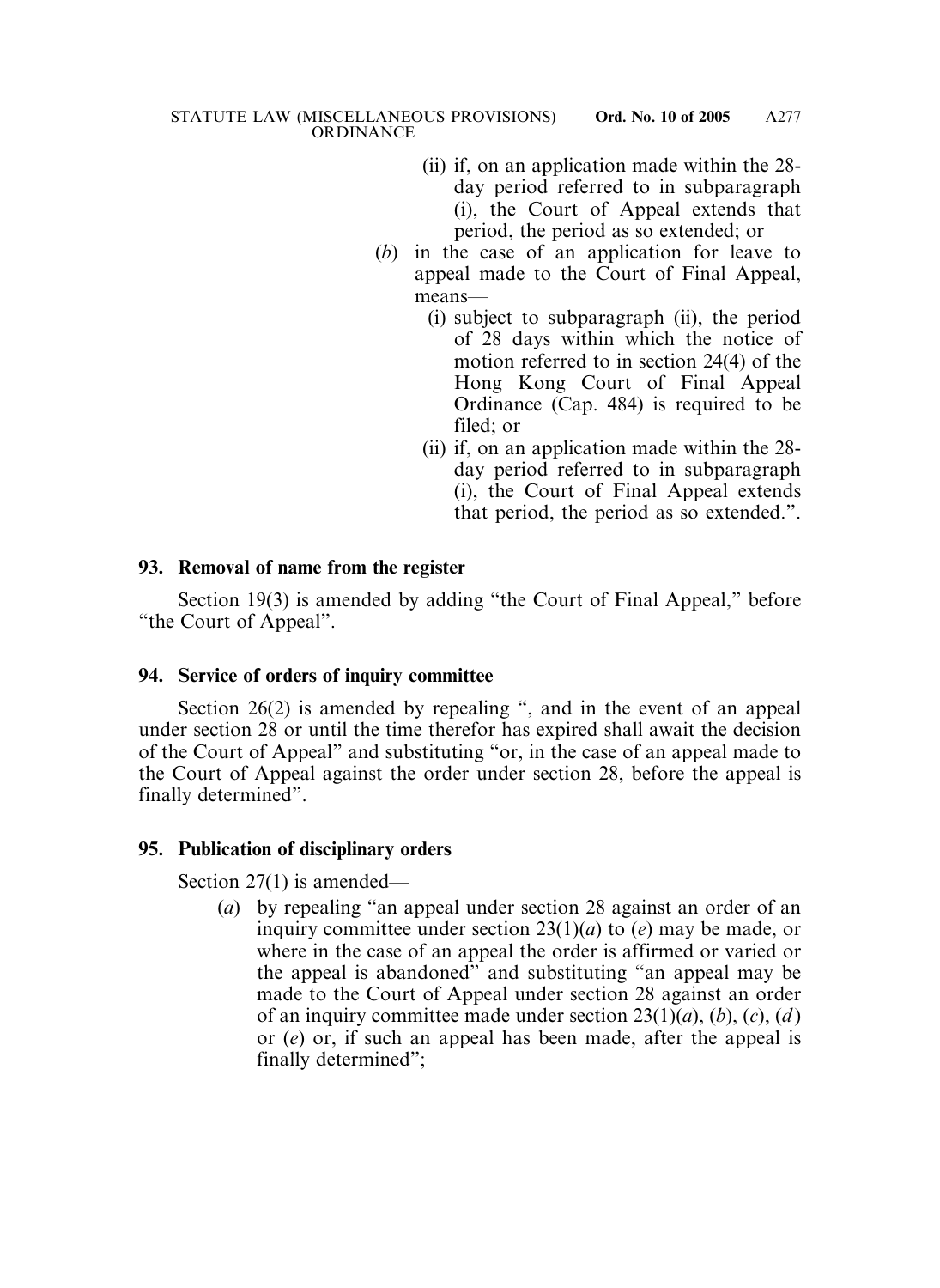- (*b*) in paragraph (*a*), by repealing "or the order as varied on appeal" and substituting "or, if the order is varied on appeal, the order as so varied";
- (*c*) in paragraph (*b*), by repealing "or the order as varied on appeal" and substituting "or, if the order is varied on appeal, the order as so varied".

# **96. Appeal to Court of Appeal**

Section 28 is amended—

- (*a*) in subsection (2), by adding "or order" after "decision";
- (*b*) in subsection (3), by repealing "a decision" and substituting "an order".

## **Planners Registration Ordinance**

## **97. Appeal to Court of Appeal**

Section 28(5) of the Planners Registration Ordinance (Cap. 418) is repealed.

## **Related Amendments**

## **98. Interpretation**

Section 2 is amended—

- (*a*) by renumbering it as section 2(1);
- (*b*) by adding—

"(2) For the purposes of sections  $26(2)$  and  $27(1)$ , an appeal to the Court of Appeal shall be deemed to be finally determined when the earliest of the following events occurs, whichever is applicable in the circumstances—

- (*a*) when the appeal to the Court of Appeal is withdrawn or abandoned;
- (*b*) when the specified period expires without an application for leave to appeal having been made to the Court of Appeal;
- (*c*) if, before the expiry of the specified period, an application for leave to appeal is made to the Court of Appeal—
	- (i) when the application is withdrawn or abandoned;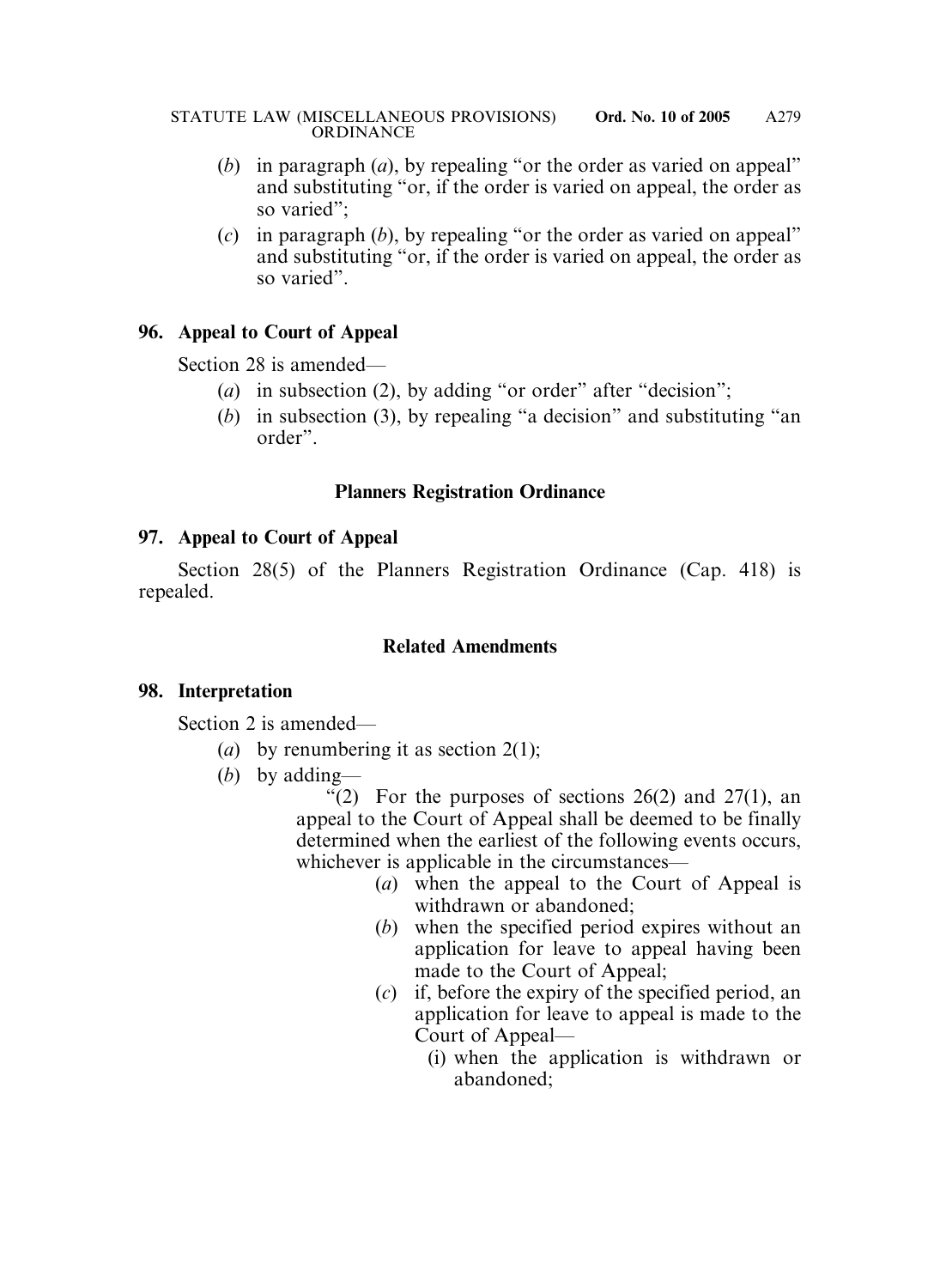- (ii) if the application is refused, when the specified period expires without an application for leave to appeal having been made to the Court of Final Appeal; or
- (iii) if the application is granted, when the appeal to the Court of Final Appeal is withdrawn, abandoned or disposed of; or
- (*d*) if, before the expiry of the specified period, an application for leave to appeal is made to the Court of Final Appeal—
	- (i) when the application is withdrawn, abandoned or refused; or
	- (ii) if the application is granted, when the appeal to the Court of Final Appeal is withdrawn, abandoned or disposed of.

(3) In subsection (2)—

"application for leave to appeal" (上訴許可申請) means an application made to the Court of Appeal or the Court of Final Appeal under section 24 of the Hong Kong Court of Final Appeal Ordinance (Cap. 484) for leave to appeal to the Court of Final Appeal from a judgment of the Court of Appeal;

"specified period" (指明限期)—

- (*a*) in the case of an application for leave to appeal made to the Court of Appeal, means—
	- (i) subject to subparagraph (ii), the period of 28 days within which the notice of motion referred to in section 24(2) of the Hong Kong Court of Final Appeal Ordinance (Cap. 484) is required to be filed; or
	- (ii) if, on an application made within the 28 day period referred to in subparagraph (i), the Court of Appeal extends that period, the period as so extended; or
- (*b*) in the case of an application for leave to appeal made to the Court of Final Appeal, means—
	- (i) subject to subparagraph (ii), the period of 28 days within which the notice of motion referred to in section 24(4) of the Hong Kong Court of Final Appeal Ordinance (Cap. 484) is required to be filed; or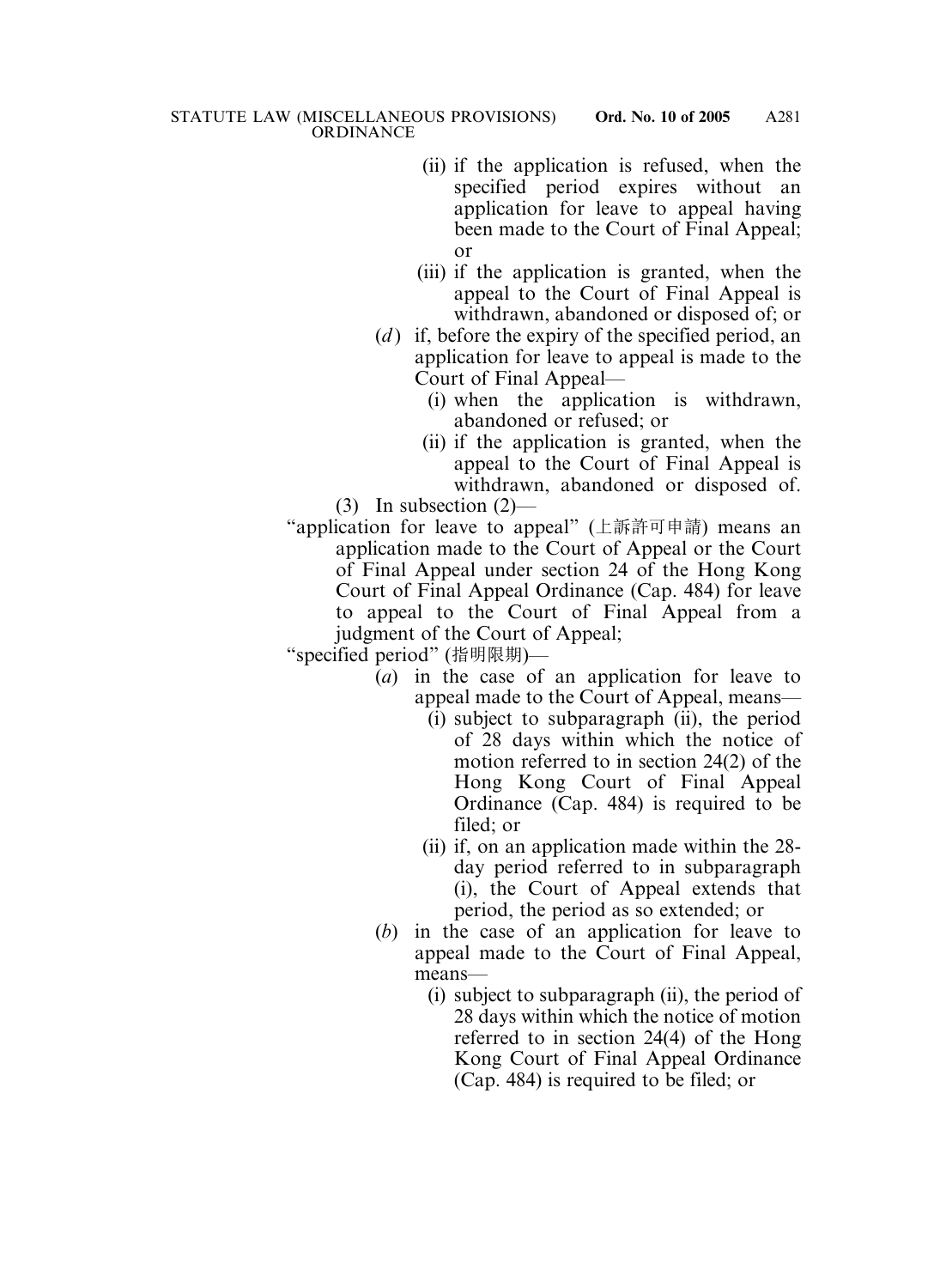(ii) if, on an application made within the 28 day period referred to in subparagraph (i), the Court of Final Appeal extends that period, the period as so extended.".

#### **99. Removal of name from the register**

Section 19(3) is amended by adding "the Court of Final Appeal," before "the Court of Appeal".

#### **100. Service of orders of inquiry committee**

Section 26(2) is amended by repealing ", and in the event of an appeal under section 28 or until the time therefor has expired shall await the decision of the Court of Appeal" and substituting "or, in the case of an appeal made to the Court of Appeal against the order under section 28, before the appeal is finally determined".

#### **101. Publication of disciplinary orders**

Section 27(1) is amended—

- (*a*) by repealing "an appeal under section 28 against an order of an inquiry committee under section 23(1)(*a*) to (*e*) may be made, or where in the case of an appeal the order is affirmed or varied or the appeal is abandoned" and substituting "an appeal may be made to the Court of Appeal under section 28 against an order of an inquiry committee made under section 23(1)(*a*), (*b*), (*c*), (*d* ) or (*e*) or, if such an appeal has been made, after the appeal is finally determined";
- (*b*) in paragraph (*a*), by repealing "or the order as varied on appeal" and substituting "or, if the order is varied on appeal, the order as so varied";
- (*c*) in paragraph (*b*), by repealing "or the order as varied on appeal" and substituting "or, if the order is varied on appeal, the order as so varied".

## **102. Appeal to Court of Appeal**

Section 28 is amended—

- (*a*) in subsection (2), by adding "or order" after "decision";
- (*b*) in subsection (3), by repealing "a decision" and substituting "an order".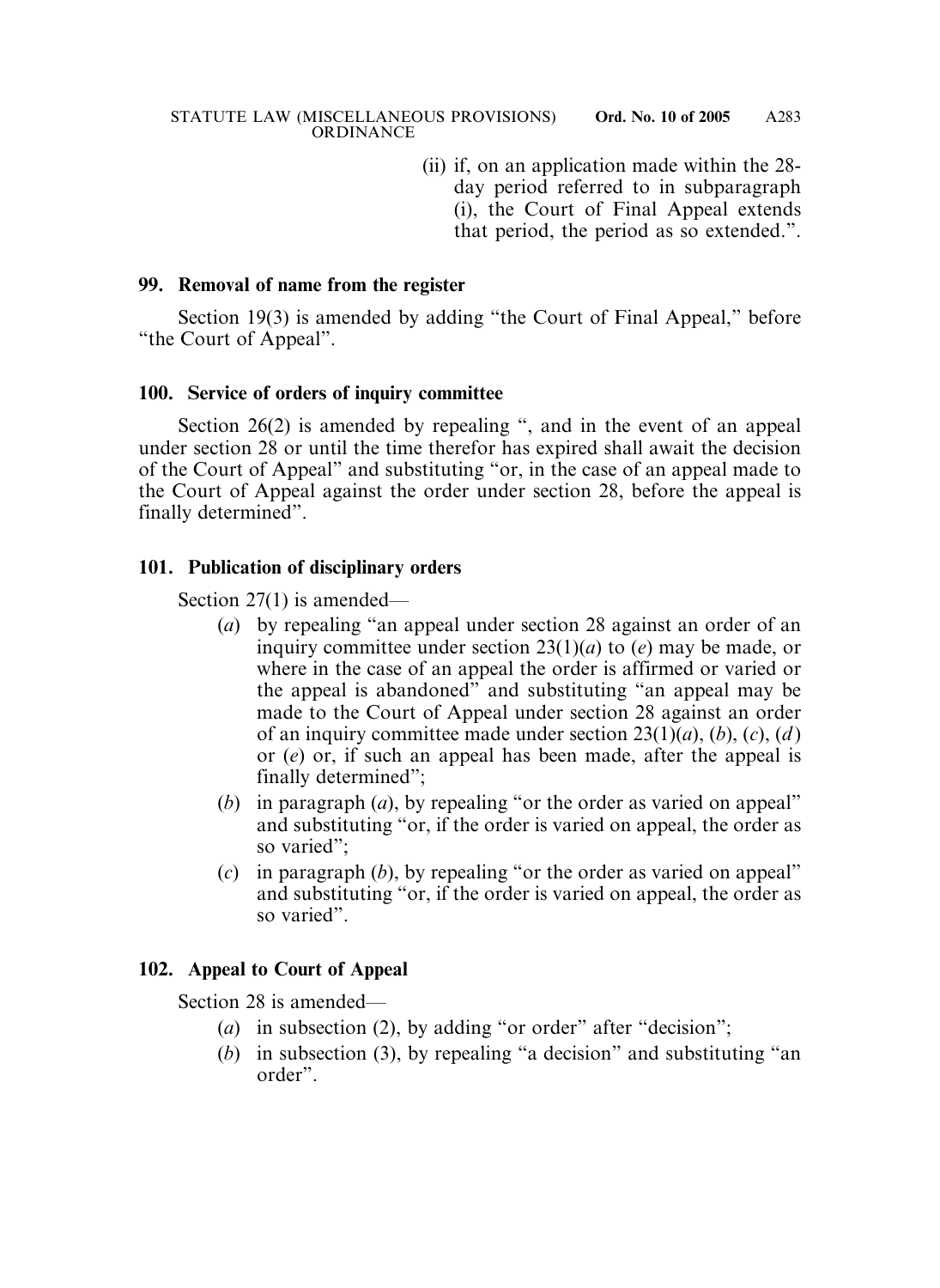## **Land Survey Ordinance**

#### **103. Appeal from decisions of the Committee**

Section 18(1) of the Land Survey Ordinance (Cap. 473) is amended by repealing "and the decision of the Court of Appeal is final".

## **104. Appeals from decisions or orders of the Disciplinary Board**

Section 27(1) is amended by repealing "and the decision of the Court of Appeal is final".

## **Related Amendments**

#### **105. Removal of name from the register**

Section  $15(1)(d)$  is amended by repealing "a Disciplinary Board or the Court of Appeal" and substituting "the Court of Final Appeal, the Court of Appeal or a Disciplinary Board".

#### **106. Reinstatement of name after removal**

Section 16(3) is amended by adding "the Court of Final Appeal or" before "the Court of Appeal".

#### **107. Publication of disciplinary orders**

Section 26 is amended—

- (*a*) by repealing subsection (1) and substituting—
	- "(1) Where a Disciplinary Board makes an order under section  $25(1)$ , then—
		- (*a*) subject to paragraphs (*b*) and (*c*), after the expiry of the period prescribed by Order 59, rule 4 of the Rules of the High Court (Cap. 4 sub. leg. A) for serving notice of appeal against the order;
		- (*b*) subject to paragraph (*c*), if the Court of Appeal on an application made within the period referred to in paragraph (*a*) extends that period, after the expiry of the period as so extended; or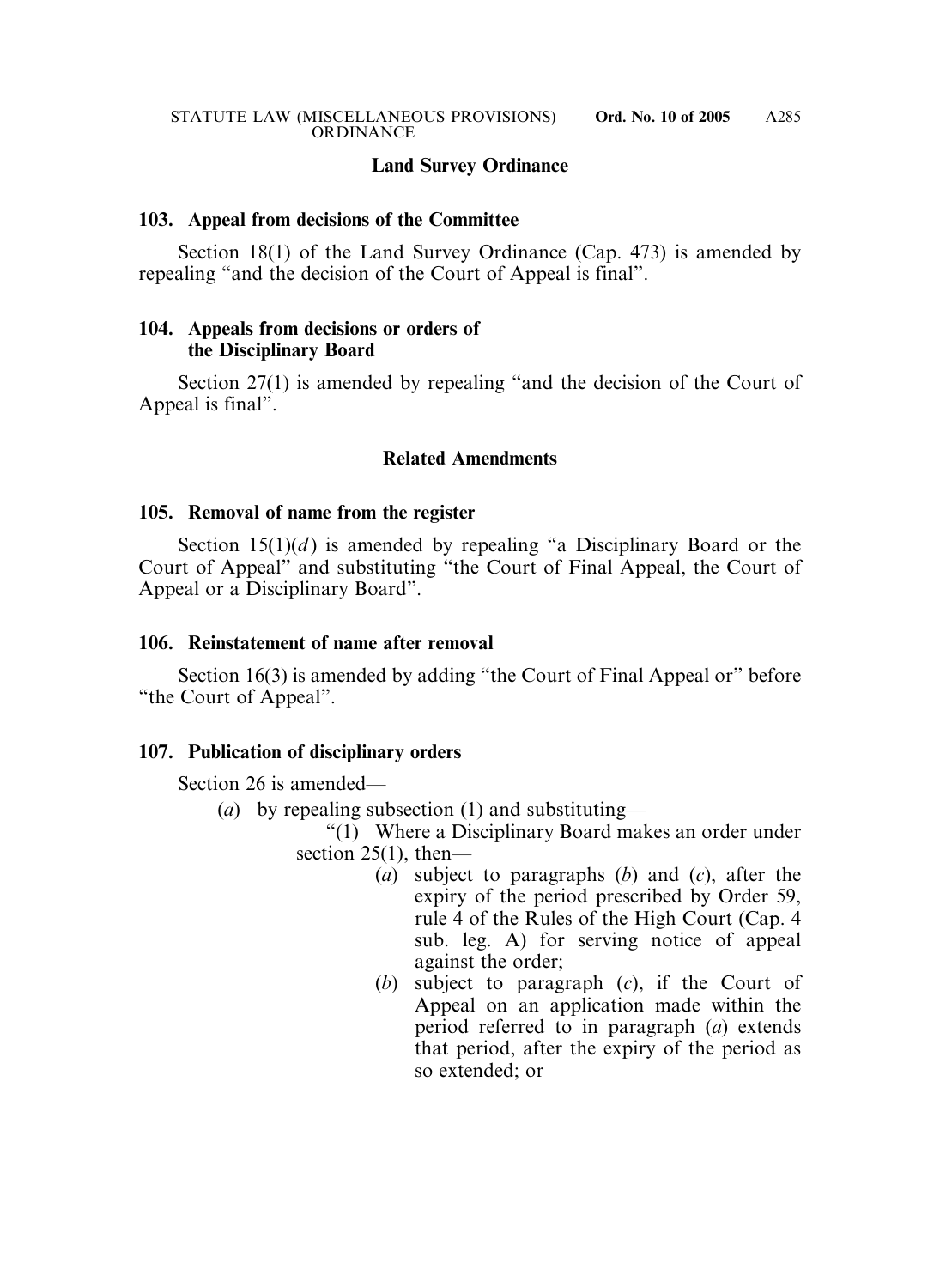(*c*) if an appeal is made within the period referred to in paragraph (*a*) or the extended period referred to in paragraph (*b*) to the Court of Appeal against the order under section 27, after the appeal is finally determined,

the Committee—

- (*d*) shall publish a copy of the order or, if the order is varied on appeal, the order as so varied in at least 1 English and 1 Chinese language newspaper circulating daily in Hong Kong; and
- (*e*) may publish the order or, if the order is varied on appeal, the order as so varied in any other publication or manner as the Committee thinks fit.";
- (*b*) by adding—

"(4) For the purposes of subsection  $(1)(c)$ , an appeal to the Court of Appeal shall be deemed to be finally determined when the earliest of the following events occurs, whichever is applicable in the circumstances—

- (*a*) when the appeal to the Court of Appeal is withdrawn or abandoned;
- (*b*) when the specified period expires without an application for leave to appeal having been made to the Court of Appeal;
- (*c*) if, before the expiry of the specified period, an application for leave to appeal is made to the Court of Appeal—
	- (i) when the application is withdrawn or abandoned;
	- (ii) if the application is refused, when the specified period expires without an application for leave to appeal having been made to the Court of Final Appeal; or
	- (iii) if the application is granted, when the appeal to the Court of Final Appeal is withdrawn, abandoned or disposed of; or
- (*d*) if, before the expiry of the specified period, an application for leave to appeal is made to the Court of Final Appeal—
	- (i) when the application is withdrawn, abandoned or refused; or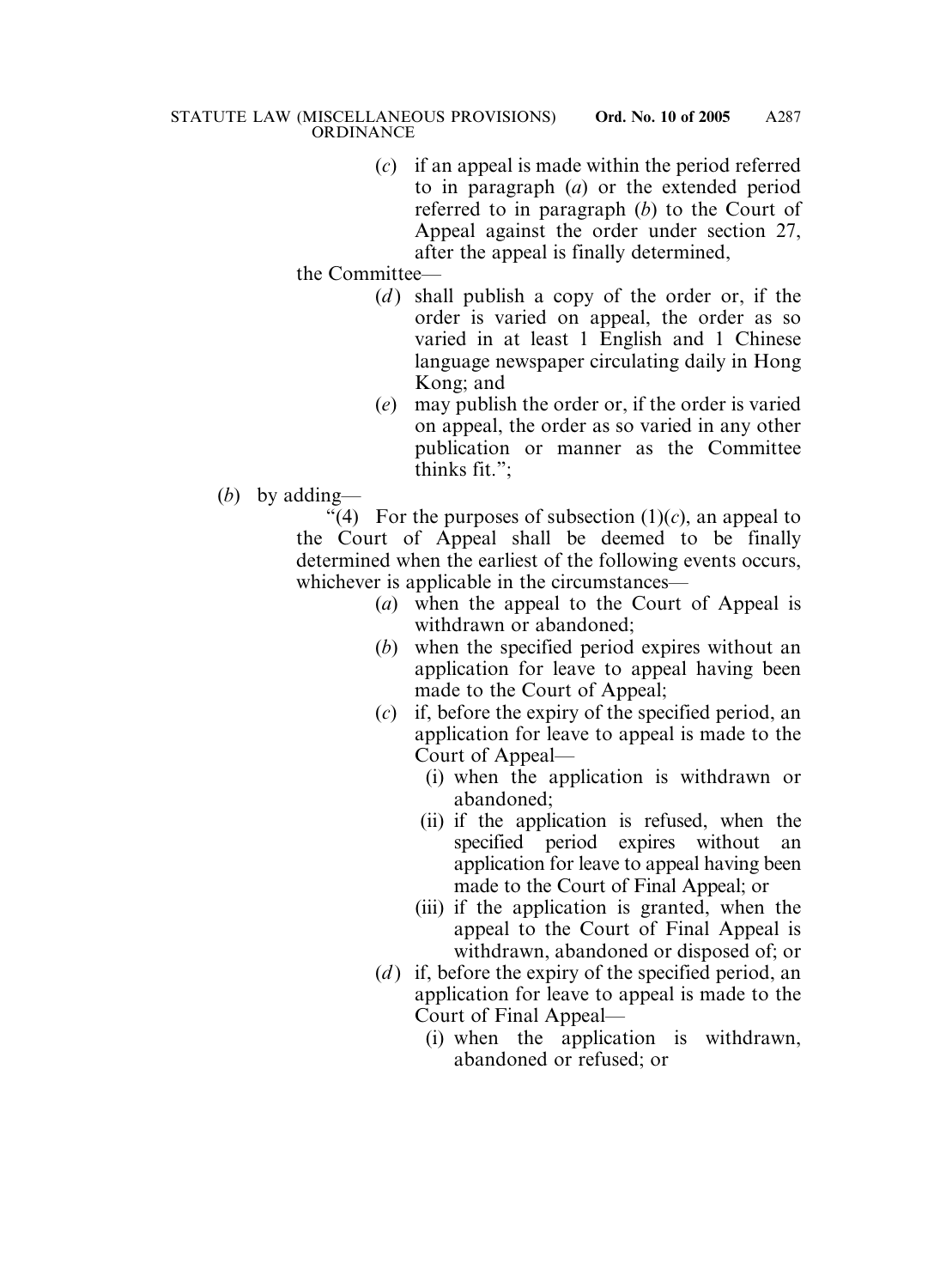(ii) if the application is granted, when the appeal to the Court of Final Appeal is withdrawn, abandoned or disposed of.

 $(5)$  In subsection  $(4)$ —

"application for leave to appeal" (上訴許可申請) means an application made to the Court of Appeal or the Court of Final Appeal under section 24 of the Hong Kong Court of Final Appeal Ordinance (Cap. 484) for leave to appeal to the Court of Final Appeal from a judgment of the Court of Appeal;

"specified period" (指明限期)—

- (*a*) in the case of an application for leave to appeal made to the Court of Appeal, means—
	- (i) subject to subparagraph (ii), the period of 28 days within which the notice of motion referred to in section 24(2) of the Hong Kong Court of Final Appeal Ordinance (Cap. 484) is required to be filed; or
	- (ii) if, on an application made within the 28 day period referred to in subparagraph (i), the Court of Appeal extends that period, the period as so extended; or
- (*b*) in the case of an application for leave to appeal made to the Court of Final Appeal, means—
	- (i) subject to subparagraph (ii), the period of 28 days within which the notice of motion referred to in section 24(4) of the Hong Kong Court of Final Appeal Ordinance (Cap. 484) is required to be filed; or
	- (ii) if, on an application made within the 28 day period referred to in subparagraph (i), the Court of Final Appeal extends that period, the period as so extended.".

## **108. Appeals from decisions or orders of the Disciplinary Board**

Section 27 is amended—

- (*a*) in subsection (1), by adding "or order" after "with the decision";
- (*b*) in subsection (2), by adding "or order" after "decision".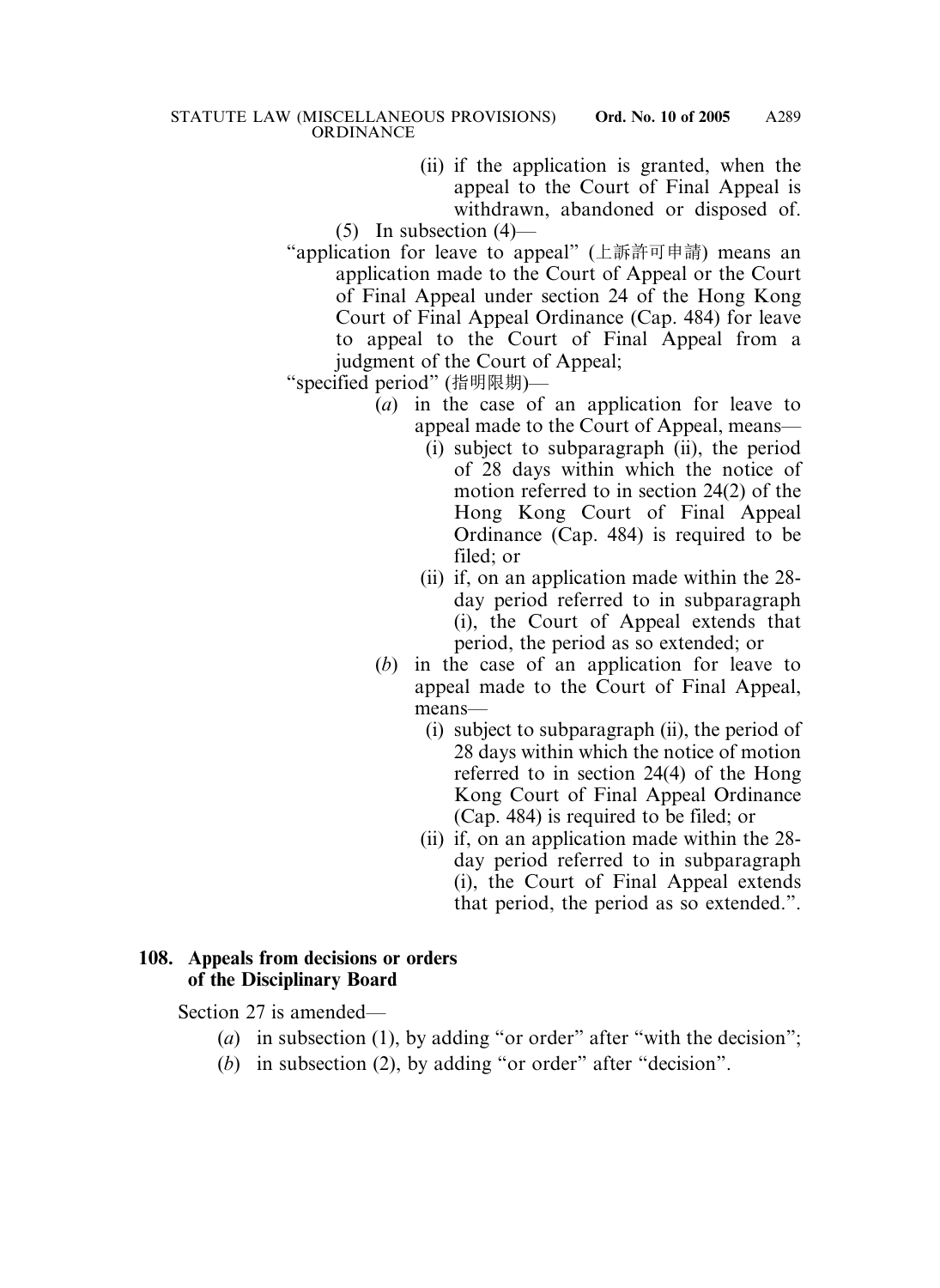## **Social Workers Registration Ordinance**

#### **109. Appeal to Court of Appeal**

Section 33(5) of the Social Workers Registration Ordinance (Cap. 505) is repealed.

#### **Related Amendments**

#### **110. Interpretation**

Section 2 is amended by adding—

"(3) For the purposes of sections  $31(2)$  and  $32(1)$ , an appeal to the Court of Appeal shall be deemed to be finally determined when the earliest of the following events occurs, whichever is applicable in the circumstances—

- (*a*) when the appeal to the Court of Appeal is withdrawn or abandoned;
- (*b*) when the specified period expires without an application for leave to appeal having been made to the Court of Appeal;
- (*c*) if, before the expiry of the specified period, an application for leave to appeal is made to the Court of Appeal—
	- (i) when the application is withdrawn or abandoned;
	- (ii) if the application is refused, when the specified period expires without an application for leave to appeal having been made to the Court of Final Appeal; or
	- (iii) if the application is granted, when the appeal to the Court of Final Appeal is withdrawn, abandoned or disposed of; or
- (*d*) if, before the expiry of the specified period, an application for leave to appeal is made to the Court of Final Appeal—
	- (i) when the application is withdrawn, abandoned or refused; or
	- (ii) if the application is granted, when the appeal to the Court of Final Appeal is withdrawn, abandoned or disposed of.

(4) In subsection (3)—

"application for leave to appeal" (上訴許可申請) means an application made to the Court of Appeal or the Court of Final Appeal under section 24 of the Hong Kong Court of Final Appeal Ordinance (Cap. 484) for leave to appeal to the Court of Final Appeal from a judgment of the Court of Appeal;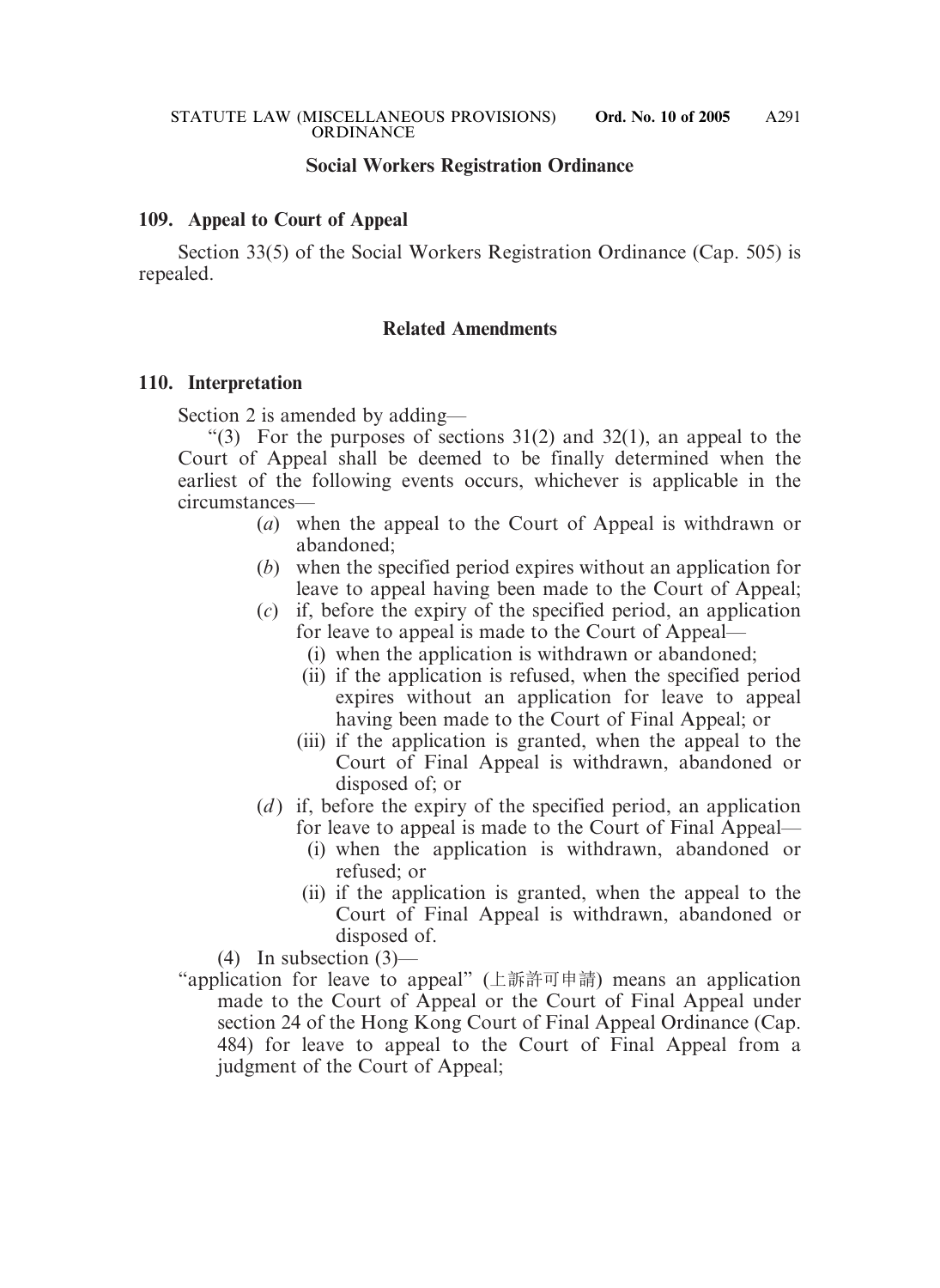"specified period" (指明限期)—

- (*a*) in the case of an application for leave to appeal made to the Court of Appeal, means—
	- (i) subject to subparagraph (ii), the period of 28 days within which the notice of motion referred to in section 24(2) of the Hong Kong Court of Final Appeal Ordinance (Cap. 484) is required to be filed; or
	- (ii) if, on an application made within the 28-day period referred to in subparagraph (i), the Court of Appeal extends that period, the period as so extended; or
- (*b*) in the case of an application for leave to appeal made to the Court of Final Appeal, means—
	- (i) subject to subparagraph (ii), the period of 28 days within which the notice of motion referred to in section 24(4) of the Hong Kong Court of Final Appeal Ordinance (Cap. 484) is required to be filed; or
	- (ii) if, on an application made within the 28-day period referred to in subparagraph (i), the Court of Final Appeal extends that period, the period as so extended."

## **111. Removal of name from Register**

Section 22(3) is amended by repealing "the Board or the Court of Appeal" and substituting "the Court of Final Appeal, the Court of Appeal or the Board".

### **112. Service and implementation of disciplinary orders**

Section 31(2) is amended—

- (*a*) by repealing ", and in the event of an appeal under that section, until the order is affirmed or varied by the Court of Appeal" and substituting "or, in the case of an appeal made to the Court of Appeal against the disciplinary order under that section, before the appeal is finally determined";
- (*b*) by repealing "in the latter case" and substituting "if the disciplinary order is varied on appeal".

## **113. Publication of disciplinary orders**

Section 32(1) is amended—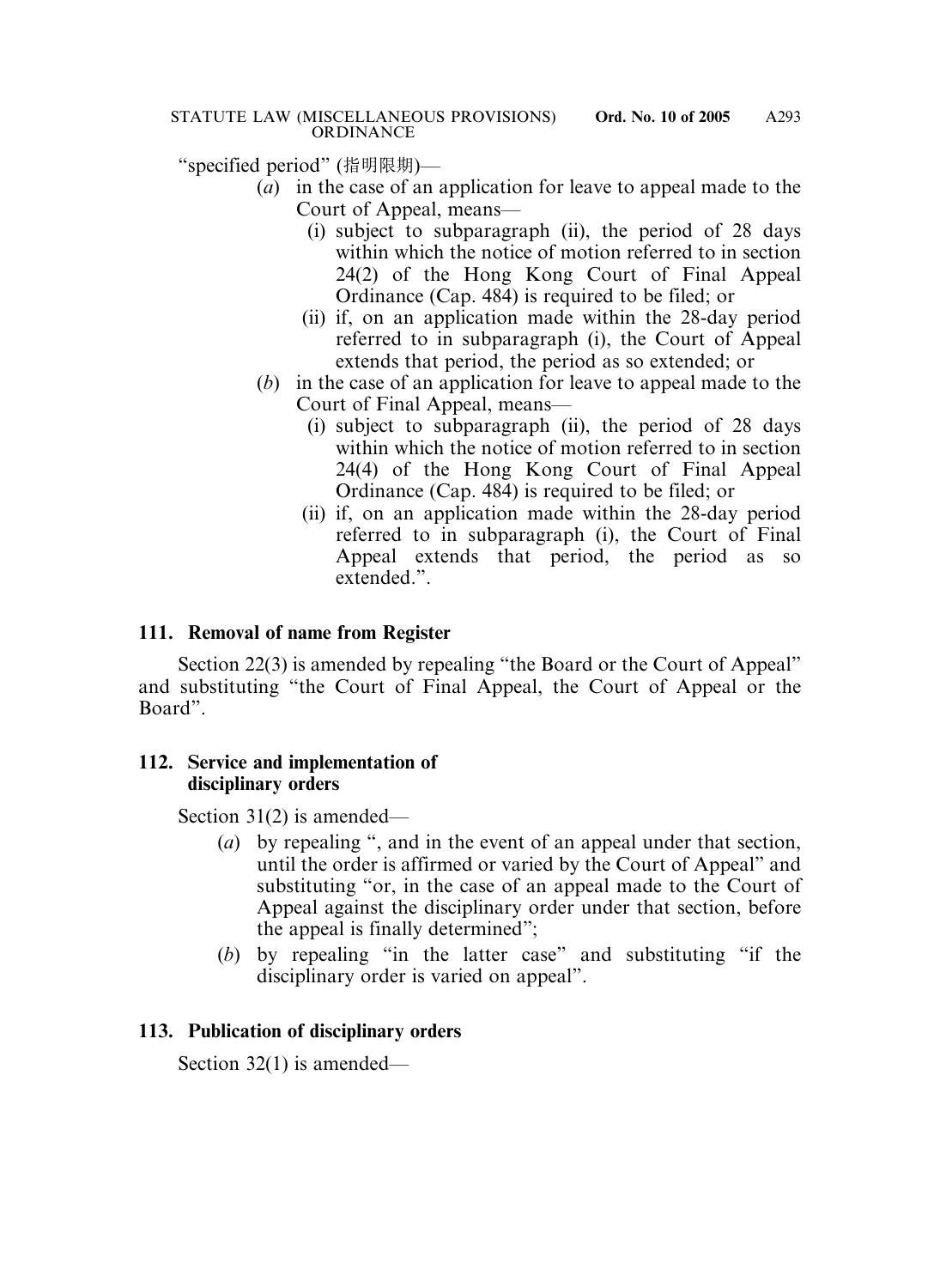- (*a*) by repealing "an appeal under section 33 against a disciplinary order may be made, or where in the case of an appeal the order is affirmed or varied or the appeal is abandoned" and substituting "an appeal may be made to the Court of Appeal under section 33 against a disciplinary order or, if such an appeal has been made, after the appeal is finally determined";
- (*b*) in paragraph (*a*), by repealing "or the order as varied on appeal" and substituting "or, if the order is varied on appeal, the order as so varied";
- (*c*) in paragraph (*b*), by repealing "or the order as varied on appeal" and substituting "or, if the order is varied on appeal, the order as so varied".

## **Landscape Architects Registration Ordinance**

### **114. Appeal to Court of Appeal**

Section 28(5) of the Landscape Architects Registration Ordinance (Cap. 516) is repealed.

### **Related Amendments**

#### **115. Interpretation**

Section 2 is amended—

- (*a*) by renumbering it as section 2(1);
- (*b*) by adding—

"(2) For the purposes of sections  $26(2)$  and  $27(1)$ , an appeal to the Court of Appeal shall be deemed to be finally determined when the earliest of the following events occurs, whichever is applicable in the circumstances—

- (*a*) when the appeal to the Court of Appeal is withdrawn or abandoned;
- (*b*) when the specified period expires without an application for leave to appeal having been made to the Court of Appeal;
- (*c*) if, before the expiry of the specified period, an application for leave to appeal is made to the Court of Appeal—
	- (i) when the application is withdrawn or abandoned;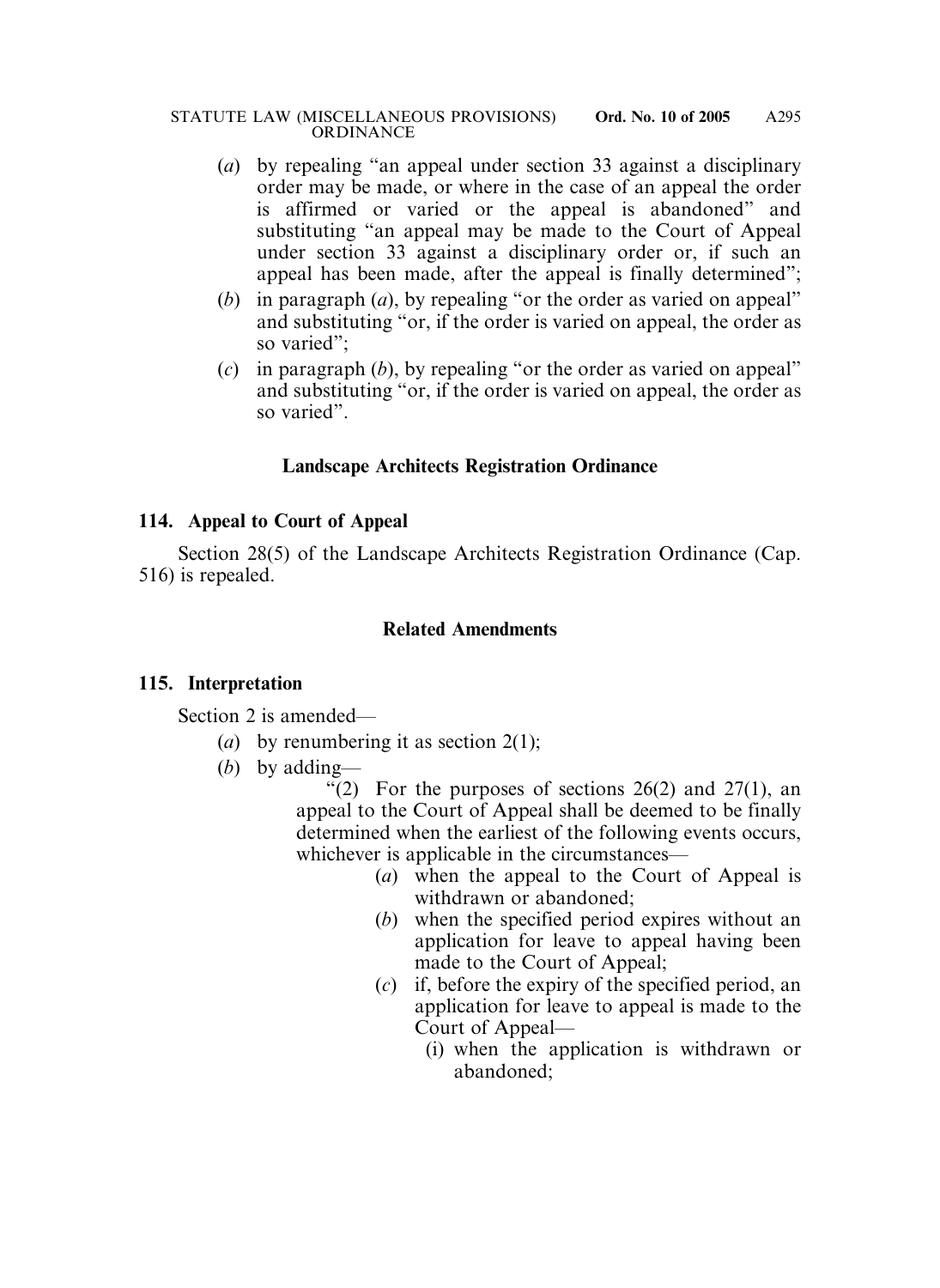- (ii) if the application is refused, when the specified period expires without an application for leave to appeal having been made to the Court of Final Appeal; or
- (iii) if the application is granted, when the appeal to the Court of Final Appeal is withdrawn, abandoned or disposed of; or
- (*d*) if, before the expiry of the specified period, an application for leave to appeal is made to the Court of Final Appeal—
	- (i) when the application is withdrawn, abandoned or refused; or
- (ii) if the application is granted, when the appeal to the Court of Final Appeal is withdrawn, abandoned or disposed of. (3) In subsection (2)—
- "application for leave to appeal" (上訴許可申請) means an application made to the Court of Appeal or the Court of Final Appeal under section 24 of the Hong Kong Court of Final Appeal Ordinance (Cap. 484) for leave to appeal to the Court of Final Appeal from a judgment of the Court of Appeal;

"specified period" (指明限期)—

- (*a*) in the case of an application for leave to appeal made to the Court of Appeal, means—
	- (i) subject to subparagraph (ii), the period of 28 days within which the notice of motion referred to in section 24(2) of the Hong Kong Court of Final Appeal Ordinance (Cap. 484) is required to be filed; or
	- (ii) if, on an application made within the 28 day period referred to in subparagraph (i), the Court of Appeal extends that period, the period as so extended; or
- (*b*) in the case of an application for leave to appeal made to the Court of Final Appeal, means—
	- (i) subject to subparagraph (ii), the period of 28 days within which the notice of motion referred to in section 24(4) of the Hong Kong Court of Final Appeal Ordinance (Cap. 484) is required to be filed; or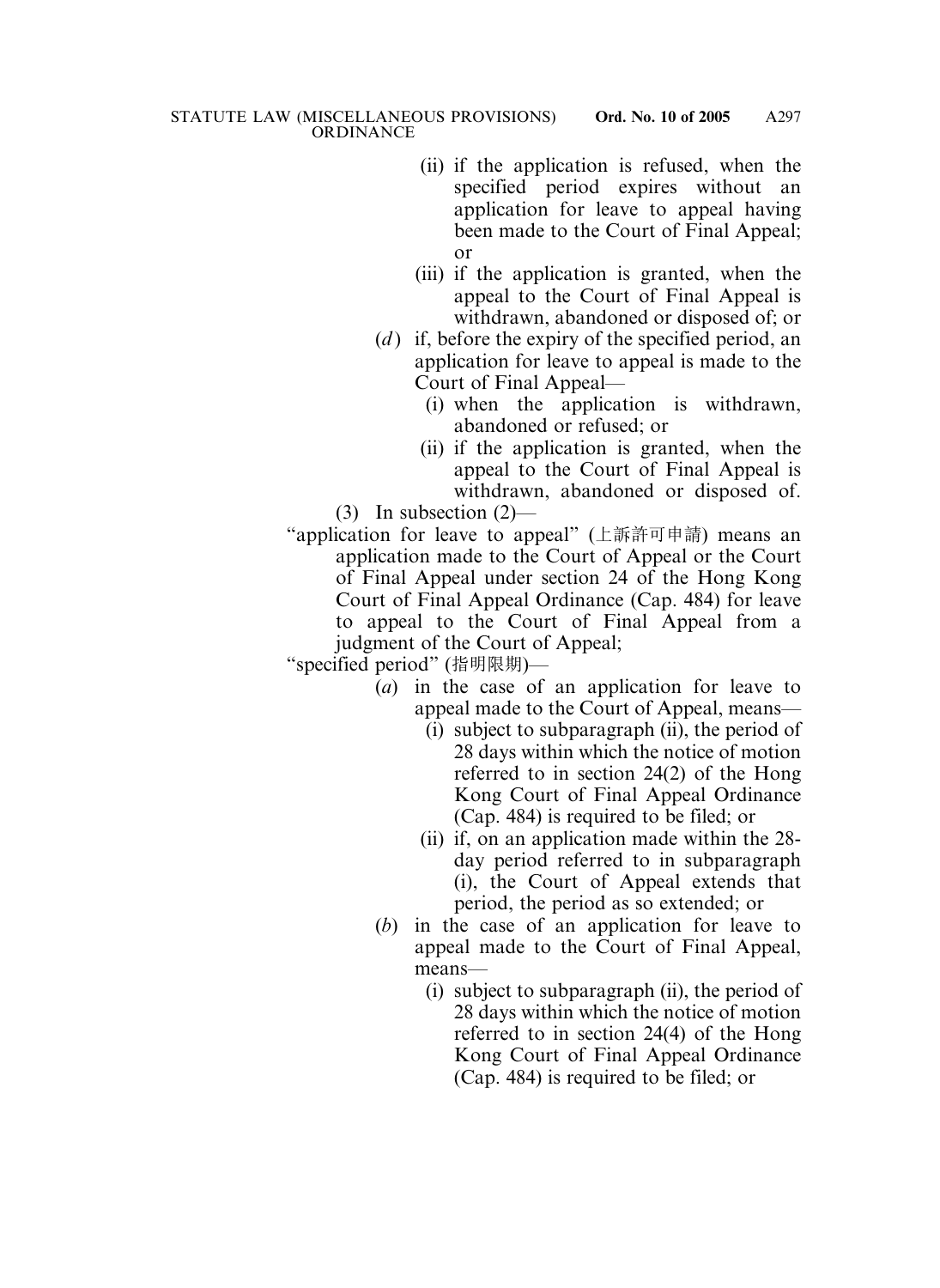(ii) if, on an application made within the 28 day period referred to in subparagraph (i), the Court of Final Appeal extends that period, the period as so extended.".

#### **116. Removal of name from the register**

Section 19(3) is amended by adding "the Court of Final Appeal," before "the Court of Appeal".

#### **117. Service of orders of inquiry committee**

Section 26(2) is amended—

- (*a*) by repealing "28 days" and substituting "3 months";
- (*b*) by repealing ", and in the event of an appeal under section 28 or until the time therefor has expired shall await the decision of the Court of Appeal" and substituting "or, in the case of an appeal made to the Court of Appeal against the order under section 28, before the appeal is finally determined".

### **118. Publication of disciplinary orders**

Section 27(1) is amended—

- (*a*) by repealing "an appeal under section 28 against an order of an inquiry committee under section 23(1)(*a*) to (*e*) may be made, or where in the case of an appeal the order is affirmed or varied or the appeal is abandoned" and substituting "an appeal may be made to the Court of Appeal under section 28 against an order of an inquiry committee made under section 23(1)(*a*), (*b*), (*c*), (*d* ) or (*e*) or, if such an appeal has been made, after the appeal is finally determined";
- (*b*) in paragraph (*a*), by repealing "or the order as varied on appeal" and substituting "or, if the order is varied on appeal, the order as so varied":
- (*c*) in paragraph (*b*), by repealing "or the order as varied on appeal" and substituting "or, if the order is varied on appeal, the order as so varied".

## **119. Appeal to Court of Appeal**

Section 28 is amended—

(*a*) in subsection (1), by adding "or order" after "decision";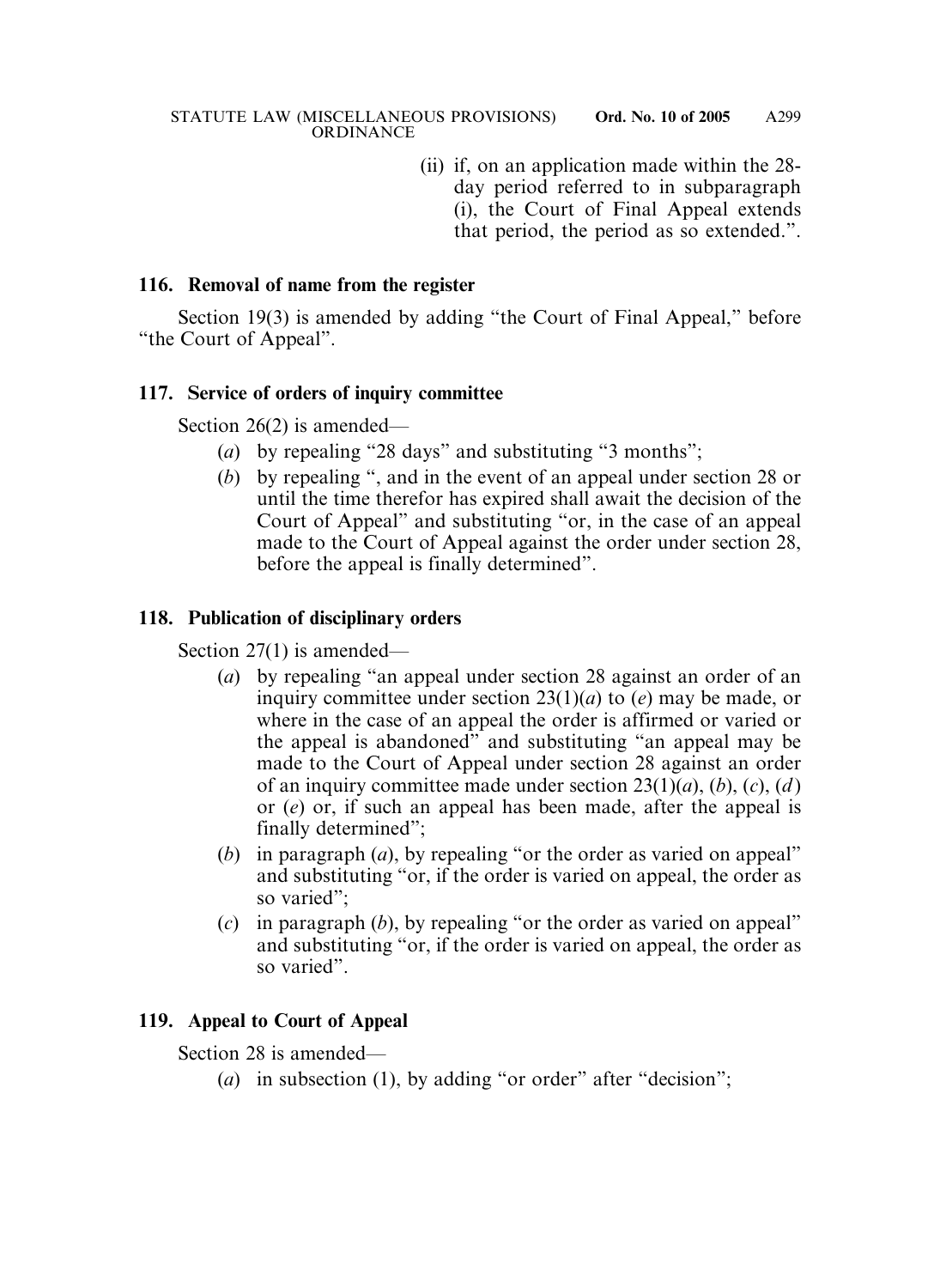- (*b*) in subsection (2), by adding "or order" after "decision";
- (*c*) in subsection (3), by repealing "a decision" and substituting "an order".

#### **Chinese Medicine Ordinance**

#### **120. Appeals against orders of Practitioners Board**

Section 103(3) of the Chinese Medicine Ordinance (Cap. 549) is repealed.

## **Related Amendments**

#### **121. Interpretation**

Section 2 is amended—

- (*a*) by renumbering it as section 2(1);
- (*b*) by adding—

"(2) For the purposes of sections  $98(5)(b)$  and  $104(4)$ and (5), an appeal to the Court of Appeal shall be deemed to be finally determined when the earliest of the following events occurs, whichever is applicable in the circumstances—

- (*a*) when the appeal to the Court of Appeal is withdrawn or abandoned;
- (*b*) when the specified period expires without an application for leave to appeal having been made to the Court of Appeal;
- (*c*) if, before the expiry of the specified period, an application for leave to appeal is made to the Court of Appeal—
	- (i) when the application is withdrawn or abandoned;
	- (ii) if the application is refused, when the specified period expires without an application for leave to appeal having been made to the Court of Final Appeal; or
	- (iii) if the application is granted, when the appeal to the Court of Final Appeal is withdrawn, abandoned or disposed of; or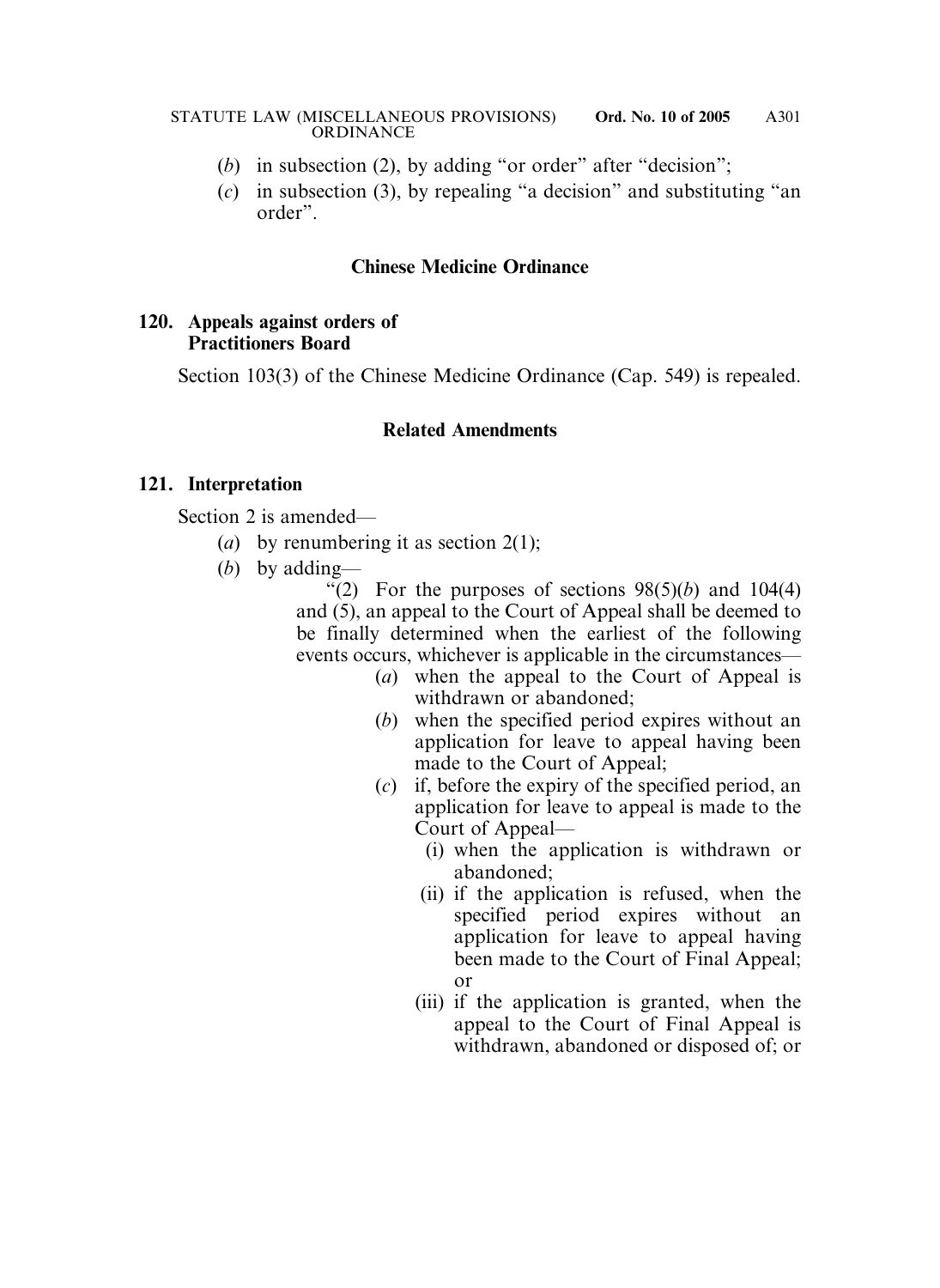- (*d*) if, before the expiry of the specified period, an application for leave to appeal is made to the Court of Final Appeal—
	- (i) when the application is withdrawn, abandoned or refused; or
- (ii) if the application is granted, when the appeal to the Court of Final Appeal is withdrawn, abandoned or disposed of. (3) In subsection (2)—
- "application for leave to appeal" (上訴許可申請) means an application made to the Court of Appeal or the Court of Final Appeal under section 24 of the Hong Kong Court of Final Appeal Ordinance (Cap. 484) for leave to appeal to the Court of Final Appeal from a judgment of the Court of Appeal;

"specified period" (指明限期)—

- (*a*) in the case of an application for leave to appeal made to the Court of Appeal, means—
	- (i) subject to subparagraph (ii), the period of 28 days within which the notice of motion referred to in section 24(2) of the Hong Kong Court of Final Appeal Ordinance (Cap. 484) is required to be filed; or
	- (ii) if, on an application made within the 28 day period referred to in subparagraph (i), the Court of Appeal extends that period, the period as so extended; or
- (*b*) in the case of an application for leave to appeal made to the Court of Final Appeal, means—
	- (i) subject to subparagraph (ii), the period of 28 days within which the notice of motion referred to in section 24(4) of the Hong Kong Court of Final Appeal Ordinance (Cap. 484) is required to be filed; or
	- (ii) if, on an application made within the 28 day period referred to in subparagraph (i), the Court of Final Appeal extends that period, the period as so extended.".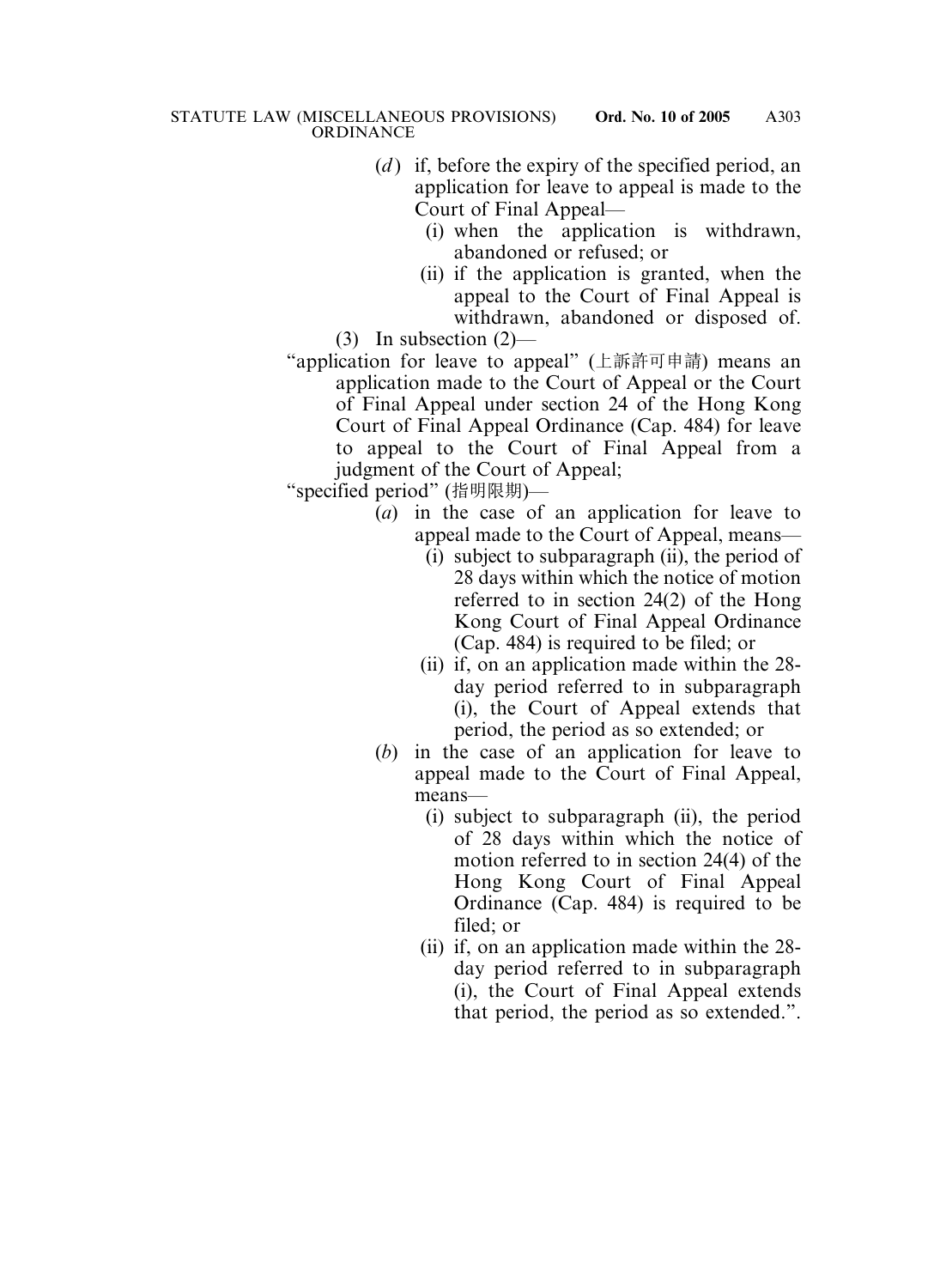## **122. Disciplinary powers of Practitioners Board**

Section 98(5)(*b*) is amended by repealing "after a decision of the Court of Appeal has been made" and substituting "after the appeal is finally determined".

## **123. Publication of orders**

Section 104 is amended—

- (*a*) in subsection (4)—
	- (i) by repealing "after a decision affirming or varying the order has been made by the Court of Appeal" and substituting "after the appeal is finally determined";
	- (ii) by repealing "the order as affirmed or varied on appeal" and substituting "the order or, if the order is varied on appeal, the order as so varied";
- (*b*) in subsection (5)—
	- (i) by repealing "after a decision affirming or varying the order has been made by the Court of Appeal" and substituting "after the appeal is finally determined";
	- (ii) by repealing "the order as affirmed or varied on appeal" and substituting "the order or, if the order is varied on appeal, the order as so varied".

## **Housing Managers Registration Ordinance**

## **124. Appeal to Court of Appeal**

Section 28(5) of the Housing Managers Registration Ordinance (Cap. 550) is repealed.

#### **Related Amendments**

#### **125. Interpretation**

Section 2 is amended—

- (*a*) by renumbering it as section 2(1);
- (*b*) by adding—

"(2) For the purposes of sections  $26(2)$  and  $27(1)$ , an appeal to the Court of Appeal shall be deemed to be finally determined when the earliest of the following events occurs, whichever is applicable in the circumstances—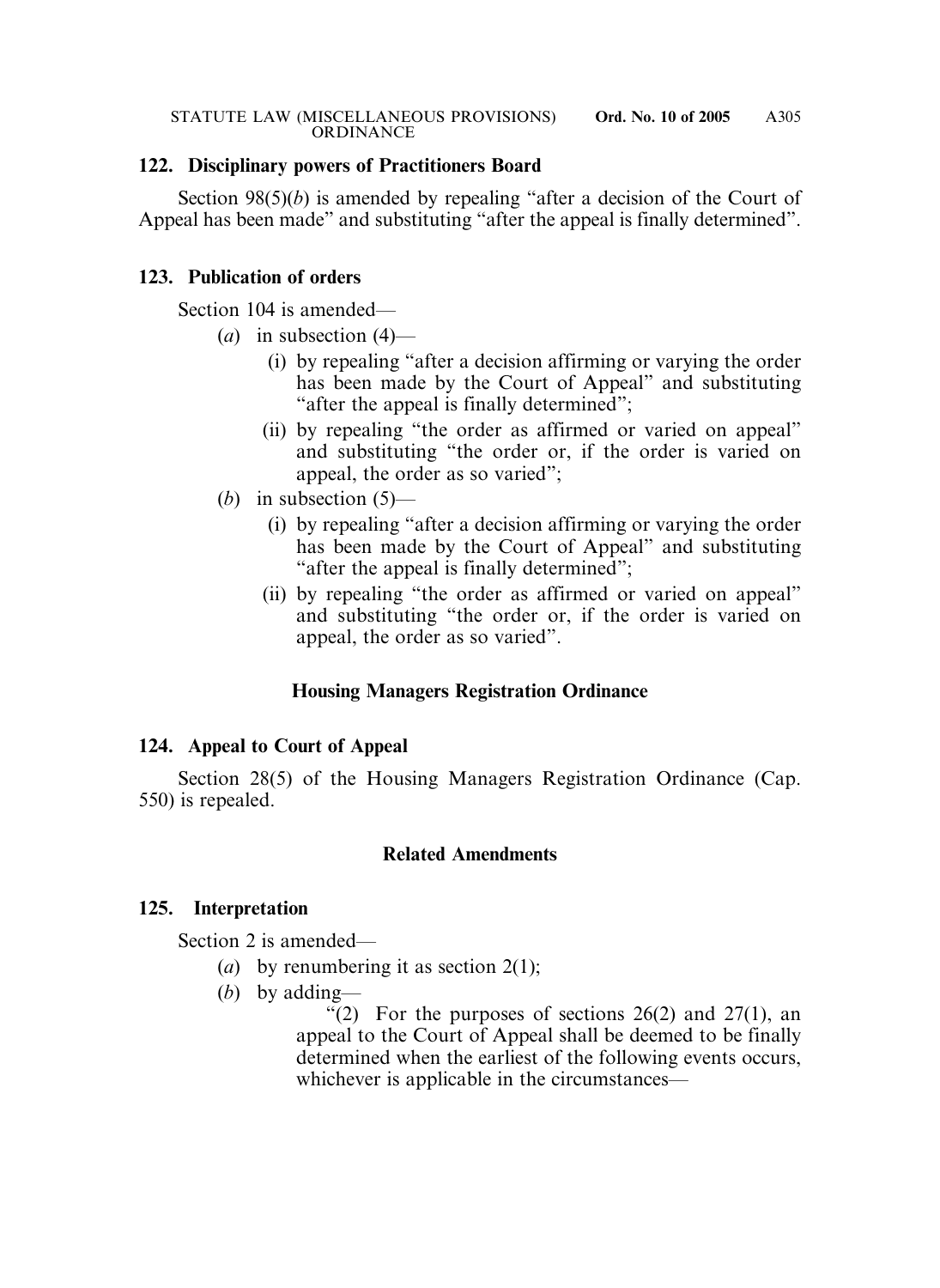- (*a*) when the appeal to the Court of Appeal is withdrawn or abandoned;
- (*b*) when the specified period expires without an application for leave to appeal having been made to the Court of Appeal;
- (*c*) if, before the expiry of the specified period, an application for leave to appeal is made to the Court of Appeal—
	- (i) when the application is withdrawn or abandoned;
	- (ii) if the application is refused, when the specified period expires without an application for leave to appeal having been made to the Court of Final Appeal; or
	- (iii) if the application is granted, when the appeal to the Court of Final Appeal is withdrawn, abandoned or disposed of; or
- (*d*) if, before the expiry of the specified period, an application for leave to appeal is made to the Court of Final Appeal—
	- (i) when the application is withdrawn, abandoned or refused; or
	- (ii) if the application is granted, when the appeal to the Court of Final Appeal is withdrawn, abandoned or disposed of.
- (3) In subsection (2)—
- "application for leave to appeal" (上訴許可申請) means an application made to the Court of Appeal or the Court of Final Appeal under section 24 of the Hong Kong Court of Final Appeal Ordinance (Cap. 484) for leave to appeal to the Court of Final Appeal from a judgment of the Court of Appeal;

"specified period" (指明限期)—

- (*a*) in the case of an application for leave to appeal made to the Court of Appeal, means—
	- (i) subject to subparagraph (ii), the period of 28 days within which the notice of motion referred to in section 24(2) of the Hong Kong Court of Final Appeal Ordinance (Cap. 484) is required to be filed; or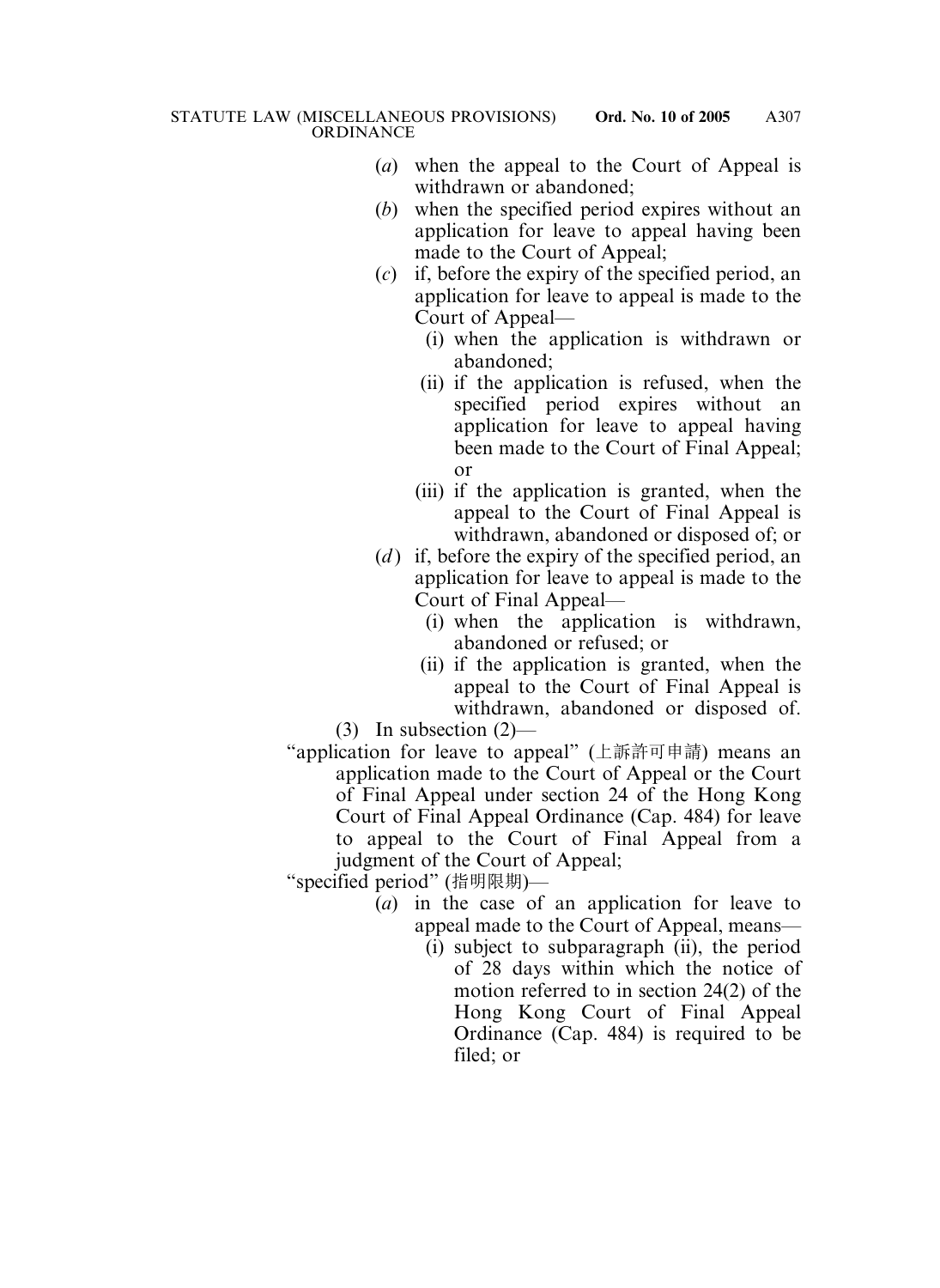- (ii) if, on an application made within the 28 day period referred to in subparagraph (i), the Court of Appeal extends that period, the period as so extended; or
- (*b*) in the case of an application for leave to appeal made to the Court of Final Appeal, means—
	- (i) subject to subparagraph (ii), the period of 28 days within which the notice of motion referred to in section 24(4) of the Hong Kong Court of Final Appeal Ordinance (Cap. 484) is required to be filed; or
	- (ii) if, on an application made within the 28 day period referred to in subparagraph (i), the Court of Final Appeal extends that period, the period as so extended.".

#### **126. Removal of name from the register**

Section 19(3) is amended by adding "the Court of Final Appeal," before "the Court of Appeal".

## **127. Service of orders of inquiry committee**

Section 26(2) is amended—

- (*a*) by repealing ", and in the event of" and substituting "or, in the case of";
- (*b*) by repealing "shall await the decision of the Court of Appeal" and substituting "before the appeal is finally determined".

## **128. Publication of disciplinary orders**

Section 27(1) is amended—

(*a*) by repealing "an appeal under section 28 against an order of an inquiry committee under section 23(1) may be made, or where in the case of an appeal the order is affirmed or varied or the appeal is abandoned" and substituting "an appeal may be made to the Court of Appeal under section 28 against an order of an inquiry committee made under section 23(1) or, if such an appeal has been made, after the appeal is finally determined";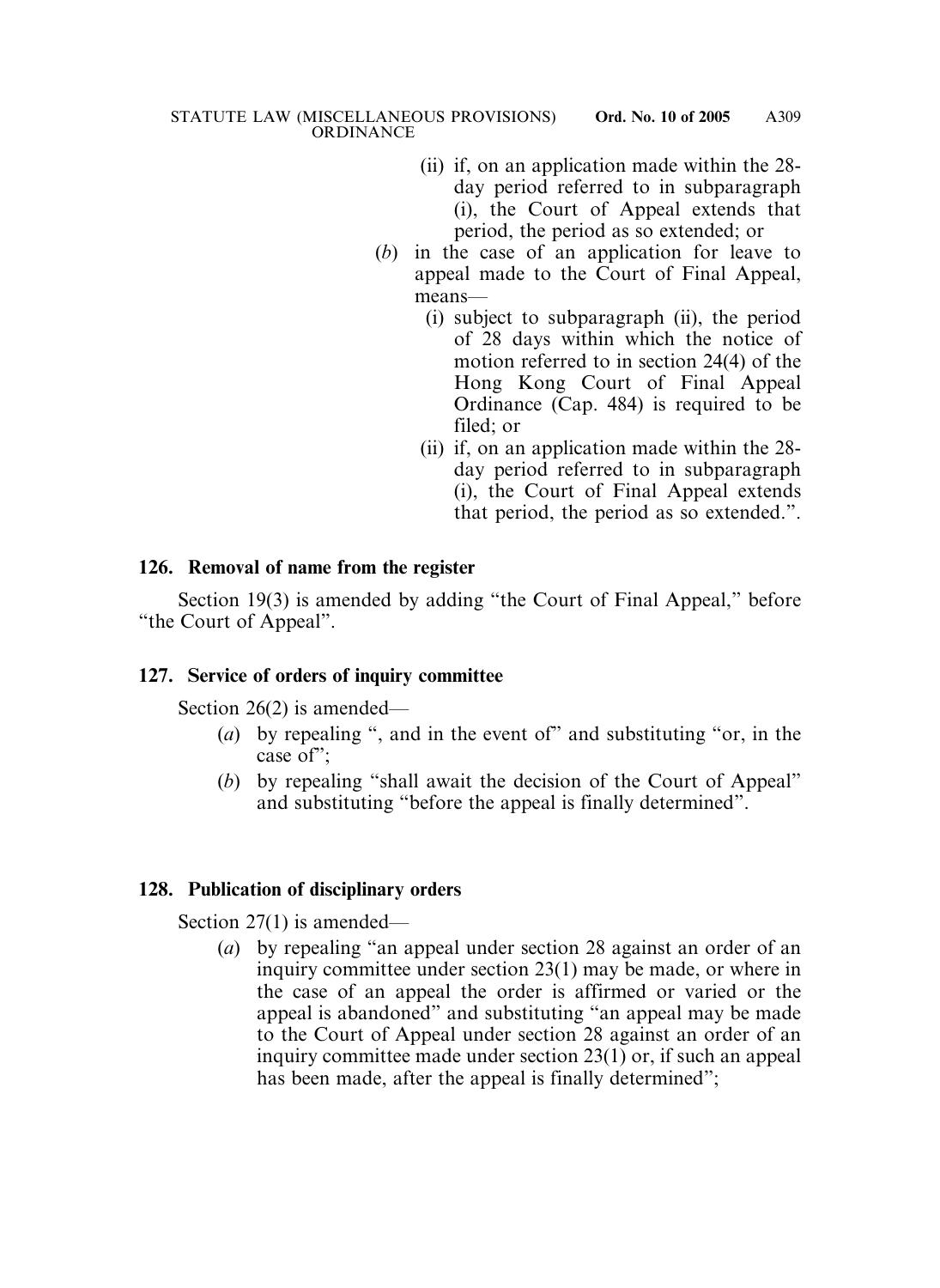- (*b*) in paragraph (*a*), by repealing "or the order as varied on appeal" and substituting "or, if the order is varied on appeal, the order as so varied";
- (*c*) in paragraph (*b*), by repealing "or the order as varied on appeal" and substituting "or, if the order is varied on appeal, the order as so varied".

## **129. Appeal to Court of Appeal**

Section 28 is amended—

- (*a*) in subsection (2), by adding "or order" after "decision";
- (*b*) in subsection (3), by repealing "a decision" and substituting "an order".

## PART 4

### AMENDMENTS RELATING TO JUDICIAL OFFICERS

## **Division 1**—**To require disclosure of interest in the selection process of judicial officers**

## **Judicial Officers Recommendation Commission Ordinance**

#### **130. Judicial Officers Recommendation Commission**

Section 3(5B) of the Judicial Officers Recommendation Commission Ordinance (Cap. 92) is amended by repealing "is exercising its functions under section 6(*a*) of this Ordinance in relation to the filling of vacancies under sections 7 and 8 of the Hong Kong Court of Final Appeal Ordinance (Cap. 484) or to the extension of the term of office of the Chief Justice under section 14 of that Ordinance, a member" and substituting—

"is exercising its functions—

- (*a*) in relation to the filling of vacancies in judicial offices under section 6(*a*); or
- (*b*) in relation to the extension of the term of office of the Chief Justice under section 14 of the Hong Kong Court of Final Appeal Ordinance (Cap. 484),

a member".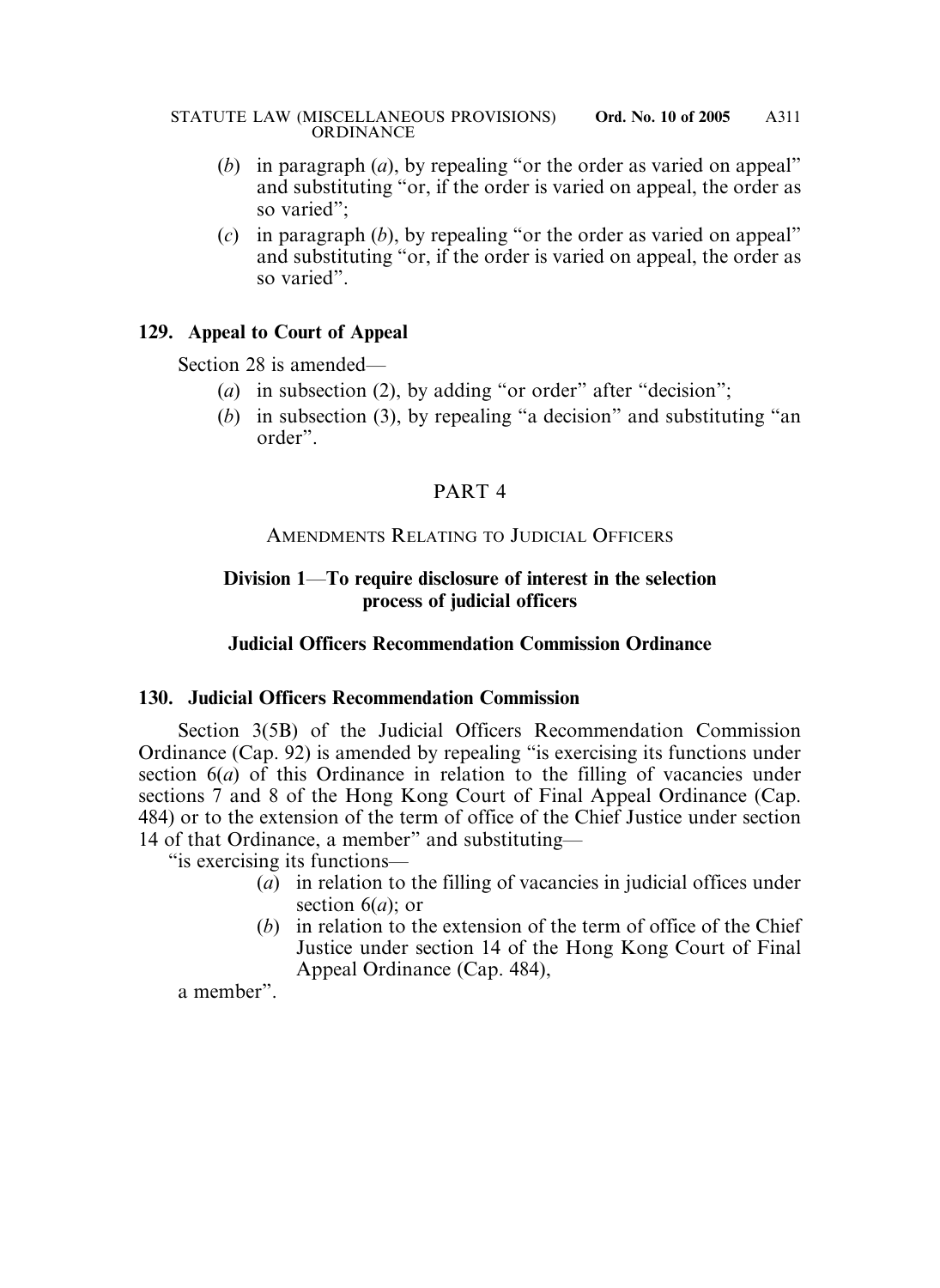## **Division 2**—**To update the list of judicial offices in the Judicial Officers Recommendation Commission Ordinance**

#### **Judicial Officers Recommendation Commission Ordinance**

#### **131. Judicial office**

Schedule 1 to the Judicial Officers Recommendation Commission Ordinance (Cap. 92) is amended—

(*a*) by repealing— "Member of the Lands Tribunal (being a member who is in the full-time service of the Government)" and substituting— "Member of the Lands Tribunal appointed under section  $4(1)(c)$  of the Lands Tribunal Ordinance (Cap. 17)"; (*b*) by adding— "Registrar of the Court of Final Appeal" after "Adjudicator, Small Claims Tribunal"; (*c*) by adding— "Senior Deputy Registrar, High Court" after— "Registrar of the High Court".

### **Division 3**—**To make provisions or further provisions for the professional qualifications of certain judicial officers**

#### **High Court Ordinance**

#### **132. Professional qualifications of judges**

Section 9 of the High Court Ordinance (Cap. 4) is amended—

- $(a)$  in subsection  $(1)$ 
	- (i) in paragraph (*a*), by repealing "as an advocate" and substituting "as a barrister or advocate";
	- (ii) by repealing "as an advocate or solicitor" and substituting "as a barrister, solicitor or advocate";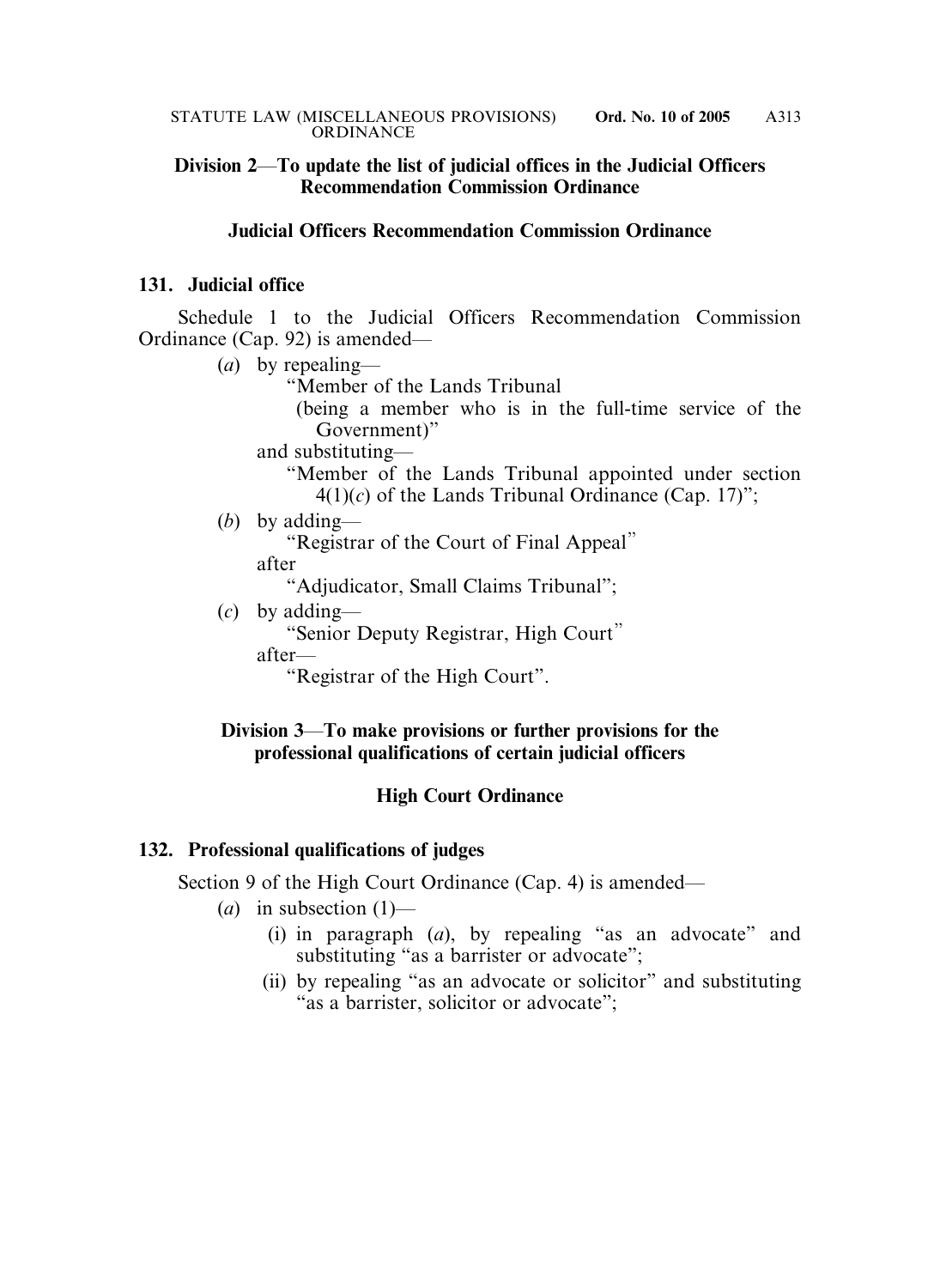- (*b*) in subsection (2)—
	- (i) in paragraph (*a*), by repealing "as an advocate" and substituting "as a barrister or advocate";
	- (ii) by adding—
		- "(iv*a*) been the Registrar of the Hong Kong Court of Final Appeal appointed in accordance with section 42 of the Hong Kong Court of Final Appeal Ordinance (Cap. 484);
			- (iv*b*) been the Registrar or a senior deputy registrar, deputy registrar or assistant registrar appointed in accordance with section 37;
			- (iv*c*) been the Registrar of the District Court or a deputy registrar or assistant registrar of the District Court, appointed in accordance with section 14 of the District Court Ordinance (Cap.  $336$ ;";
	- (iii) in paragraph (v), by repealing "by warrant under" and substituting "in accordance with";
	- (iv) by adding—
		- "(v*a*) been a coroner appointed in accordance with section 3 of the Coroners Ordinance (Cap. 504);
			- (v*b*) been an adjudicator appointed in accordance with section 4 of the Small Claims Tribunal Ordinance (Cap. 338);
			- (v*c*) been a presiding officer appointed in accordance with section 4 of the Labour Tribunal Ordinance (Cap. 25);";
	- (v) in paragraph (viii), by repealing "a Director, Deputy Director, Assistant Director of Legal Aid or Legal Aid Officer" and substituting "the Director of Legal Aid or a Deputy Director of Legal Aid, Assistant Director of Legal Aid or Legal Aid Officer,";
	- (vi) in paragraph (ix), by repealing "an Official Receiver," and substituting "the Official Receiver or an";
	- (vii) in paragraph (x), by repealing "a Director, Deputy Director or Assistant Director of Intellectual Property or a Senior Solicitor," and substituting "the Director of Intellectual Property or a Deputy Director of Intellectual Property, Assistant Director of Intellectual Property, Senior Solicitor or Solicitor,";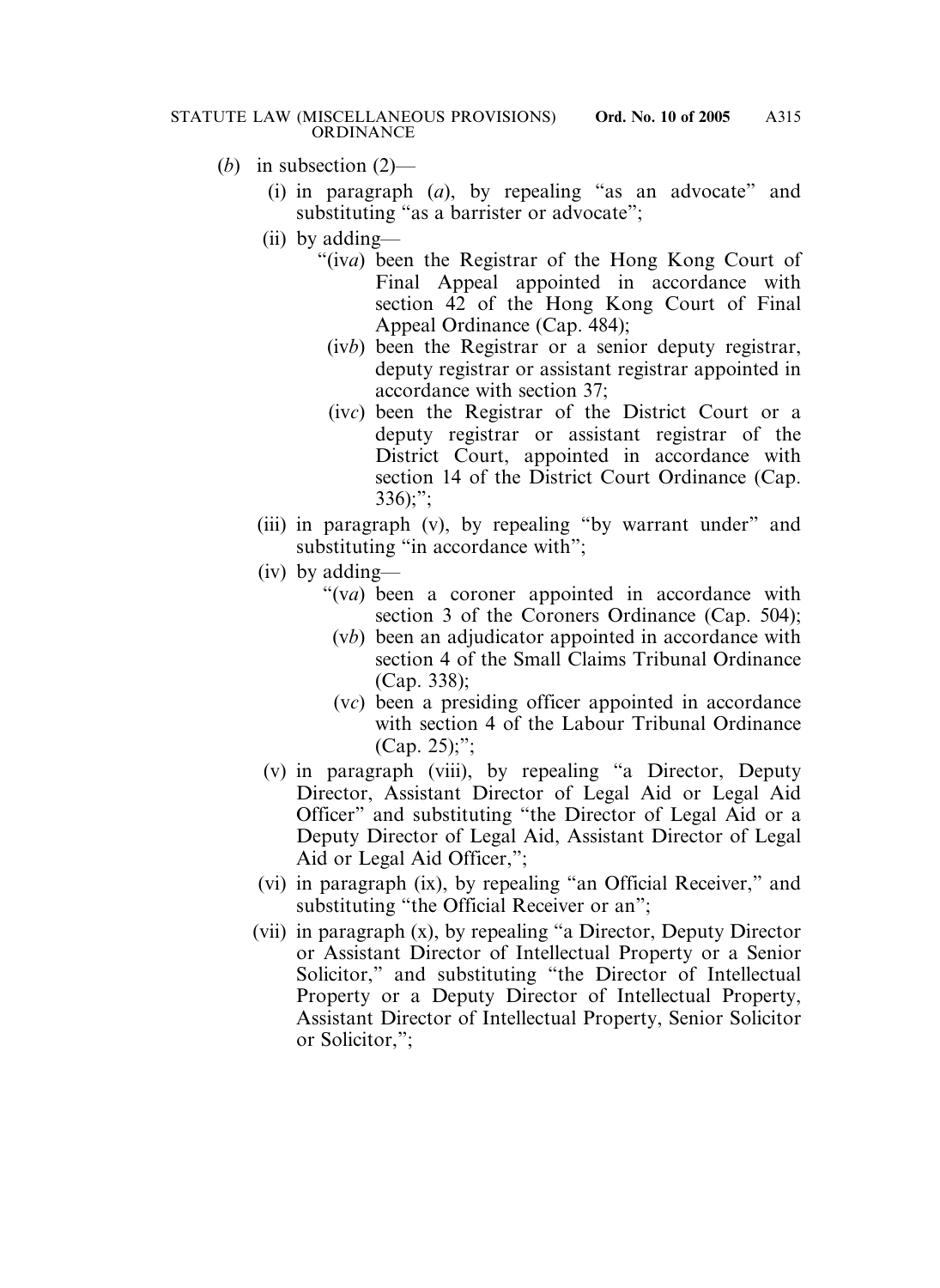- (*c*) in subsection (2A)(*c*)(i), by repealing "as an advocate or solicitor" and substituting "as a barrister, solicitor or advocate";
- (*d*) in subsection (3), by repealing "as an advocate or solicitor" and substituting "as a barrister, solicitor or advocate":
- (*e*) in subsection (5), by adding "Part I of the First Schedule to" after "specified in".

## **133. Registrar of High Court**

Section 37 is amended—

- (*a*) in subsection (1), by adding "senior deputy registrars," before "deputy registrars";
- (*b*) in subsection (2), by adding "senior deputy registrars," before "deputy registrars".

## **134. Sections added**

The following are added immediately after section 37—

## "**37AA. Professional qualifications of Registrar, senior deputy registrars, deputy registrars and assistant registrars**

- (1) A person shall be eligible to be appointed as the Registrar if—
	- (*a*) he is qualified to practise as a barrister, solicitor or advocate in a court in Hong Kong or any other common law jurisdiction having unlimited jurisdiction either in civil or criminal matters; and
	- (*b*) since becoming so qualified, he has for a period of or periods totalling not less than 5 years—
		- (i) practised as a barrister, solicitor or advocate in such a court;
		- (ii) been a senior deputy registrar, deputy registrar or assistant registrar appointed in accordance with section 37;
		- (iii) been a District Judge appointed in accordance with section 4 or 7 of the District Court Ordinance (Cap. 336);
		- (iv) been the Registrar of the District Court or a deputy registrar or assistant registrar of the District Court, appointed in accordance with section 14 of the District Court Ordinance (Cap. 336);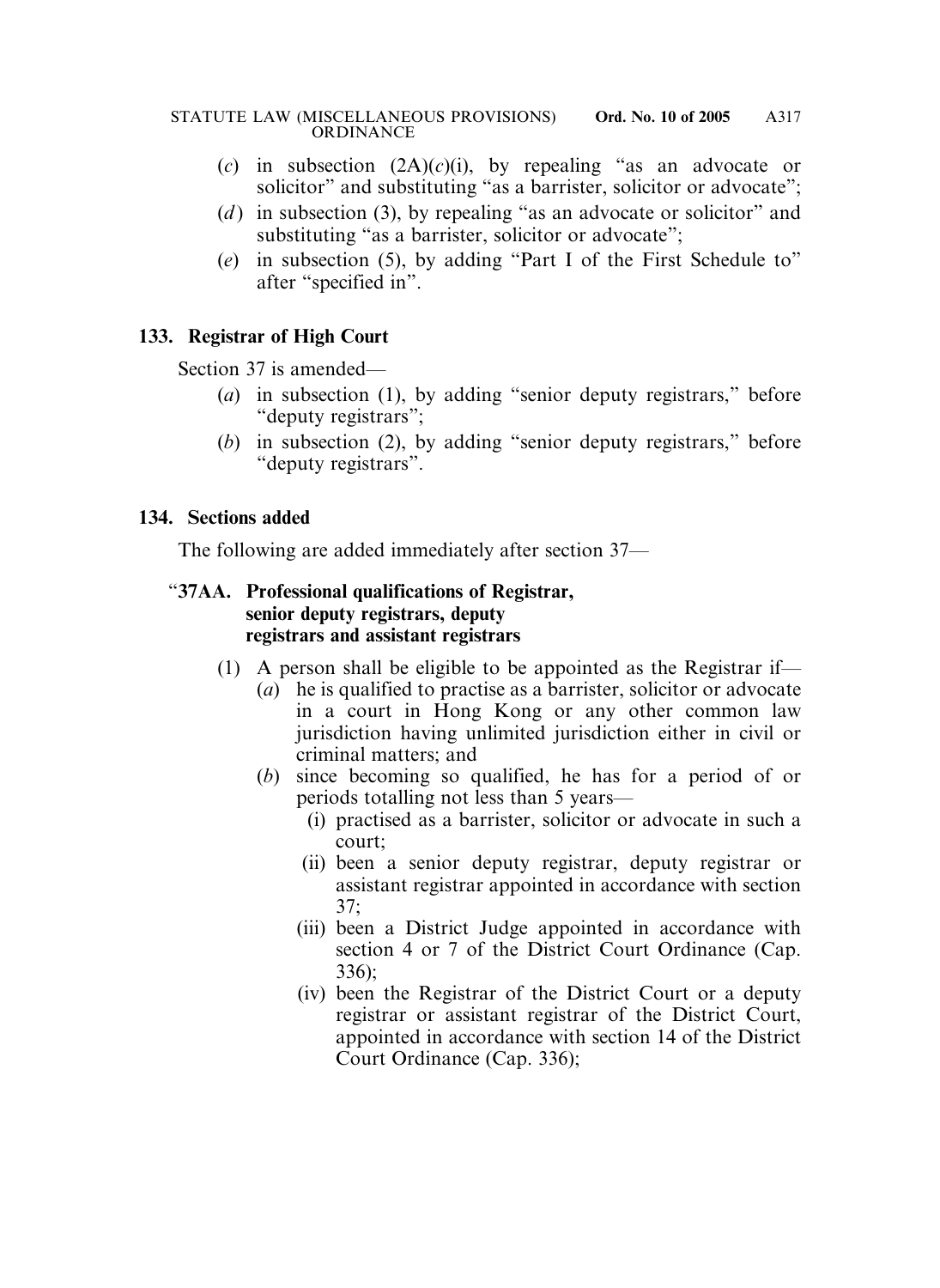- (v) been a permanent magistrate appointed in accordance with section 5 of the Magistrates Ordinance (Cap. 227);
- (vi) been a coroner appointed in accordance with section 3 of the Coroners Ordinance (Cap. 504);
- (vii) been an adjudicator appointed in accordance with section 4 of the Small Claims Tribunal Ordinance (Cap. 338);
- (viii) been a presiding officer appointed in accordance with section 4 of the Labour Tribunal Ordinance (Cap. 25);
	- (ix) been a legal officer as defined in section 2 of the Legal Officers Ordinance (Cap. 87);
	- (x) been the Director of Legal Aid or a Deputy Director of Legal Aid, Assistant Director of Legal Aid or Legal Aid Officer, appointed in accordance with section 3 of the Legal Aid Ordinance (Cap. 91);
	- (xi) been the Official Receiver or an Assistant Official Receiver (Legal), Assistant Principal Solicitor, Senior Solicitor or Solicitor, appointed in accordance with section 75 of the Bankruptcy Ordinance (Cap. 6); or
- (xii) been the Director of Intellectual Property or a Deputy Director of Intellectual Property, Assistant Director of Intellectual Property, Senior Solicitor or Solicitor, appointed in accordance with section 3 of the Director of Intellectual Property (Establishment) Ordinance (Cap. 412).

(2) A person shall be eligible to be appointed as a senior deputy registrar if—

- (*a*) he is qualified to practise as a barrister, solicitor or advocate in a court in Hong Kong or any other common law jurisdiction having unlimited jurisdiction either in civil or criminal matters; and
- (*b*) since becoming so qualified, he has for a period of or periods totalling not less than 5 years—
	- (i) practised as a barrister, solicitor or advocate in such a court;
	- (ii) been a deputy registrar or assistant registrar appointed in accordance with section 37;
	- (iii) been a District Judge appointed in accordance with section 4 or 7 of the District Court Ordinance (Cap. 336);
	- (iv) been the Registrar of the District Court or a deputy registrar or assistant registrar of the District Court, appointed in accordance with section 14 of the District Court Ordinance (Cap. 336);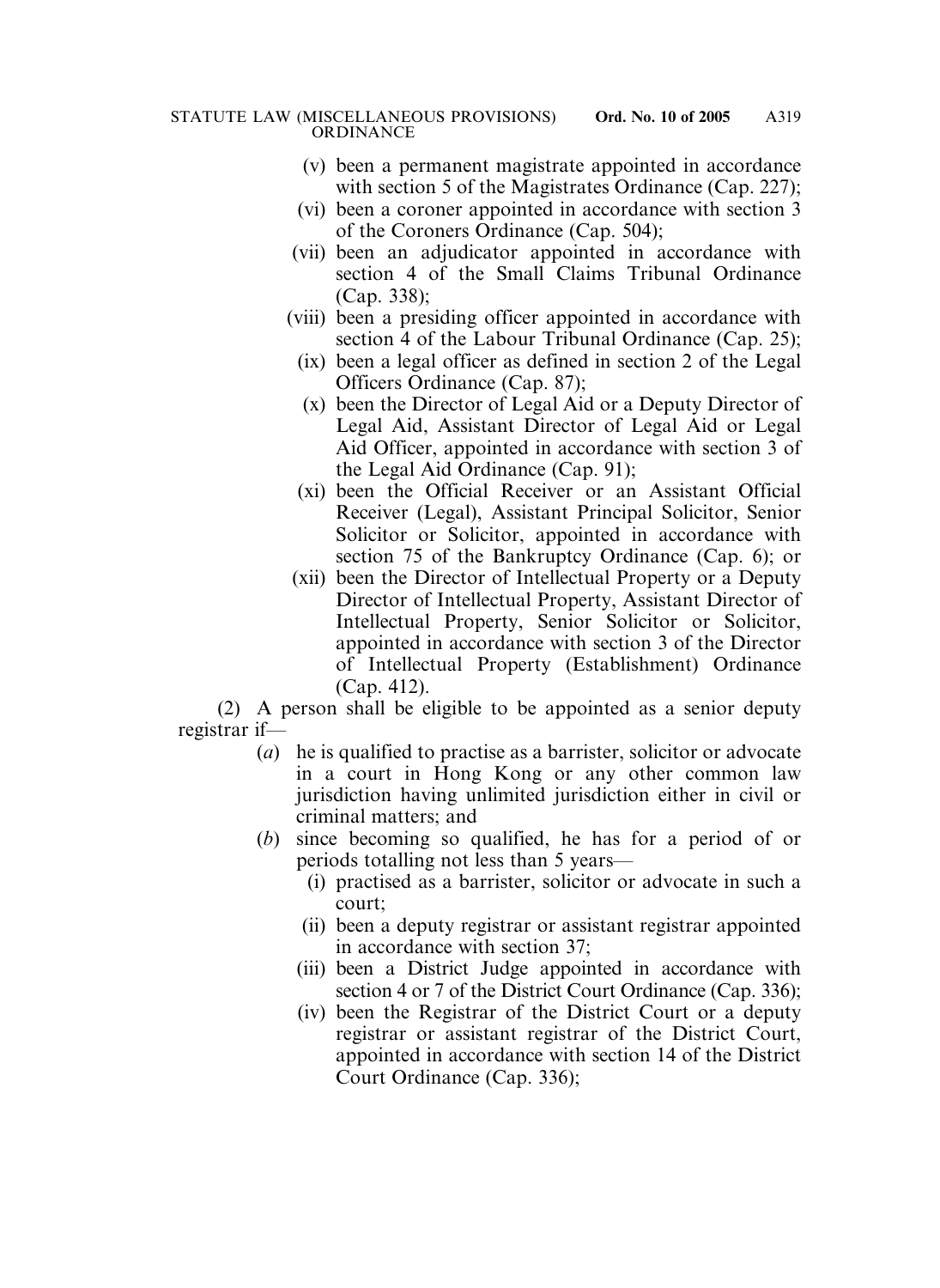- (v) been a permanent magistrate appointed in accordance with section 5 of the Magistrates Ordinance (Cap. 227);
- (vi) been a coroner appointed in accordance with section 3 of the Coroners Ordinance (Cap. 504);
- (vii) been an adjudicator appointed in accordance with section 4 of the Small Claims Tribunal Ordinance (Cap. 338);
- (viii) been a presiding officer appointed in accordance with section 4 of the Labour Tribunal Ordinance (Cap. 25);
	- (ix) been a legal officer as defined in section 2 of the Legal Officers Ordinance (Cap. 87);
	- (x) been the Director of Legal Aid or a Deputy Director of Legal Aid, Assistant Director of Legal Aid or Legal Aid Officer, appointed in accordance with section 3 of the Legal Aid Ordinance (Cap. 91);
	- (xi) been the Official Receiver or an Assistant Official Receiver (Legal), Assistant Principal Solicitor, Senior Solicitor or Solicitor, appointed in accordance with section 75 of the Bankruptcy Ordinance (Cap. 6); or
- (xii) been the Director of Intellectual Property or a Deputy Director of Intellectual Property, Assistant Director of Intellectual Property, Senior Solicitor or Solicitor, appointed in accordance with section 3 of the Director of Intellectual Property (Establishment) Ordinance (Cap. 412).
- (3) A person shall be eligible to be appointed as a deputy registrar

if—

- (*a*) he is qualified to practise as a barrister, solicitor or advocate in a court in Hong Kong or any other common law jurisdiction having unlimited jurisdiction either in civil or criminal matters; and
- (*b*) since becoming so qualified, he has for a period of or periods totalling not less than 5 years—
	- (i) practised as a barrister, solicitor or advocate in such a court;
	- (ii) been an assistant registrar appointed in accordance with section 37;
	- (iii) been a District Judge appointed in accordance with section 4 or 7 of the District Court Ordinance (Cap. 336);
	- (iv) been the Registrar of the District Court or a deputy registrar or assistant registrar of the District Court, appointed in accordance with section 14 of the District Court Ordinance (Cap. 336);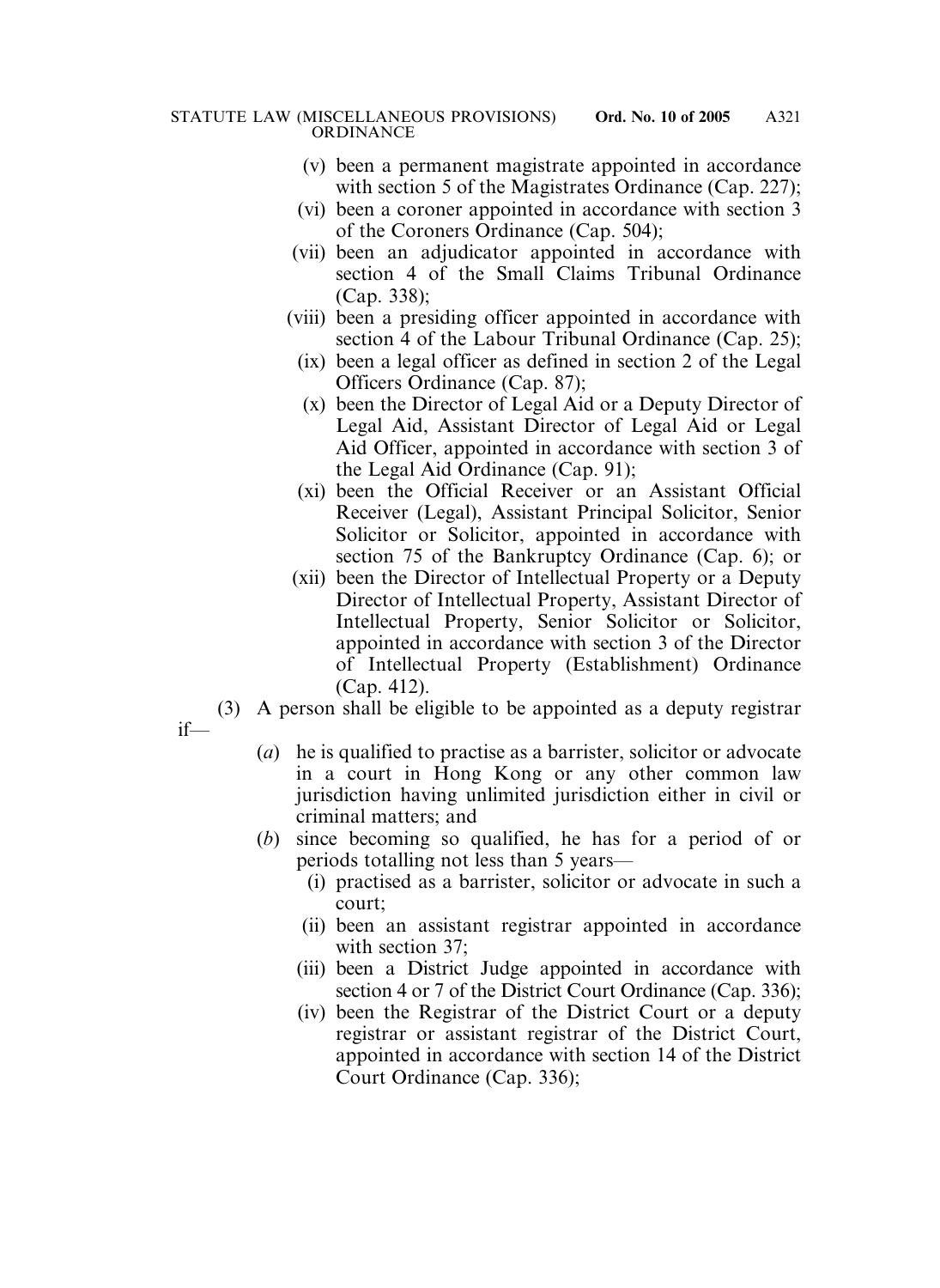- (v) been a permanent magistrate appointed in accordance with section 5 of the Magistrates Ordinance (Cap. 227);
- (vi) been a coroner appointed in accordance with section 3 of the Coroners Ordinance (Cap. 504);
- (vii) been an adjudicator appointed in accordance with section 4 of the Small Claims Tribunal Ordinance (Cap. 338);
- (viii) been a presiding officer appointed in accordance with section 4 of the Labour Tribunal Ordinance (Cap. 25);
	- (ix) been a legal officer as defined in section 2 of the Legal Officers Ordinance (Cap. 87);
	- (x) been the Director of Legal Aid or a Deputy Director of Legal Aid, Assistant Director of Legal Aid or Legal Aid Officer, appointed in accordance with section 3 of the Legal Aid Ordinance (Cap. 91);
	- (xi) been the Official Receiver or an Assistant Official Receiver (Legal), Assistant Principal Solicitor, Senior Solicitor or Solicitor, appointed in accordance with section 75 of the Bankruptcy Ordinance (Cap. 6); or
- (xii) been the Director of Intellectual Property or a Deputy Director of Intellectual Property, Assistant Director of Intellectual Property, Senior Solicitor or Solicitor, appointed in accordance with section 3 of the Director of Intellectual Property (Establishment) Ordinance (Cap. 412).

(4) A person shall be eligible to be appointed as an assistant registrar if—

- (*a*) he is qualified to practise as a barrister, solicitor or advocate in a court in Hong Kong or any other common law jurisdiction having unlimited jurisdiction either in civil or criminal matters; and
- (*b*) since becoming so qualified, he has for a period of or periods totalling not less than 5 years—
	- (i) practised as a barrister, solicitor or advocate in such a court;
	- (ii) been a District Judge appointed in accordance with section 4 or 7 of the District Court Ordinance (Cap. 336);
	- (iii) been the Registrar of the District Court or a deputy registrar or assistant registrar of the District Court, appointed in accordance with section 14 of the District Court Ordinance (Cap. 336);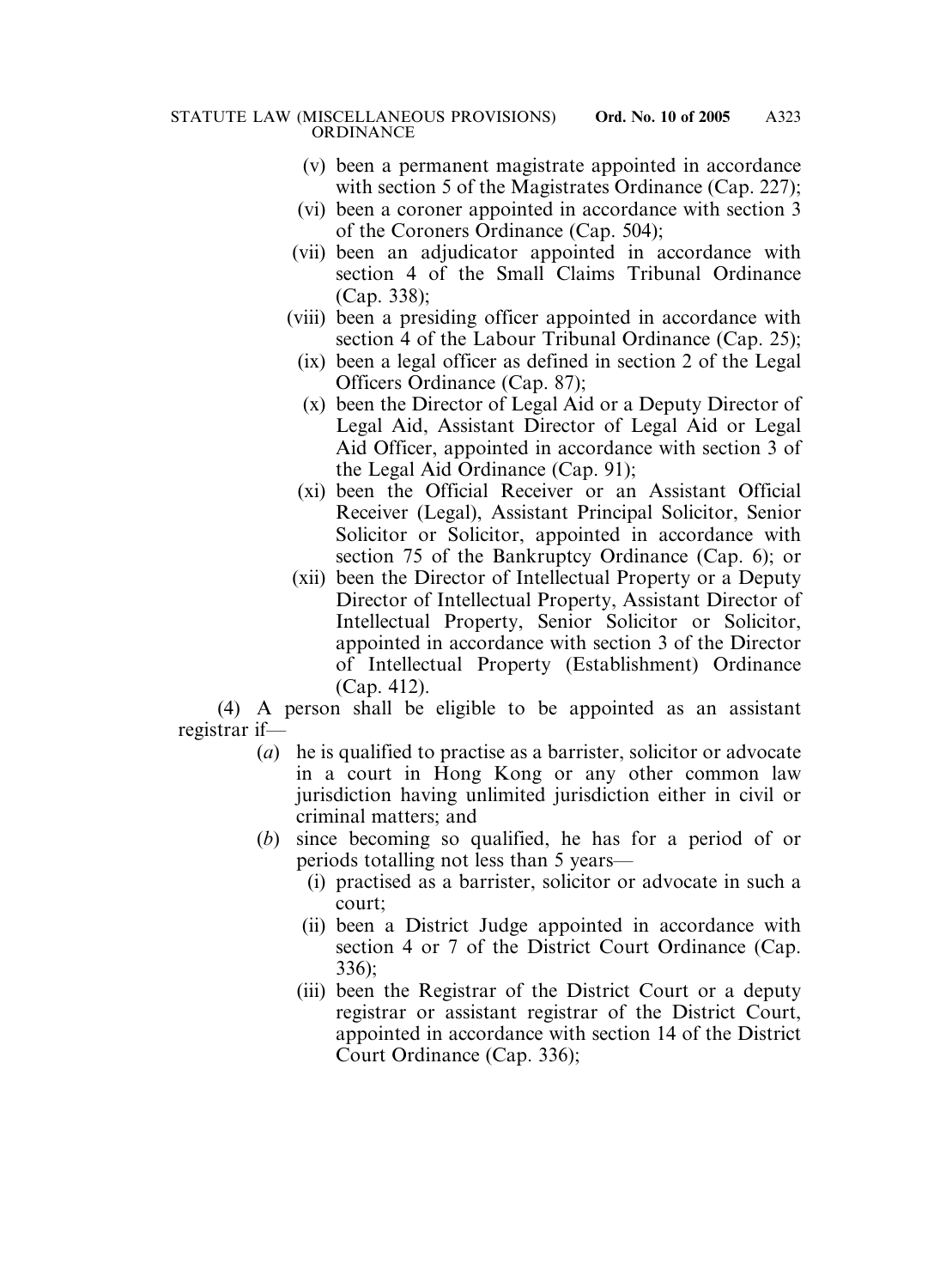- (iv) been a permanent magistrate appointed in accordance with section 5 of the Magistrates Ordinance (Cap. 227);
- (v) been a coroner appointed in accordance with section 3 of the Coroners Ordinance (Cap. 504);
- (vi) been an adjudicator appointed in accordance with section 4 of the Small Claims Tribunal Ordinance (Cap. 338);
- (vii) been a presiding officer appointed in accordance with section 4 of the Labour Tribunal Ordinance (Cap. 25);
- (viii) been a legal officer as defined in section 2 of the Legal Officers Ordinance (Cap. 87);
	- (ix) been the Director of Legal Aid or a Deputy Director of Legal Aid, Assistant Director of Legal Aid or Legal Aid Officer, appointed in accordance with section 3 of the Legal Aid Ordinance (Cap. 91);
	- (x) been the Official Receiver or an Assistant Official Receiver (Legal), Assistant Principal Solicitor, Senior Solicitor or Solicitor, appointed in accordance with section 75 of the Bankruptcy Ordinance (Cap. 6); or
	- (xi) been the Director of Intellectual Property or a Deputy Director of Intellectual Property, Assistant Director of Intellectual Property, Senior Solicitor or Solicitor, appointed in accordance with section 3 of the Director of Intellectual Property (Establishment) Ordinance (Cap. 412).

(5) For the purposes of calculating the period of 5 years referred to in subsections  $(1)(b)$ ,  $(2)(b)$ ,  $(3)(b)$  and  $(4)(b)$ —

- (*a*) periods of less than 5 years falling within any of the subparagraphs of subsection  $(1)(b)$ ,  $(2)(b)$ ,  $(3)(b)$  or  $(4)(b)$ , as the case may be, may be combined;
- (*b*) periods served in an office specified in Part I of the First Schedule to the repealed Registrar General (Establishment) Ordinance (Cap. 100) may be taken into account notwithstanding the repeal of that Ordinance.

## **37AB. Appointment of temporary registrar**

(1) The Chief Justice may appoint a person who is eligible under section 37AA(1) to be appointed as the Registrar to be a temporary registrar if—

(*a*) the office of the Registrar becomes vacant for any reason; or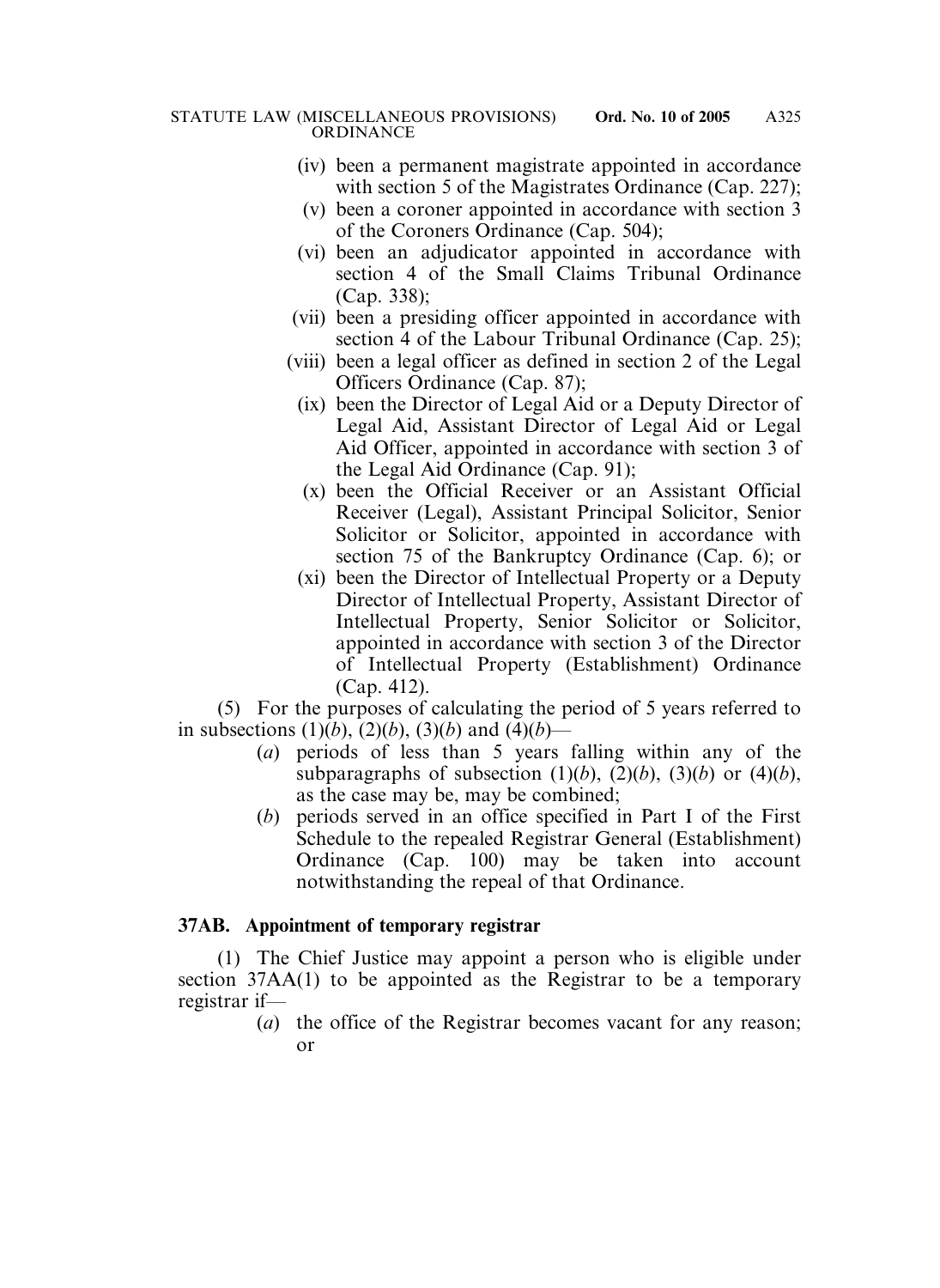(*b*) he considers that the interest of the administration of justice requires that a temporary registrar should be appointed.

(2) Without prejudice to the generality of the power conferred on him by subsection (1), the Chief Justice may appoint a temporary registrar for a specified period only.

(3) The Chief Justice may terminate the appointment of a temporary registrar at any time.

(4) In this section and section 40A, "temporary registrar" (暫委司法 常務官) means a person appointed under subsection (1) to be a temporary registrar.

## **37AC. Appointment of temporary senior deputy registrars**

(1) The Chief Justice may appoint a person who is eligible under section 37AA(2) to be appointed as a senior deputy registrar to be a temporary senior deputy registrar if—

- (*a*) the office of any senior deputy registrar becomes vacant for any reason; or
- (*b*) he considers that the interest of the administration of justice requires that a temporary senior deputy registrar should be appointed.

(2) Without prejudice to the generality of the power conferred on him by subsection (1), the Chief Justice may appoint a temporary senior deputy registrar for a specified period only.

(3) The Chief Justice may terminate the appointment of a temporary senior deputy registrar at any time.

(4) A temporary senior deputy registrar may be called Master.

 $(5)$  In this section and section 40A, "temporary senior deputy registrar" (暫委高級副司法常務官) means a person appointed under subsection (1) to be a temporary senior deputy registrar.".

# **135. Appointment of temporary deputy registrars**

Section 37A(1) is amended by adding "who is eligible under section 37AA(3) to be appointed as a deputy registrar" after "a person".

# **136. Appointment of temporary assistant registrars**

Section 37B(1) is amended by adding "who is eligible under section 37AA(4) to be appointed as an assistant registrar" after "a person".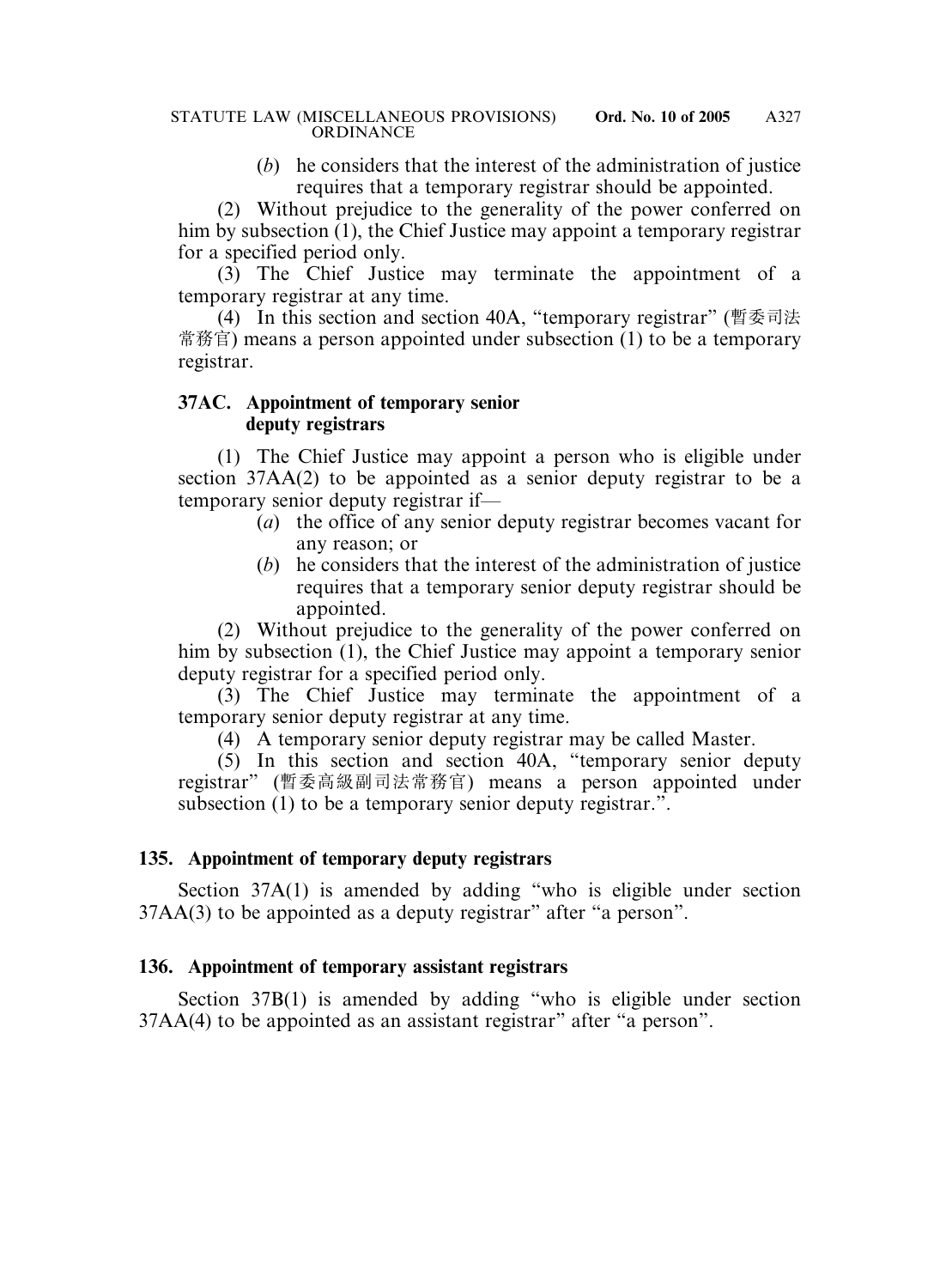### **137. Powers of temporary registrar, etc. in case which is part-heard on termination of appointment**

Section 40A is amended—

- (*a*) in subsection (1), by repealing "temporary deputy registrar" wherever it appears and substituting "temporary registrar";
- (*b*) in subsection (2), by repealing "apply to a temporary assistant registrar as it applies to a temporary deputy registrar" and substituting "apply to a temporary senior deputy registrar, temporary deputy registrar or temporary assistant registrar as it applies to a temporary registrar".

# **Lands Tribunal Ordinance**

### **138. Section substituted**

Section 4 of the Lands Tribunal Ordinance (Cap. 17) is repealed and the following substituted—

## "**4. Constitution of Tribunal**

- (1) The Tribunal shall consist of the following members—
	- (*a*) the President, who shall be one of the Judges of the High Court and shall be appointed by the Chief Executive;
	- (*b*) the presiding officers referred to in subsection (2);
	- (*c*) such members as may be appointed by the Chief Executive and who are eligible under subsection (3) or (4) for appointment; and
	- $(d)$  the temporary members.

(2) Every District Judge and deputy District Judge shall by virtue of his office be a presiding officer.

(3) A person shall be eligible to be appointed under subsection  $(1)(c)$ as a member of the Tribunal if—

- (*a*) he is qualified to practise as a barrister, solicitor or advocate in a court in Hong Kong or any other common law jurisdiction having unlimited jurisdiction either in civil or criminal matters; and
- (*b*) since becoming so qualified, he has for a period of or periods totalling not less than 5 years—
	- (i) practised as a barrister, solicitor or advocate in such a court;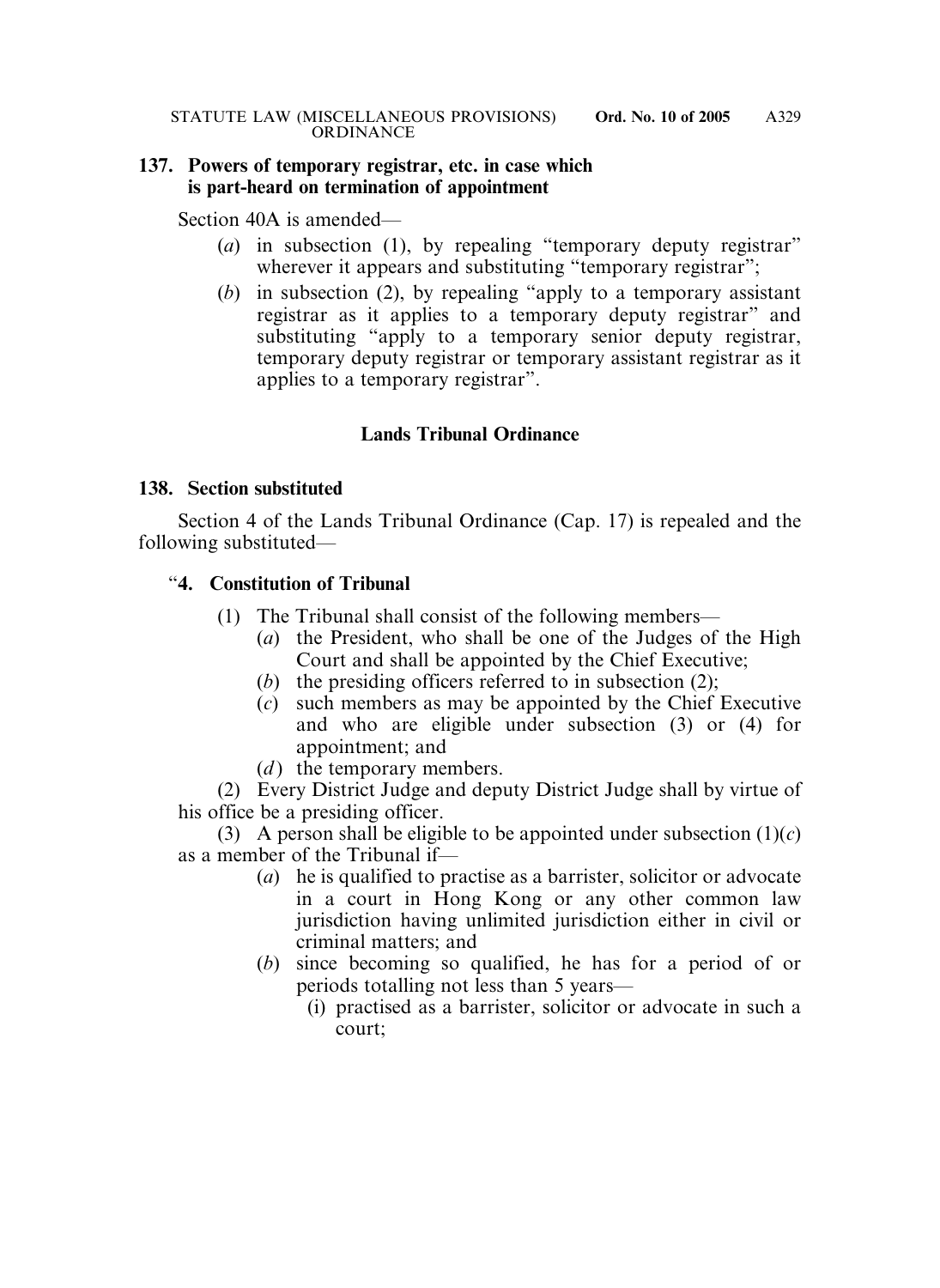- (ii) been the registrar or a deputy registrar or assistant registrar of the District Court appointed in accordance with section 14 of the District Court Ordinance (Cap. 336);
- (iii) been a permanent magistrate appointed in accordance with section 5 of the Magistrates Ordinance (Cap. 227);
- (iv) been a coroner appointed in accordance with section 3 of the Coroners Ordinance (Cap. 504);
- (v) been an adjudicator appointed in accordance with section 4 of the Small Claims Tribunal Ordinance (Cap. 338);
- (vi) been a presiding officer appointed in accordance with section 4 of the Labour Tribunal Ordinance (Cap. 25);
- (vii) been a legal officer as defined in section 2 of the Legal Officers Ordinance (Cap. 87);
- (viii) been the Director of Legal Aid or a Deputy Director of Legal Aid, Assistant Director of Legal Aid or Legal Aid Officer, appointed in accordance with section 3 of the Legal Aid Ordinance (Cap. 91);
	- (ix) been the Official Receiver or an Assistant Official Receiver (Legal), Assistant Principal Solicitor, Senior Solicitor or Solicitor, appointed in accordance with section 75 of the Bankruptcy Ordinance (Cap. 6); or
	- (x) been the Director of Intellectual Property or a Deputy Director of Intellectual Property, Assistant Director of Intellectual Property, Senior Solicitor or Solicitor, appointed in accordance with section 3 of the Director of Intellectual Property (Establishment) Ordinance (Cap. 412).

(4) Notwithstanding subsection (3), a person shall also be eligible to be appointed under subsection  $(1)(c)$  as a member of the Tribunal if he is a Corporate Member in the General Practice Division of The Hong Kong Institute of Surveyors incorporated by The Hong Kong Institute of Surveyors Ordinance (Cap. 1148), or a holder of an equivalent professional qualification, with at least 5 years' experience in the practice of land valuation.

(5) For the purposes of calculating the period of 5 years referred to in subsection  $(3)(b)$ —

> (*a*) periods of less than 5 years falling within any of the subparagraphs of that subsection may be combined;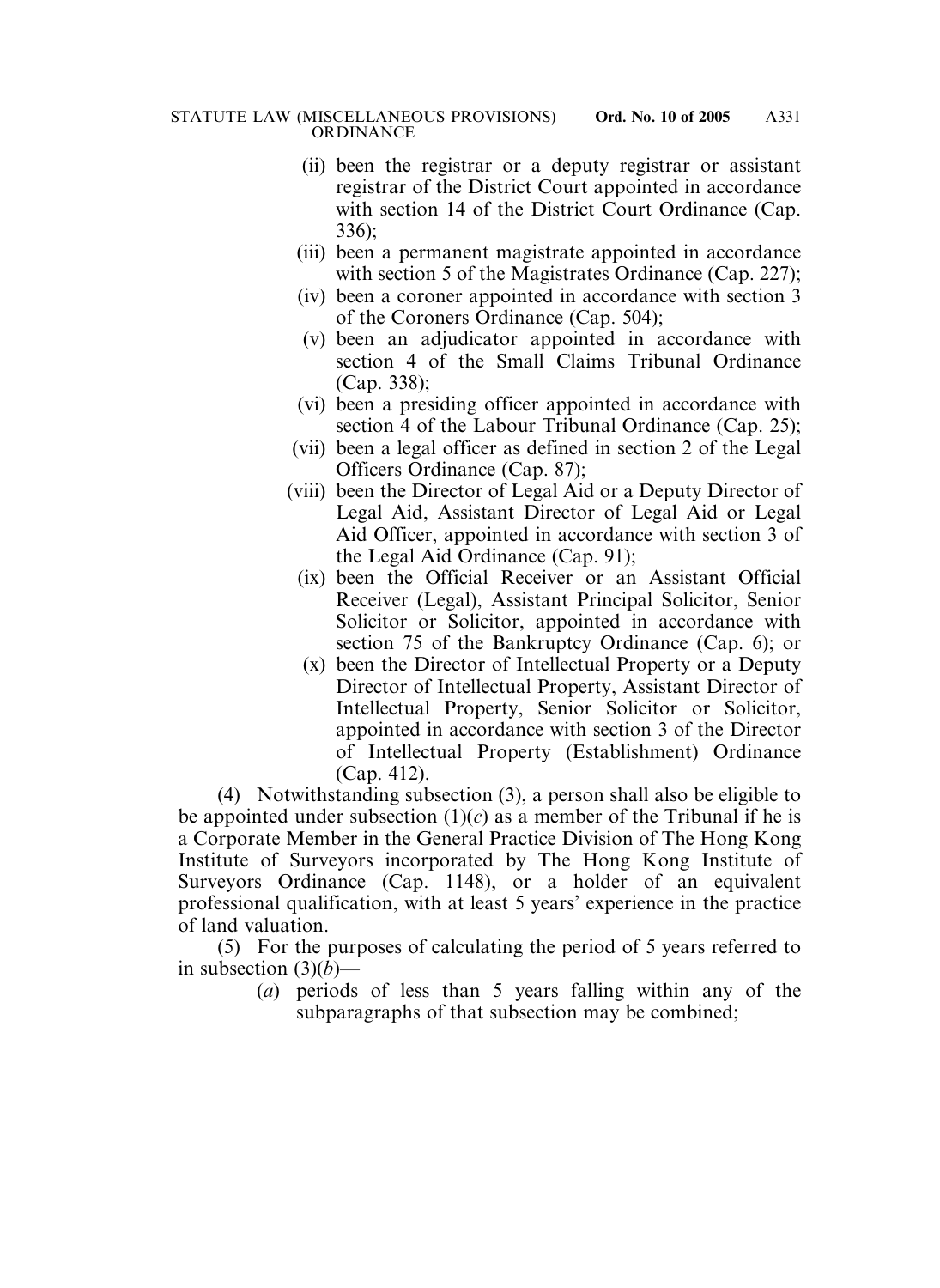(*b*) periods served in an office specified in Part I of the First Schedule to the repealed Registrar General (Establishment) Ordinance (Cap. 100) may be taken into account notwithstanding the repeal of that Ordinance.".

## **139. Appointment and powers of temporary members**

Section 6A(1) is repealed and the following substituted—

"(1) The Chief Justice may appoint a person who is eligible under section 4(3) or (4) to be appointed as a member of the Tribunal under section  $4(1)(c)$  to be a temporary member of the Tribunal for such period and on such terms as he may think fit.".

## **Labour Tribunal Ordinance**

#### **140. Section added**

if—

The Labour Tribunal Ordinance (Cap. 25) is amended by adding—

#### "**4A. Professional qualifications of presiding officers**

(1) A person shall be eligible to be appointed as a presiding officer

- (*a*) he is qualified to practise as a barrister, solicitor or advocate in a court in Hong Kong or any other common law jurisdiction having unlimited jurisdiction either in civil or criminal matters; and
	- (*b*) since becoming so qualified, he has for a period of or periods totalling not less than 5 years—
		- (i) practised as a barrister, solicitor or advocate in such a court;
		- (ii) been a legal officer as defined in section 2 of the Legal Officers Ordinance (Cap. 87);
		- (iii) been the Director of Legal Aid or a Deputy Director of Legal Aid, Assistant Director of Legal Aid or Legal Aid Officer, appointed in accordance with section 3 of the Legal Aid Ordinance (Cap. 91);
		- (iv) been the Official Receiver or an Assistant Official Receiver (Legal), Assistant Principal Solicitor, Senior Solicitor or Solicitor, appointed in accordance with section 75 of the Bankruptcy Ordinance (Cap. 6); or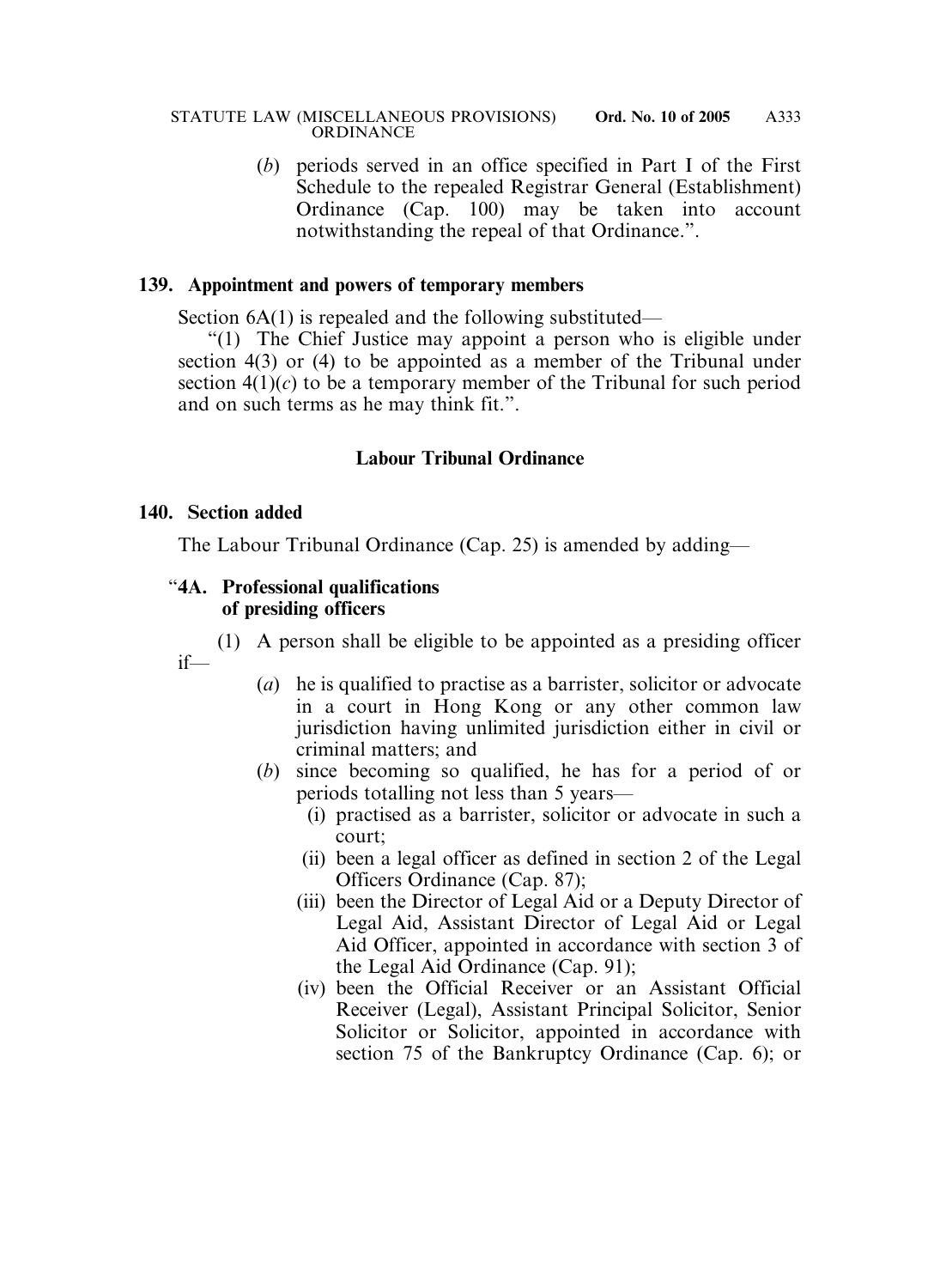(v) been the Director of Intellectual Property or a Deputy Director of Intellectual Property, Assistant Director of Intellectual Property, Senior Solicitor or Solicitor, appointed in accordance with section 3 of the Director of Intellectual Property (Establishment) Ordinance (Cap. 412).

(2) For the purposes of calculating the period of 5 years referred to in subsection  $(1)(b)$ —

- (*a*) periods of less than 5 years falling within any of the subparagraphs of that subsection may be combined;
- (*b*) periods served in an office specified in Part I of the First Schedule to the repealed Registrar General (Establishment) Ordinance (Cap. 100) may be taken into account notwithstanding the repeal of that Ordinance.".

## **141. Appointment of deputy presiding officers**

Section 5A(1) is amended by adding "who is eligible under section 4A to be appointed as a presiding officer" after "any person".

# **Magistrates Ordinance**

## **142. Sections added**

The Magistrates Ordinance (Cap. 227) is amended by adding immediately after section 5—

## "**5AA. Professional qualifications of permanent magistrates**

(1) A person shall be eligible to be appointed as a permanent magistrate if—

- (*a*) he is qualified to practise as a barrister, solicitor or advocate in a court in Hong Kong or any other common law jurisdiction having unlimited jurisdiction either in civil or criminal matters; and
- (*b*) since becoming so qualified, he has for a period of or periods totalling not less than 5 years—
	- (i) practised as a barrister, solicitor or advocate in such a court;
	- (ii) been a legal officer;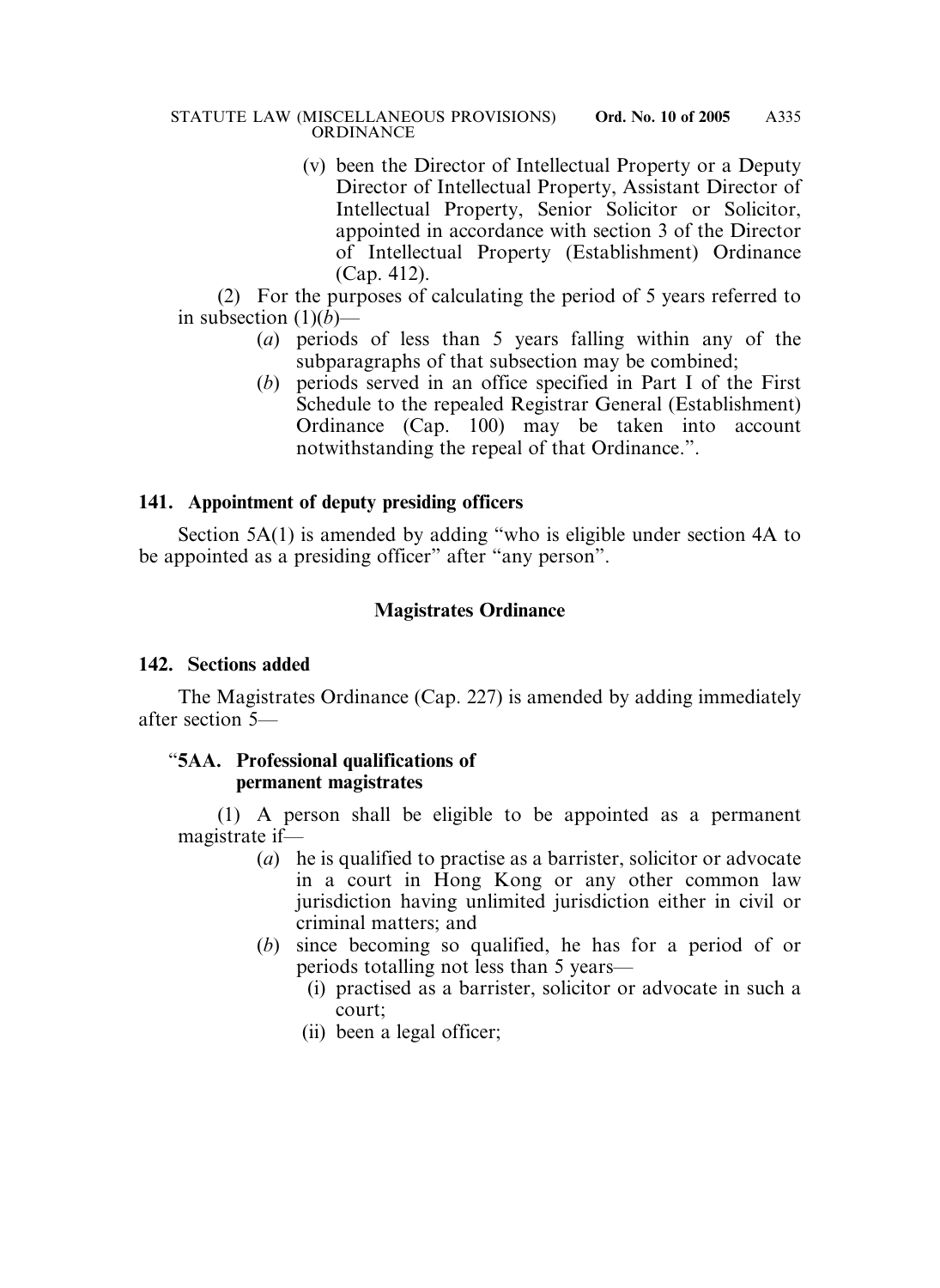- (iii) been the Director of Legal Aid or a Deputy Director of Legal Aid, Assistant Director of Legal Aid or Legal Aid Officer, appointed in accordance with section 3 of the Legal Aid Ordinance (Cap. 91);
- (iv) been the Official Receiver or an Assistant Official Receiver (Legal), Assistant Principal Solicitor, Senior Solicitor or Solicitor, appointed in accordance with section 75 of the Bankruptcy Ordinance (Cap. 6); or
- (v) been the Director of Intellectual Property or a Deputy Director of Intellectual Property, Assistant Director of Intellectual Property, Senior Solicitor or Solicitor, appointed in accordance with section 3 of the Director of Intellectual Property (Establishment) Ordinance (Cap. 412).

(2) Notwithstanding subsection (1), a person shall also be eligible to be appointed as a permanent magistrate if—

- (*a*) he is qualified to practise as a barrister, solicitor or advocate in a court in Hong Kong or any other common law jurisdiction having unlimited jurisdiction either in civil or criminal matters; and
- (*b*) whether before or since becoming so qualified, he has for a period of or periods totalling not less than 5 years been a special magistrate appointed in accordance with section 5.

(3) For the purposes of calculating the period of 5 years referred to in subsection  $(1)(b)$ —

- (*a*) periods of less than 5 years falling within any of the subparagraphs of that subsection may be combined;
- (*b*) periods served in an office specified in Part I of the First Schedule to the repealed Registrar General (Establishment) Ordinance (Cap. 100) may be taken into account notwithstanding the repeal of that Ordinance.

## **5AB. Professional qualifications of special magistrates**

(1) A person shall be eligible to be appointed as a special magistrate if—

- (*a*) he is qualified to practise as a barrister, solicitor or advocate in a court in Hong Kong or any other common law jurisdiction having unlimited jurisdiction either in civil or criminal matters; and
- (*b*) since becoming so qualified, he has for a period of or periods totalling not less than 5 years—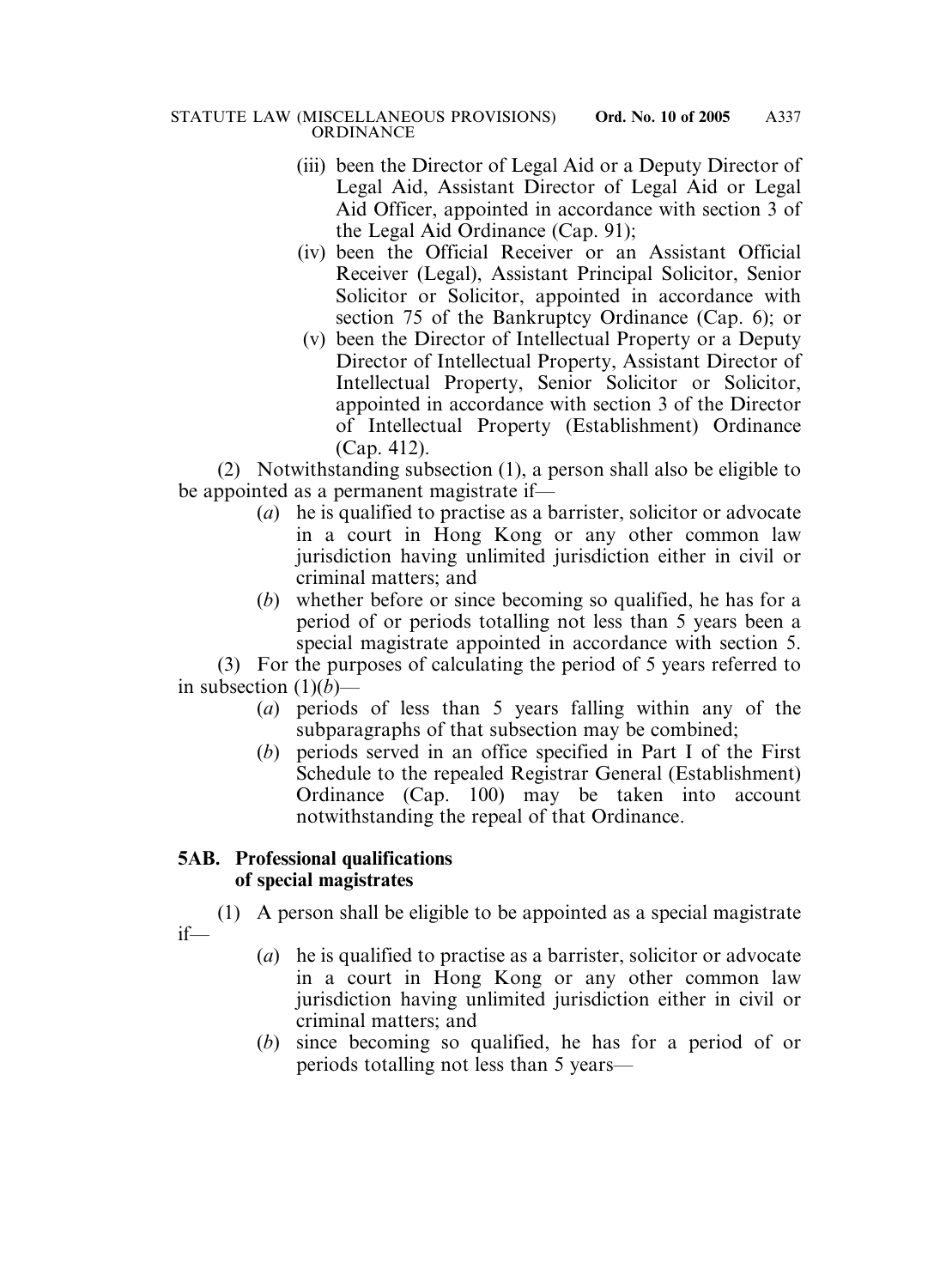- (i) practised as a barrister, solicitor or advocate in such a court;
- (ii) been a legal officer;
- (iii) been the Director of Legal Aid or a Deputy Director of Legal Aid, Assistant Director of Legal Aid or Legal Aid Officer, appointed in accordance with section 3 of the Legal Aid Ordinance (Cap. 91);
- (iv) been the Official Receiver or an Assistant Official Receiver (Legal), Assistant Principal Solicitor, Senior Solicitor or Solicitor, appointed in accordance with section 75 of the Bankruptcy Ordinance (Cap. 6); or
- (v) been the Director of Intellectual Property or a Deputy Director of Intellectual Property, Assistant Director of Intellectual Property, Senior Solicitor or Solicitor, appointed in accordance with section 3 of the Director of Intellectual Property (Establishment) Ordinance (Cap. 412).

(2) Notwithstanding subsection (1), a person shall also be eligible to be appointed as a special magistrate if—

- (*a*) he is qualified to practise as a barrister, solicitor or advocate in a court in Hong Kong or any other common law jurisdiction having unlimited jurisdiction either in civil or criminal matters; and
- (*b*) whether before or since becoming so qualified, he has for a period of or periods totalling not less than 5 years served in the grade of Court Prosecutor, Court Interpreter or Judicial Clerk in the Government.

(3) For the purposes of calculating the period of 5 years referred to in subsection  $(1)(b)$ —

- (*a*) periods of less than 5 years falling within any of the subparagraphs of that subsection may be combined;
- (*b*) periods served in an office specified in Part I of the First Schedule to the repealed Registrar General (Establishment) Ordinance (Cap. 100) may be taken into account notwithstanding the repeal of that Ordinance.".

## **143. Appointment of deputy magistrates**

Section 5A(1) is amended by adding "who is eligible under section 5AA to be appointed as a permanent magistrate or under section 5AB to be appointed as a special magistrate" after "any person".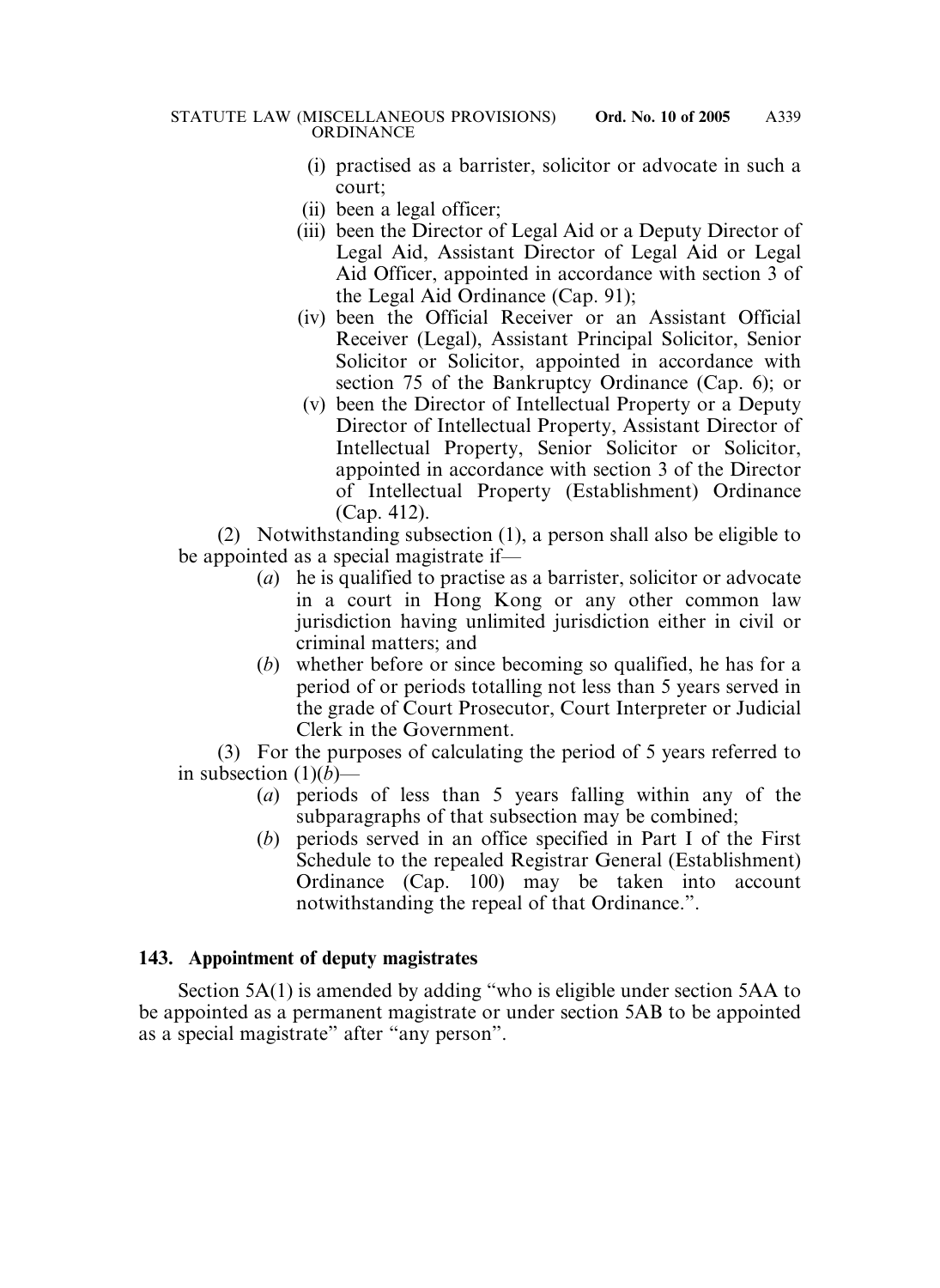# **District Court Ordinance**

#### **144. Professional qualifications of District Judges**

Section 5 of the District Court Ordinance (Cap. 336) is amended—

- (*a*) in subsection (1)—
	- (i) in paragraph (*a*), by repealing "as an advocate or as a solicitor" and substituting "as a barrister, solicitor or advocate";
	- (ii) in paragraph (*b*)—
		- (A) in subparagraph (i), by repealing "as an advocate or solicitor" and substituting "as a barrister, solicitor or advocate";
		- (B) by adding—
			- "(i*a*) been the Registrar of the High Court or a senior deputy registrar, deputy registrar or assistant registrar of the High Court, appointed in accordance with section 37 of the High Court Ordinance (Cap. 4); or
				- (i*b*) been the Registrar or a deputy registrar or assistant registrar appointed in accordance with section 14; or":
		- (C) in subparagraph (v), by repealing "by warrant under" and substituting "in accordance with";
		- (D) by adding—
			- "(v*a*) been a coroner appointed in accordance with section 3 of the Coroners Ordinance (Cap. 504); or
				- (v*b*) been an adjudicator appointed in accordance with section 4 of the Small Claims Tribunal Ordinance (Cap. 338); or
				- (v*c*) been a presiding officer appointed in accordance with section 4 of the Labour Tribunal Ordinance (Cap. 25); or";
		- (E) in subparagraph (viii), by repealing "a Director, Deputy Director, Assistant Director of Legal Aid or Legal Aid Officer" and substituting "the Director of Legal Aid or a Deputy Director of Legal Aid, Assistant Director of Legal Aid or Legal Aid Officer,";
		- (F) in subparagraph (ix), by repealing "an Official Receiver," and substituting "the Official Receiver or an";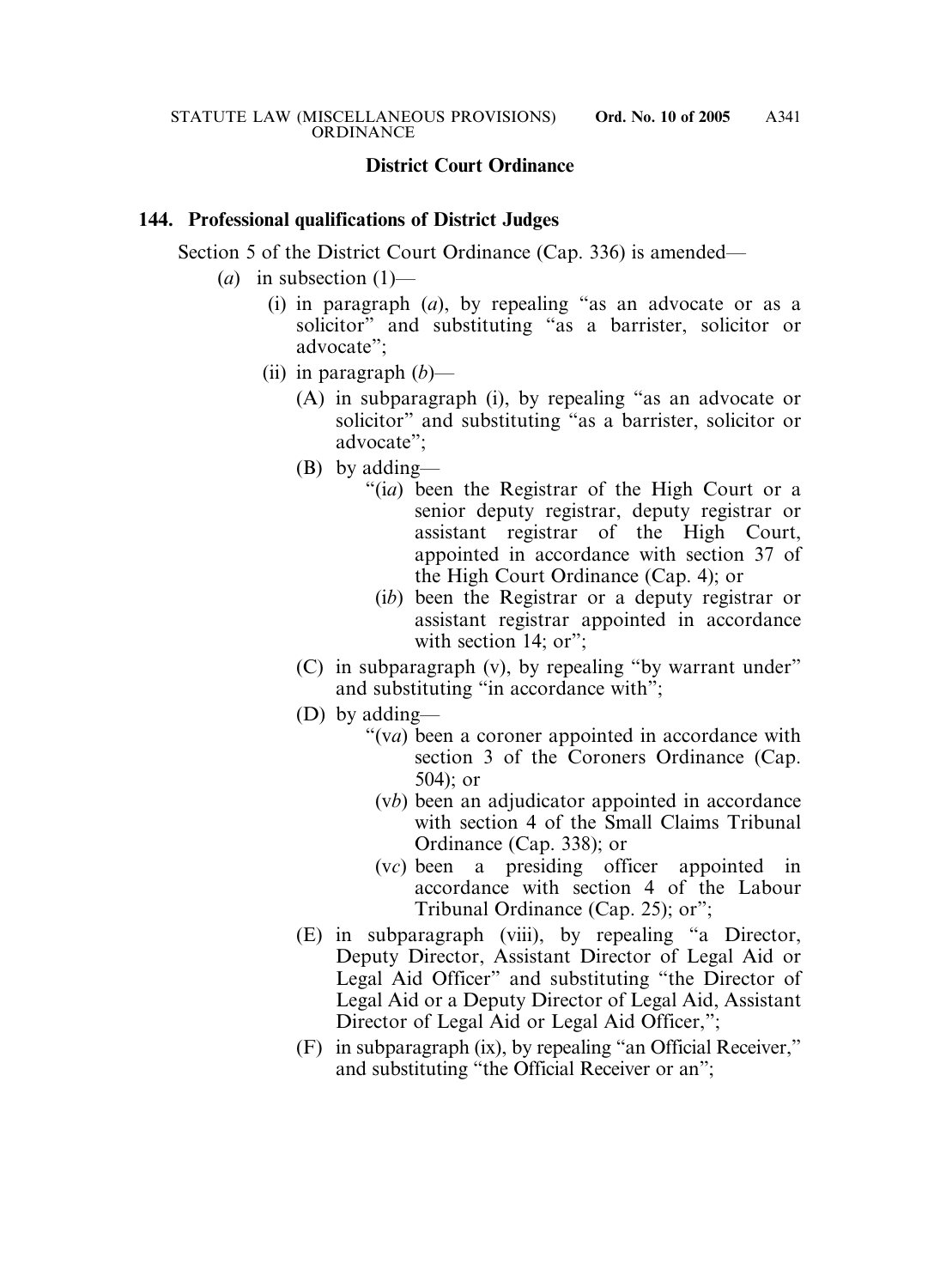- (G) in subparagraph (x), by repealing "a Director, Deputy Director or Assistant Director of Intellectual Property or a Senior Solicitor," and substituting "the Director of Intellectual Property or a Deputy Director of Intellectual Property, Assistant Director of Intellectual Property, Senior Solicitor or Solicitor,";
- (*b*) in subsection (3), by repealing "in the repealed Registrar General (Establishment) Ordinance (Cap. 100) appointment to which was restricted to legally qualified persons" and substituting "in Part I of the First Schedule to the repealed Registrar General (Establishment) Ordinance (Cap. 100)".

## **145. Appointment of deputy District Judges**

Section 7 is amended—

- $(a)$  in subsection  $(1)$ 
	- (i) by repealing ", who is eligible to be appointed to be a judge," and substituting "who is eligible under section 5 to be appointed as a District Judge";
	- (ii) in paragraph (*a*), by repealing "any judge" and substituting "any District Judge";
- (*b*) in subsection (2), by repealing "a judge" and substituting "a District Judge".

# **146. Officers of the Court**

Section 14(4) is amended by adding "temporary registrar, senior deputy registrar, temporary senior deputy registrar," before "deputy registrar, temporary deputy registrar," where it twice appears.

## **147. Sections added**

The following are added immediately after section 14—

### "**14AA. Professional qualifications of Registrar, deputy registrars and assistant registrars**

(1) A person shall be eligible to be appointed as the Registrar, a deputy registrar or an assistant registrar if—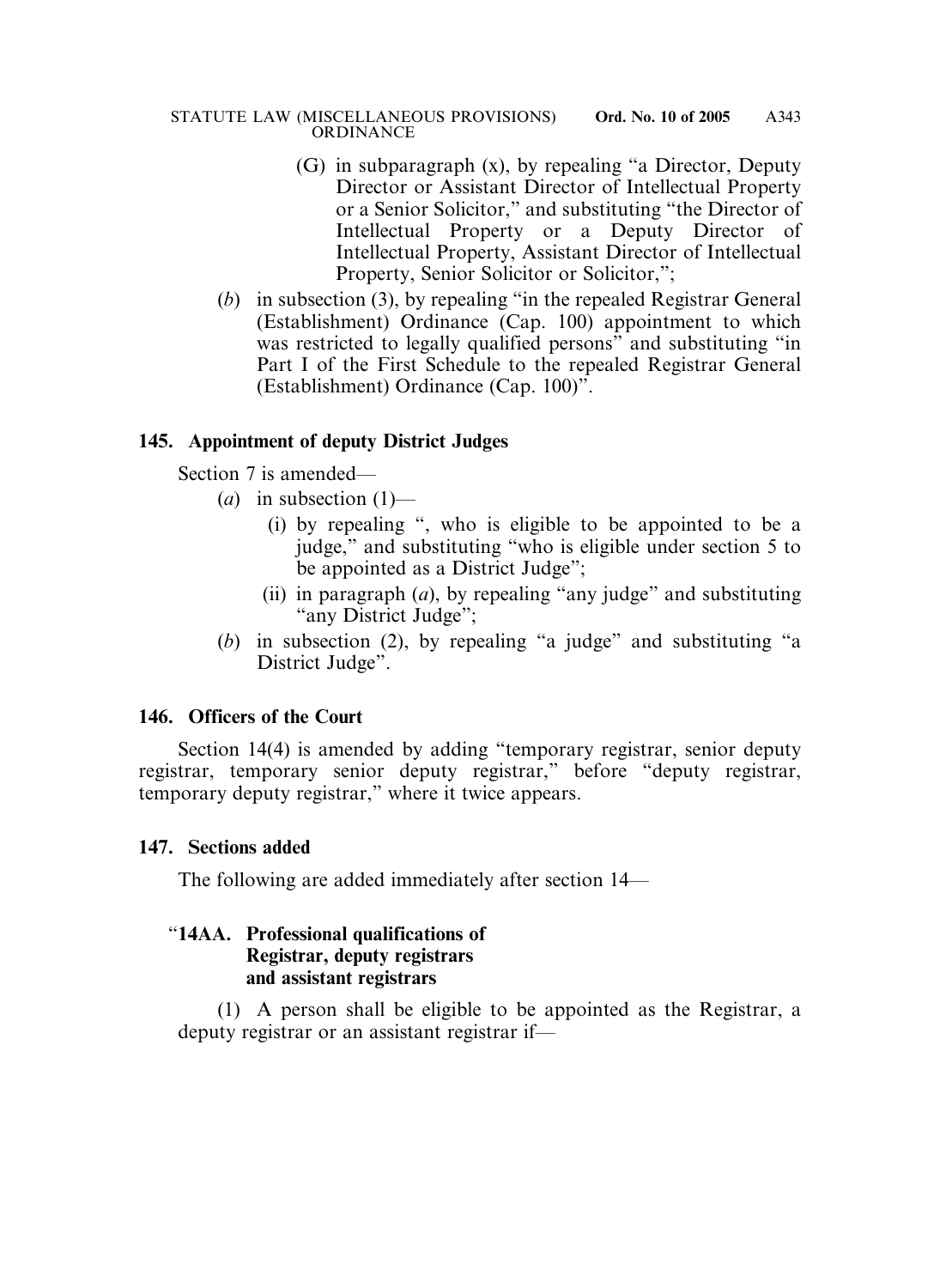- (*a*) he is qualified to practise as a barrister, solicitor or advocate in a court in Hong Kong or any other common law jurisdiction having unlimited jurisdiction either in civil or criminal matters; and
- (*b*) since becoming so qualified, he has for a period of or periods totalling not less than 5 years—
	- (i) practised as a barrister, solicitor or advocate in such a court;
	- (ii) been a permanent magistrate appointed in accordance with section 5 of the Magistrates Ordinance (Cap. 227);
	- (iii) been a coroner appointed in accordance with section 3 of the Coroners Ordinance (Cap. 504);
	- (iv) been an adjudicator appointed in accordance with section 4 of the Small Claims Tribunal Ordinance (Cap. 338);
	- (v) been a presiding officer appointed in accordance with section 4 of the Labour Tribunal Ordinance (Cap. 25);
	- (vi) been a legal officer as defined in section 2 of the Legal Officers Ordinance (Cap. 87);
	- (vii) been the Director of Legal Aid or a Deputy Director of Legal Aid, Assistant Director of Legal Aid or Legal Aid Officer, appointed in accordance with section 3 of the Legal Aid Ordinance (Cap. 91);
	- (viii) been the Official Receiver or an Assistant Official Receiver (Legal), Assistant Principal Solicitor, Senior Solicitor or Solicitor, appointed in accordance with section 75 of the Bankruptcy Ordinance (Cap. 6); or
		- (ix) been the Director of Intellectual Property or a Deputy Director of Intellectual Property, Assistant Director of Intellectual Property, Senior Solicitor or Solicitor, appointed in accordance with section 3 of the Director of Intellectual Property (Establishment) Ordinance (Cap. 412).

(2) For the purposes of calculating the period of 5 years referred to in subsection  $(1)(b)$ —

- (*a*) periods of less than 5 years falling within any of the subparagraphs of that subsection may be combined;
- (*b*) periods served in an office specified in Part I of the First Schedule to the repealed Registrar General (Establishment) Ordinance (Cap. 100) may be taken into account notwithstanding the repeal of that Ordinance.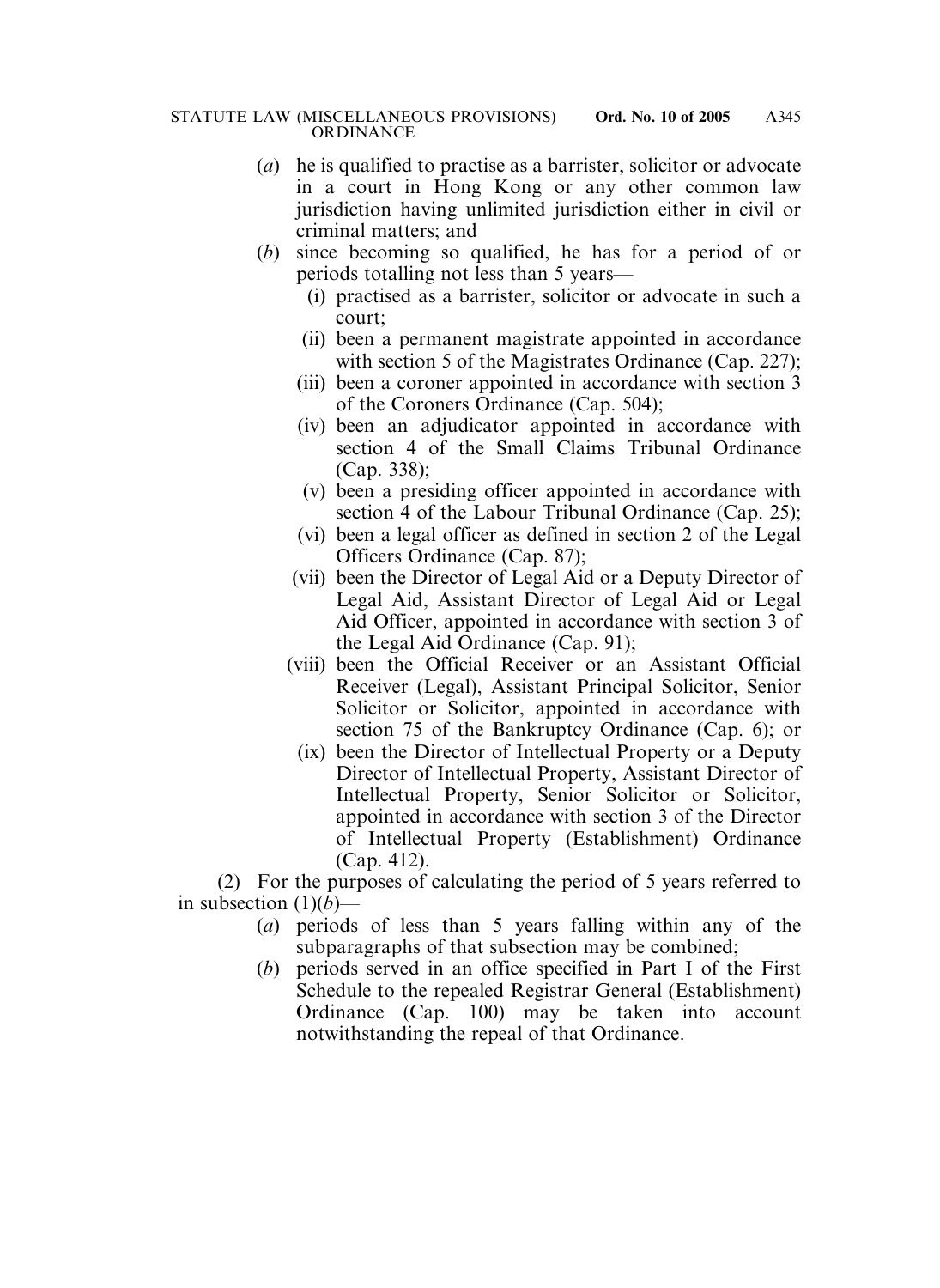## **14AB. Appointment of temporary registrar**

(1) The Chief Justice may appoint a person who is eligible under section 14AA to be appointed as the Registrar to be a temporary registrar if—

- (*a*) the office of the Registrar becomes vacant for any reason; or
- (*b*) he considers that the interest of the administration of justice requires that a temporary registrar should be appointed.

(2) Without prejudice to the generality of the power conferred on him by subsection (1), the Chief Justice may appoint a temporary registrar for a specified period only.

(3) The Chief Justice may terminate the appointment of a temporary registrar at any time.

(4) In this section and section 14C, "temporary registrar" (暫委司法 常務官) means a person appointed under subsection (1) to be a temporary registrar.".

## **148. Appointment of temporary deputy registrars**

Section 14A(1) is amended by adding "who is eligible under section 14AA to be appointed as a deputy registrar" after "a person".

#### **149. Appointment of temporary assistant registrars**

Section 14B(1) is amended by adding "who is eligible under section 14AA to be appointed as an assistant registrar" after "a person".

## **150. Powers of temporary registrar, etc. in case which is part-heard on termination of appointment**

Section 14C is amended—

- (*a*) in subsection (1), by repealing "temporary deputy registrar" wherever it appears and substituting "temporary registrar";
- (*b*) in subsection (2), by repealing "apply to a temporary assistant registrar as it applies to a temporary deputy registrar" and substituting "apply to a temporary deputy registrar or temporary assistant registrar as it applies to a temporary registrar".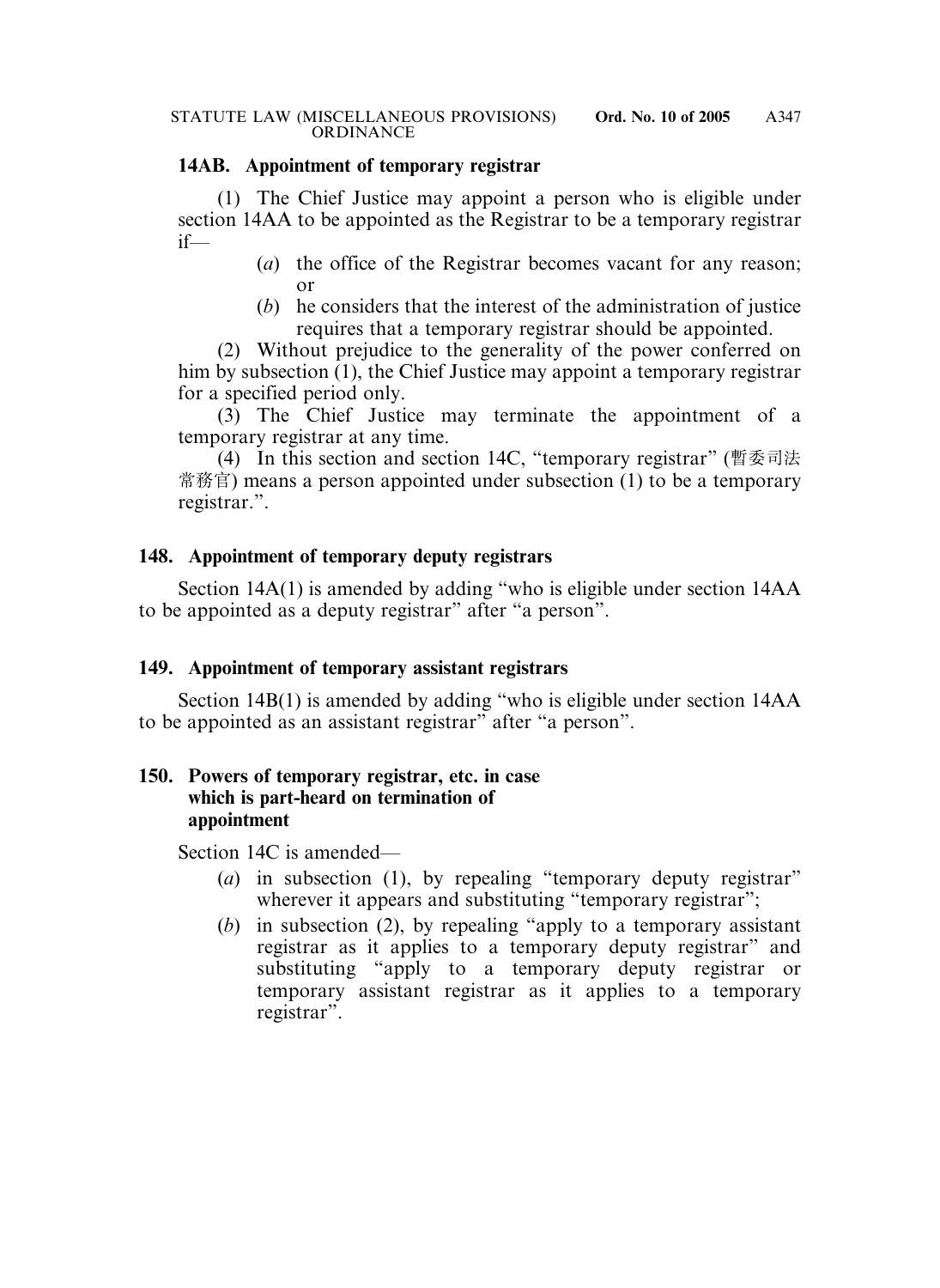#### **Small Claims Tribunal Ordinance**

#### **151. Appointment of adjudicators**

Section 4(2) of the Small Claims Tribunal Ordinance (Cap. 338) is repealed.

#### **152. Section added**

The following is added immediately after section 4—

### "**4AA. Professional qualifications of adjudicators**

- (1) A person shall be eligible to be appointed as an adjudicator if—
	- (*a*) he is qualified to practise as a barrister, solicitor or advocate in a court in Hong Kong or any other common law jurisdiction having unlimited jurisdiction either in civil or criminal matters; and
	- (*b*) since becoming so qualified, he has for a period of or periods totalling not less than 5 years—
		- (i) practised as a barrister, solicitor or advocate in such a court;
		- (ii) been a legal officer as defined in section 2 of the Legal Officers Ordinance (Cap. 87);
		- (iii) been the Director of Legal Aid or a Deputy Director of Legal Aid, Assistant Director of Legal Aid or Legal Aid Officer, appointed in accordance with section 3 of the Legal Aid Ordinance (Cap. 91);
		- (iv) been the Official Receiver or an Assistant Official Receiver (Legal), Assistant Principal Solicitor, Senior Solicitor or Solicitor, appointed in accordance with section 75 of the Bankruptcy Ordinance (Cap. 6); or
		- (v) been the Director of Intellectual Property or a Deputy Director of Intellectual Property, Assistant Director of Intellectual Property, Senior Solicitor or Solicitor, appointed in accordance with section 3 of the Director of Intellectual Property (Establishment) Ordinance (Cap. 412).

(2) For the purposes of calculating the period of 5 years referred to in subsection  $(1)(b)$ —

(*a*) periods of less than 5 years falling within any of the subparagraphs of that subsection may be combined;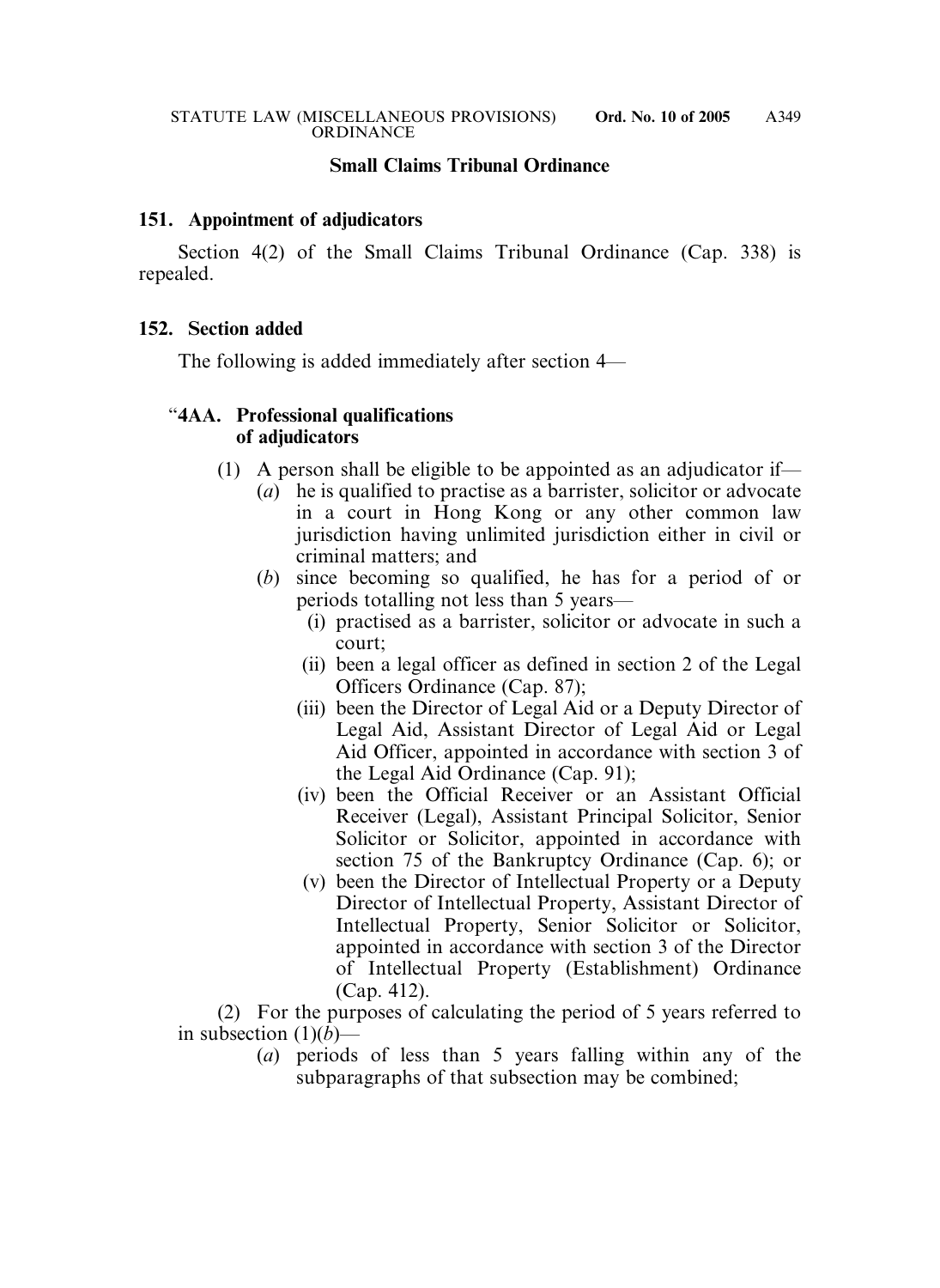(*b*) periods served in an office specified in Part I of the First Schedule to the repealed Registrar General (Establishment) Ordinance (Cap. 100) may be taken into account notwithstanding the repeal of that Ordinance.".

## **153. Appointment and powers of deputy adjudicators**

Section  $4A(1)$  is amended by repealing "qualified under section  $4(2)$ ," and substituting "eligible under section 4AA to be appointed as an adjudicator".

# **Hong Kong Court of Final Appeal Ordinance**

### **154. Chief Justice**

Section 6(3) of the Hong Kong Court of Final Appeal Ordinance (Cap. 484) is amended by adding "permanent judge, a" before "Justice of Appeal" where it twice appears.

## **155. Professional qualifications of judges**

Section 12 is amended—

- $(a)$  in subsection  $(1)$ 
	- (i) by repealing "or as a permanent judge";
	- (ii) by adding before paragraph (*a*)— "(*aa*) a permanent judge;";
- (*b*) by adding—

 $\cdot$  (1A) A person shall be eligible to be appointed as a permanent judge if he is—

- (*a*) the Chief Judge of the High Court, a Justice of Appeal or a judge of the Court of First Instance; or
- (*b*) a barrister who has practised as a barrister or solicitor in Hong Kong for a period of at least 10 years.";
- (*c*) by repealing subsection (2);
- (*d*) in subsection (5), by repealing "subsections (2) and (3)" and substituting "subsection (3)".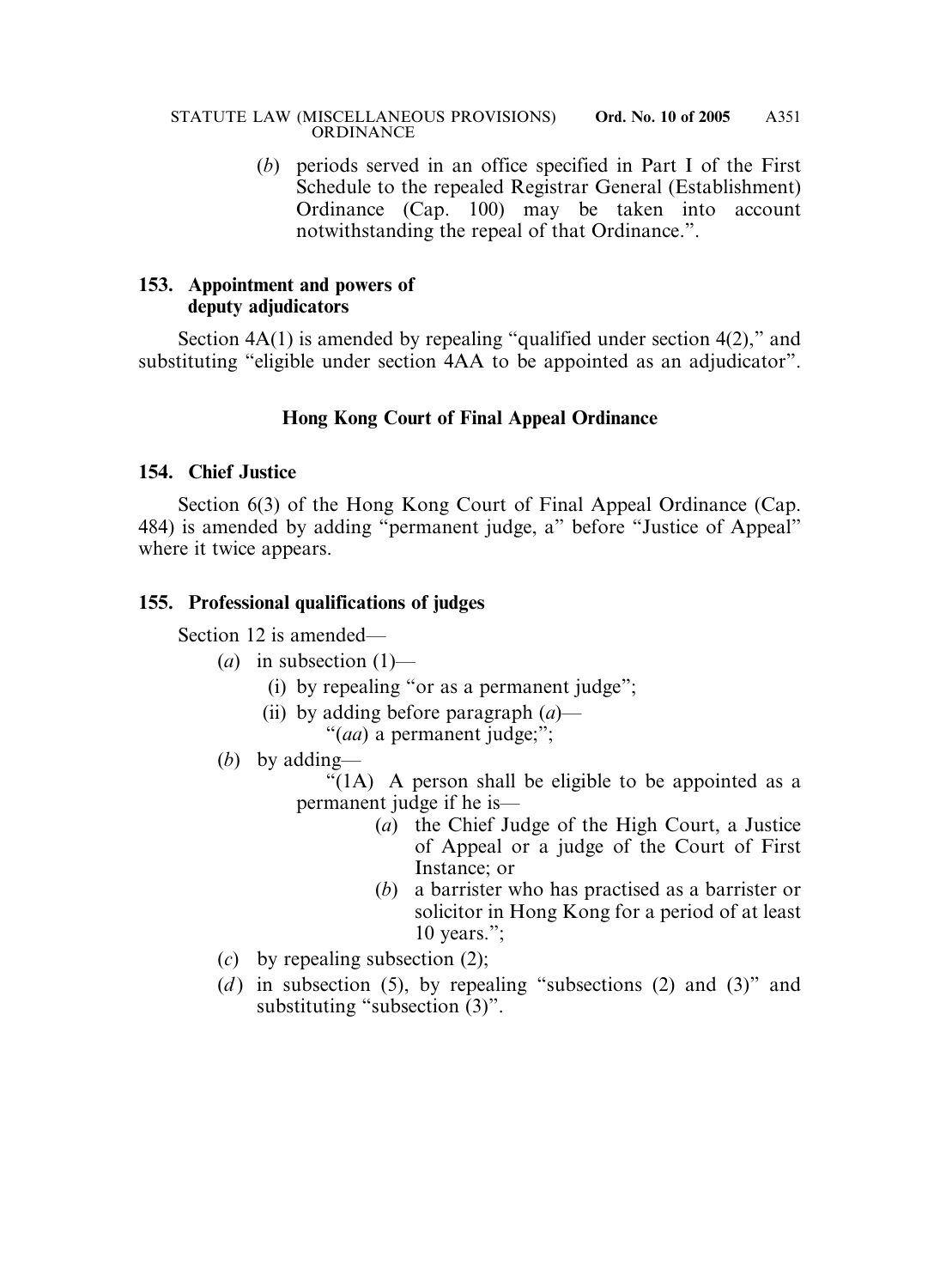#### **156. Tenure of office**

Section 14(2) is amended—

- (*a*) in paragraph (*a*), by repealing "paragraphs (*b*) and (*c*)" and substituting "paragraph (*b*)";
- (*b*) in paragraph (*b*)—
	- (i) by repealing "subject to paragraph (*c*)";
	- (ii) by repealing the semicolon and substituting a full stop;
- (*c*) by repealing paragraph (*c*).

## **157. The Registrar**

Section 42 is amended—

- (*a*) in subsection (2), by adding "under section 37AA(1) of the High Court Ordinance (Cap. 4)" after "required";
- (*b*) in subsection (5), by repealing "a person to act in his place" and substituting "a person who possesses the same qualifications as are required under section 37AA(1) of the High Court Ordinance (Cap. 4) for appointment as the Registrar of the High Court to act in the place of the Registrar".

## **Coroners Ordinance**

## **158. Appointment of coroners**

Section 3 of the Coroners Ordinance (Cap. 504) is amended—

- (*a*) in subsection (1), by repealing "Subject to subsection (2), the" and substituting "The";
- (*b*) by repealing subsection (2).

## **159. Section added**

The following is added immediately after section 3—

## "**3AA. Professional qualifications of coroners**

- (1) A person shall be eligible to be appointed as a coroner if—
	- (*a*) he is qualified to practise as a barrister, solicitor or advocate in a court in Hong Kong or any other common law jurisdiction having unlimited jurisdiction either in civil or criminal matters; and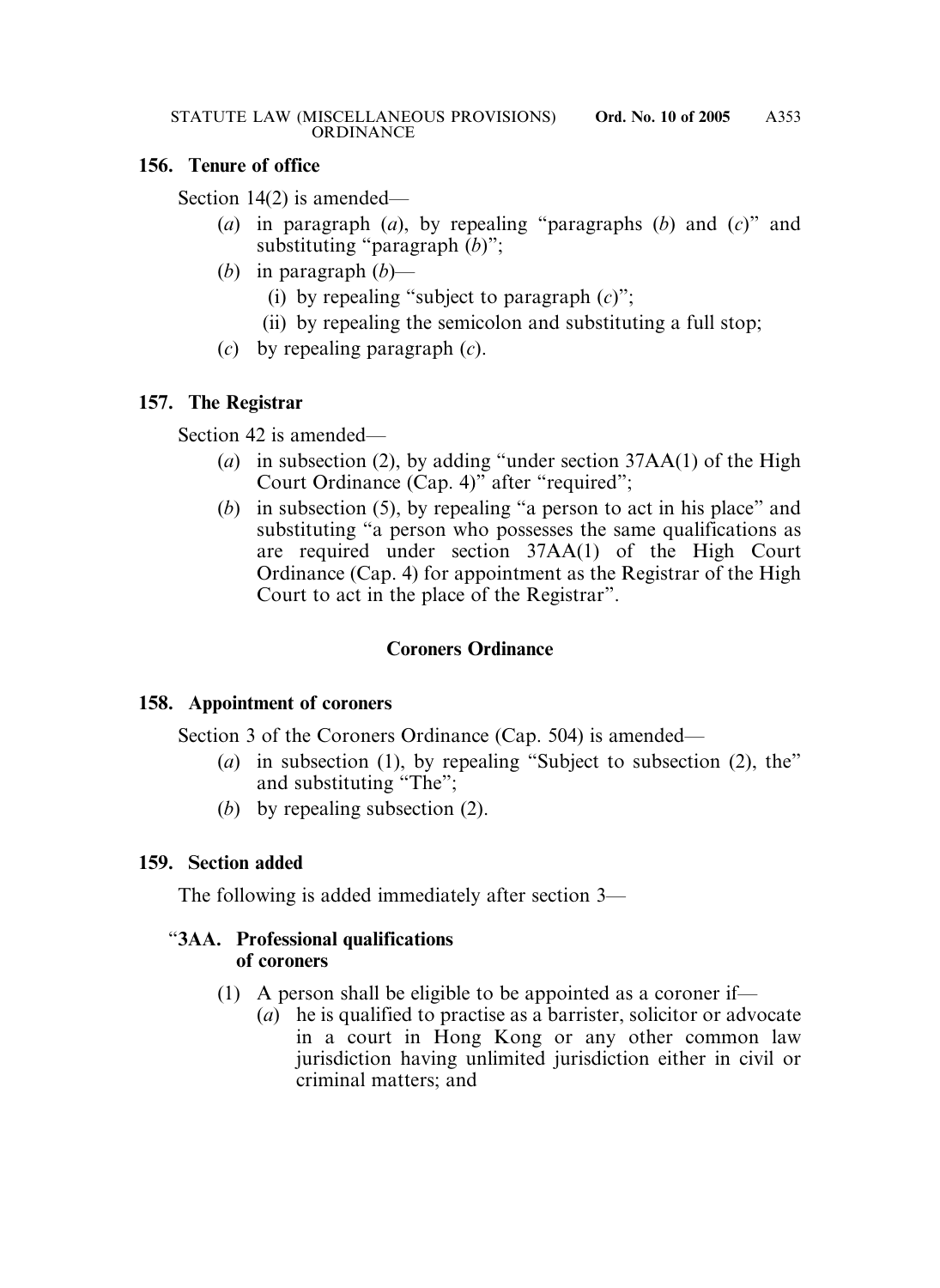- (*b*) since becoming so qualified, he has for a period of or periods totalling not less than 5 years—
	- (i) practised as a barrister, solicitor or advocate in such a court;
	- (ii) been a legal officer as defined in section 2 of the Legal Officers Ordinance (Cap. 87);
	- (iii) been the Director of Legal Aid or a Deputy Director of Legal Aid, Assistant Director of Legal Aid or Legal Aid Officer, appointed in accordance with section 3 of the Legal Aid Ordinance (Cap. 91);
	- (iv) been the Official Receiver or an Assistant Official Receiver (Legal), Assistant Principal Solicitor, Senior Solicitor or Solicitor, appointed in accordance with section 75 of the Bankruptcy Ordinance (Cap. 6); or
	- (v) been the Director of Intellectual Property or a Deputy Director of Intellectual Property, Assistant Director of Intellectual Property, Senior Solicitor or Solicitor, appointed in accordance with section 3 of the Director of Intellectual Property (Establishment) Ordinance (Cap. 412).

(2) For the purposes of calculating the period of 5 years referred to in subsection  $(1)(b)$ —

- (*a*) periods of less than 5 years falling within any of the subparagraphs of that subsection may be combined;
- (*b*) periods served in an office specified in Part I of the First Schedule to the repealed Registrar General (Establishment) Ordinance (Cap. 100) may be taken into account notwithstanding the repeal of that Ordinance.".

## **160. Appointment of deputy coroners**

Section 3A(1) is amended by repealing "who meets the requirement in section 3(2)" and substituting "who is eligible under section 3AA to be appointed as a coroner".

#### **Saving Provisions**

## **161. Saving provisions**

For the avoidance of doubt—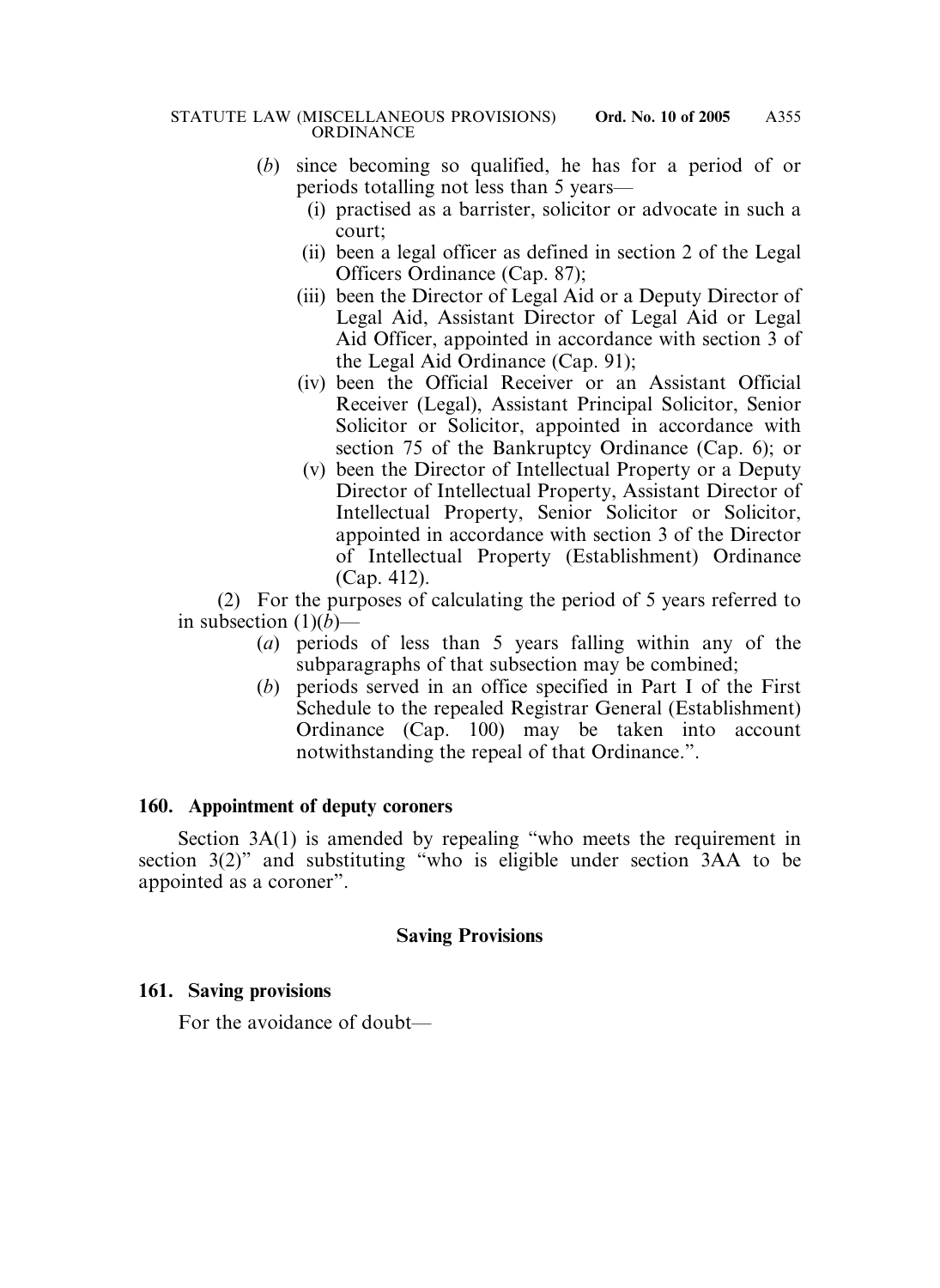- (*a*) the amendments made by section 142 to the Magistrates Ordinance (Cap. 227) shall not affect the appointment of any person who has been appointed as a permanent magistrate or a special magistrate under section 5 of that Ordinance and who holds that office immediately before the date of commencement of section 142; and
- (*b*) where the person referred to in paragraph (*a*) is appointed for a specified term, the specified term may be renewed, extended, further renewed or further extended as if section 142 had not been enacted.

#### **Consequential Amendments**

#### **Interpretation and General Clauses Ordinance**

#### **162. Interpretation of words and expressions**

Section 3 of the Interpretation and General Clauses Ordinance (Cap. 1) is amended, in the definition of "Registrar of the High Court", by repealing "Deputy or Assistant Registrar" and substituting "Senior Deputy Registrar, Deputy Registrar or Assistant Registrar".

#### **Jury Ordinance**

#### **163. Exemptions from service**

Section 5 of the Jury Ordinance (Cap. 3) is amended—

- (*a*) in subsection  $(1)(b)(i)$ , by adding "Senior Deputy Registrar," before "Deputy Registrar";
- (*b*) in subsection (2), by adding—
	- "(*aa*) "Senior Deputy Registrar" (高級副司法常務官) means Senior Deputy Registrar of the High Court;".

#### **High Court Ordinance**

#### **164. Interpretation**

Section 2 of the High Court Ordinance (Cap. 4) is amended, in the definition of "Master", by adding "37AC," after "sections 37,".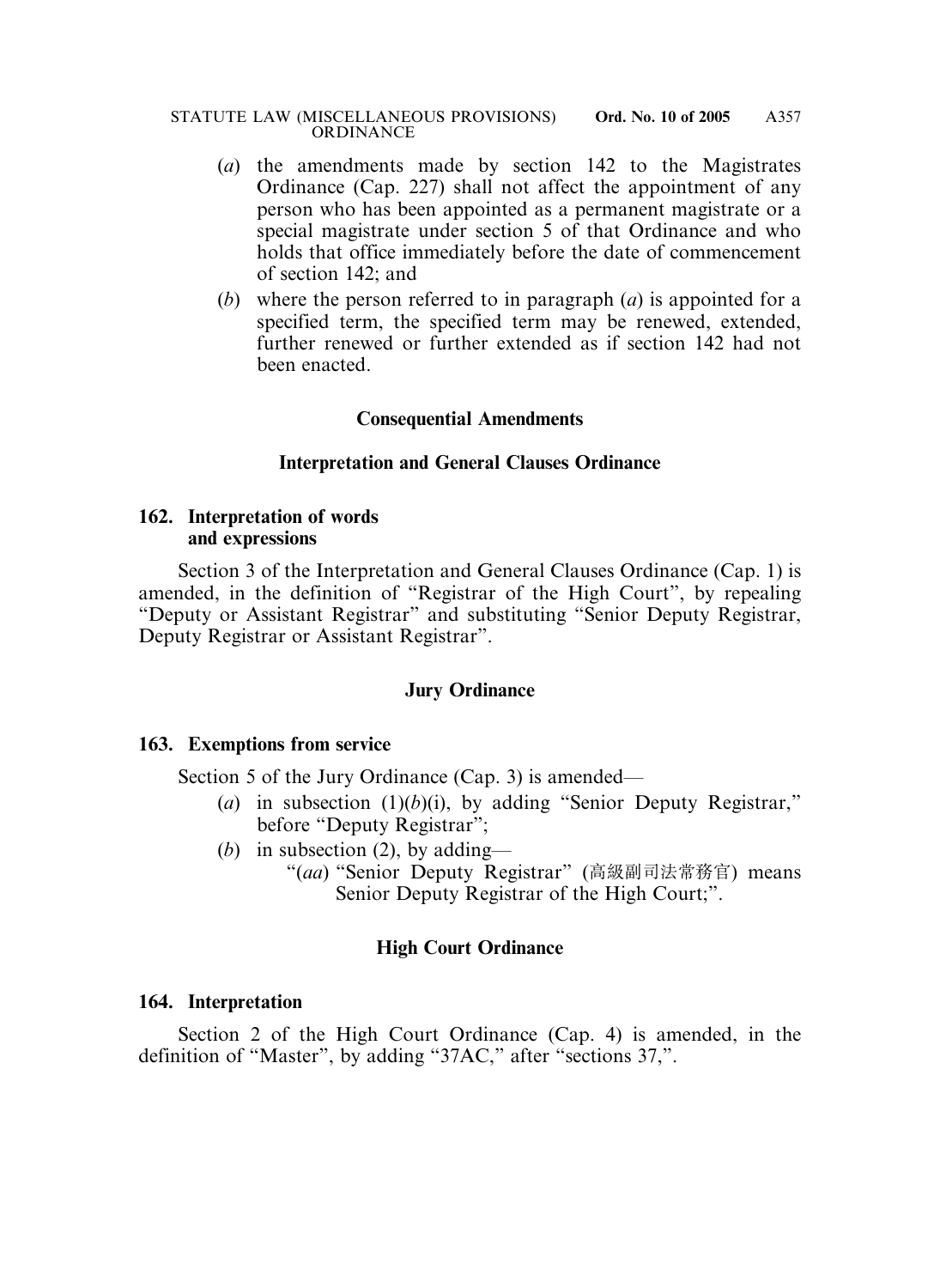#### **The Rules of the High Court**

#### **165. Definitions**

Order 1, rule 4(1) of the Rules of the High Court (Cap. 4 sub. leg. A) is amended—

- (*a*) in the definition of "master", by repealing "the Registrar, and Deputy and Assistant Registrars" and substituting "the Registrar of the High Court and a Senior Deputy Registrar, Deputy Registrar or Assistant Registrar of the High Court";
- (*b*) in the definition of "Registrar", by repealing "a Deputy Registrar or an Assistant Registrar" and substituting "a Senior Deputy Registrar, Deputy Registrar or Assistant Registrar of the High Court".

#### **166. Interpretation**

Order 62, rule 1(1) is amended, in the definition of "contentious business", by repealing "as a solicitor or advocate" and substituting "as a barrister, solicitor or advocate".

#### **Bankruptcy Ordinance**

#### **167. Interpretation**

Section 2 of the Bankruptcy Ordinance (Cap. 6) is amended, in the definition of "Registrar", by repealing "Deputy or Assistant Registrar" and substituting "Senior Deputy Registrar, Deputy Registrar or Assistant Registrar".

#### **168. Jurisdiction of Registrar**

Section 99A(7) is amended, in the definition of "Registrar", by adding— "(*aa*) any Senior Deputy Registrar of the High Court;".

#### **Bankruptcy Rules**

#### **169. Interpretation**

Rule 2 of the Bankruptcy Rules (Cap. 6 sub. leg. A) is amended, in the definition of "Registrar", by repealing "the Deputy or Assistant Registrar" and substituting "any Senior Deputy Registrar, Deputy Registrar or Assistant Registrar".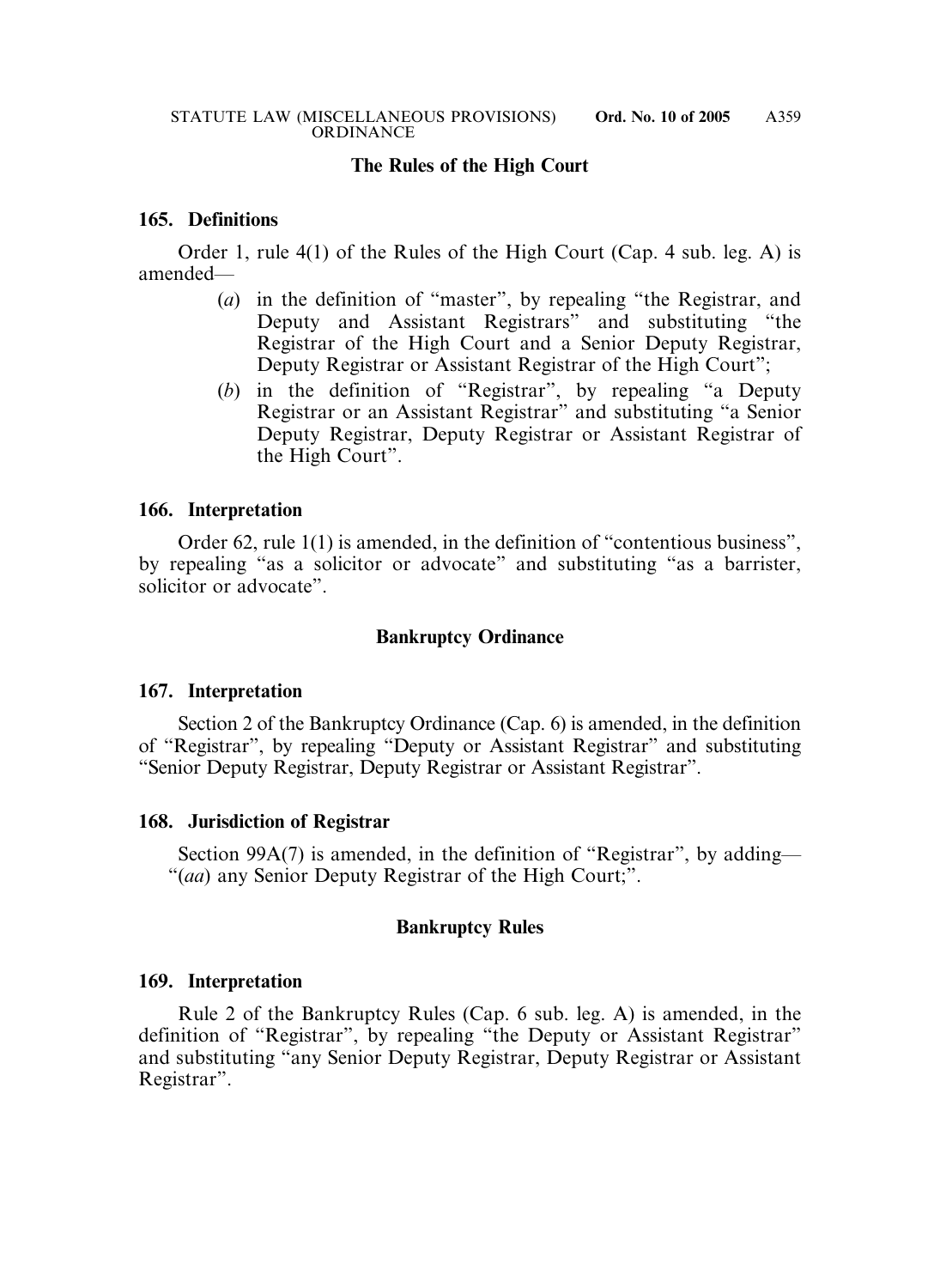### **Probate and Administration Ordinance**

#### **170. Interpretation**

Section 2 of the Probate and Administration Ordinance (Cap. 10) is amended, in the definition of "Registrar", by repealing "Deputy or Assistant Registrar" and substituting "Senior Deputy Registrar, Deputy Registrar or Assistant Registrar".

## **171. Registrar to be Official Administrator**

Section 9(5) is amended—

- (*a*) by repealing "include Deputy or Assistant Registrar" and substituting "include a Senior Deputy Registrar, Deputy Registrar or Assistant Registrar of the High Court";
- (*b*) by repealing "a Deputy or Assistant Registrar" and substituting "a Senior Deputy Registrar, Deputy Registrar or Assistant Registrar of the High Court".

### **Companies Ordinance**

#### **172. Jurisdiction of Registrar**

Section 222A(7) of the Companies Ordinance (Cap. 32) is amended, in the definition of "Registrar", by adding—

"(*aa*) any Senior Deputy Registrar of the High Court;".

#### **Companies (Winding-up) Rules**

#### **173. Interpretation of terms**

Rule 2 of the Companies (Winding-up) Rules (Cap. 32 sub. leg. H) is amended, in the definition of "Registrar"—

- (*a*) by repealing "the court" and substituting "the High Court";
- (*b*) by repealing "a deputy registrar or an assistant registrar" and substituting "a senior deputy registrar, deputy registrar or assistant registrar of the High Court".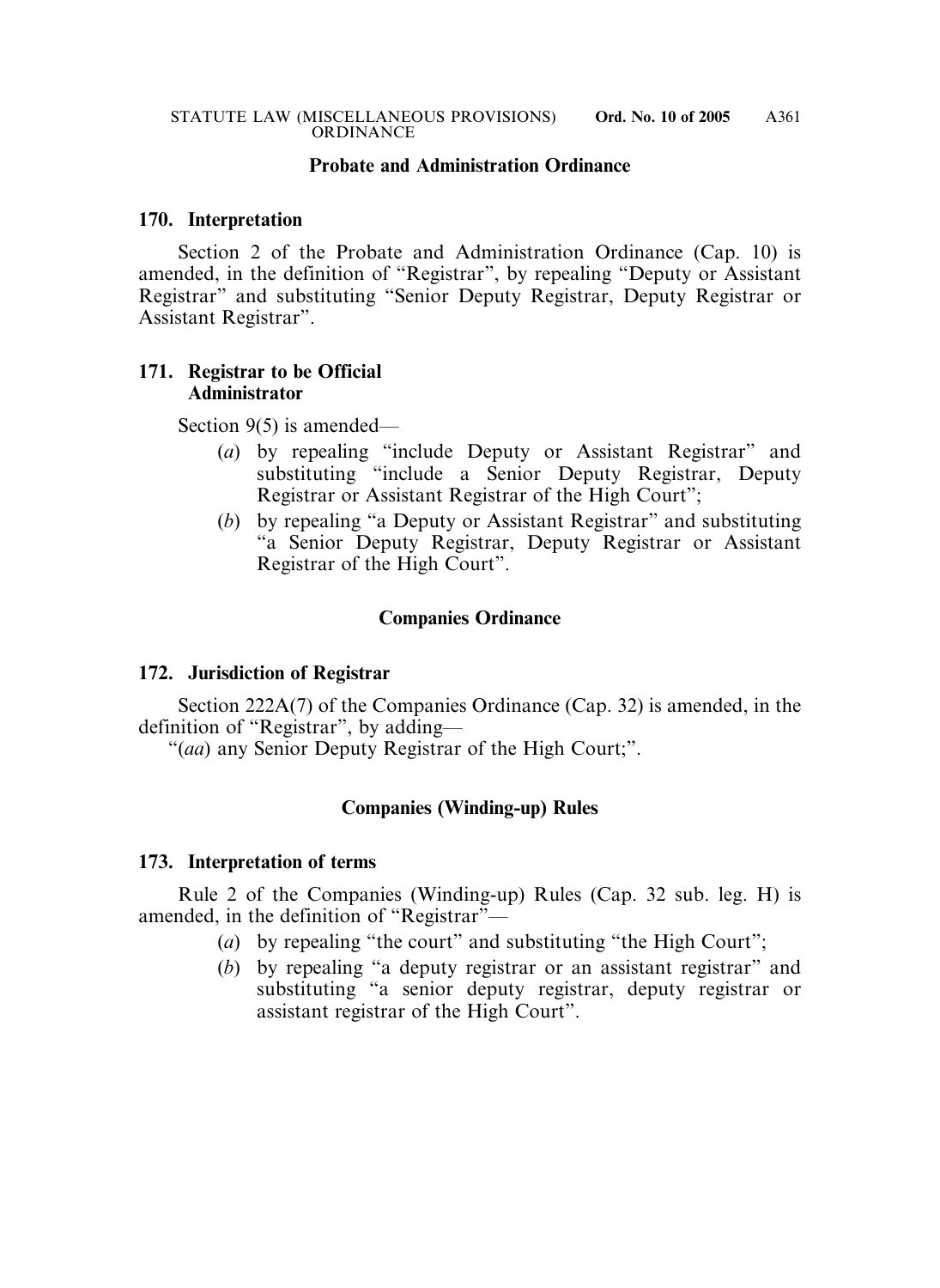#### **Companies (Disqualification of Directors) Proceedings Rules**

#### **174. Interpretation**

Rule 1 of the Companies (Disqualification of Directors) Proceedings Rules (Cap. 32 sub. leg. K) is amended, in the definition of "Registrar"—

- (*a*) by repealing "the court" and substituting "the High Court";
- (*b*) by repealing "a deputy registrar or an assistant registrar" and substituting "a senior deputy registrar, deputy registrar or assistant registrar of the High Court".

### **Legal Practitioners Ordinance**

#### **175. Interpretation**

Section 2(1) of the Legal Practitioners Ordinance (Cap. 159) is amended, in the definition of "Registrar", by adding "senior deputy registrar," before "deputy registrar".

#### **176. Costs Committee**

Section 74(1)(*b*) is amended by repealing "Registrar or a deputy registrar" and substituting "Registrar of the High Court or a senior deputy registrar or deputy registrar".

#### **Maintenance Orders (Reciprocal Enforcement) Ordinance**

#### **177. Interpretation**

Section 2(1) of the Maintenance Orders (Reciprocal Enforcement) Ordinance (Cap. 188) is amended, in paragraph (*a*) of the definition of "Registrar", by adding "a Senior Deputy Registrar," before "a Deputy Registrar".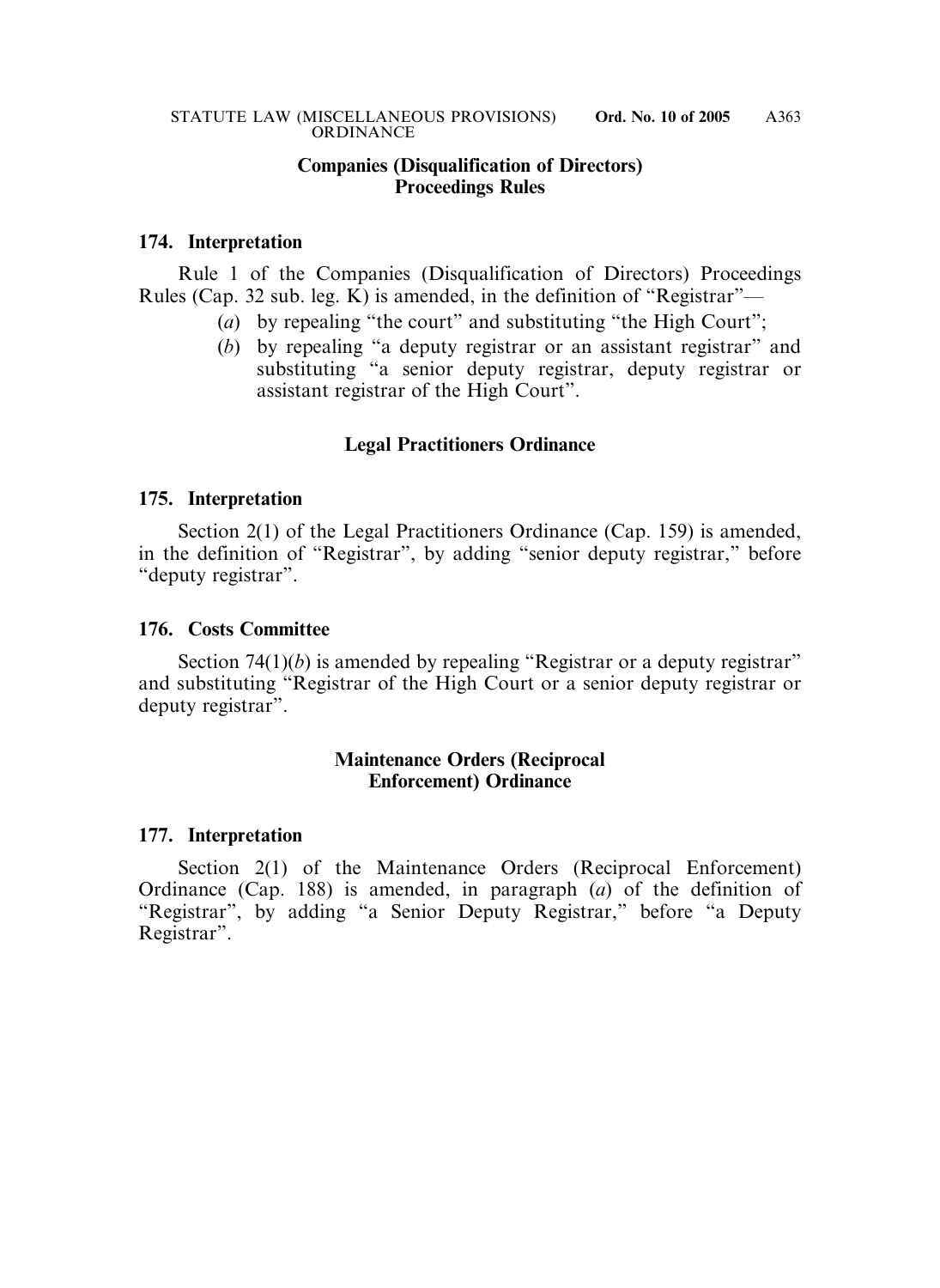#### **Criminal Procedure Ordinance**

#### **178. Interpretation**

Section 2 of the Criminal Procedure Ordinance (Cap. 221) is amended, in the definition of "Registrar", by repealing "the court" and substituting "the High Court".

#### **179. Rules and orders as to practice and procedure**

Section 9(1)(h) is amended by repealing "a Deputy Registrar" and substituting "a Senior Deputy Registrar or Deputy Registrar of the High Court".

### **The Rules of the District Court**

#### **180. Interpretation**

Order 62, rule 1(1) of the Rules of the District Court (Cap. 336 sub. leg. H) is amended, in the definition of "contentious business", by repealing "as a solicitor or advocate" and substituting "as a barrister, solicitor or advocate".

#### **Partition Ordinance**

#### **181. Memorandum for stay of proceedings**

Section 3B(6) of the Partition Ordinance (Cap. 352) is amended, in the definition of "Registrar", by repealing "a deputy or assistant registrar" and substituting "a senior deputy registrar, deputy registrar or assistant registrar of the High Court".

#### **Pension Benefits (Judicial Officers) Ordinance**

#### **182. Normal retirement age**

Section 6(1) of the Pension Benefits (Judicial Officers) Ordinance (Cap. 401) is amended—

(*a*) in paragraph (*a*), by repealing "or  $(c)$ ";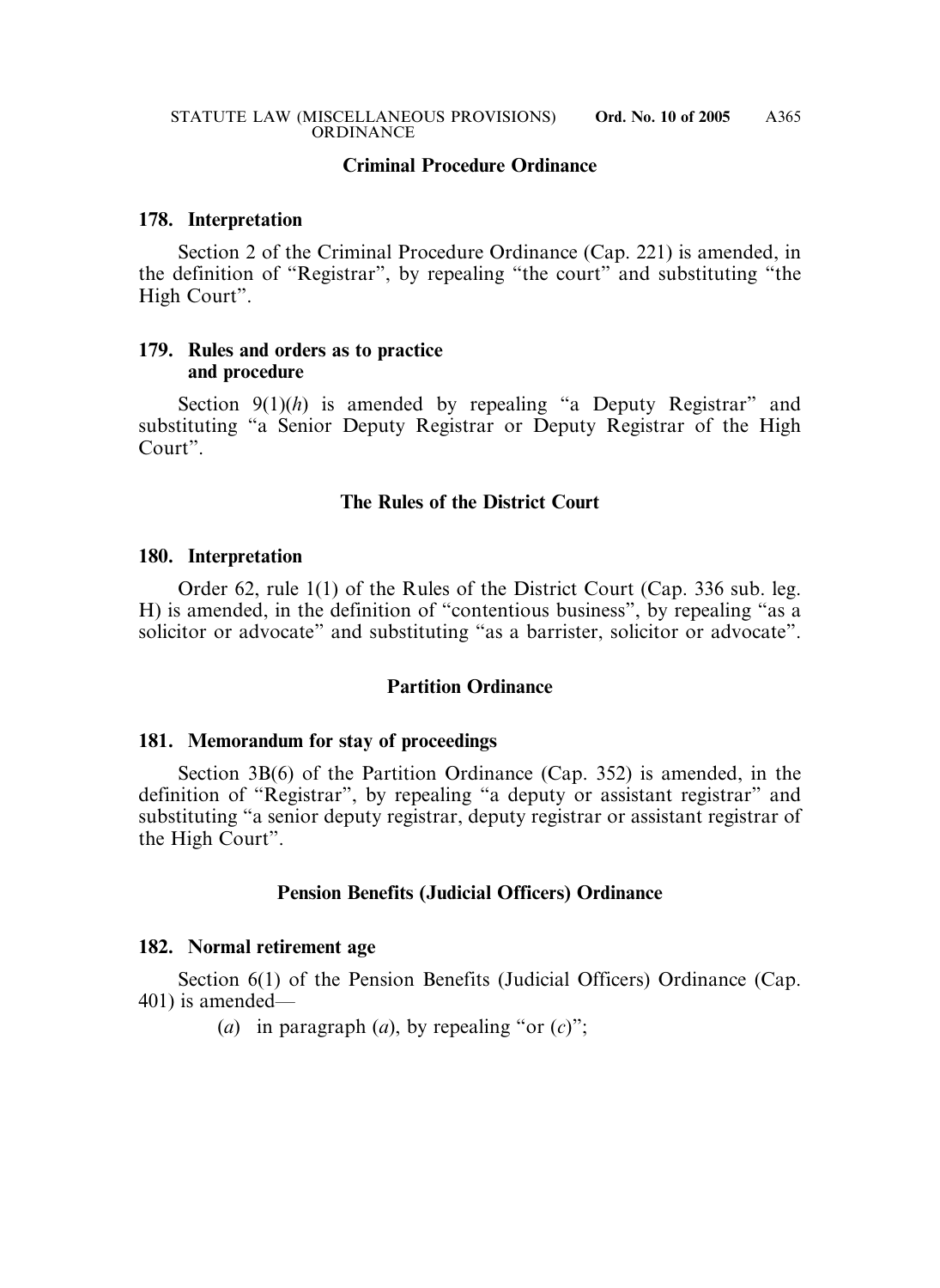(*b*) in paragraph (*b*), by repealing "a Registrar or Deputy Registrar" and substituting "the Registrar of the High Court or a Senior Deputy Registrar or Deputy Registrar".

## **Occupational Retirement Schemes Ordinance**

### **183. Exercise of the powers of the court**

Section 59 of the Occupational Retirement Schemes Ordinance (Cap. 426) is amended—

- (*a*) by adding—
	- "(*aa*) any Senior Deputy Registrar of the High Court;";
- (*b*) in paragraph (*b*), by repealing "the Deputy Registrar" and substituting "any Deputy Registrar".

# PART 5

## AMENDMENTS RELATING TO LEGAL EDUCATION AND LEGAL PRACTITIONERS

## **Division 1—To include representatives of The Chinese University of Hong Kong in the Standing Committee on Legal Education and Training**

## **Legal Practitioners Ordinance**

## **184. Standing Committee on Legal Education and Training**

Section 74A(3) of the Legal Practitioners Ordinance (Cap. 159) is amended—

- (*a*) in paragraph (*a*)—
	- (i) by repealing "15 members" and substituting "17 members";
	- (ii) by adding—
		- "(vii*a*) 2 shall be persons nominated by the Vice-Chancellor of The Chinese University of Hong Kong;";
- (*b*) in paragraph (*b*), by repealing "(vii)" and substituting "(vii*a*)".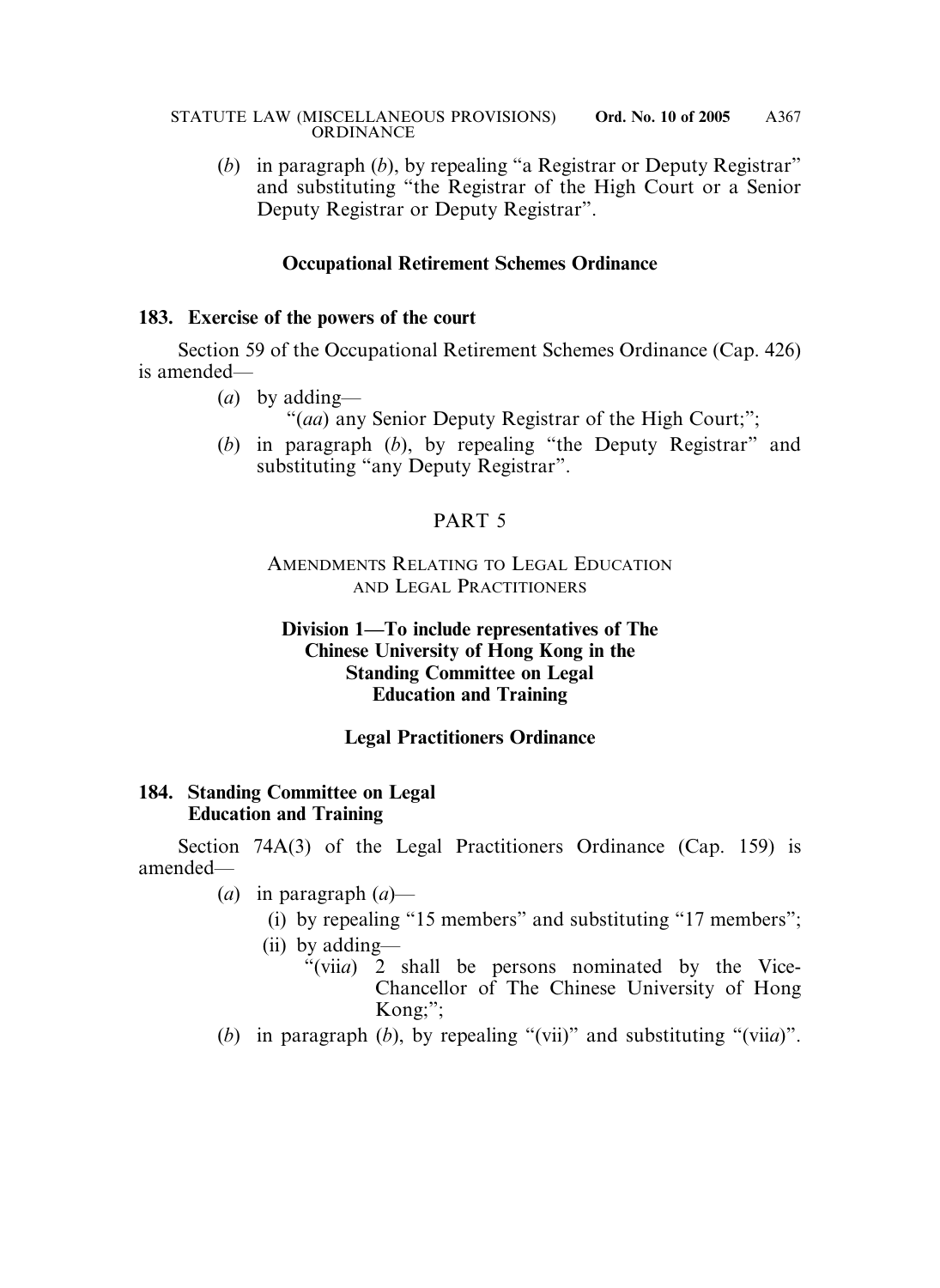## **Division 2**—**To clarify the power of the Council of The Law Society of Hong Kong to make rules for solicitors**

### **Legal Practitioners Ordinance**

### **185. Power of the Council to make rules**

Section 73 of the Legal Practitioners Ordinance (Cap. 159) is amended by adding—

"(2A) For the avoidance of doubt, it is declared that in subsection (1)(*a*)(i), "professional practice" (專業執業), in relation to a solicitor, means acting as a solicitor or the business of acting as a solicitor, whether as a partner, sole practitioner, assistant solicitor or consultant in a Hong Kong firm or as an employee of a non-solicitor employer.".

#### **186. Indemnity rules**

Section 73A is amended by adding—

"(8) For the avoidance of doubt, it is declared that in subsection (1)(*a*) and (*b*), "practice" (執業業務), in relation to a solicitor, means acting as a solicitor or the business of acting as a solicitor, whether as a partner, sole practitioner, assistant solicitor or consultant in a Hong Kong firm or as an employee of a non-solicitor employer.".

## PART 6

#### MINOR AMENDMENTS

## **Division 1**—**To remove the references to certain amending provisions that are no longer necessary**

## **Securities (Margin Financing) (Amendment) Ordinance 2000**

## **187. Consequential amendment of other Ordinances**

Schedule 3 to the Securities (Margin Financing) (Amendment) Ordinance 2000 (20 of 2000) is amended by repealing item 4.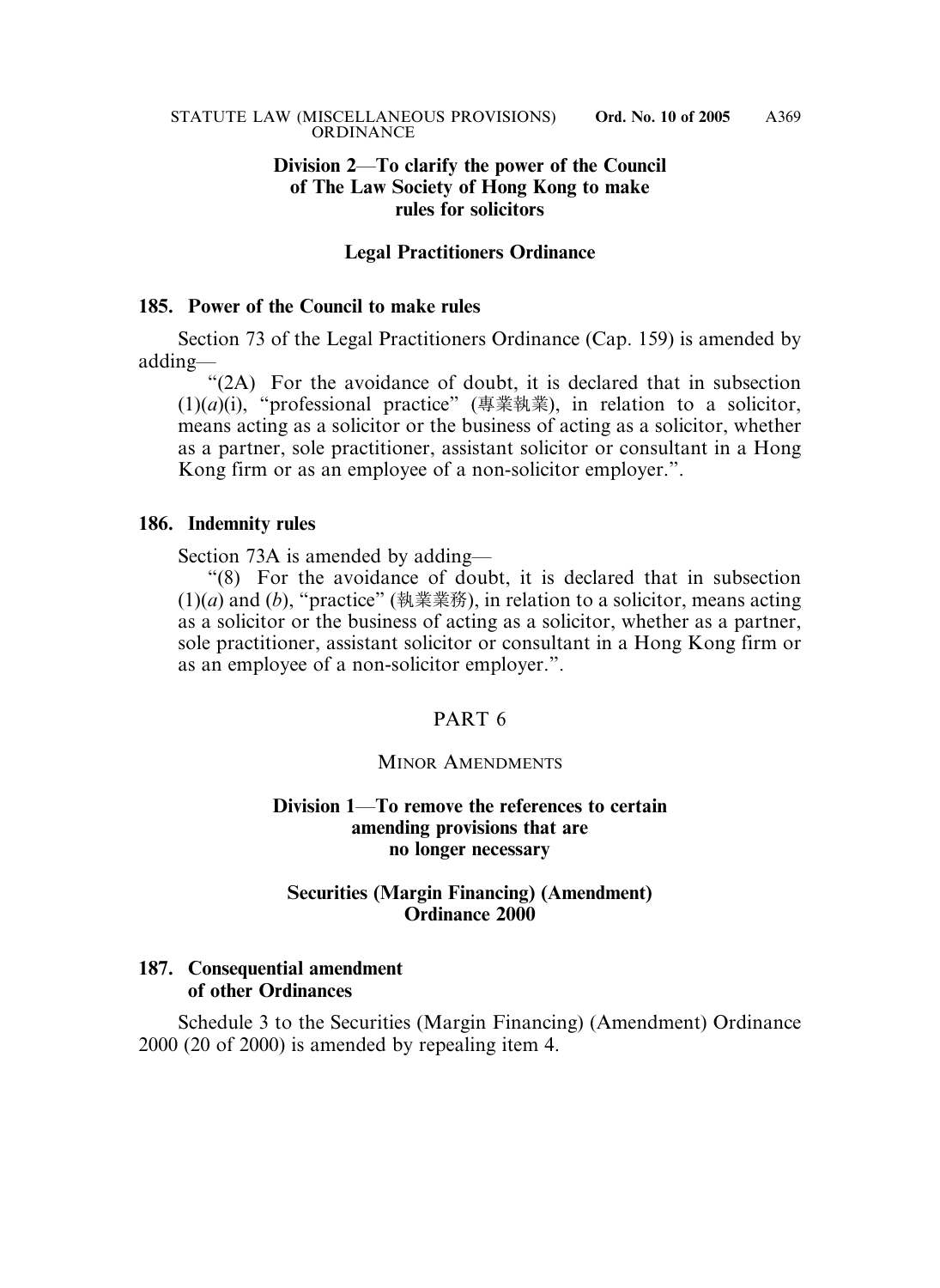### **Securities (Amendment) Ordinance 2000**

### **188. Regulations**

Section 5 of the Securities (Amendment) Ordinance 2000 (30 of 2000) is repealed.

## **Intellectual Property (Miscellaneous Amendments) Ordinance 2001**

#### **189. "official journal" substituted for "Gazette"**

Section 19 of the Intellectual Property (Miscellaneous Amendments) Ordinance 2001 (2 of 2001) is amended by repealing ",  $88(1)(c)$ (iii) and  $93(2)$ " and substituting "and  $88(1)(c)(iii)$ ".

### **190. "official journal" substituted for "Gazette"**

Section 27(1) is amended—

- (*a*) by repealing " $37(2)(b)$ ,";
- (*b*) by repealing ",  $60(3)$ ".

#### **Securities and Futures Ordinance**

## **191. Savings, transitional, consequential and related provisions, etc.**

Schedule 10 to the Securities and Futures Ordinance (5 of 2002) is amended, in Part 2, by repealing item 16(*d* ).

## **Division 2**—**To achieve internal consistency in terminology and consistency between the Chinese and English texts of certain Ordinances**

## **Landlord and Tenant (Consolidation) Ordinance**

## **192. Fraudulent removal of property by tenant**

Section 111 of the Landlord and Tenant (Consolidation) Ordinance (Cap. 7) is amended by repealing "簡易程序" and substituting "公訴程序".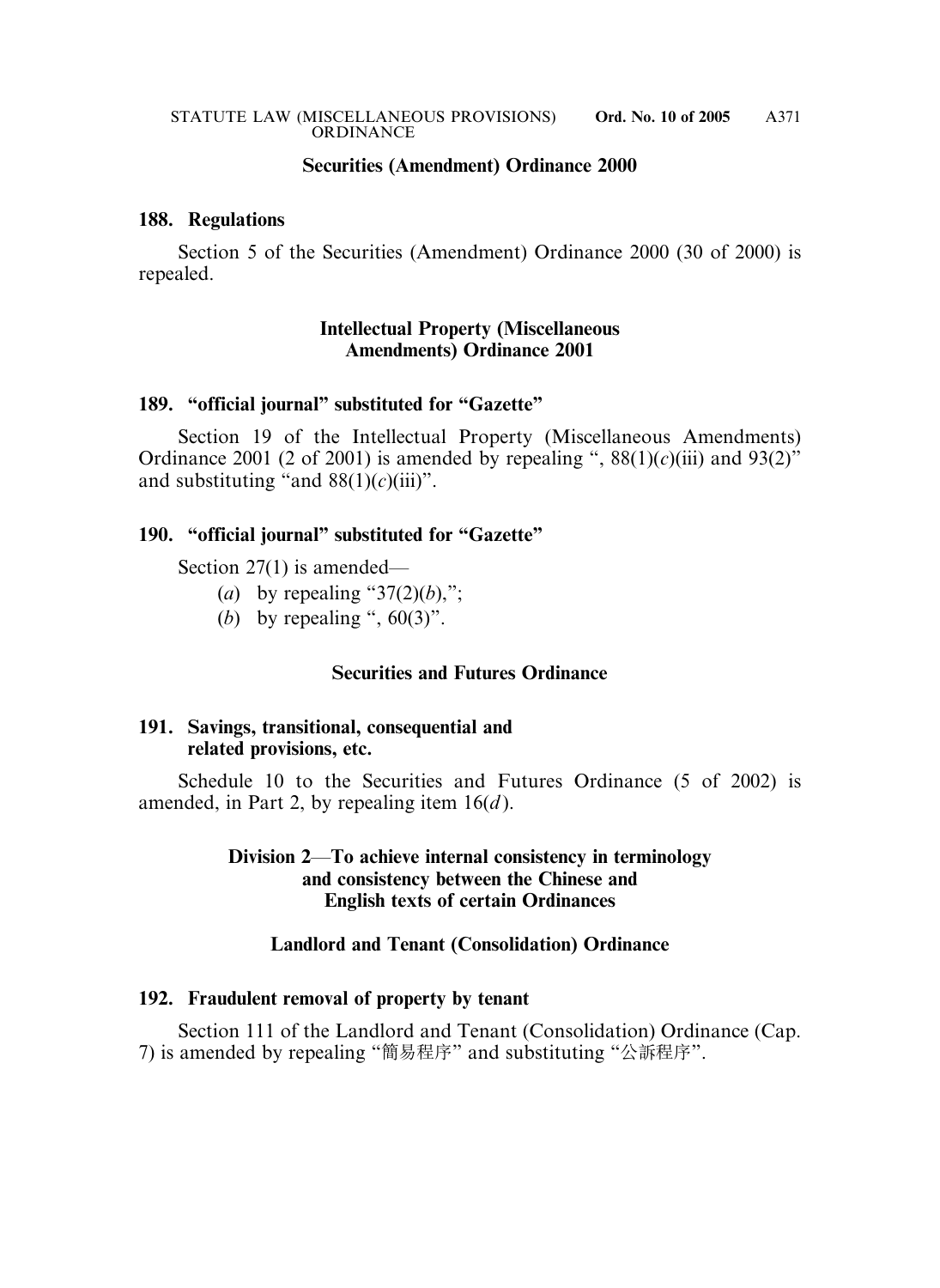### **Import and Export Ordinance**

## **193. Restriction on carriage, etc. of prescribed articles in Hong Kong waters**

The Import and Export Ordinance (Cap. 60) is amended, in the Chinese text, by repealing section 6E(4) and substituting—

"(4) 任何人如無合法辯解,不得在香港水域內,使用船隻拖動並非在另一 船隻上的訂明物品。".

### **Pensions Ordinance**

## **194. Pension or allowance may be suspended on certain post-retirement employment**

Section 16(1) and (2) of the Pensions Ordinance (Cap. 89) is amended by repealing "for the Civil Service".

#### **Pensions Regulations**

## **195. Additional pension in respect of war service**

Regulation 17A(2)(*a*)(ii) of the Pensions Regulations (Cap. 89 sub. leg. A) is amended by repealing "for the Civil Service".

### **Immigration (Refugee Status Review Boards) (Procedure) Regulations**

#### **196. The representative of the applicant**

Regulation 6(2) of the Immigration (Refugee Status Review Boards) (Procedure) Regulations (Cap. 115 sub. leg. L) is amended—

- (*a*) by repealing "執業律師 (該律師為有權在香港執業的律師)" and substituting "有權在香港執業的法律執業者";
- (*b*) by repealing "的律師" and substituting "法律執業者".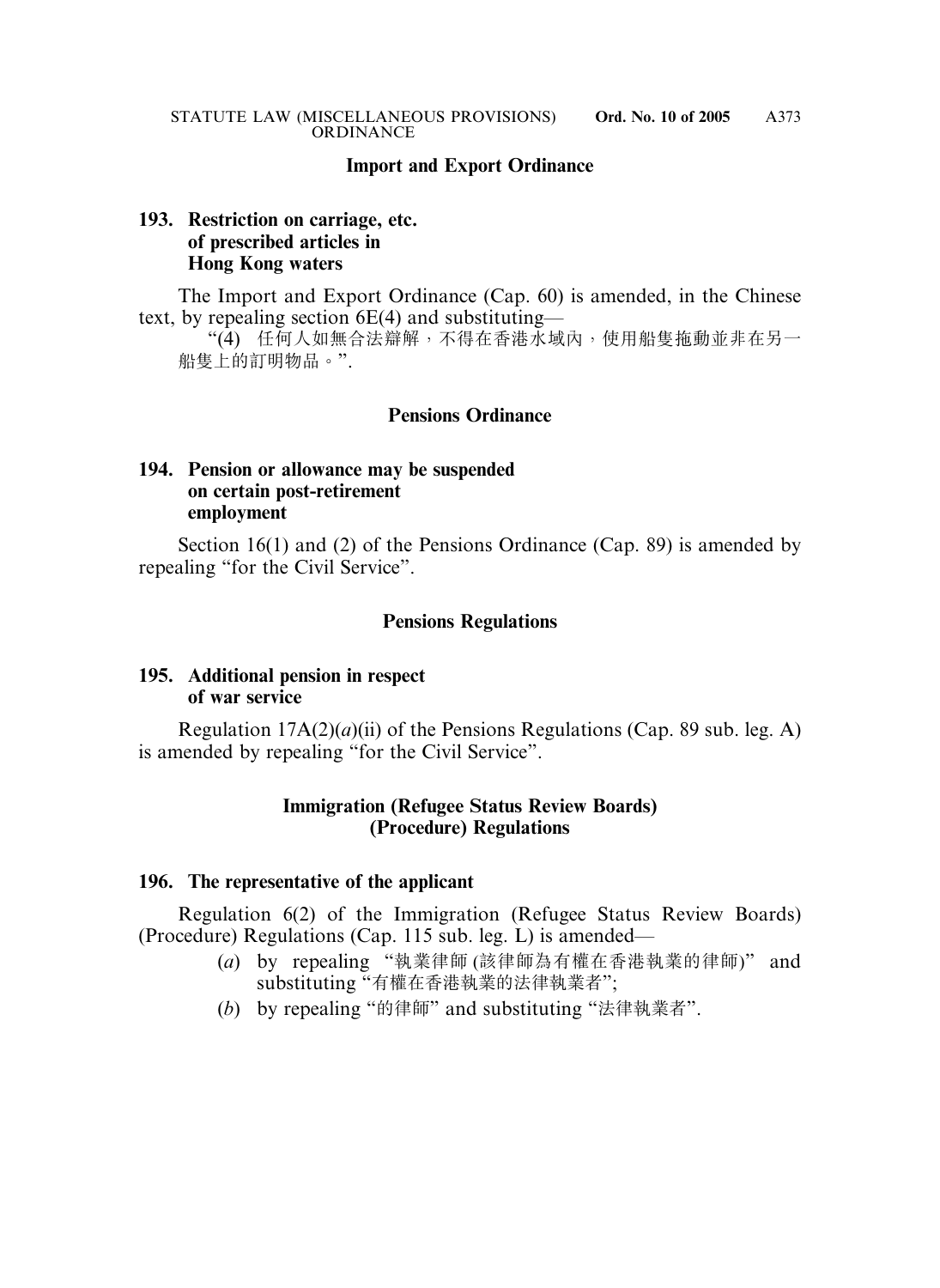## **Summary Offences Ordinance**

# **197. Nuisances committed in public places, etc.**

Section 4(28) of the Summary Offences Ordinance (Cap. 228) is amended by repealing "直接或因而" and substituting "因而可直接造成或可".

## **International Organizations (Privileges and Immunities) Ordinance**

## **198. Application of national laws**

Section 5(2) of the International Organizations (Privileges and Immunities) Ordinance (Cap. 558) is amended—

- (*a*) in paragraph (*b*), by repealing "互相矛盾或抵觸";
- (*b*) by adding "互相矛盾或抵觸," before "則該條文".

# **Securities and Futures Ordinance**

## **199. Rules by Commission**

Section 100(2)(*b*) of the Securities and Futures Ordinance (Cap. 571) is amended by repealing "就與該服務" and substituting "就使用與提供該服務".

## **200. Circumstances in which duty of disclosure arises**

Section 313(7)(*b*)(i) is amended by adding "對上一次" after "於".

## **201. Notification of family and corporate interests and short positions by director and chief executive**

Section 344(5) is amended—

- (*a*) in paragraph (*b*), by adding "(不論是否受任何條件規限)" after "義 務";
- (*b*) by repealing "(視屬何情況而定)".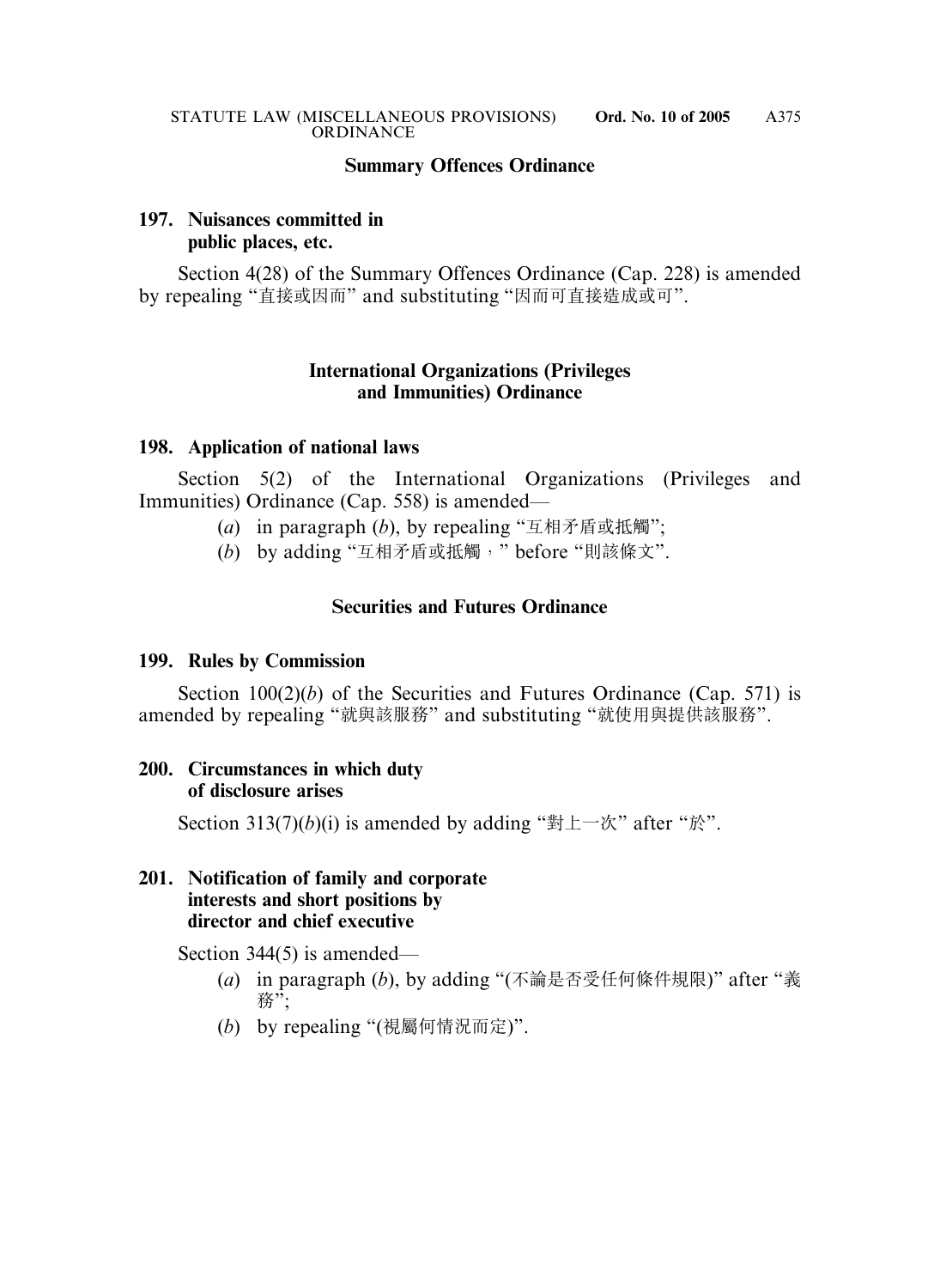## **202. Notification to be given by director and chief executive**

Section 347(2) is amended by repealing "的方式".

## **203. Interpretation and general provisions**

Schedule 1 is amended, in Part 3, in item 12, by repealing "自動報價協會" and substituting "協會——自動報價系統".

## **204. Exchange companies, clearing houses and exchange controllers**

Schedule 3 is amended, in Part 6, in section 3(7)—

- (*a*) by repealing "不論該款" and substituting "即使該款";
- (*b*) by repealing "是否".

# **Division 3**—**To replace the English title of the Shipping and Port Control Regulations in an Ordinance with its Chinese title**

# **Merchant Shipping (Seafarers) Ordinance**

# **205. Interpretation**

Section 2(1) of the Merchant Shipping (Seafarers) Ordinance (Cap. 478) is amended, in the definition of "出港證", by repealing " 《Shipping and Port Control Regulations》" and substituting "《船舶及港口管制規例》".

## **Division 4**—**To rectify errors in the references in certain provisions to other provisions**

# **Air Transport (Licensing of Air Services) Regulations**

# **206. Public and private inquiries**

Regulation 9 of the Air Transport (Licensing of Air Services) Regulations (Cap. 448 sub. leg. A) is amended—

- (*a*) by repealing "Form 4" where it first appears and substituting "Form 3";
- (*b*) by repealing "the said".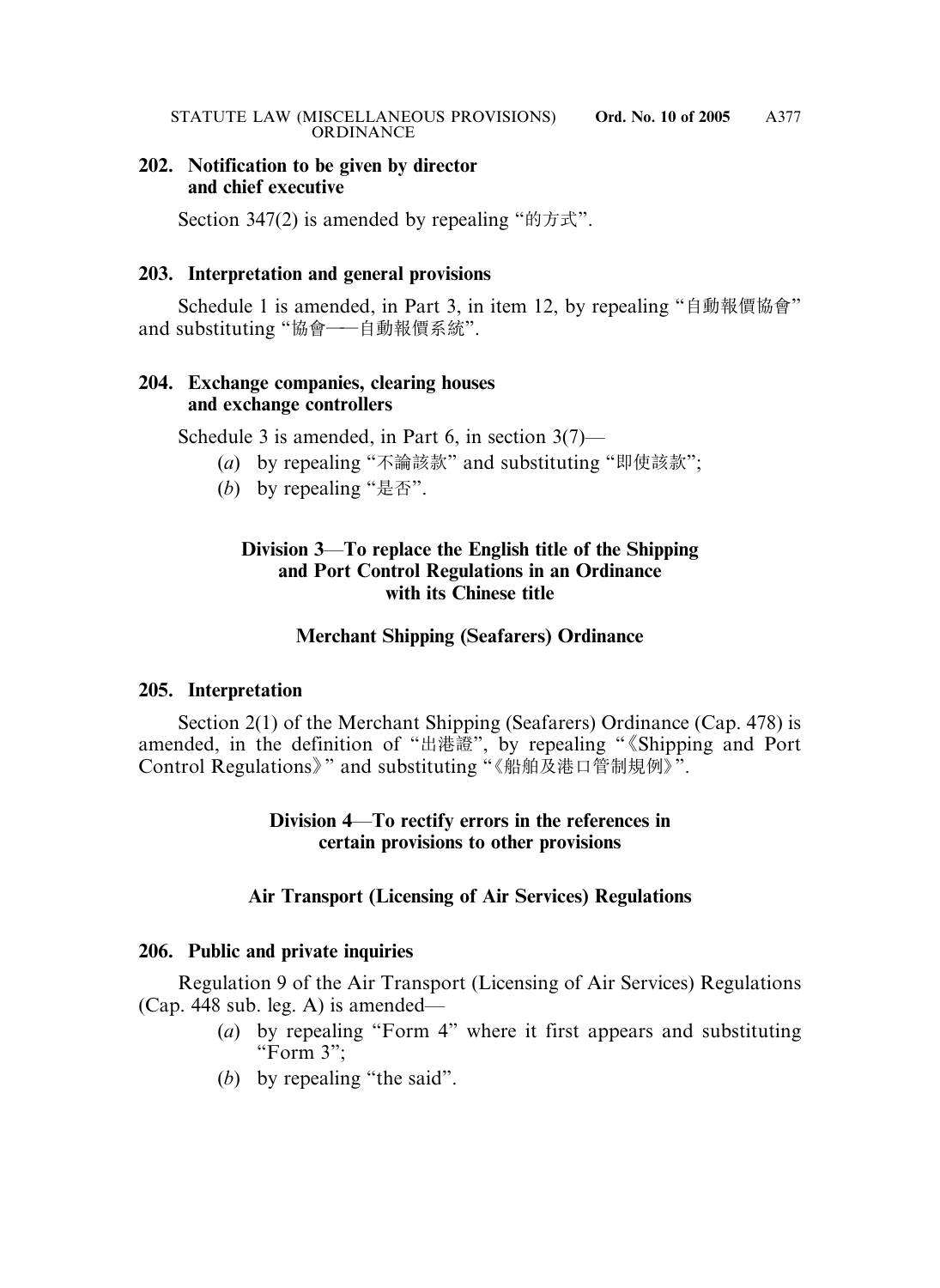#### **207. Forms**

The Schedule is amended, in Form 3, by repealing "[reg. 8]" and substituting "[regs. 8 & 9]".

## **Division 5—To update the references in certain Ordinances to the title of a set of regulations made under the Dangerous Goods Ordinance**

## **Pilotage Ordinance**

#### **208. Ships subject to compulsory pilotage**

Schedule 1 to the Pilotage Ordinance (Cap. 84) is amended, in item 3, by repealing "Dangerous Goods (Classification) Regulations (Cap. 295 sub. leg.)" and substituting "Dangerous Goods (Application and Exemption) Regulations (Cap. 295 sub. leg. A)".

## **Eastern Harbour Crossing Road Tunnel By-laws**

#### **209. Vehicles prohibited**

By-law 17(1)(*r*), (*s*), (*t*), (*u*) and (*v*) of the Eastern Harbour Crossing Road Tunnel By-laws (Cap. 215 sub. leg. E) is amended by repealing "Dangerous Goods (Classification) Regulations (Cap. 295 sub. leg.)" and substituting "Dangerous Goods (Application and Exemption) Regulations (Cap. 295 sub. leg.  $A$ <sup>".</sup>

#### **210. Vehicles conveying dangerous goods**

By-law 19(3)(*a*) is amended by repealing "Dangerous Goods (Classification) Regulations (Cap. 295 sub. leg.)" and substituting "Dangerous Goods (Application and Exemption) Regulations (Cap. 295 sub. leg. A)".

### **Radiation (Control of Radioactive Substances) Regulations**

#### **211. Conveyance of radioactive substances on vehicles or vessels**

Regulation 7(7) of the Radiation (Control of Radioactive Substances) Regulations (Cap. 303 sub. leg. A) is amended by repealing "Dangerous Goods (Classification) Regulations (Cap. 295 sub. leg.)" and substituting "Dangerous Goods (Application and Exemption) Regulations (Cap. 295 sub. leg. A)".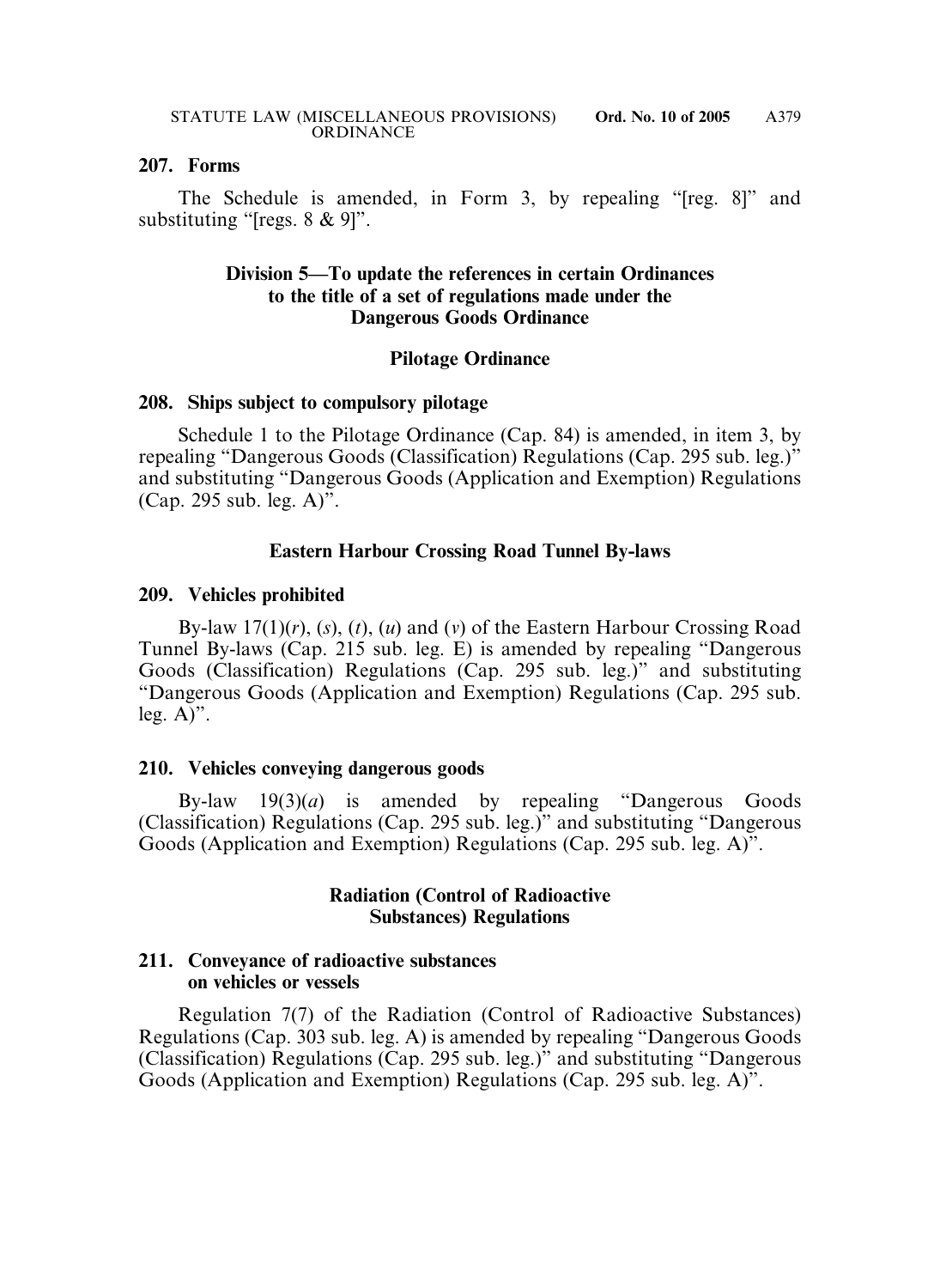#### **Road Tunnels (Government) Regulations**

#### **212. Prohibition against vehicles conveying dangerous goods**

Regulation  $11(1)(a)$ ,  $(b)$ ,  $(c)$ ,  $(d)$  and  $(e)$  of the Road Tunnels (Government) Regulations (Cap. 368 sub. leg. A) is amended by repealing "Dangerous Goods (Classification) Regulations (Cap. 295 sub. leg., 1983 R. Ed.)" and substituting "Dangerous Goods (Application and Exemption) Regulations (Cap. 295 sub. leg. A)".

### **Electricity (Wiring) Regulations**

#### **213. Periodic inspection, testing and certification**

Regulation 20(1)(*b*) of the Electricity (Wiring) Regulations (Cap. 406 sub. leg. E) is amended by repealing "Dangerous Goods (Classification) Regulations (Cap. 295 sub. leg.)" and substituting "Dangerous Goods (Application and Exemption) Regulations (Cap. 295 sub. leg. A)".

## **Division 6—To update the references in certain Ordinances to the title of a notice given for the purposes of the Prevention of Bribery Ordinance**

### **Fire Services Ordinance**

#### **214. What the Fund consists of**

Section 19B(*h*) of the Fire Services Ordinance (Cap. 95) is amended by repealing "Acceptance of Advantages (Governor's Permission) Notice 1992" and substituting "Acceptance of Advantages (Chief Executive's Permission) Notice 2004".

### **Police Force Ordinance**

#### **215. What the Police Welfare Fund consists of**

Section 39C(*i*) of the Police Force Ordinance (Cap. 232) is amended by repealing "Acceptance of Advantages (Governor's Permission) Notice 1992" and substituting "Acceptance of Advantages (Chief Executive's Permission) Notice 2004"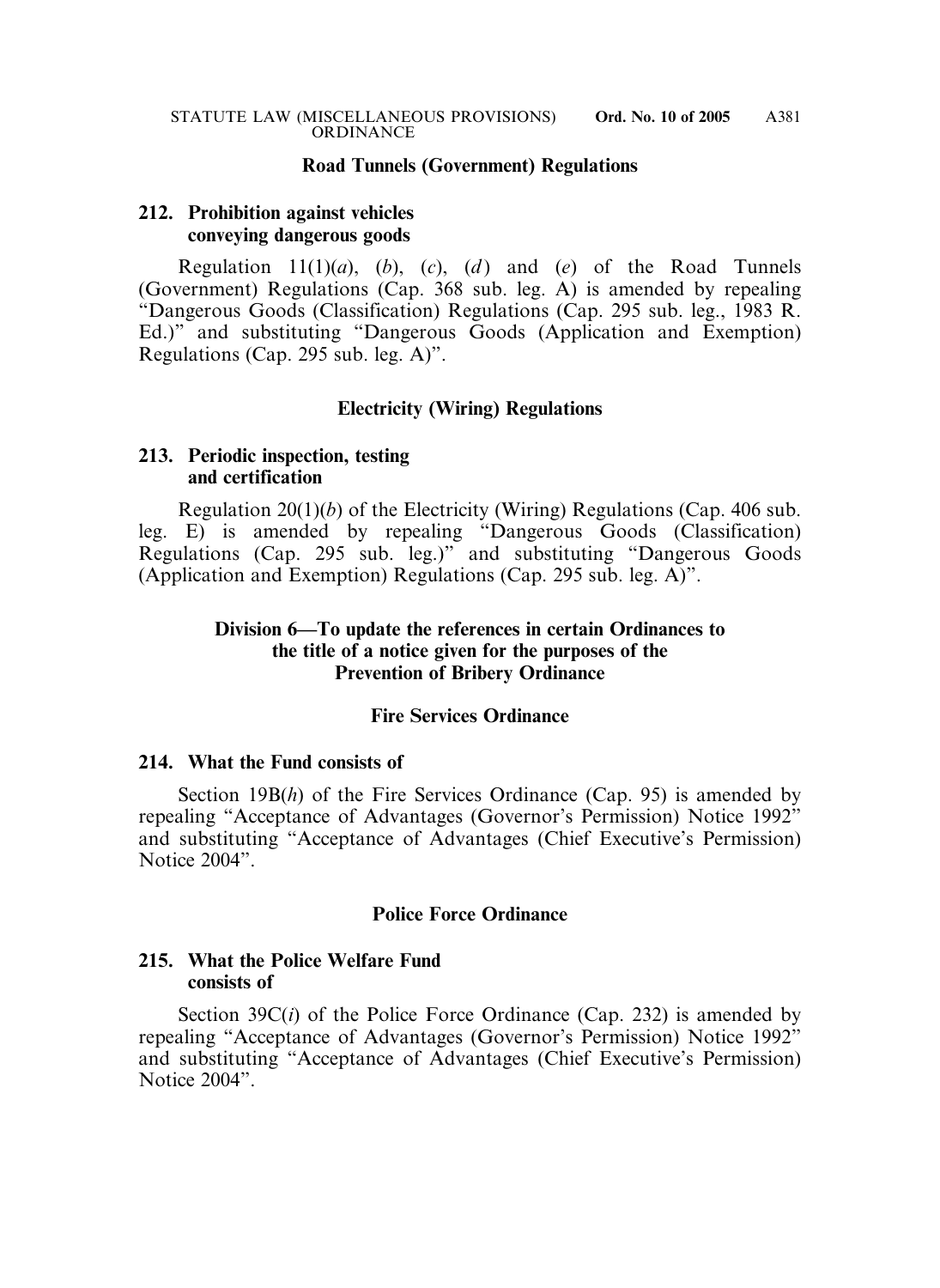#### **Prisons Ordinance**

#### **216. What the Fund consists of**

Section  $24F(g)$  of the Prisons Ordinance (Cap. 234) is amended by repealing "Acceptance of Advantages (Governor's Permission) Notice 1992" and substituting "Acceptance of Advantages (Chief Executive's Permission) Notice 2004".

#### **Government Flying Service Ordinance**

#### **217. Establishment of the fund**

Section 15(*c*) of the Government Flying Service Ordinance (Cap. 322) is amended by repealing "Acceptance of Advantages (Governor's Permission) Notice 1981" and substituting "Acceptance of Advantages (Chief Executive's Permission) Notice 2004".

#### **Immigration Service Ordinance**

#### **218. What the Fund consists of**

Section 16B(f) of the Immigration Service Ordinance (Cap. 331) is amended by repealing "Acceptance of Advantages (Governor's Permission) Notice 1992" and substituting "Acceptance of Advantages (Chief Executive's Permission) Notice 2004".

### **Customs and Excise Service Ordinance**

#### **219. What the Fund consists of**

Section 19B(h) of the Customs and Excise Service Ordinance (Cap. 342) is amended by repealing "Acceptance of Advantages (Governor's Permission) Notice 1992" and substituting "Acceptance of Advantages (Chief Executive's Permission) Notice 2004".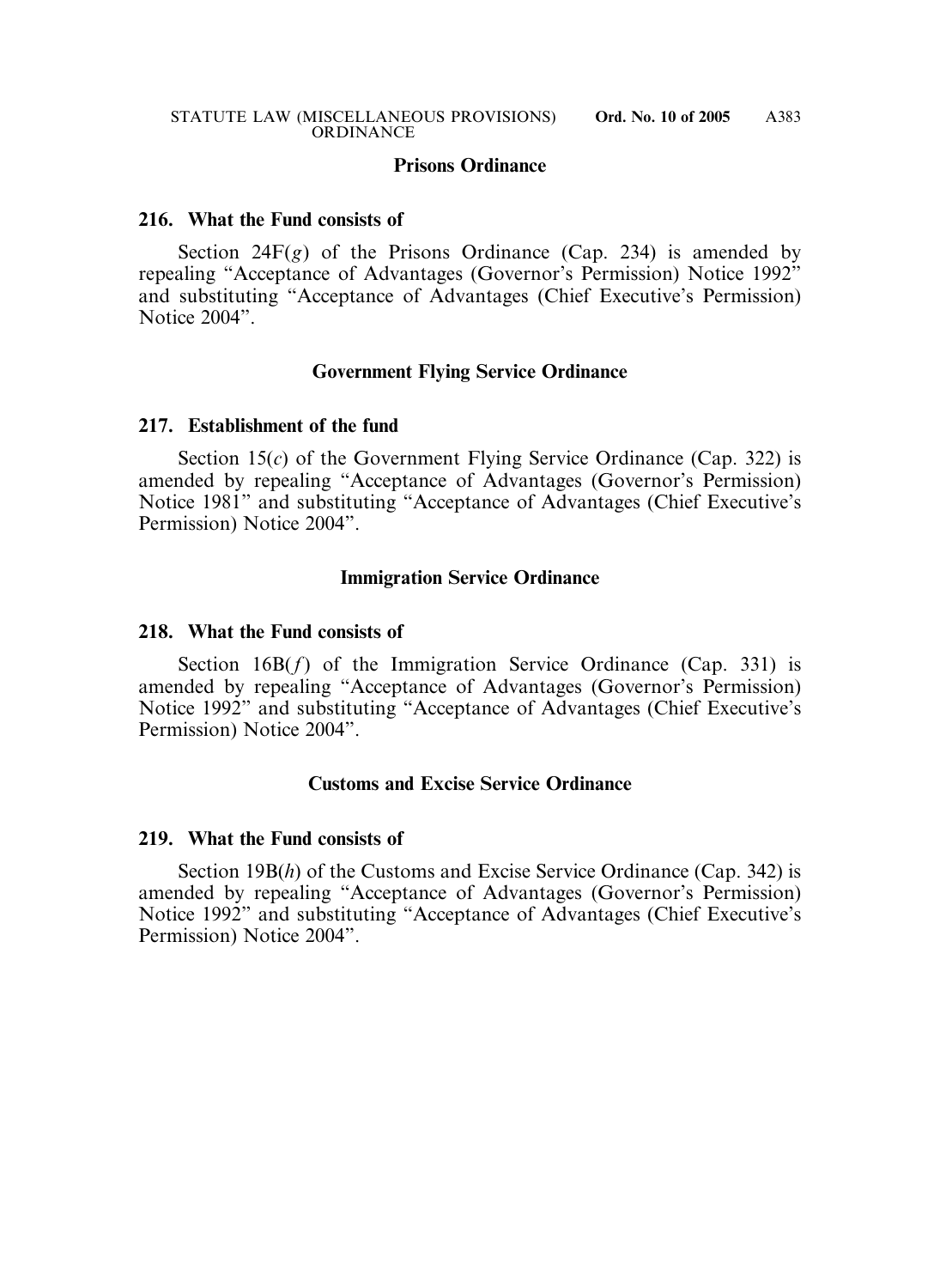## **Division 7**—**To update the references in certain Ordinances to the title of a regulation made under the Customs and Excise Service Ordinance**

#### **Specification of Public Offices**

#### **220. Schedule amended**

The Schedule to the Specification of Public Offices (Cap. 1 sub. leg. C) is amended, in the entry relating to "Financial Secretary", by repealing "Customs and Excise Service (Welfare Fund) Regulations (Chapter 342 subsidiary legislation), regulation 8" and substituting "Customs and Excise Service (Welfare Fund) Regulation (Chapter 342 subsidiary legislation C), section 8".

### **Customs and Excise Service Ordinance**

## **221. Amendment of references to Preventive Service in Ordinances and documents**

Section 25 of the Customs and Excise Service Ordinance (Cap. 342) is amended by repealing "Customs and Excise Service (Welfare Fund) Regulations (Cap. 342 sub. leg.)" and substituting "Customs and Excise Service (Welfare Fund) Regulation (Cap. 342 sub. leg. C)".

### **Division 8**—**To provide for consequential amendments that were omitted in previous amendment exercises**

### **Labour Tribunal Ordinance**

#### **222. Interest on claims and awards**

Section 39(4) of the Labour Tribunal Ordinance (Cap. 25) is amended by repealing "the rate fixed by the Chief Justice by notice in the Gazette" and substituting "the rate from time to time applicable to judgment debts".

#### **Companies Ordinance**

#### **223. Submission of certified copies**

Section  $39C(b)(ii)$  of the Companies Ordinance (Cap. 32) is amended by repealing "professional accountant" and substituting "certified public accountant".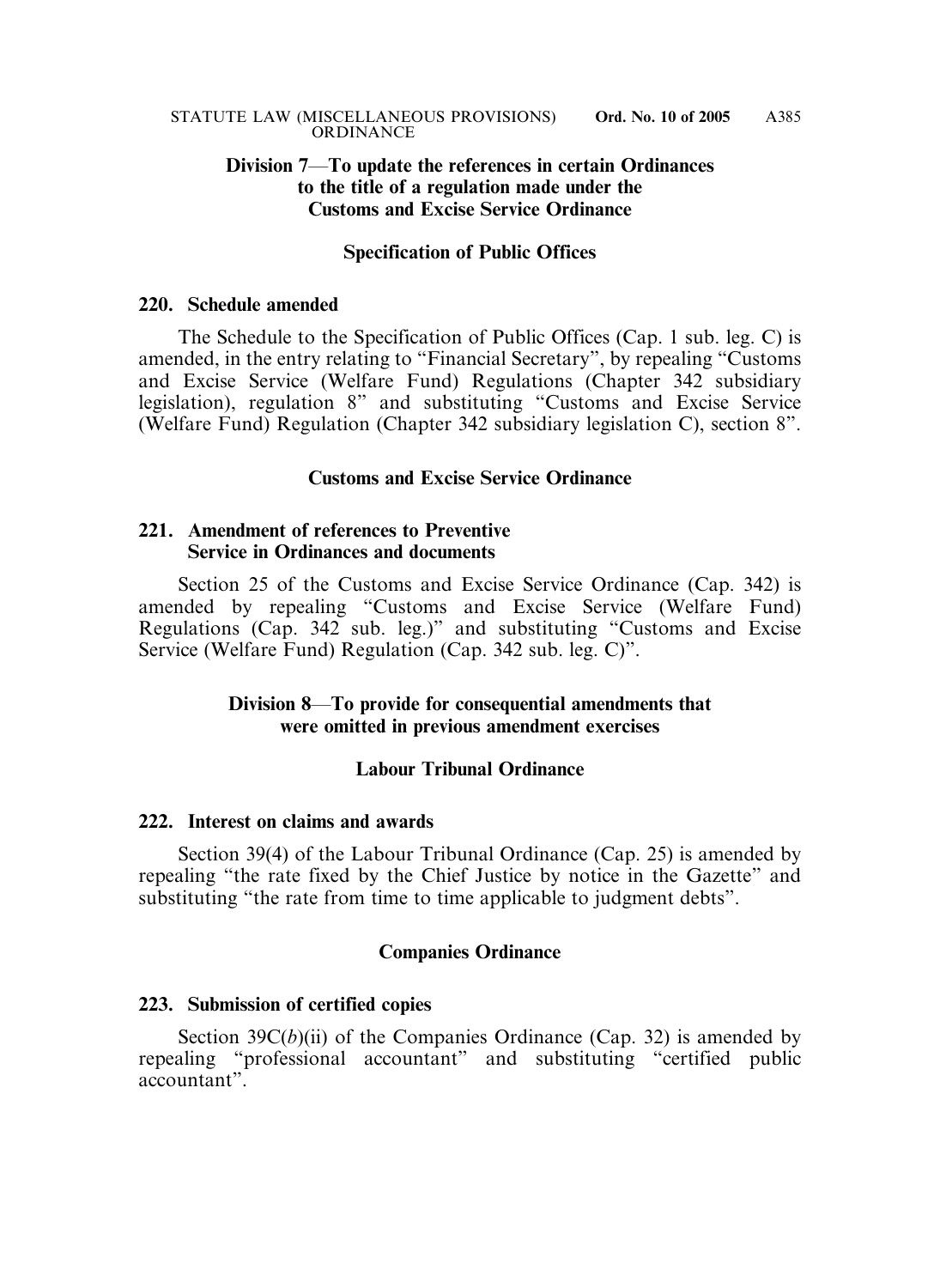## **224. Submission of certified copies**

Section 342CC(*b*)(iv) is amended by repealing "professional accountant" and substituting "certified public accountant".

## **Companies (Amendment) Ordinance 2004**

## **225. Amendments to the Companies Ordinance relating to oversea companies and incorporation procedures**

Schedule 2 to the Companies (Amendment) Ordinance 2004 (30 of 2004) is amended—

- (*a*) in section 28, in the new section  $333(5)(c)$ , by repealing "professional accountants" and substituting "certified public accountants (practising)";
- (*b*) in section 44, by repealing the new section 341(2)(*b*) and substituting—
	- "(*b*) the expression "certified public accountant (practising)" (執業會計師) has the meaning assigned to it by the Professional Accountants Ordinance (Cap. 50);".

## **226. Consequential and other amendments**

Schedule 4 is amended, in Part 2—

- (*a*) in section 2, in the new paragraph  $3(2)(b)(iii)$ , by repealing "professional accountant practising in Hong Kong" and substituting "certified public accountant (practising) within the meaning of section 2 of the Professional Accountants Ordinance (Cap. 50)";
- (*b*) in section 4, in the new paragraph  $6(2)(b)(iii)$ , by repealing "professional accountant practising in Hong Kong" and substituting "certified public accountant (practising) within the meaning of section 2 of the Professional Accountants Ordinance (Cap. 50)".

# **Frozen Confections Regulation**

## **227. Offences and penalties**

Section 41(1)(*e*) and (*f*) of the Frozen Confections Regulation (Cap. 132 sub. leg. AC) is amended by repealing "Governor in Council" and substituting "Municipal Services Appeals Board".